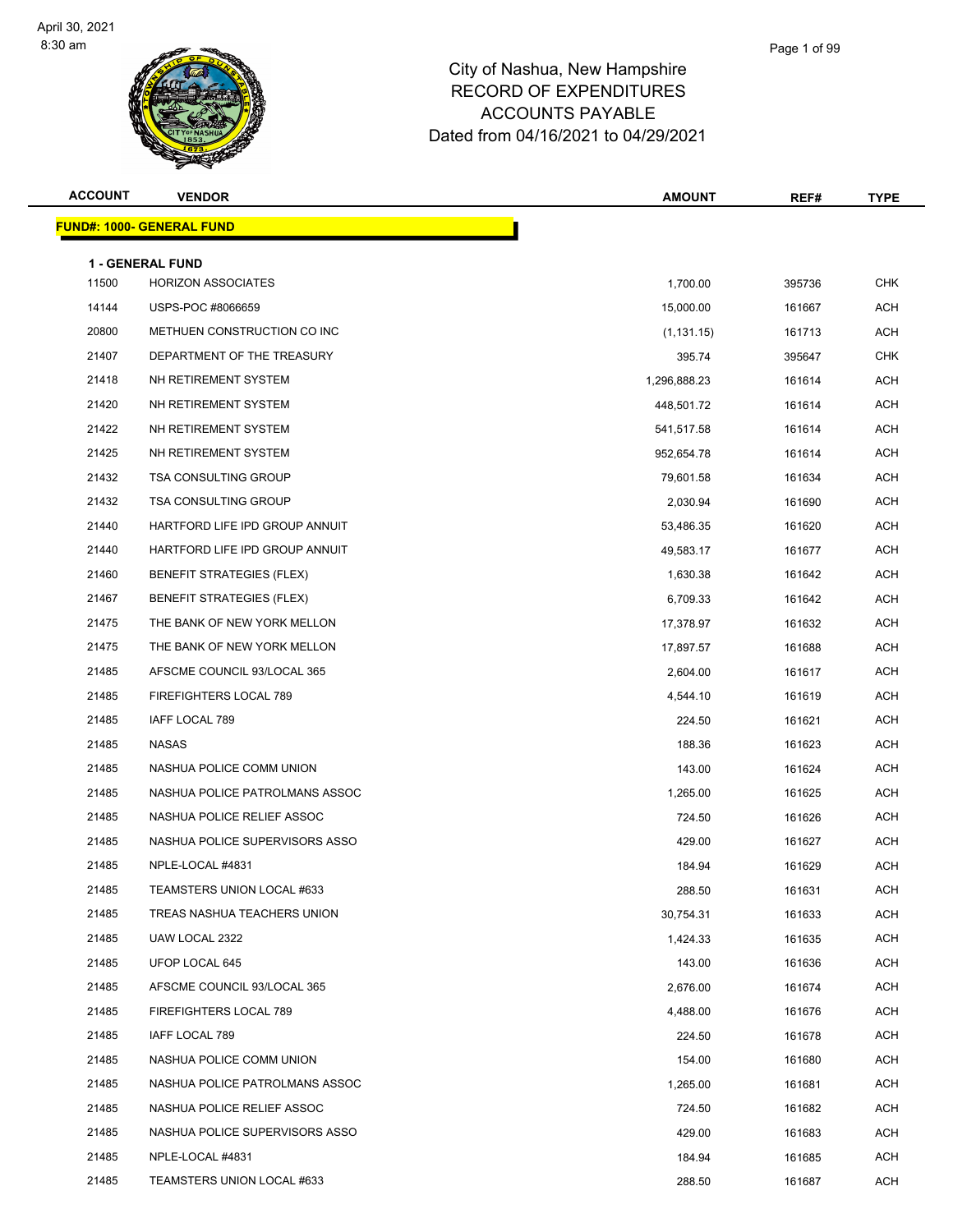

| <b>ACCOUNT</b> | <b>VENDOR</b>                    | <b>AMOUNT</b> | REF#   | <b>TYPE</b> |
|----------------|----------------------------------|---------------|--------|-------------|
|                | <b>FUND#: 1000- GENERAL FUND</b> |               |        |             |
|                | 1 - GENERAL FUND                 |               |        |             |
| 21485          | TREAS NASHUA TEACHERS UNION      | 4,052.27      | 161689 | <b>ACH</b>  |
| 21485          | UAW LOCAL 2322                   | 1,419.45      | 161691 | <b>ACH</b>  |
| 21485          | UFOP LOCAL 645                   | 143.00        | 161692 | <b>ACH</b>  |
| 21485          | AMERICAN FEDERATION OF TEACHER   | 164.00        | 395638 | <b>CHK</b>  |
| 21485          | AMERICAN FEDERATION OF TEACHER   | 5.00          | 395988 | <b>CHK</b>  |
| 21490          | UNITED WAY OF GREATER NASHUA     | 201.06        | 161637 | <b>ACH</b>  |
| 21490          | UNITED WAY OF GREATER NASHUA     | 40.06         | 161693 | <b>ACH</b>  |
| 21495          | <b>WAGE ASSIGNMENT</b>           | 300.00        | 161622 | <b>ACH</b>  |
| 21495          | <b>WAGE ASSIGNMENT</b>           | 259.00        | 161630 | <b>ACH</b>  |
| 21495          | <b>WAGE ASSIGNMENT</b>           | 300.00        | 161679 | <b>ACH</b>  |
| 21495          | <b>WAGE ASSIGNMENT</b>           | 259.00        | 161686 | <b>ACH</b>  |
| 21495          | <b>WAGE ASSIGNMENT</b>           | 806.93        | 395639 | <b>CHK</b>  |
| 21495          | <b>WAGE ASSIGNMENT</b>           | 479.00        | 395640 | <b>CHK</b>  |
| 21495          | <b>WAGE ASSIGNMENT</b>           | 155.00        | 395641 | <b>CHK</b>  |
| 21495          | <b>WAGE ASSIGNMENT</b>           | 104.00        | 395642 | <b>CHK</b>  |
| 21495          | <b>WAGE ASSIGNMENT</b>           | 110.00        | 395643 | <b>CHK</b>  |
| 21495          | <b>WAGE ASSIGNMENT</b>           | 1,255.09      | 395644 | <b>CHK</b>  |
| 21495          | <b>WAGE ASSIGNMENT</b>           | 11.54         | 395645 | <b>CHK</b>  |
| 21495          | <b>WAGE ASSIGNMENT</b>           | 706.93        | 395989 | <b>CHK</b>  |
| 21495          | <b>WAGE ASSIGNMENT</b>           | 155.00        | 395990 | <b>CHK</b>  |
| 21495          | <b>WAGE ASSIGNMENT</b>           | 104.00        | 395991 | <b>CHK</b>  |
| 21495          | <b>WAGE ASSIGNMENT</b>           | 110.00        | 395992 | <b>CHK</b>  |
| 21495          | <b>WAGE ASSIGNMENT</b>           | 1,255.09      | 395993 | <b>CHK</b>  |
| 21495          | <b>WAGE ASSIGNMENT</b>           | 11.54         | 395994 | <b>CHK</b>  |
| 21538          | NASHUA TEACHERS UNION            | 2,492.76      | 161628 | <b>ACH</b>  |
| 21538          | NASHUA TEACHERS UNION            | 42.01         | 161684 | ACH         |
| 21780          | JULIE SPENCER                    | 2,919.60      | 395949 | <b>CHK</b>  |
| 21780          | MACSTEEL SERVICE CENTERS USA     | 41,772.47     | 395951 | CHK         |
| 21921          | STATE OF NH-MV                   | 31,981.61     | 161611 | <b>ACH</b>  |
| 21921          | STATE OF NH-MV                   | 18,778.00     | 161613 | ACH         |
| 21921          | STATE OF NH -MV                  | 25,879.34     | 161615 | ACH         |
| 21921          | STATE OF NH -MV                  | 37,677.18     | 161616 | ACH         |
| 21921          | STATE OF NH-MV                   | 25,429.59     | 161638 | ACH         |
| 21921          | STATE OF NH-MV                   | 20,931.71     | 161670 | <b>ACH</b>  |
| 21921          | STATE OF NH -MV                  | 17,575.60     | 161671 | ACH         |
| 21921          | STATE OF NH -MV                  | 20,810.51     | 161672 | ACH         |
| 21921          | STATE OF NH -MV                  | 21,756.67     | 161673 | ACH         |
| 21921          | STATE OF NH -MV                  | 16,217.34     | 161695 | ACH         |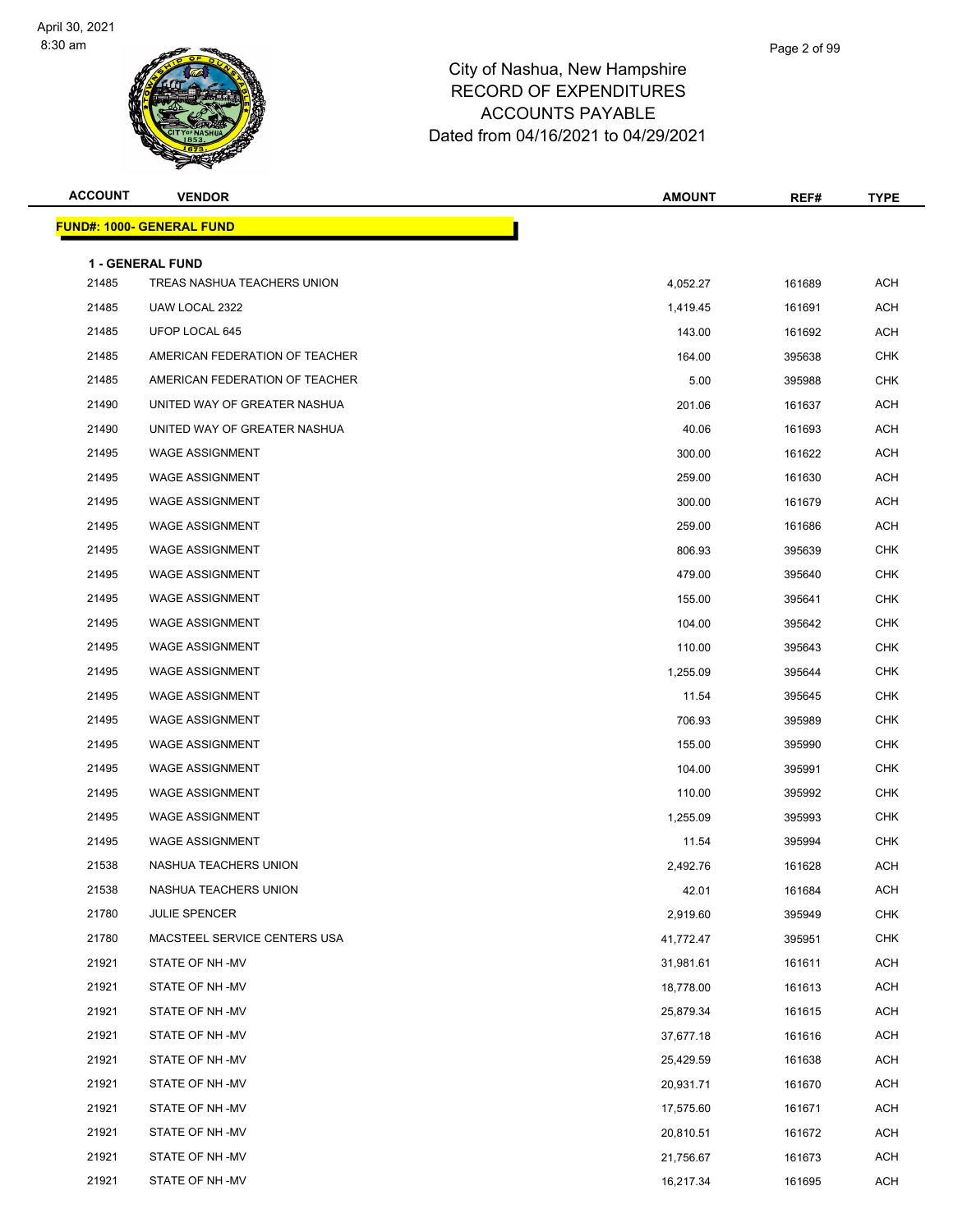

| <b>ACCOUNT</b>              | <b>VENDOR</b>                         | <b>AMOUNT</b>  | REF#             | <b>TYPE</b> |
|-----------------------------|---------------------------------------|----------------|------------------|-------------|
|                             | <b>FUND#: 1000- GENERAL FUND</b>      |                |                  |             |
|                             | <b>TOTAL 1 - GENERAL FUND</b>         | \$3,833,868.52 |                  |             |
|                             |                                       |                |                  |             |
| <b>101 - MAYOR</b><br>61100 | <b>ALPHAGRAPHICS</b>                  |                |                  | <b>CHK</b>  |
|                             | WB MASON CO INC                       | 241.00         | 395688<br>396172 | <b>CHK</b>  |
| 61100                       |                                       | 69.39          |                  |             |
|                             | TOTAL 101 - MAYOR                     | \$310.39       |                  |             |
| <b>103 - LEGAL</b>          |                                       |                |                  |             |
| 61807                       | MATTHEW BENDER & CO INC               | 675.46         | 395747           | <b>CHK</b>  |
|                             | TOTAL 103 - LEGAL                     | \$675.46       |                  |             |
|                             | 107 - CITY CLERK                      |                |                  |             |
| 44149                       | TREASURER STATE OF NH                 | 7,053.00       | 396029           | <b>CHK</b>  |
| 55118                       | <b>SPRINT</b>                         | 94.11          | 396028           | <b>CHK</b>  |
| 55200                       | <b>NEACTC</b>                         | 60.00          | 396024           | <b>CHK</b>  |
|                             | <b>TOTAL 107 - CITY CLERK</b>         | \$7,207.11     |                  |             |
|                             | <b>111 - HUMAN RESOURCES</b>          |                |                  |             |
| 53452                       | HW STAFFING SOLUTIONS                 | 1,604.66       | 396100           | <b>CHK</b>  |
| 55307                       | KATHLEEN MAUCH                        | 42.00          | 395999           | <b>CHK</b>  |
| 61100                       | AMAZON CAPITAL SERV (CITY ACH)        | 39.98          | 161696           | <b>ACH</b>  |
|                             | <b>TOTAL 111 - HUMAN RESOURCES</b>    | \$1,686.64     |                  |             |
|                             | <b>120 - TELECOMMUNICATIONS</b>       |                |                  |             |
| 55109                       | CONSOLIDATED COMMUNICATIONS           | 139.13         | 395652           | <b>CHK</b>  |
| 55109                       | CONSOLIDATED COMMUNICATIONS           | 1,084.93       | 395653           | <b>CHK</b>  |
| 55109                       | CONSOLIDATED COMMUNICATIONS           | 2,070.00       | 396007           | <b>CHK</b>  |
| 55109                       | <b>WINDSTREAM</b>                     | 653.94         | 396037           | <b>CHK</b>  |
| 55109                       | <b>WINDSTREAM</b>                     | 2,354.72       | 396038           | <b>CHK</b>  |
| 55118                       | AT & T MOBILITY                       | 129.69         | 396003           | <b>CHK</b>  |
|                             | <b>TOTAL 120 - TELECOMMUNICATIONS</b> | \$6,432.41     |                  |             |
|                             | <b>122 - INFORMATION TECHNOLOGY</b>   |                |                  |             |
| 54407                       | <b>NAMTEK CORP</b>                    | 1,340.00       | 161662           | <b>ACH</b>  |
| 54407                       | SHI INTERNATIONAL CORP                | 60,242.80      | 396149           | <b>CHK</b>  |
| 54421                       | CONWAY TECHNOLOGY GROUP               | 2,651.57       | 395711           | <b>CHK</b>  |
| 54421                       | CONWAY TECHNOLOGY GROUP               | 234.79         | 396072           | <b>CHK</b>  |
| 54428                       | <b>CLEARSKY</b>                       | 7,500.00       | 396070           | <b>CHK</b>  |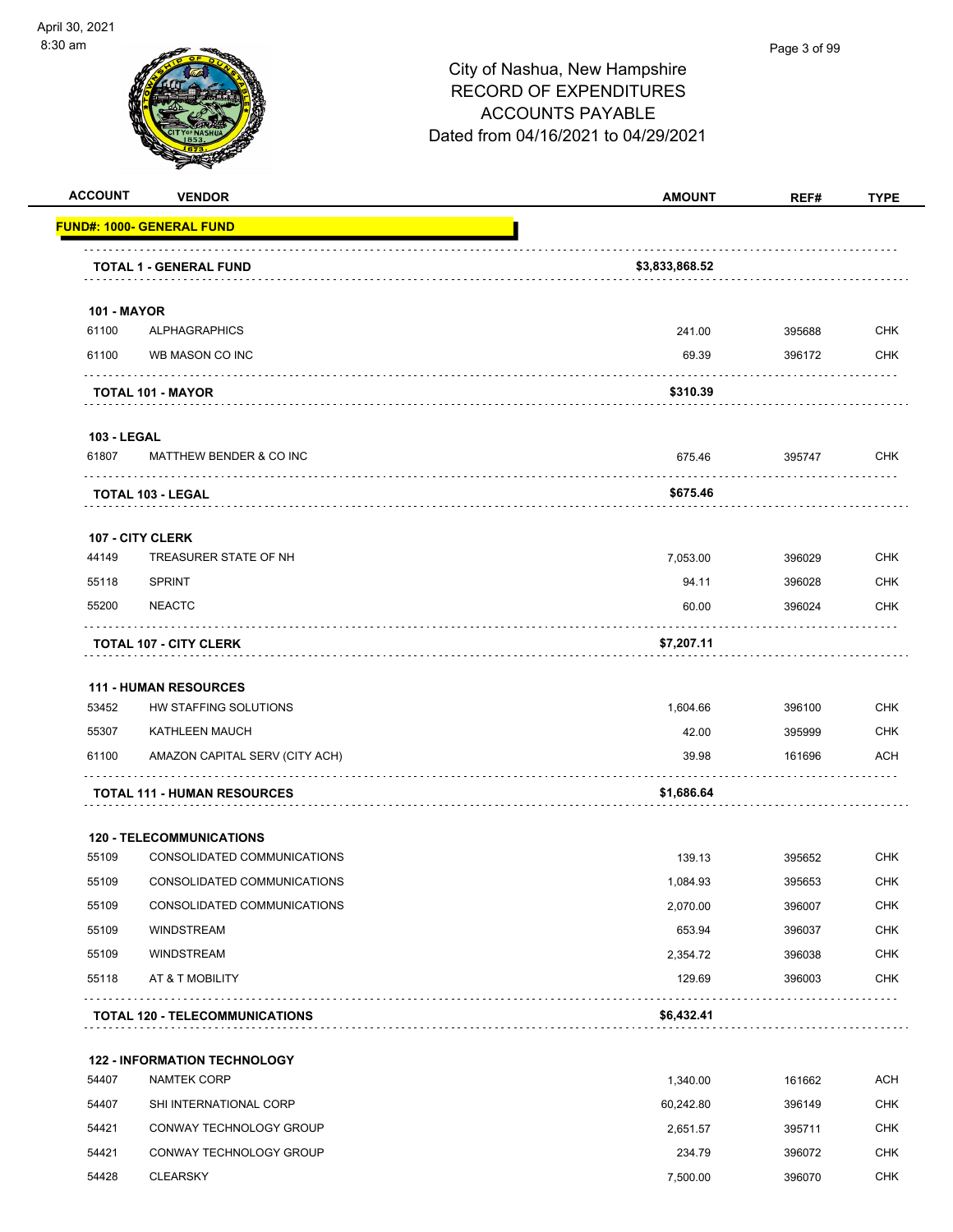

| <b>ACCOUNT</b> | <b>VENDOR</b>                                                    | <b>AMOUNT</b> | REF#   | <b>TYPE</b> |
|----------------|------------------------------------------------------------------|---------------|--------|-------------|
|                | FUND#: 1000- GENERAL FUND                                        |               |        |             |
|                |                                                                  |               |        |             |
| 54828          | <b>122 - INFORMATION TECHNOLOGY</b><br>US BANK EQUIPMENT FINANCE | 3,293.41      | 395637 | <b>CHK</b>  |
| 55118          | <b>SPRINT</b>                                                    | 99.37         | 396028 | <b>CHK</b>  |
| 61100          | AMAZON CAPITAL SERV (CITY ACH)                                   | 31.99         | 161640 | <b>ACH</b>  |
| 61607          | AMAZON CAPITAL SERV (CITY ACH)                                   | 200.95        | 161640 | <b>ACH</b>  |
| 61607          | AMAZON CAPITAL SERV (CITY ACH)                                   | 11.90         | 161696 | <b>ACH</b>  |
| 71207          | <b>BELLETETES INC</b>                                            | 8.98          | 395697 | <b>CHK</b>  |
| 71207          | <b>GRANITE CITY ELECTRIC SUPPLY</b>                              | 277.02        | 395727 | <b>CHK</b>  |
| 71228          | <b>KRONOS INCORPORATED</b>                                       | 180.00        | 161706 | ACH         |
|                | <b>TOTAL 122 - INFORMATION TECHNOLOGY</b>                        | \$76,072.78   |        |             |
|                | <b>126 - FINANCIAL SERVICES</b>                                  |               |        |             |
| 42200          | BLUEBONNET MOTORS INC                                            | 179.20        | 395700 | <b>CHK</b>  |
| 42200          | <b>BEN BUTLER</b>                                                | 14.50         | 395704 | <b>CHK</b>  |
| 42200          | <b>KYLE FIELDS</b>                                               | 48.00         | 395720 | <b>CHK</b>  |
| 42200          | PAVES CORPORATION                                                | 54.00         | 395759 | <b>CHK</b>  |
| 42200          | <b>FREDERIC D RANKINS III</b>                                    | 145.80        | 395769 | CHK         |
| 42200          | <b>JASON RILEY</b>                                               | 168.00        | 395771 | <b>CHK</b>  |
| 42200          | <b>KENT M SIRIMOGLU</b>                                          | 14.25         | 395780 | <b>CHK</b>  |
| 42200          | DOMENIC VALENTE                                                  | 106.20        | 395798 | <b>CHK</b>  |
| 42200          | <b>CHARLES ANDRUSKIEWICZ</b>                                     | 208.00        | 396048 | <b>CHK</b>  |
| 42200          | DOROTHY A BARKER                                                 | 94.20         | 396054 | <b>CHK</b>  |
| 42200          | AMANDA CUSATO                                                    | 186.20        | 396076 | <b>CHK</b>  |
| 42200          | <b>DAVID GETSICK</b>                                             | 19.00         | 396087 | CHK         |
| 42200          | <b>DARRYL HICKS</b>                                              | 114.20        | 396096 | <b>CHK</b>  |
| 42200          | <b>THOMAS M KING</b>                                             | 284.00        | 396102 | <b>CHK</b>  |
| 42200          | <b>LIZETTE MARKHAM</b>                                           | 65.80         | 396108 | <b>CHK</b>  |
| 42200          | FREDERICK J MOTT JR                                              | 12.80         | 396110 | <b>CHK</b>  |
| 42200          | <b>MYRA J NIKITAS</b>                                            | 115.20        | 396119 | <b>CHK</b>  |
| 42200          | <b>ERNEST NOBLE</b>                                              | 26.64         | 396120 | <b>CHK</b>  |
| 42200          | ROBERT F O'CONNELL                                               | 16.66         | 396125 | <b>CHK</b>  |
| 53452          | LEDDY GROUP                                                      | 2,784.00      | 161653 | <b>ACH</b>  |
| 53452          | LEDDY GROUP                                                      | 768.00        | 161707 | ACH         |
| 55607          | <b>MAILINGS UNLIMITED</b>                                        | 2,120.00      | 161655 | <b>ACH</b>  |
| 55607          | US POSTAL SERVICES                                               | 246.00        | 395650 | <b>CHK</b>  |
| 55607          | UNITED PARCEL SERVICE                                            | 7.59          | 396030 | <b>CHK</b>  |
| 61100          | AMAZON CAPITAL SERV (CITY ACH)                                   | 66.49         | 161696 | ACH         |
| 61235          | LINDENMEYR MUNROE                                                | 2,175.00      | 395743 | <b>CHK</b>  |
|                |                                                                  |               |        |             |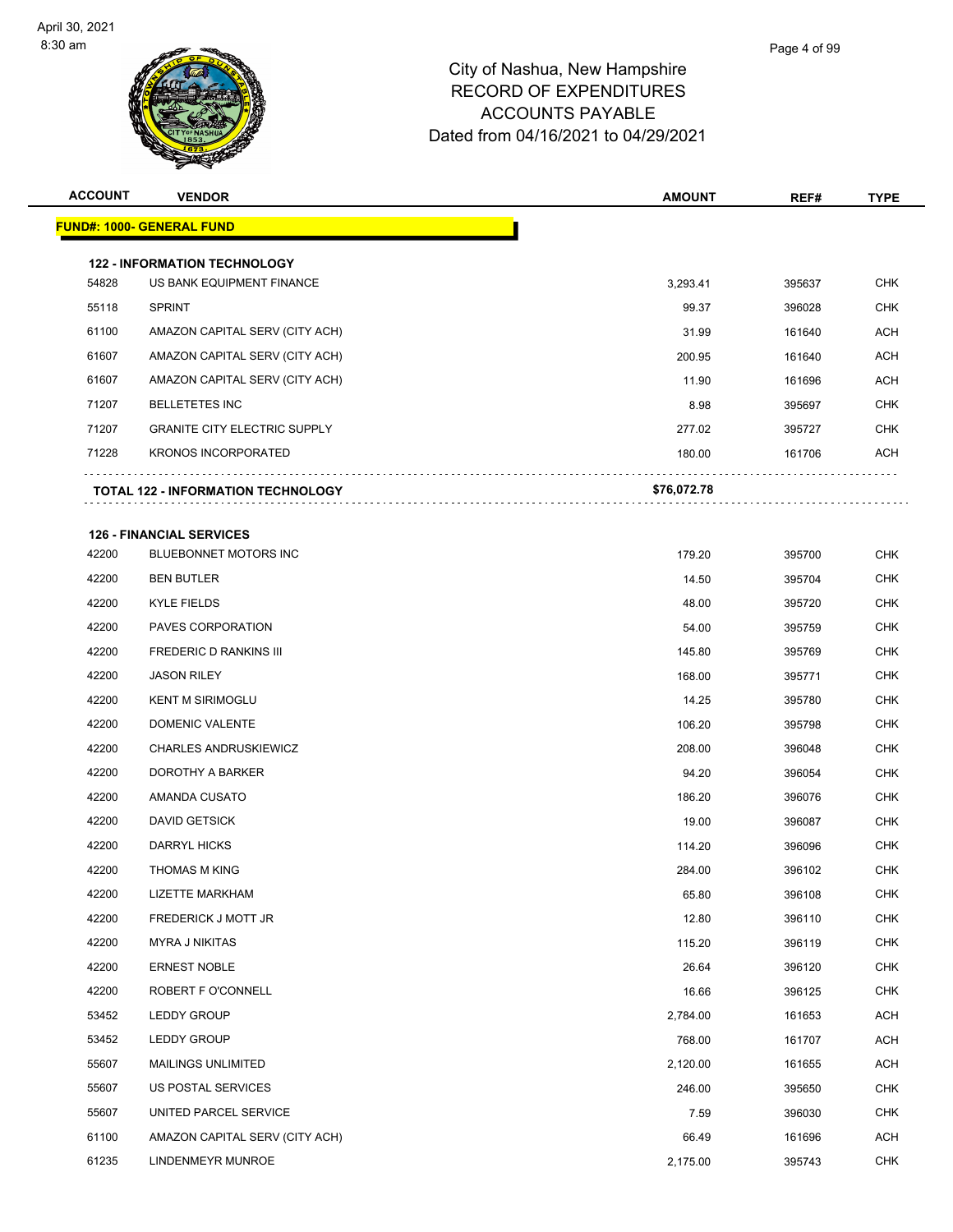

| <b>ACCOUNT</b>                       | <b>VENDOR</b>                         | <b>AMOUNT</b> | REF#             | <b>TYPE</b> |
|--------------------------------------|---------------------------------------|---------------|------------------|-------------|
| <u> FUND#: 1000- GENERAL FUND</u>    |                                       |               |                  |             |
|                                      | <b>TOTAL 126 - FINANCIAL SERVICES</b> | \$10,039.73   |                  |             |
|                                      |                                       |               |                  |             |
| <b>129 - CITY BUILDINGS</b><br>54100 | <b>BURKE STREET NASHUA LLC</b>        |               |                  | <b>CHK</b>  |
|                                      | <b>EVERSOURCE</b>                     | 137.02        | 395703           | <b>CHK</b>  |
| 54100<br>54114                       | <b>LIBERTY UTILITIES - NH</b>         | 3,884.76      | 396010           | <b>CHK</b>  |
| 54114                                | LIBERTY UTILITIES - NH                | 200.42        | 395658           | <b>CHK</b>  |
| 54114                                | LIBERTY UTILITIES - NH                | 781.17        | 395659<br>395661 | <b>CHK</b>  |
| 54114                                |                                       | 1,045.29      |                  |             |
|                                      | LIBERTY UTILITIES - NH                | 1,389.40      | 395666           | <b>CHK</b>  |
| 54114                                | <b>LIBERTY UTILITIES - NH</b>         | 934.67        | 395667           | <b>CHK</b>  |
| 54141                                | PENNICHUCK WATER WORKS INC            | 1,076.88      | 396027           | <b>CHK</b>  |
| 54280                                | M & M ELECTRICAL SUPPLY CO INC        | 40.94         | 161654           | <b>ACH</b>  |
| 54280                                | <b>REXEL USA INC</b>                  | 112.72        | 161665           | ACH         |
| 54280                                | M & M ELECTRICAL SUPPLY CO INC        | 59.85         | 161708           | <b>ACH</b>  |
| 54280                                | BAIN PEST CONTROL SERVICE INC         | 75.00         | 395692           | <b>CHK</b>  |
| 54280                                | POWER UP GENERATOR SERVICE CO         | 685.24        | 396134           | <b>CHK</b>  |
| 54280                                | STANLEY ELEVATOR CO INC               | 740.00        | 396155           | <b>CHK</b>  |
| 55118<br><b>SPRINT</b>               |                                       | 366.15        | 396028           | <b>CHK</b>  |
| 71999                                | NASHUA WALLPAPER CO INC               | 479.42        | 396113           | <b>CHK</b>  |
|                                      | <b>TOTAL 129 - CITY BUILDINGS</b>     | \$12,008.93   |                  |             |
| <b>130 - PURCHASING</b>              |                                       |               |                  |             |
| 55500                                | MASSACHUSETTS MUNICIPAL ASSOC         | 500.00        | 395746           | <b>CHK</b>  |
|                                      | <b>TOTAL 130 - PURCHASING</b>         | \$500.00      | .                |             |
| 132 - ASSESSING                      |                                       |               |                  |             |
| 61100                                | WB MASON CO INC                       | 88.65         | 395801           | <b>CHK</b>  |
| 61299                                | FORESTRY SUPPLIERS INC                | 208.04        | 396085           | <b>CHK</b>  |
| 61830                                | MARSHALL & SWIFT/ BOECKH LLC          | 1,028.15      | 396022           | <b>CHK</b>  |
| <b>TOTAL 132 - ASSESSING</b>         |                                       | \$1,324.84    |                  |             |
| 134 - GIS                            |                                       |               |                  |             |
| 55421<br><b>NEARC</b>                |                                       | 50.00         | 396025           | <b>CHK</b>  |
| <b>TOTAL 134 - GIS</b>               |                                       | .<br>\$50.00  |                  |             |
|                                      | <b>142 - WOODLAWN CEMETERY</b>        |               |                  |             |
| 54107                                | MCLAUGHLIN OIL CO                     | 200.43        | 395748           | <b>CHK</b>  |

54600 MORIN ENGINE SERVICES LLC **160.00** 395750 CHK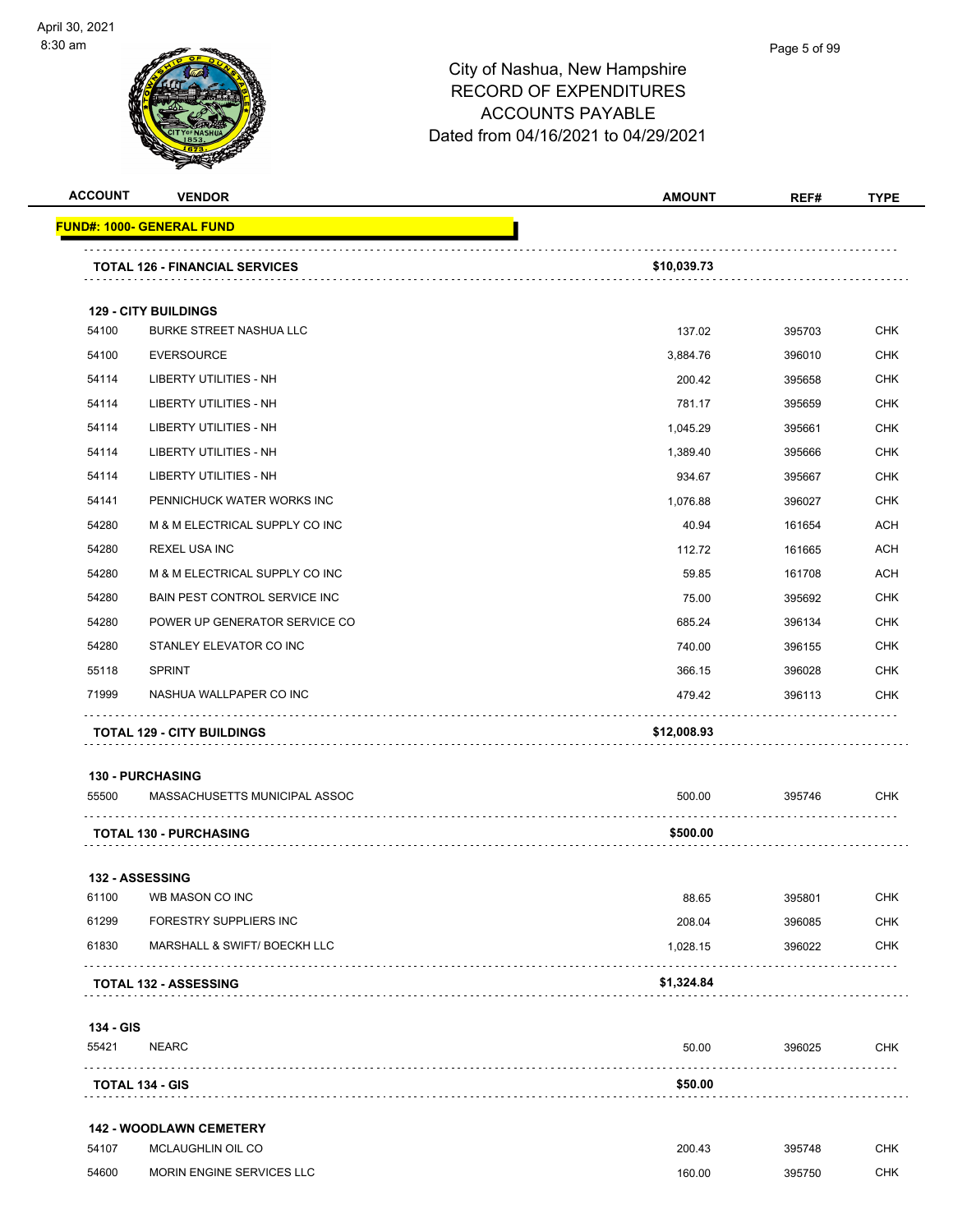| <b>ACCOUNT</b>        | <b>VENDOR</b>                                              | <b>AMOUNT</b> | REF#   | <b>TYPE</b> |
|-----------------------|------------------------------------------------------------|---------------|--------|-------------|
|                       | <u> FUND#: 1000- GENERAL FUND</u>                          |               |        |             |
|                       |                                                            |               |        |             |
| 54600                 | <b>142 - WOODLAWN CEMETERY</b><br>DONOVAN EQUIPMENT CO INC | 483.35        | 396079 | <b>CHK</b>  |
| 61535                 | ROBERT W CHAMPAGNE                                         | 480.00        | 396141 | CHK         |
| 61549                 | <b>GRIFFIN GREENHOUSE SUPPLIES</b>                         | 74.06         | 396093 | <b>CHK</b>  |
|                       |                                                            |               |        |             |
|                       | <b>TOTAL 142 - WOODLAWN CEMETERY</b>                       | \$1,397.84    |        |             |
|                       | <b>144 - EDGEWOOD &amp; SUBURBAN CEMETERIES</b>            |               |        |             |
| 54107                 | SHATTUCK MALONE OIL CO                                     | 561.11        | 395778 | CHK         |
| 54114                 | <b>BOT L GAS INC</b>                                       | 144.88        | 395701 | <b>CHK</b>  |
| 54114                 | <b>BOT L GAS INC</b>                                       | 61.22         | 396060 | <b>CHK</b>  |
| 54141                 | PENNICHUCK WATER WORKS INC                                 | 152.70        | 395673 | CHK         |
| 54280                 | LOWE'S - 3502                                              | 310.80        | 396106 | <b>CHK</b>  |
| 54487                 | MTE INC                                                    | 94.17         | 395751 | CHK         |
| 54600                 | CARPARTS DISTRIBUTION CENTER,                              | 37.28         | 395706 | <b>CHK</b>  |
| 61521                 | CRISP CONTRACTING LLC                                      | 540.00        | 161645 | ACH         |
|                       | <b>TOTAL 144 - EDGEWOOD &amp; SUBURBAN CEMETERIES</b>      | \$1,902.16    |        |             |
|                       |                                                            |               |        |             |
| 150 - POLICE<br>45999 | STATE OF NH                                                | 2,860.00      | 395646 | CHK         |
| 53135                 | ADVANCED WORKPLACE STRATEGIES                              | 60.00         | 161694 | <b>ACH</b>  |
| 53135                 | DR NICOLE SAWYER PSYD PLLC                                 | 1,175.00      | 395776 | CHK         |
| 53135                 | ST JOSEPHS BUSINESS & HEALTH                               | 448.70        | 395784 | <b>CHK</b>  |
| 54100                 | <b>EVERSOURCE</b>                                          | 524.39        | 396010 | CHK         |
| 54114                 | LIBERTY UTILITIES - NH                                     | 3,479.50      | 396012 | CHK         |
| 54114                 | LIBERTY UTILITIES - NH                                     | 84.84         | 396013 | <b>CHK</b>  |
| 54114                 | <b>LIBERTY UTILITIES - NH</b>                              | 91.65         | 396019 | CHK         |
| 54141                 | PENNICHUCK WATER WORKS INC                                 | 32.40         | 395673 | <b>CHK</b>  |
| 54280                 | AMAZON CAPITAL SERV (CITY ACH)                             | 13.08         | 161640 | ACH         |
| 54280                 | <b>B &amp; S LOCKSMITHS INC</b>                            | 8.25          | 395691 | <b>CHK</b>  |
| 54280                 | <b>BELLETETES INC</b>                                      | 11.99         | 395697 | <b>CHK</b>  |
| 54280                 | THE METRO GROUP INC                                        | 270.00        | 395791 | <b>CHK</b>  |
| 54487                 | AMAZON CAPITAL SERV (CITY ACH)                             | 97.89         | 161696 | ACH         |
| 54600                 | <b>BEST FORD</b>                                           | 129.87        | 396058 | <b>CHK</b>  |
| 54600                 | <b>GRANITE STATE GLASS</b>                                 | 911.20        | 396092 | CHK         |
| 54600                 | SULLIVAN TIRE COMPANY                                      | 42.00         | 396157 | <b>CHK</b>  |
| 54828                 | US BANK EQUIPMENT FINANCE                                  | 1,108.25      | 395637 | <b>CHK</b>  |
| 54849                 | CONSOLIDATED COMMUNICATIONS                                | 332.78        | 395653 | <b>CHK</b>  |
| 54849                 | <b>COMCAST</b>                                             | 184.85        | 396005 | <b>CHK</b>  |
| 54849                 | <b>COMCAST</b>                                             | 943.45        | 396006 | <b>CHK</b>  |
|                       |                                                            |               |        |             |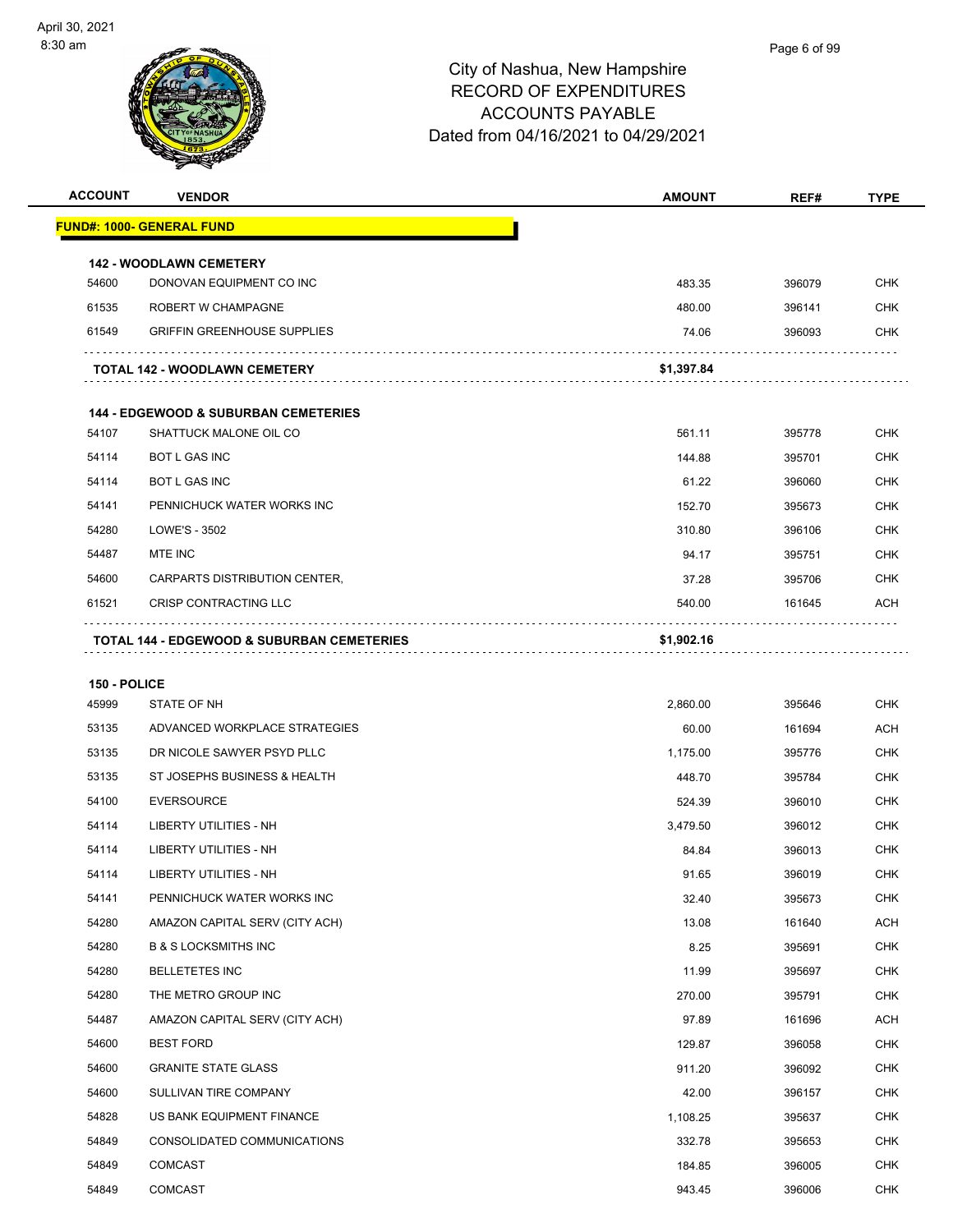

| <b>ACCOUNT</b>        | <b>VENDOR</b>                         | <b>AMOUNT</b> | REF#   | <b>TYPE</b> |
|-----------------------|---------------------------------------|---------------|--------|-------------|
|                       | <b>FUND#: 1000- GENERAL FUND</b>      |               |        |             |
|                       |                                       |               |        |             |
| 150 - POLICE<br>54849 | CONSOLIDATED COMMUNICATIONS           | 69.13         | 396007 | <b>CHK</b>  |
| 55109                 | WINDSTREAM                            | 217.69        | 396037 | <b>CHK</b>  |
| 55118                 | VERIZON WIRELESS-581499451            | 640.96        | 396032 | <b>CHK</b>  |
| 55400                 | <b>COLIN FLANAGAN</b>                 | 175.00        | 395996 | <b>CHK</b>  |
| 55400                 | <b>BRIAN HOWE</b>                     | 175.00        | 395997 | <b>CHK</b>  |
| 55607                 | UNITED PARCEL SERVICE                 | 118.09        | 395675 | <b>CHK</b>  |
| 55699                 | JP PEST SERVICES LLC                  | 34.30         | 161705 | ACH         |
| 55699                 | <b>VERIZON WIRELESS - VSAT</b>        | 50.00         | 395680 | <b>CHK</b>  |
| 55699                 | <b>BAUCHMAN'S TOWING INC</b>          | 250.00        | 395696 | <b>CHK</b>  |
| 55699                 | D & R TOWING INC                      | 290.00        | 395713 | <b>CHK</b>  |
| 55699                 | LAFLAMME'S TOWING LLC                 | 250.00        | 395742 | <b>CHK</b>  |
| 55699                 | <b>VERIZON WIRELESS</b>               | 80.00         | 396034 | <b>CHK</b>  |
| 61100                 | AMAZON CAPITAL SERV (CITY ACH)        | 39.87         | 161640 | <b>ACH</b>  |
| 61100                 | WB MASON CO INC                       | 319.63        | 395801 | <b>CHK</b>  |
| 61100                 | WB MASON CO INC                       | 30.23         | 396172 | <b>CHK</b>  |
| 61107                 | ALECS SHOE STORE INC                  | 784.75        | 395684 | <b>CHK</b>  |
| 61107                 | ALL SPORTS HEROES UNIFORMS            | 990.05        | 395685 | <b>CHK</b>  |
| 61107                 | <b>BEN'S UNIFORMS</b>                 | 24.00         | 395698 | <b>CHK</b>  |
| 61107                 | <b>EAST COAST EMERGENCY OUTFITTER</b> | 90.49         | 395717 | <b>CHK</b>  |
| 61107                 | ALECS SHOE STORE INC                  | 52.95         | 396044 | <b>CHK</b>  |
| 61107                 | <b>BEN'S UNIFORMS</b>                 | 206.00        | 396057 | <b>CHK</b>  |
| 61110                 | STAR PACKER BADGES                    | 296.40        | 395785 | <b>CHK</b>  |
| 61110                 | AAA POLICE SUPPLY                     | 153.00        | 396039 | <b>CHK</b>  |
| 61110                 | ALECS SHOE STORE INC                  | 109.95        | 396044 | <b>CHK</b>  |
| 61110                 | <b>BEN'S UNIFORMS</b>                 | 862.00        | 396057 | CHK         |
| 61110                 | <b>CRYE PRECISION LLC</b>             | 414.20        | 396074 | <b>CHK</b>  |
| 61121                 | ATLANTIC TACTICAL INC                 | 1,112.40      | 395689 | <b>CHK</b>  |
| 61299                 | AMAZON CAPITAL SERV (CITY ACH)        | 504.57        | 161640 | <b>ACH</b>  |
| 61299                 | LOWE'S - 3502                         | 103.55        | 396106 | <b>CHK</b>  |
| 61299                 | NORTHERN SAFETY CO INC                | 31.64         | 396123 | <b>CHK</b>  |
| 61299                 | SAM'S CLUB DIRECT-0860                | 28.66         | 396144 | <b>CHK</b>  |
| 61300                 | <b>WEX BANK</b>                       | 1,126.07      | 395802 | <b>CHK</b>  |
| 61428                 | THE DURKIN CO INC                     | 913.76        | 396080 | <b>CHK</b>  |
| 61428                 | HOME DEPOT CREDIT SERVICE 3073        | 63.25         | 396098 | <b>CHK</b>  |
| 61428                 | UNITED AG & TURF NE                   | 17.28         | 396166 | <b>CHK</b>  |
| 61607                 | <b>TESSCO INC</b>                     | 149.75        | 396159 | <b>CHK</b>  |
| 61615                 | CONWAY TECHNOLOGY GROUP               | 1,806.00      | 396072 | CHK         |
| 61650                 | WB MASON CO INC                       | 315.50        | 395801 | <b>CHK</b>  |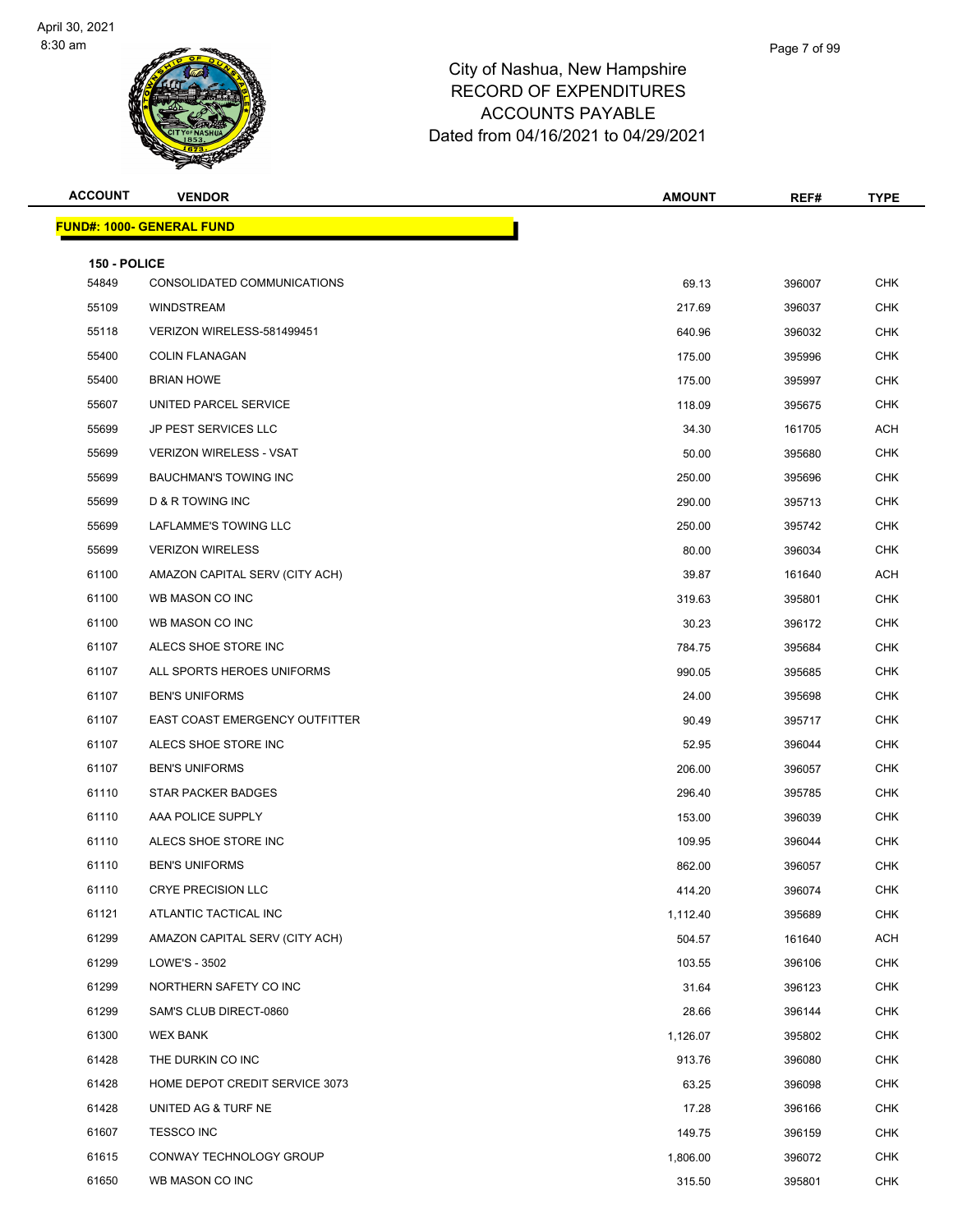

|       | Page 8 of 99 |
|-------|--------------|
| shire |              |
|       |              |

| <b>ACCOUNT</b> | <b>VENDOR</b>                    | <b>AMOUNT</b> | REF#   | <b>TYPE</b> |
|----------------|----------------------------------|---------------|--------|-------------|
|                | <b>FUND#: 1000- GENERAL FUND</b> |               |        |             |
|                |                                  |               |        |             |
| 150 - POLICE   |                                  |               |        |             |
| 61705          | <b>TIREHUB LLC</b>               | 660.00        | 396162 | <b>CHK</b>  |
| 61799          | ADAMSON INDUSTRIES CORP          | 191.85        | 395681 | <b>CHK</b>  |
| 61799          | CARPARTS DISTRIBUTION CENTER,    | 22.61         | 395706 | <b>CHK</b>  |
| 61799          | LOWE'S - 3502                    | 47.34         | 395745 | <b>CHK</b>  |
| 61799          | PERMA LINE CORP OF NEW ENGLAND   | 35.17         | 395760 | <b>CHK</b>  |
| 61799          | <b>SNAP-ON CREDIT LLC</b>        | 124.91        | 395782 | <b>CHK</b>  |
| 61799          | <b>BEST FORD</b>                 | 5.86          | 396058 | <b>CHK</b>  |
| 61799          | CARPARTS DISTRIBUTION CENTER,    | 349.29        | 396065 | <b>CHK</b>  |
| 61799          | DONOVAN EQUIPMENT CO INC         | 22.68         | 396079 | <b>CHK</b>  |
| 61799          | MACMULKIN CHEVROLET INC          | 81.44         | 396107 | <b>CHK</b>  |
| 61799          | NORTHERN FOREIGN CAR PARTS INC   | 1,395.26      | 396122 | <b>CHK</b>  |
| 61910          | <b>NASHUA LIONS CLUB</b>         | 253.00        | 396293 | <b>CHK</b>  |
| 71221          | ADVANCED ELECTRONIC DESIGN INC   | 667.00        | 395682 | <b>CHK</b>  |
| 71221          | ADVANCED ELECTRONIC DESIGN INC   | 333.50        | 396041 | <b>CHK</b>  |
| 71400          | O P TACTICAL                     | 1,290.99      | 396124 | <b>CHK</b>  |
| 71407          | AXON ENTERPRISE INC              | 300.00        | 161699 | <b>ACH</b>  |
|                | <b>TOTAL 150 - POLICE</b>        | \$31,487.11   |        |             |
|                |                                  |               |        |             |

#### **152 - FIRE**

| 54100 | <b>EVERSOURCE</b>                   | 466.10   | 395655 | <b>CHK</b> |
|-------|-------------------------------------|----------|--------|------------|
| 54100 | <b>WORTHEN SOLAR LLC</b>            | 2,009.04 | 395803 | <b>CHK</b> |
| 54100 | <b>EVERSOURCE</b>                   | 28.15    | 396010 | <b>CHK</b> |
| 54114 | <b>LIBERTY UTILITIES - NH</b>       | 347.72   | 395660 | <b>CHK</b> |
| 54114 | <b>LIBERTY UTILITIES - NH</b>       | 997.72   | 395663 | <b>CHK</b> |
| 54114 | <b>LIBERTY UTILITIES - NH</b>       | 532.49   | 395669 | <b>CHK</b> |
| 54141 | PENNICHUCK WATER WORKS INC          | 670.67   | 395673 | <b>CHK</b> |
| 54141 | PENNICHUCK WATER WORKS INC          | 527.80   | 396027 | <b>CHK</b> |
| 54228 | <b>JP PEST SERVICES LLC</b>         | 89.00    | 161652 | ACH        |
| 54243 | AE MECHANICAL INC                   | 2,285.80 | 395683 | <b>CHK</b> |
| 54243 | AE MECHANICAL INC                   | 3,735.20 | 396042 | <b>CHK</b> |
| 54280 | <b>BELLETETES INC</b>               | 10.77    | 395697 | <b>CHK</b> |
| 54280 | <b>GRANITE CITY ELECTRIC SUPPLY</b> | 515.56   | 395727 | <b>CHK</b> |
| 54414 | AMAZON CAPITAL SERV (CITY ACH)      | 1,171.26 | 161640 | ACH        |
| 54414 | <b>KYLE BALL</b>                    | 58.96    | 395694 | <b>CHK</b> |
| 54487 | <b>GRANITE CITY ELECTRIC SUPPLY</b> | 16.72    | 395727 | <b>CHK</b> |
| 54600 | <b>CUMMINS NORTHEAST LLC</b>        | 15.46    | 395712 | <b>CHK</b> |
| 54600 | <b>SANEL NAPA</b>                   | 45.66    | 395775 | <b>CHK</b> |
| 54600 | LIBERTY INTNL TRUCKS OF NH LLC      | 505.99   | 396104 | <b>CHK</b> |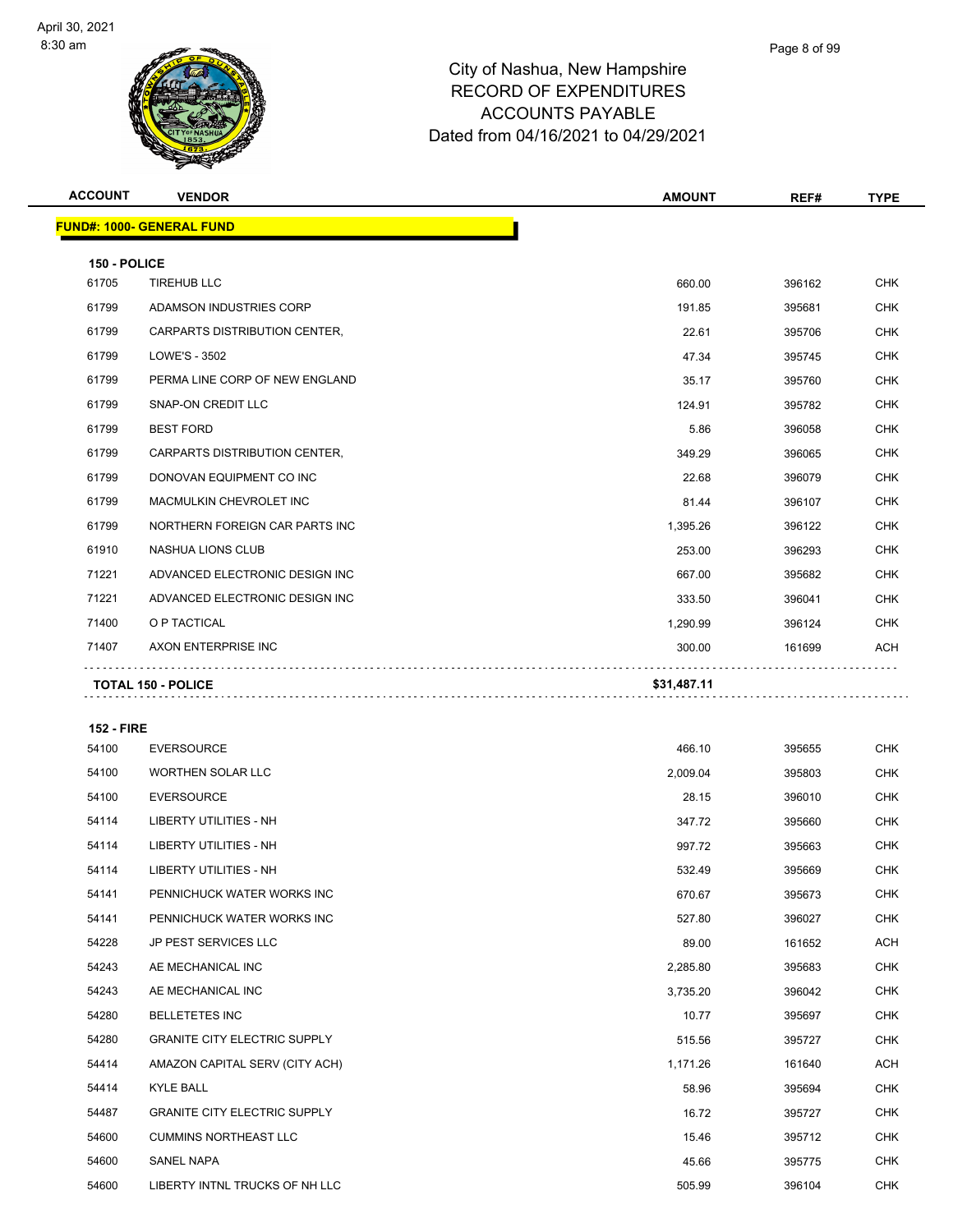

| <b>ACCOUNT</b>    | <b>VENDOR</b>                          | <b>AMOUNT</b> | REF#   | <b>TYPE</b> |
|-------------------|----------------------------------------|---------------|--------|-------------|
|                   | <b>FUND#: 1000- GENERAL FUND</b>       |               |        |             |
| <b>152 - FIRE</b> |                                        |               |        |             |
| 55118             | <b>SPRINT</b>                          | 213.86        | 396028 | CHK         |
| 55200             | NH ASSOCIATION OF FIRE CHIEFS          | 700.00        | 396118 | <b>CHK</b>  |
| 61100             | AMAZON CAPITAL SERV (CITY ACH)         | 482.50        | 161640 | ACH         |
| 61100             | WB MASON CO INC                        | 49.98         | 396172 | <b>CHK</b>  |
| 61107             | <b>HUNTRESS UNIFORMS</b>               | 60.00         | 395737 | <b>CHK</b>  |
| 61107             | HUNTRESS UNIFORMS                      | 192.60        | 396099 | <b>CHK</b>  |
| 61110             | BERGERON PROTECTIVE CLOTHING           | 348.99        | 395699 | <b>CHK</b>  |
| 61245             | HOME DEPOT CREDIT SERVICE 3065         | 28.96         | 395734 | <b>CHK</b>  |
| 61299             | AMAZON CAPITAL SERV (CITY ACH)         | 36.48         | 161640 | <b>ACH</b>  |
| 61299             | <b>BATTERIES PLUS</b>                  | 3.59          | 396055 | <b>CHK</b>  |
| 61428             | NEW ENGLAND PAPER & SUPPLY             | 537.56        | 395756 | <b>CHK</b>  |
| 61428             | NEW ENGLAND PAPER & SUPPLY             | 78.38         | 396116 | <b>CHK</b>  |
| 61499             | HOME DEPOT CREDIT SERVICE 3065         | 39.25         | 395734 | <b>CHK</b>  |
| 61699             | <b>GRANITE CITY ELECTRIC SUPPLY</b>    | 20.23         | 395727 | <b>CHK</b>  |
| 61699             | <b>BELTRONICS INC</b>                  | 1,925.00      | 396056 | <b>CHK</b>  |
| 61709             | <b>CUMMINS NORTHEAST LLC</b>           | 2,290.80      | 396075 | <b>CHK</b>  |
| 61799             | <b>FASTENAL CO</b>                     | 160.15        | 395719 | <b>CHK</b>  |
| 61799             | NEW ENGLAND KENWORTH                   | 39.95         | 395755 | <b>CHK</b>  |
| 61799             | RC WELDING LLC                         | 381.00        | 395770 | <b>CHK</b>  |
| 61799             | <b>ALLEGIANCE TRUCKS</b>               | 559.03        | 396045 | <b>CHK</b>  |
| 71025             | <b>FASTENAL CO</b>                     | 455.33        | 396084 | <b>CHK</b>  |
| 71400             | AMAZON CAPITAL SERV (CITY ACH)         | 221.85        | 161696 | ACH         |
| 71400             | FIRE TECH & SAFETY OF NEW ENGL         | 145.00        | 161701 | ACH         |
| 71432             | AMAZON CAPITAL SERV (CITY ACH)         | 332.76        | 161696 | ACH         |
| 71432             | COASTAL FIRE SYSTEMS INC               | 1,917.50      | 395710 | <b>CHK</b>  |
|                   | <b>TOTAL 152 - FIRE</b>                | \$25,250.82   |        |             |
|                   | <b>153 - BUILDING INSPECTION</b>       |               |        |             |
| 55100             | VERIZON WIRELESS-642044677             | 160.04        | 395677 | <b>CHK</b>  |
| 61807             | INTERNATIONAL CODE COUNCIL INC         | 551.20        | 395657 | CHK         |
|                   | <b>TOTAL 153 - BUILDING INSPECTION</b> | \$711.24      |        |             |
|                   | <b>157 - CITYWIDE COMMUNICATIONS</b>   |               |        |             |
| 54100             | <b>EVERSOURCE</b>                      | 482.52        | 396010 | <b>CHK</b>  |
| 54487             | MOTOROLA SOLUTIONS INC                 | 340.00        | 161716 | ACH         |
| 54487             | <b>TESSCO INC</b>                      | 217.33        | 396159 | <b>CHK</b>  |

 COMCAST 185.00 396006 CHK 55118 VERIZON WIRELESS-581499451 VERIZON WIRELESS-581499451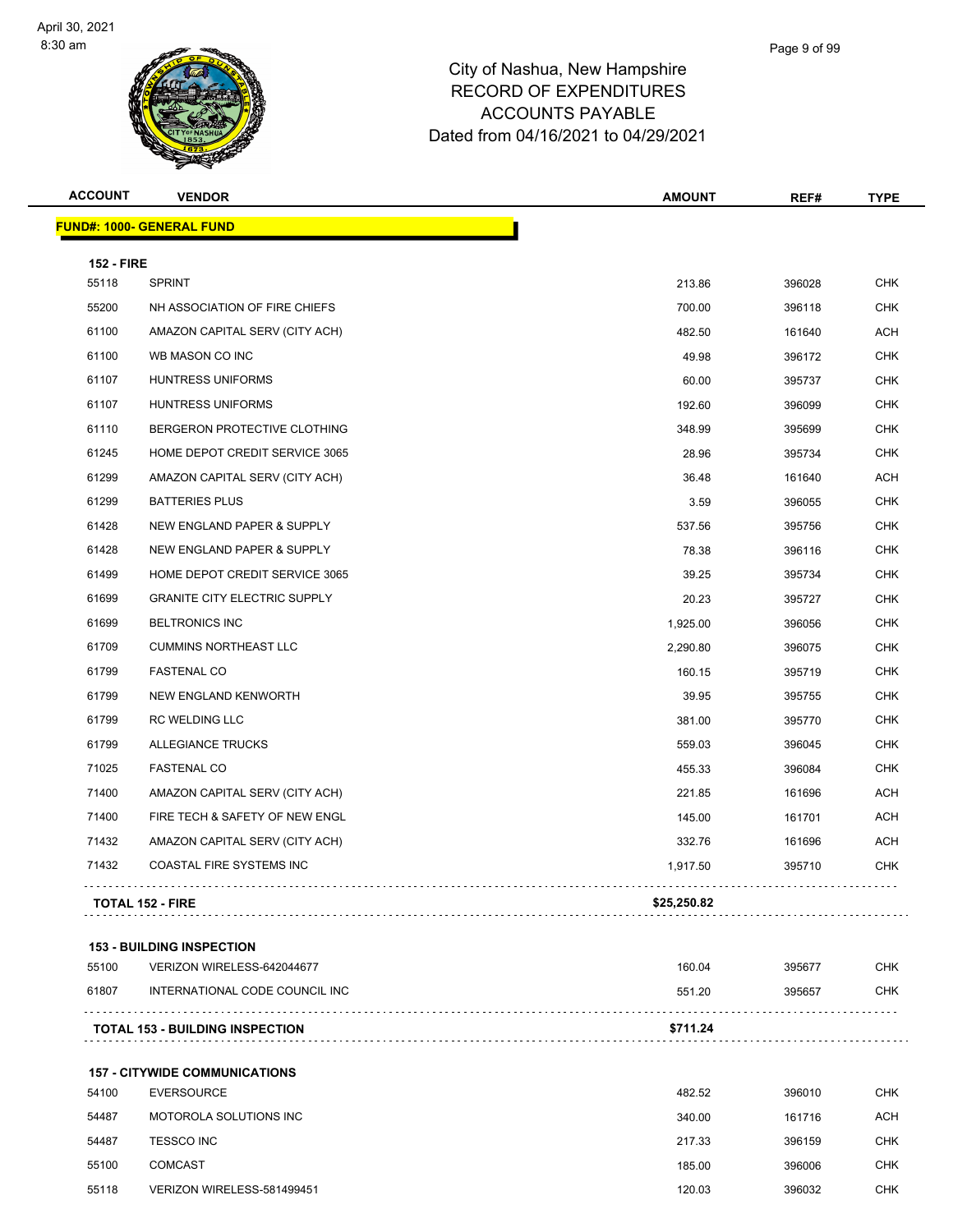| <b>ACCOUNT</b> | <b>VENDOR</b>                                     | <b>AMOUNT</b> | REF#   | <b>TYPE</b> |
|----------------|---------------------------------------------------|---------------|--------|-------------|
|                | <u> FUND#: 1000- GENERAL FUND</u>                 |               |        |             |
|                | <b>157 - CITYWIDE COMMUNICATIONS</b>              |               |        |             |
| 61299          | <b>OWLSTAMP VISUAL SOLUTIONS</b>                  | 30.90         | 396128 | <b>CHK</b>  |
|                | <b>TOTAL 157 - CITYWIDE COMMUNICATIONS</b>        | \$1,375.78    |        |             |
|                |                                                   |               |        |             |
| 55100          | <b>158 - PARKING ENFORCEMENT</b><br><b>SPRINT</b> | 189.00        | 396028 | <b>CHK</b>  |
| 61100          | <b>PARTEK SOLUTIONS INC</b>                       | 2,499.06      | 395758 | <b>CHK</b>  |
| 61100          | PARTEK SOLUTIONS INC                              | 3,624.28      | 396129 | <b>CHK</b>  |
|                |                                                   |               |        |             |
|                | <b>TOTAL 158 - PARKING ENFORCEMENT</b>            | \$6,312.34    |        |             |
|                | 160 - PW-ADMIN & ENGINEERING                      |               |        |             |
| 54100          | <b>EVERSOURCE</b>                                 | 658.41        | 396010 | <b>CHK</b>  |
| 54114          | <b>LIBERTY UTILITIES - NH</b>                     | 179.65        | 396013 | <b>CHK</b>  |
| 54141          | PENNICHUCK WATER WORKS INC                        | 115.80        | 396027 | <b>CHK</b>  |
| 54280          | NEW ENGLAND BACKFLOW INC                          | 50.00         | 396114 | <b>CHK</b>  |
| 55118          | VERIZON WIRELESS-542088278                        | 40.01         | 395678 | <b>CHK</b>  |
| 55118          | VERIZON WIRELESS-542274983                        | 260.04        | 395679 | <b>CHK</b>  |
| 55118          | <b>SPRINT</b>                                     | 172.61        | 396028 | <b>CHK</b>  |
| 55200          | <b>MARK JENNINGS</b>                              | 150.00        | 396101 | <b>CHK</b>  |
| 55699          | JP PEST SERVICES LLC                              | 92.46         | 161705 | ACH         |
| 61100          | WB MASON CO INC                                   | (7.85)        | 396172 | CHK         |
|                | <b>TOTAL 160 - PW-ADMIN &amp; ENGINEERING</b>     | \$1,711.13    |        |             |
|                |                                                   |               |        |             |
| 161 - STREETS  |                                                   |               |        |             |
| 54100          | <b>EVERSOURCE</b>                                 | 1,514.52      | 395655 | <b>CHK</b>  |
| 54100          | <b>EVERSOURCE</b>                                 | 1.430.97      | 396010 | <b>CHK</b>  |
| 54114          | AMERIGAS                                          | 1,359.01      | 396002 | <b>CHK</b>  |
| 54114          | LIBERTY UTILITIES - NH                            | 3,410.42      | 396015 | <b>CHK</b>  |
| 54228          | JP PEST SERVICES LLC                              | 68.00         | 161652 | ACH         |
| 54236          | CALLOGIX INC                                      | 112.00        | 396064 | <b>CHK</b>  |
| 54492          | SPRINT                                            | 3,939.10      | 396028 | <b>CHK</b>  |
| 54600          | AMAZON CAPITAL SERV (CITY ACH)                    | 154.00        | 161640 | ACH         |
| 54600          | AUTO ELECTRIC WAREHOUSE INC                       | 159.00        | 395690 | <b>CHK</b>  |
| 54600          | CARPARTS DISTRIBUTION CENTER,                     | 154.84        | 395706 | <b>CHK</b>  |
| 54600          | D & R TOWING INC                                  | 850.00        | 395713 | <b>CHK</b>  |
| 54600          | <b>INTERSTATE BILLING</b>                         | 871.56        | 395740 | <b>CHK</b>  |
| 54600          | SANEL NAPA                                        | 46.93         | 395774 | <b>CHK</b>  |
| 54600          | SOUTHWORTH-MILTON INC                             | 1,695.20      | 395783 | <b>CHK</b>  |
| 54600          | AUTO ELECTRIC WAREHOUSE INC                       | 295.00        | 396051 | <b>CHK</b>  |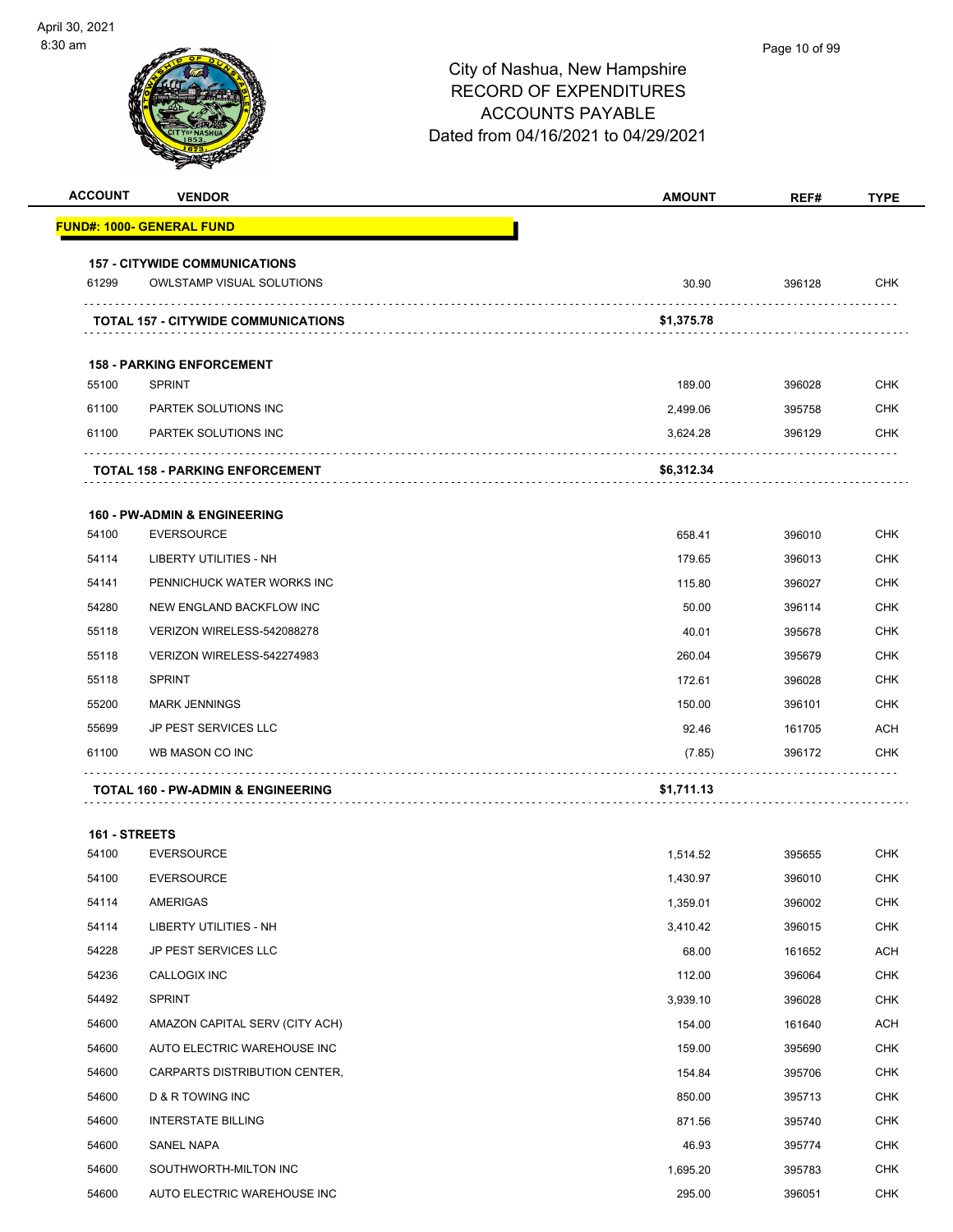

| <b>ACCOUNT</b> | <b>VENDOR</b>                    | <b>AMOUNT</b> | REF#   | <b>TYPE</b> |
|----------------|----------------------------------|---------------|--------|-------------|
|                | <b>FUND#: 1000- GENERAL FUND</b> |               |        |             |
| 161 - STREETS  |                                  |               |        |             |
| 54600          | CARPARTS DISTRIBUTION CENTER,    | 173.40        | 396065 | <b>CHK</b>  |
| 54600          | CHAPPELL TRACTOR SALES INC       | 168.77        | 396067 | <b>CHK</b>  |
| 54600          | <b>D &amp; R TOWING INC</b>      | 150.00        | 396077 | <b>CHK</b>  |
| 54600          | <b>FASTENAL CO</b>               | 417.30        | 396084 | <b>CHK</b>  |
| 54600          | LIBERTY INTNL TRUCKS OF NH LLC   | 5,136.43      | 396104 | <b>CHK</b>  |
| 54600          | R WHITE EQUIPMENT CENTER INC     | 18.98         | 396138 | <b>CHK</b>  |
| 54600          | USP OF NEW ENGLAND               | 1,313.79      | 396168 | <b>CHK</b>  |
| 55118          | VERIZON WIRELESS-542088278       | 440.11        | 395678 | <b>CHK</b>  |
| 55118          | VERIZON WIRELESS-542274983       | 40.01         | 395679 | <b>CHK</b>  |
| 55118          | <b>SPRINT</b>                    | 129.07        | 396028 | <b>CHK</b>  |
| 55118          | VERIZON WIRELESS 242253167       | 160.04        | 396035 | <b>CHK</b>  |
| 61100          | AMAZON CAPITAL SERV (CITY ACH)   | 10.88         | 161640 | ACH         |
| 61107          | CINTAS#016                       | 487.32        | 395709 | <b>CHK</b>  |
| 61299          | MAGID GLOVE & SAFETY MFG CO.     | 91.80         | 161709 | ACH         |
| 61299          | <b>BELLETETES INC</b>            | 729.00        | 395697 | CHK         |
| 61299          | HOME DEPOT CREDIT SERVICE 3065   | 140.54        | 395734 | CHK         |
| 61299          | AMBROSE EQUIPMENT CO INC         | 1,121.77      | 396047 | <b>CHK</b>  |
| 61299          | HOME DEPOT CREDIT SERVICE 3065   | 297.85        | 396097 | <b>CHK</b>  |
| 61300          | GLOBAL MONTELLO GROUP CORP       | 9,357.02      | 395725 | <b>CHK</b>  |
| 61300          | GLOBAL MONTELLO GROUP CORP       | 8,484.81      | 396089 | <b>CHK</b>  |
| 61542          | PERMA LINE CORP OF NEW ENGLAND   | 234.45        | 396131 | <b>CHK</b>  |
| 61556          | M & M ELECTRICAL SUPPLY CO INC   | 104.06        | 161654 | ACH         |
| 61560          | AMAZON CAPITAL SERV (CITY ACH)   | 295.82        | 161640 | ACH         |
| 61560          | <b>BELLETETES INC</b>            | 266.53        | 395697 | CHK         |
| 61560          | HOME DEPOT CREDIT SERVICE 3065   | 746.78        | 395734 | CHK         |
| 61560          | <b>FASTENAL CO</b>               | 130.17        | 396084 | <b>CHK</b>  |
| 61709          | SAFETY-KLEEN SYSTEMS INC         | 1,676.14      | 396143 | <b>CHK</b>  |
| 61799          | <b>BELLETETES INC</b>            | 91.07         | 395697 | <b>CHK</b>  |
| 61799          | <b>GRAINGER</b>                  | 73.52         | 396091 | <b>CHK</b>  |
| 71025          | <b>BELLETETES INC</b>            | 35.48         | 395697 | <b>CHK</b>  |
| 71999          | AMAZON CAPITAL SERV (CITY ACH)   | 338.24        | 161640 | ACH         |
|                | TOTAL 161 - STREETS              | \$48,921.70   |        |             |
|                |                                  |               |        |             |

#### **162 - STREET LIGHTING**

| 54100 | EVERSOUCE-POWER SUPPLY | 28.657.23 | 395654 | <b>CHK</b> |
|-------|------------------------|-----------|--------|------------|
| 54100 | EVERSOURCE             | 231.23    | 395655 | <b>CHK</b> |
| 54100 | <b>EVERSOURCE</b>      | 841.16    | 396010 | <b>CHK</b> |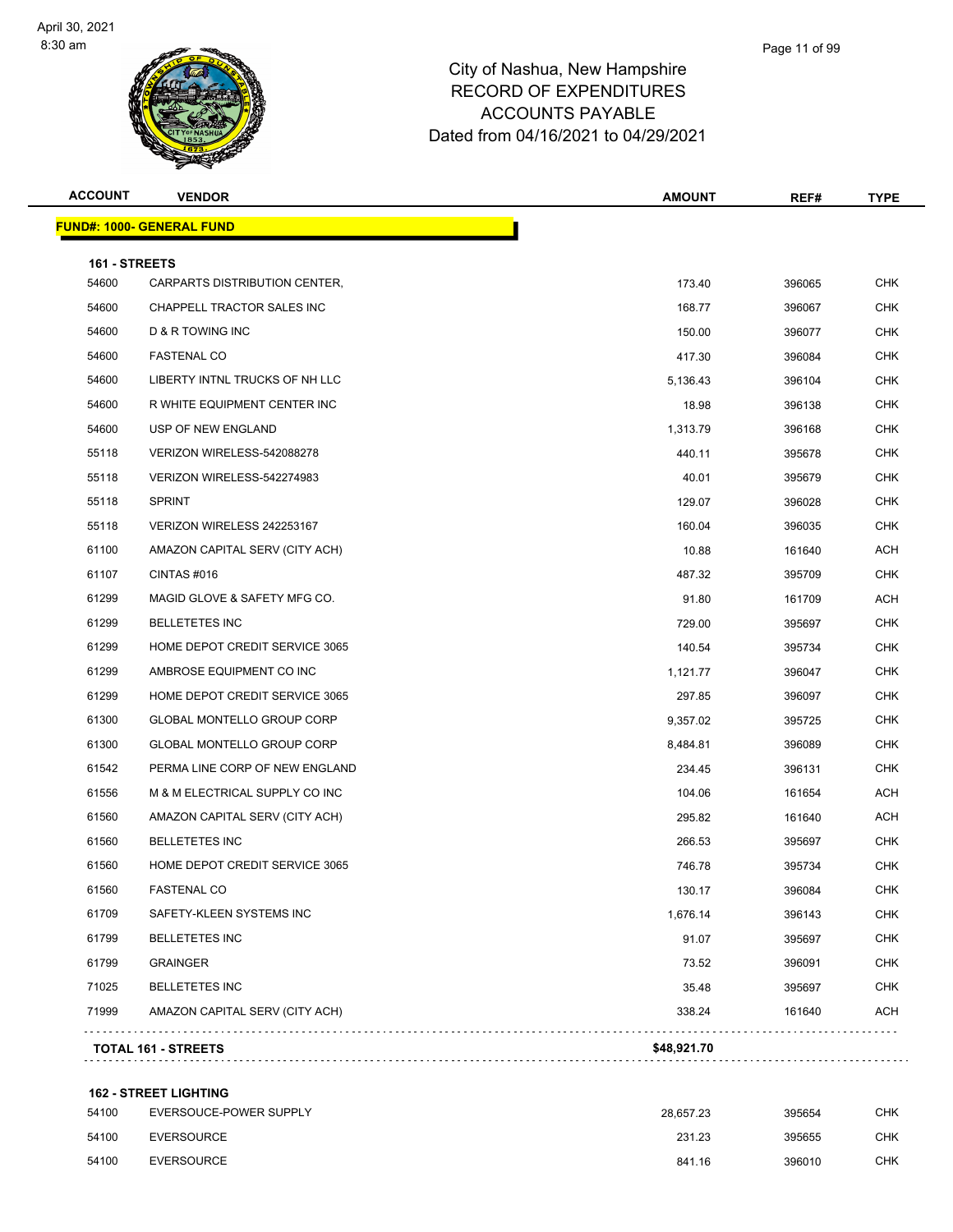

| <b>ACCOUNT</b> | <b>VENDOR</b>                               | <b>AMOUNT</b> | REF#   | <b>TYPE</b> |
|----------------|---------------------------------------------|---------------|--------|-------------|
|                | <b>FUND#: 1000- GENERAL FUND</b>            |               |        |             |
|                | <b>TOTAL 162 - STREET LIGHTING</b>          | \$29,729.62   |        |             |
|                |                                             |               |        |             |
|                | <b>166 - PARKING OPERATIONS</b>             |               |        |             |
| 54100          | <b>EVERSOURCE</b>                           | 2,115.17      | 396010 | <b>CHK</b>  |
| 54487          | UNITED AG & TURF NE                         | 3,245.67      | 395794 | <b>CHK</b>  |
| 55100          | CALE AMERICA INC                            | 1,080.00      | 395705 | <b>CHK</b>  |
| 55699          | CALE AMERICA INC                            | 490.00        | 395705 | <b>CHK</b>  |
| 61299          | MUNICIPAL SUPPLY SALES CO                   | 450.00        | 396111 | <b>CHK</b>  |
| 61428          | NASHUA WALLPAPER CO INC                     | 10.36         | 395754 | <b>CHK</b>  |
| 71600          | POM INC                                     | 272.39        | 395764 | <b>CHK</b>  |
|                | <b>TOTAL 166 - PARKING OPERATIONS</b>       | \$7,663.59    |        |             |
|                | <b>170 - HYDROELECTRIC OPERATIONS</b>       |               |        |             |
| 54100          | EVERSOUCE-POWER SUPPLY                      | 390.36        | 395654 | <b>CHK</b>  |
| 54221          | WHEELABRATOR HOLDCO 1 INC                   | 130.39        | 396174 | <b>CHK</b>  |
| 54290          | <b>ESSEX POWER SERVICES INC</b>             | 25,481.07     | 395718 | <b>CHK</b>  |
| 54290          | <b>ESSEX POWER SERVICES INC</b>             | 30,544.32     | 396083 | <b>CHK</b>  |
| 54821          | TRIANGLE PORTABLE SERVICES INC              | 176.00        | 396163 | <b>CHK</b>  |
| 55109          | CONSOLIDATED COMMUNICATIONS                 | 93.32         | 396007 | <b>CHK</b>  |
| 55200          | LOW IMPACT HYDROPOWR INSTITUTE              | 3,900.00      | 396105 | CHK         |
|                | <b>TOTAL 170 - HYDROELECTRIC OPERATIONS</b> | \$60,715.46   |        |             |
|                | <b>171 - COMMUNITY SERVICES</b>             |               |        |             |
| 54100          | <b>EVERSOURCE</b>                           | 218.29        | 396010 | <b>CHK</b>  |
| 61100          | WB MASON CO INC                             | 180.55        | 395801 | CHK         |
|                | TOTAL 171 - COMMUNITY SERVICES              | \$398.84      |        |             |
|                | <b>172 - COMMUNITY HEALTH</b>               |               |        |             |
| 55118          | <b>SPRINT</b>                               | 92.59         | 396028 | <b>CHK</b>  |
|                | <b>TOTAL 172 - COMMUNITY HEALTH</b>         | \$92.59       |        |             |
|                | <b>173 - ENVIRONMENTAL HEALTH</b>           |               |        |             |
| 55100          | VERIZON WIRELESS-642274605                  | 120.03        | 396036 | CHK         |
|                | <b>TOTAL 173 - ENVIRONMENTAL HEALTH</b>     | \$120.03      |        |             |
|                | <b>175 - WELFARE ASSISTANCE</b>             |               |        |             |
| 55810          | 188 CONCORD ST LLC                          | 340.37        | 395963 | <b>CHK</b>  |
| 55810          | 82 WEST HOLLIS ST LLC                       | 700.00        | 395964 | <b>CHK</b>  |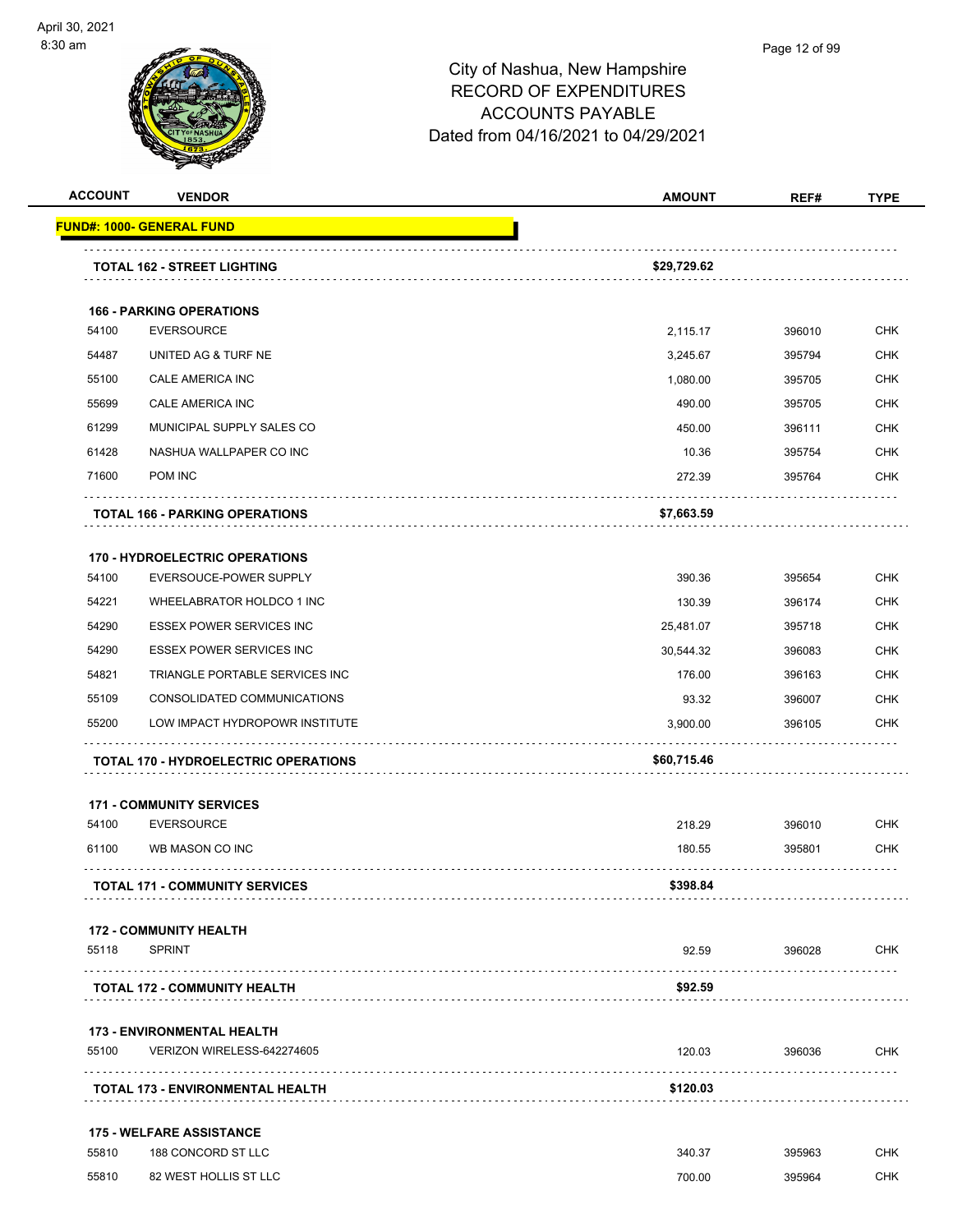

| <b>ACCOUNT</b> | <b>VENDOR</b>                       | <b>AMOUNT</b> | REF#   | <b>TYPE</b> |
|----------------|-------------------------------------|---------------|--------|-------------|
|                | <b>FUND#: 1000- GENERAL FUND</b>    |               |        |             |
|                | <b>175 - WELFARE ASSISTANCE</b>     |               |        |             |
| 55810          | 188 CONCORD ST LLC                  | 340.37        | 396279 | <b>CHK</b>  |
| 55814          | <b>EVERSOURCE</b>                   | 130.00        | 395962 | <b>CHK</b>  |
| 55816          | MARKET BASKET ACCT 2589096          | 125.00        | 395965 | <b>CHK</b>  |
|                | TOTAL 175 - WELFARE ASSISTANCE      | \$1,635.74    |        |             |
|                | <b>177 - PARKS &amp; RECREATION</b> |               |        |             |
| 54100          | EVERSOUCE-POWER SUPPLY              | 4,252.74      | 395654 | <b>CHK</b>  |
| 54100          | <b>EVERSOURCE</b>                   | 6,235.54      | 395655 | CHK         |
| 54100          | <b>EVERSOURCE</b>                   | 104.88        | 396010 | <b>CHK</b>  |
| 54114          | LIBERTY UTILITIES - NH              | 61.29         | 395665 | <b>CHK</b>  |
| 54114          | LIBERTY UTILITIES - NH              | 872.23        | 395670 | <b>CHK</b>  |
| 54114          | LIBERTY UTILITIES - NH              | 439.06        | 396020 | <b>CHK</b>  |
| 54141          | PENNICHUCK WATER WORKS INC          | 926.77        | 395673 | <b>CHK</b>  |
| 54141          | PENNICHUCK WATER WORKS INC          | 100.30        | 396027 | <b>CHK</b>  |
| 54253          | PIONEER TREE SERVICE                | 4,450.00      | 396132 | <b>CHK</b>  |
| 54280          | <b>JP PEST SERVICES LLC</b>         | 220.60        | 161652 | ACH         |
| 54280          | <b>JP PEST SERVICES LLC</b>         | 68.60         | 161705 | <b>ACH</b>  |
| 54280          | <b>BELLETETES INC</b>               | 429.34        | 395697 | <b>CHK</b>  |
| 54280          | <b>HAJOCA CORPORATION</b>           | 54.09         | 395730 | <b>CHK</b>  |
| 54280          | HARRY W WELLS & SON INC             | 2,950.00      | 395732 | <b>CHK</b>  |
| 54280          | HOME DEPOT CREDIT SERVICE 3065      | 1,463.32      | 395734 | <b>CHK</b>  |
| 54280          | JOHNSONS ELECTRIC SUPPLY INC        | 1,465.00      | 395741 | <b>CHK</b>  |
| 54280          | SITEONE LANDSCAPE SUPPLY LLC        | 2,021.36      | 395781 | <b>CHK</b>  |
| 54280          | AIRGAS USA LLC                      | 34.19         | 396043 | <b>CHK</b>  |
| 54280          | <b>FASTENAL CO</b>                  | 762.79        | 396084 | <b>CHK</b>  |
| 54280          | <b>MARSHALL SIGNS INC</b>           | 60.00         | 396109 | <b>CHK</b>  |
| 54280          | NASHUA WALLPAPER CO INC             | 460.86        | 396113 | <b>CHK</b>  |
| 54280          | SITEONE LANDSCAPE SUPPLY LLC        | 1,365.59      | 396150 | <b>CHK</b>  |
| 54487          | AMAZON CAPITAL SERV (CITY ACH)      | 149.96        | 161640 | <b>ACH</b>  |
| 54821          | UNITED SITE SERVICES                | 3,057.70      | 395795 | <b>CHK</b>  |
| 54821          | UNITED SITE SERVICES                | 1,309.00      | 396167 | <b>CHK</b>  |
| 55118          | VERIZON WIRELESS-542088278          | 40.01         | 395678 | <b>CHK</b>  |
| 55118          | <b>SPRINT</b>                       | 178.51        | 396028 | <b>CHK</b>  |
| 55699          | SETH DICHARD GOLF SCHOOL GROUP      | 149.00        | 396147 | <b>CHK</b>  |
| 61107          | AMAZON CAPITAL SERV (CITY ACH)      | 144.08        | 161696 | <b>ACH</b>  |
| 61128          | AMAZON CAPITAL SERV (CITY ACH)      | 269.69        | 161640 | <b>ACH</b>  |
| 61128          | <b>BSN SPORTS</b>                   | 4,406.30      | 396063 | <b>CHK</b>  |
| 61799          | CARPARTS DISTRIBUTION CENTER,       | 104.58        | 395706 | <b>CHK</b>  |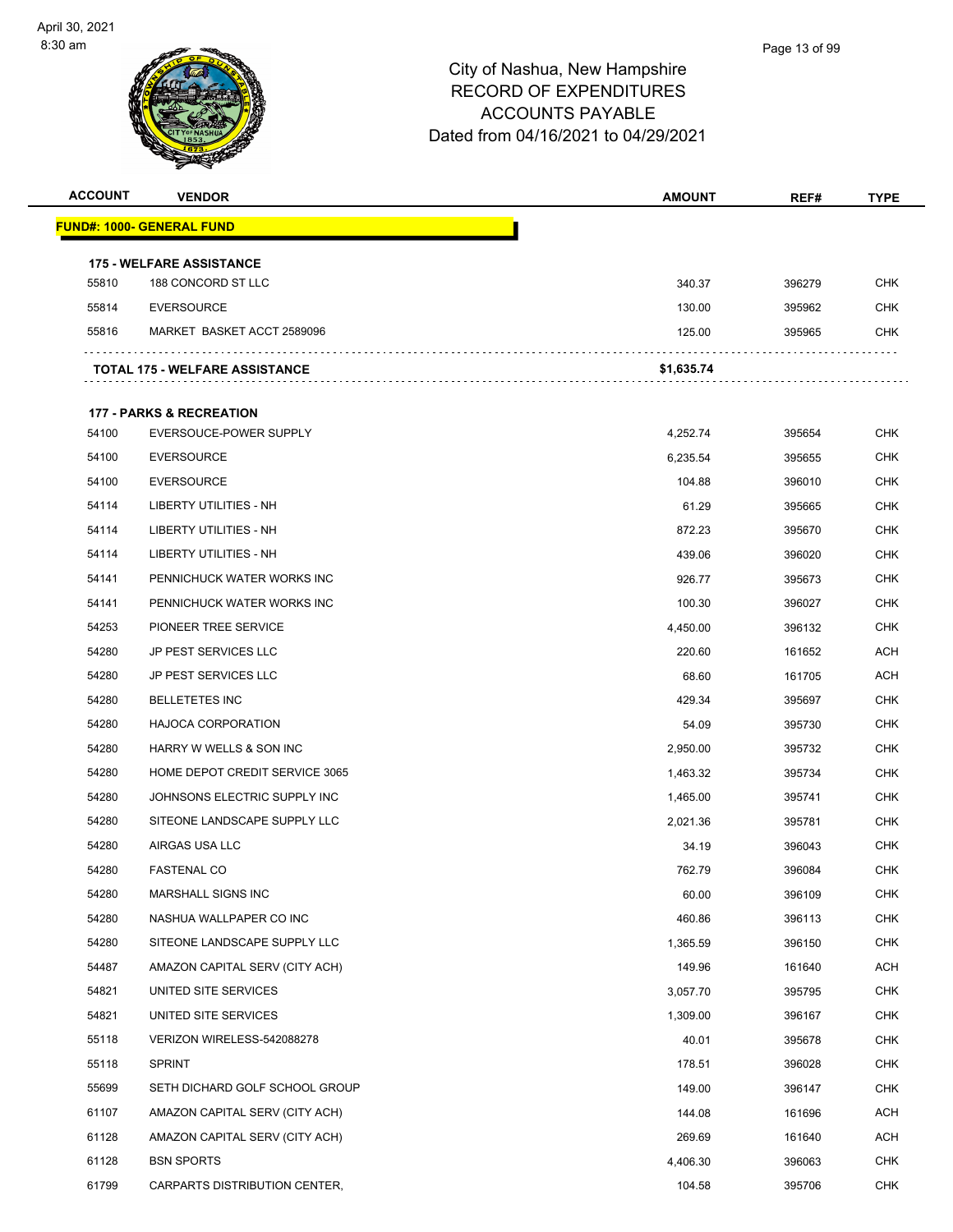

| <b>ACCOUNT</b> | <b>VENDOR</b>                             | <b>AMOUNT</b> | REF#   | <b>TYPE</b> |
|----------------|-------------------------------------------|---------------|--------|-------------|
|                | <b>FUND#: 1000- GENERAL FUND</b>          |               |        |             |
|                | <b>177 - PARKS &amp; RECREATION</b>       |               |        |             |
| 61799          | CHAPPELL TRACTOR SALES INC                | 48.00         | 395708 | <b>CHK</b>  |
| 61799          | POWER WASHER SALES LLC                    | 395.17        | 395767 | CHK         |
| 61799          | SOUTHWORTH-MILTON INC                     | 453.42        | 395783 | <b>CHK</b>  |
| 61799          | <b>TURF PRODUCTS</b>                      | 1,062.90      | 395793 | <b>CHK</b>  |
| 61799          | CARPARTS DISTRIBUTION CENTER,             | 284.01        | 396065 | <b>CHK</b>  |
| 61799          | LIBERTY INTNL TRUCKS OF NH LLC            | 474.40        | 396104 | <b>CHK</b>  |
| 61799          | POWER WASHER SALES LLC                    | 990.00        | 396135 | CHK         |
| 61799          | <b>TURF DEPOT</b>                         | 501.33        | 396164 | <b>CHK</b>  |
| 61799          | UNITED AG & TURF NE                       | 70.19         | 396166 | CHK         |
|                | <b>TOTAL 177 - PARKS &amp; RECREATION</b> | \$42,886.80   |        |             |
| 179 - LIBRARY  |                                           |               |        |             |
| 54100          | EVERSOUCE-POWER SUPPLY                    | 4,905.20      | 395654 | <b>CHK</b>  |
| 54114          | LIBERTY UTILITIES - NH                    | 1,118.07      | 395662 | <b>CHK</b>  |
| 54141          | PENNICHUCK WATER WORKS INC                | 264.61        | 396027 | <b>CHK</b>  |
| 54280          | <b>JP PEST SERVICES LLC</b>               | 114.00        | 161705 | <b>ACH</b>  |
| 54428          | GOVCONNECTION INC                         | 2,000.00      | 161648 | <b>ACH</b>  |
| 54428          | <b>COMCAST</b>                            | 243.35        | 395651 | <b>CHK</b>  |
| 55109          | <b>SPRINT</b>                             | 100.46        | 396028 | <b>CHK</b>  |
| 55307          | <b>LARRY CASE</b>                         | 40.32         | 395707 | <b>CHK</b>  |
| 61100          | WB MASON CO INC                           | 13.10         | 396172 | <b>CHK</b>  |
| 61299          | USPS-CMRS-PB #49113079                    | 1,500.00      | 161666 | ACH         |
| 61299          | <b>DEMCO</b>                              | 349.89        | 395714 | <b>CHK</b>  |
| 61299          | WB MASON CO INC                           | 149.97        | 395801 | <b>CHK</b>  |
| 61650          | WB MASON CO INC                           | 60.15         | 395801 | CHK         |
| 61807          | INGRAM LIBRARY SERVICES LLC               | 846.48        | 161650 | <b>ACH</b>  |
| 61807          | <b>INGRAM LIBRARY SERVICES LLC</b>        | 497.19        | 161702 | ACH         |
| 61807          | <b>BAKER &amp; TAYLOR</b>                 | 929.00        | 395693 | <b>CHK</b>  |
| 61807          | <b>BAKER &amp; TAYLOR</b>                 | 1,301.12      | 396053 | <b>CHK</b>  |
| 61814          | MIDWEST TAPE LLC                          | 385.12        | 161659 | <b>ACH</b>  |
| 61814          | MIDWEST TAPE LLC                          | 110.40        | 161714 | <b>ACH</b>  |
| 61814          | <b>BAKER &amp; TAYLOR</b>                 | 98.20         | 396053 | <b>CHK</b>  |
| 61830          | <b>JO-ANN STORES LLC</b>                  | 2,430.00      | 396011 | <b>CHK</b>  |
| 68322          | AMAZON CAPITAL SERV (CITY ACH)            | (17.74)       | 161640 | ACH         |
| 68322          | <b>JANE ONEAIL</b>                        | 200.00        | 396126 | <b>CHK</b>  |
| 71221          | AMAZON CAPITAL SERV (CITY ACH)            | 613.54        | 161640 | <b>ACH</b>  |
|                | <b>TOTAL 179 - LIBRARY</b>                | \$18,252.43   |        |             |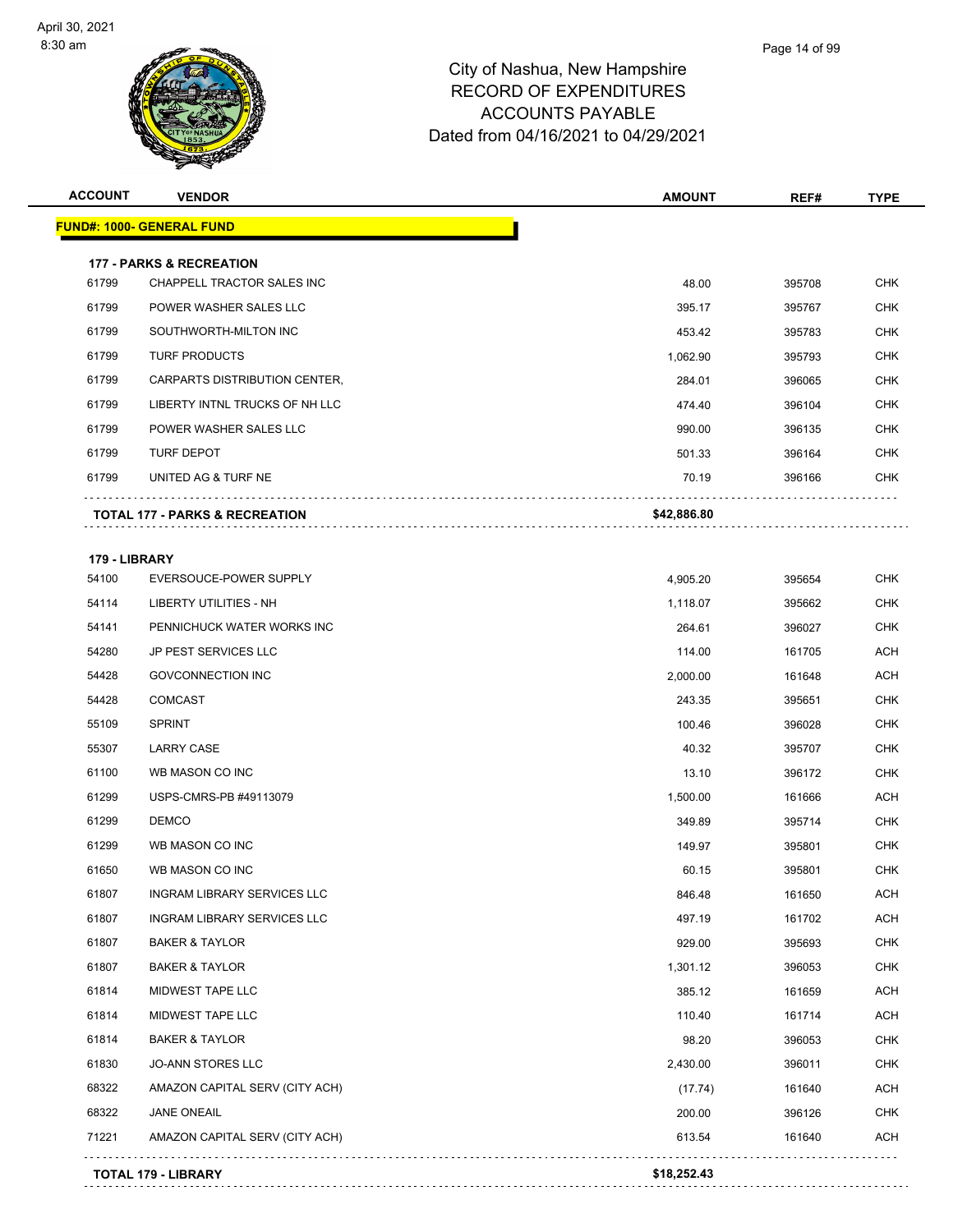

| <b>ACCOUNT</b>      | <b>VENDOR</b>                           | <b>AMOUNT</b> | REF#   | <b>TYPE</b> |
|---------------------|-----------------------------------------|---------------|--------|-------------|
|                     | <u> FUND#: 1000- GENERAL FUND</u>       |               |        |             |
|                     | <b>181 - COMMUNITY DEVELOPMENT</b>      |               |        |             |
| 61100               | WB MASON CO INC                         | 56.48         | 395801 | <b>CHK</b>  |
| 61100               | <b>JILL PRINCE</b>                      | 26.97         | 396136 | <b>CHK</b>  |
| 61650               | WB MASON CO INC                         | 58.06         | 396172 | CHK         |
|                     | TOTAL 181 - COMMUNITY DEVELOPMENT       | \$141.51      |        |             |
|                     | <b>183 - ECONOMIC DEVELOPMENT</b>       |               |        |             |
| 55200               | NASHUA MILLYARD ASSOC INC               | 746.26        | 395752 | <b>CHK</b>  |
|                     |                                         |               |        |             |
|                     | <b>TOTAL 183 - ECONOMIC DEVELOPMENT</b> | \$746.26      |        |             |
| <b>191 - SCHOOL</b> |                                         |               |        |             |
| 53128               | <b>WADLEIGH STARR &amp; PETERS PLLC</b> | 2,125.50      | 395929 | <b>CHK</b>  |
| 53128               | <b>MATTHEW &amp; LEAH DONAHUE</b>       | 1,050.00      | 396212 | <b>CHK</b>  |
| 53128               | WADLEIGH STARR & PETERS PLLC            | 1,701.50      | 396274 | <b>CHK</b>  |
| 53600               | ADULT LEARNING CENTER                   | 34,100.00     | 396189 | CHK         |
| 53614               | <b>CLARK ASSOC</b>                      | 43,025.65     | 395848 | <b>CHK</b>  |
| 53628               | MANUS/PAINCHAUD ASSOCIATES              | 6,000.00      | 395648 | <b>CHK</b>  |
| 53628               | PROFISHANT INC                          | 1,003.00      | 395909 | <b>CHK</b>  |
| 53628               | THE METRO GROUP INC                     | 845.00        | 395925 | <b>CHK</b>  |
| 53628               | MANUS/PAINCHAUD ASSOCIATES              | 6,000.00      | 395998 | CHK         |
| 53628               | TREASURER STATE OF NH                   | 75.00         | 396188 | <b>CHK</b>  |
| 53628               | EDUCATION HEALTH SERVICES LLC           | 2,390.00      | 396214 | CHK         |
| 53628               | <b>IRON MOUNTAIN</b>                    | 627.94        | 396231 | <b>CHK</b>  |
| 53628               | PRO AV SYSTEMS INC                      | 1,900.00      | 396255 | <b>CHK</b>  |
| 53628               | <b>SOLIANT</b>                          | 2,450.00      | 396266 | CHK         |
| 54100               | <b>EVERSOURCE</b>                       | 115,907.23    | 395805 | <b>CHK</b>  |
| 54100               | MENH SOLAR HOLDINGS LLC                 | 796.62        | 395817 | <b>CHK</b>  |
| 54100               | <b>EVERSOURCE</b>                       | 1,414.37      | 396178 | <b>CHK</b>  |
| 54114               | LIBERTY UTILITIES - NH                  | 1,440.44      | 395806 | <b>CHK</b>  |
| 54114               | LIBERTY UTILITIES - NH                  | 1,723.05      | 395807 | <b>CHK</b>  |
| 54114               | LIBERTY UTILITIES - NH                  | 127.43        | 395808 | <b>CHK</b>  |
| 54114               | LIBERTY UTILITIES - NH                  | 124.55        | 395809 | <b>CHK</b>  |
| 54114               | <b>LIBERTY UTILITIES - NH</b>           | 151.07        | 395810 | <b>CHK</b>  |
| 54114               | <b>LIBERTY UTILITIES - NH</b>           | 460.78        | 395811 | <b>CHK</b>  |
| 54114               | LIBERTY UTILITIES - NH                  | 2,072.62      | 395812 | <b>CHK</b>  |
| 54114               | LIBERTY UTILITIES - NH                  | 1,517.86      | 395813 | <b>CHK</b>  |
| 54114               | LIBERTY UTILITIES - NH                  | 7,822.11      | 395814 | <b>CHK</b>  |
| 54114               | LIBERTY UTILITIES - NH                  | 5,797.17      | 395815 | <b>CHK</b>  |
| 54114               | LIBERTY UTILITIES - NH                  | 1,476.42      | 395816 | <b>CHK</b>  |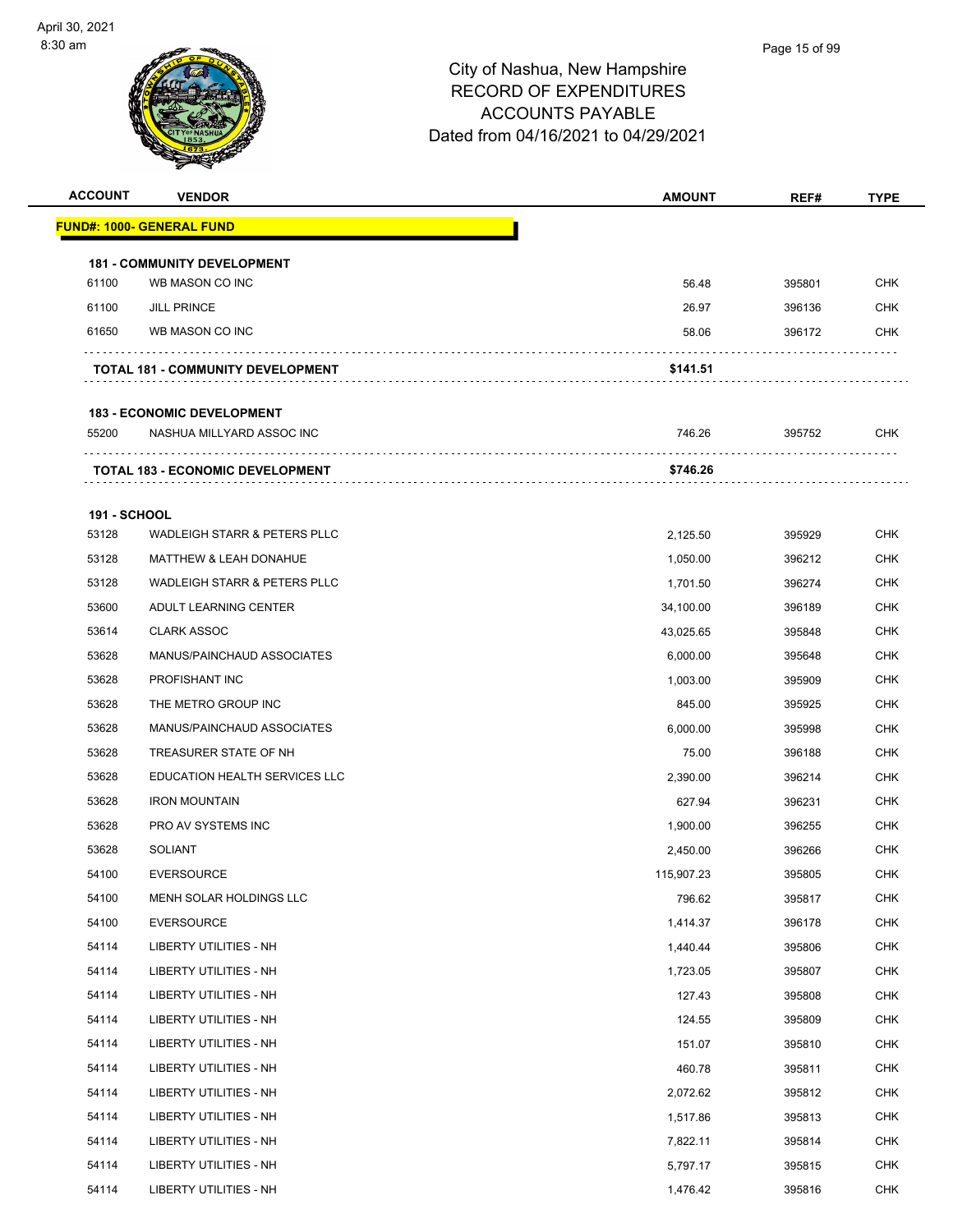

| <b>ACCOUNT</b>      | <b>VENDOR</b>                    | <b>AMOUNT</b> | REF#   | <b>TYPE</b> |  |  |
|---------------------|----------------------------------|---------------|--------|-------------|--|--|
|                     | <b>FUND#: 1000- GENERAL FUND</b> |               |        |             |  |  |
| <b>191 - SCHOOL</b> |                                  |               |        |             |  |  |
| 54114               | LIBERTY UTILITIES - NH           | 138.02        | 396179 | <b>CHK</b>  |  |  |
| 54114               | LIBERTY UTILITIES - NH           | 786.77        | 396180 | <b>CHK</b>  |  |  |
| 54114               | LIBERTY UTILITIES - NH           | 1,255.93      | 396181 | <b>CHK</b>  |  |  |
| 54114               | LIBERTY UTILITIES - NH           | 1,547.40      | 396182 | <b>CHK</b>  |  |  |
| 54114               | <b>LIBERTY UTILITIES - NH</b>    | 2,013.22      | 396183 | <b>CHK</b>  |  |  |
| 54114               | LIBERTY UTILITIES - NH           | 1,501.52      | 396184 | <b>CHK</b>  |  |  |
| 54114               | LIBERTY UTILITIES                | 4,167.19      | 396185 | <b>CHK</b>  |  |  |
| 54114               | SPRAGUE RESOURCES LP             | 297.62        | 396187 | <b>CHK</b>  |  |  |
| 54141               | <b>EVERSOURCE</b>                | 133.67        | 396178 | <b>CHK</b>  |  |  |
| 54141               | PENNICHUCK WATER WORKS INC       | 9,019.20      | 396186 | <b>CHK</b>  |  |  |
| 54280               | <b>BELLETETES INC</b>            | 2,474.69      | 395831 | <b>CHK</b>  |  |  |
| 54280               | LIBERTY ELECTRIC INC             | 837.50        | 395889 | <b>CHK</b>  |  |  |
| 54280               | NASHUA WALLPAPER CO INC          | 76.49         | 395898 | <b>CHK</b>  |  |  |
| 54280               | <b>VIKING ROOFING INC</b>        | 2,452.73      | 395928 | <b>CHK</b>  |  |  |
| 54280               | <b>BELLETETES INC</b>            | 10.78         | 396193 | <b>CHK</b>  |  |  |
| 54487               | DAVID BAILEY                     | 1,000.00      | 395827 | <b>CHK</b>  |  |  |
| 54487               | CLEAN-O-RAMA                     | 1,507.50      | 395849 | <b>CHK</b>  |  |  |
| 54487               | PRO AV SYSTEMS INC               | 697.63        | 396255 | <b>CHK</b>  |  |  |
| 54600               | <b>CARPARTS OF NASHUA</b>        | 435.65        | 395844 | <b>CHK</b>  |  |  |
| 54600               | SANEL NAPA                       | 170.50        | 395916 | <b>CHK</b>  |  |  |
| 54600               | <b>MAYNARD &amp; LESIEUR INC</b> | 251.04        | 396242 | <b>CHK</b>  |  |  |
| 54899               | <b>BRADY SULLIVAN</b>            | 13,264.66     | 161726 | <b>ACH</b>  |  |  |
| 55109               | CONSOLIDATED COMMUNICATIONS      | 1,188.37      | 395653 | <b>CHK</b>  |  |  |
| 55109               | CONSOLIDATED COMMUNICATIONS      | 41.16         | 395804 | <b>CHK</b>  |  |  |
| 55109               | VERIZON WIRELESS 742005979       | 395.39        | 395822 | CHK         |  |  |
| 55109               | <b>COMCAST</b>                   | 516.08        | 396175 | <b>CHK</b>  |  |  |
| 55109               | CONSOLIDATED COMMUNICATIONS      | 1,105.42      | 396176 | <b>CHK</b>  |  |  |
| 55109               | CONSOLIDATED COMMUNICATIONS      | 493.52        | 396177 | <b>CHK</b>  |  |  |
| 55307               | SHAWN SMITH                      | 325.16        | 396265 | CHK         |  |  |
| 55500               | POWERSCHOOL GROUP LLC            | 8,538.60      | 395907 | <b>CHK</b>  |  |  |
| 55600               | <b>JOSTENS INC</b>               | 24.40         | 395881 | <b>CHK</b>  |  |  |
| 55607               | US POSTAL SERVICE                | 1,100.00      | 396271 | CHK         |  |  |
| 55635               | NASHUA SCHOOL DISTRICT 42        | 450.00        | 161663 | <b>ACH</b>  |  |  |
| 55642               | <b>WILLIAM D BALL</b>            | 102.00        | 395828 | CHK         |  |  |
| 55642               | HOWARD TIMOTHY BETHKE            | 88.00         | 395832 | CHK         |  |  |
| 55642               | KENNETH A BOURQUE                | 88.00         | 395836 | CHK         |  |  |
| 55642               | <b>BRYAN CAHOON</b>              | 88.00         | 395839 | CHK         |  |  |
| 55642               | JACOB BUDA                       | 68.00         | 395840 | <b>CHK</b>  |  |  |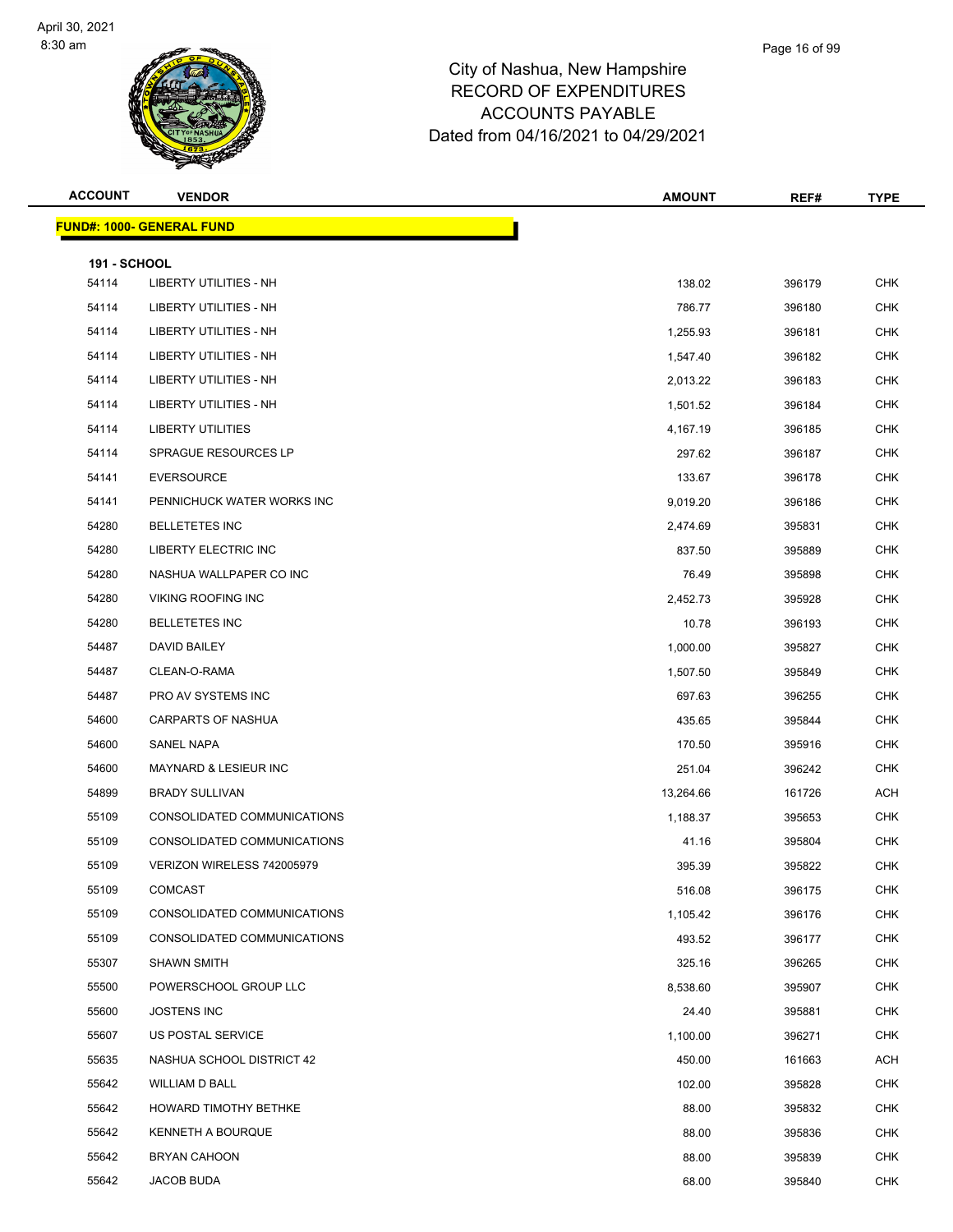#### Page 17 of 99

| <b>ACCOUNT</b>                   | <b>VENDOR</b>                            | <b>AMOUNT</b> | REF#   | <b>TYPE</b> |  |
|----------------------------------|------------------------------------------|---------------|--------|-------------|--|
| <b>FUND#: 1000- GENERAL FUND</b> |                                          |               |        |             |  |
| <b>191 - SCHOOL</b>              |                                          |               |        |             |  |
| 55642                            | PETER BURKHART                           | 68.00         | 395842 | <b>CHK</b>  |  |
| 55642                            | <b>CHARLES PELLETIER</b>                 | 176.00        | 395847 | <b>CHK</b>  |  |
| 55642                            | RICHARD CUVELLIER                        | 68.00         | 395853 | <b>CHK</b>  |  |
| 55642                            | MICHAEL FROST                            | 68.00         | 395863 | <b>CHK</b>  |  |
| 55642                            | <b>CHARLES KAJEN</b>                     | 88.00         | 395882 | <b>CHK</b>  |  |
| 55642                            | <b>JOSEPH E KELLY</b>                    | 102.00        | 395883 | <b>CHK</b>  |  |
| 55642                            | <b>TYLER S LEEDS</b>                     | 88.00         | 395887 | <b>CHK</b>  |  |
| 55642                            | <b>TED LEVESQUE</b>                      | 88.00         | 395888 | <b>CHK</b>  |  |
| 55642                            | <b>MARK FROST</b>                        | 136.00        | 395892 | <b>CHK</b>  |  |
| 55642                            | ROBERT ODIERNA                           | 88.00         | 395902 | <b>CHK</b>  |  |
| 55642                            | <b>VINCENT PERRONI</b>                   | 88.00         | 395906 | <b>CHK</b>  |  |
| 55642                            | ROLAND F ST GERMAIN JR                   | 88.00         | 395923 | <b>CHK</b>  |  |
| 55642                            | <b>JAMES TUFTS</b>                       | 88.00         | 395926 | <b>CHK</b>  |  |
| 55642                            | <b>GERALD M VEILLEUX</b>                 | 88.00         | 395927 | <b>CHK</b>  |  |
| 55642                            | <b>GARY WONG</b>                         | 88.00         | 395933 | <b>CHK</b>  |  |
| 55642                            | DAVE ZWICKER                             | 88.00         | 395935 | <b>CHK</b>  |  |
| 55642                            | <b>BRADFORD AYERS</b>                    | 146.00        | 396192 | <b>CHK</b>  |  |
| 55642                            | <b>KENNETH A BOURQUE</b>                 | 68.00         | 396196 | <b>CHK</b>  |  |
| 55642                            | <b>BRYAN CAHOON</b>                      | 102.00        | 396198 | <b>CHK</b>  |  |
| 55642                            | JACOB BUDA                               | 136.00        | 396199 | <b>CHK</b>  |  |
| 55642                            | MICHAEL CROSBY                           | 146.00        | 396207 | <b>CHK</b>  |  |
| 55642                            | JAMES A DAVALA                           | 68.00         | 396209 | <b>CHK</b>  |  |
| 55642                            | <b>MARTIN KAHLER</b>                     | 204.00        | 396235 | <b>CHK</b>  |  |
| 55642                            | RANDE CHABOT                             | 68.00         | 396256 | <b>CHK</b>  |  |
| 55642                            | <b>HOWARD TITUS</b>                      | 68.00         | 396268 | <b>CHK</b>  |  |
| 55649                            | WILLIAM D BALL                           | 195.00        | 395828 | <b>CHK</b>  |  |
| 55649                            | DICK DUMAIS                              | 305.00        | 395857 | <b>CHK</b>  |  |
| 55690                            | FIRST STUDENT INC                        | 493.37        | 395860 | <b>CHK</b>  |  |
| 55690                            | FIRST STUDENT INC                        | 4,515.04      | 396219 | CHK         |  |
| 55694                            | DOCTOR FRANKLIN PERKINS SCH              | 8,630.06      | 395855 | <b>CHK</b>  |  |
| 55694                            | LANDMARK SCHOOL OUTREACH PROG            | 4,513.86      | 395885 | <b>CHK</b>  |  |
| 55694                            | MOUNT PROSPECT ACADEMY INC               | 12,988.80     | 395896 | <b>CHK</b>  |  |
| 55694                            | ADULT LEARNING CENTER                    | 27,841.00     | 396189 | <b>CHK</b>  |  |
| 55694                            | <b>BOOTHBY THERAPY SERVICES LLC</b>      | 796.50        | 396195 | <b>CHK</b>  |  |
| 55694                            | <b>CEDARCREST INC</b>                    | 16,379.56     | 396204 | <b>CHK</b>  |  |
| 55694                            | <b>EASTER SEALS OF NEW HAMPSHIRE</b>     | 1,800.00      | 396213 | <b>CHK</b>  |  |
| 55694                            | KEYSTONE EDUCATIONAL COLLABORA           | 936.92        | 396236 | <b>CHK</b>  |  |
| 55694                            | <b>REGIONAL SERVICES &amp; EDUCATION</b> | 1,701.68      | 396257 | <b>CHK</b>  |  |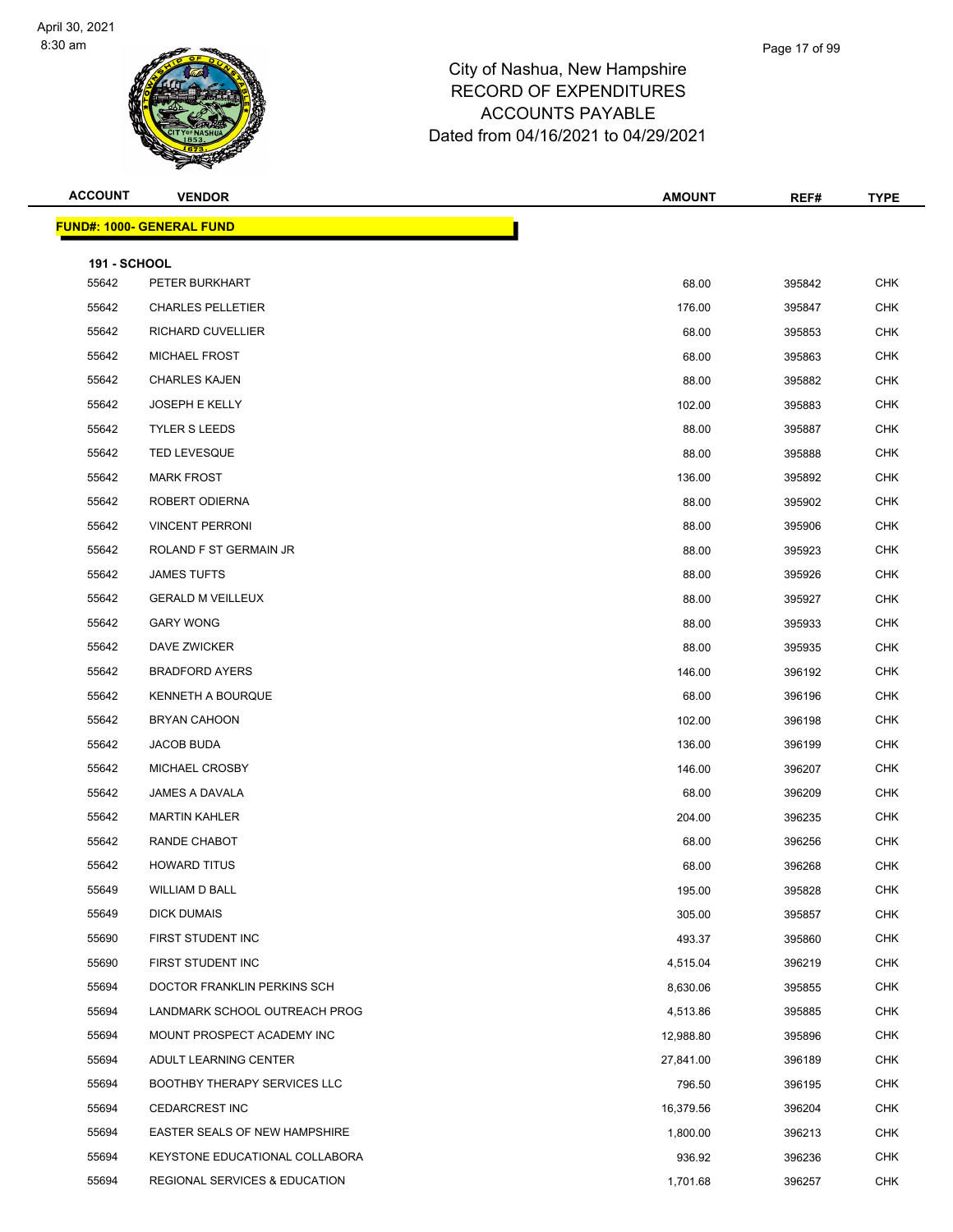

|      | Page 18 of 99 |
|------|---------------|
| ııre |               |

| <b>ACCOUNT</b>               | <b>VENDOR</b>                    | <b>AMOUNT</b> | REF#   | <b>TYPE</b> |  |  |
|------------------------------|----------------------------------|---------------|--------|-------------|--|--|
|                              | <b>FUND#: 1000- GENERAL FUND</b> |               |        |             |  |  |
|                              |                                  |               |        |             |  |  |
| <b>191 - SCHOOL</b><br>55694 | <b>SEVEN HILLS</b>               | 306.50        | 396263 | <b>CHK</b>  |  |  |
| 55694                        | VALLEY COLLABORATIVE             | 41,999.54     | 396272 | <b>CHK</b>  |  |  |
| 61100                        | (SCHOOL ACH) AMAZON CAPITAL SE   | 179.33        | 161725 | ACH         |  |  |
| 61100                        | <b>SCHOOL SPECIALTY</b>          | 442.48        | 395920 | <b>CHK</b>  |  |  |
| 61100                        | <b>TERESA CALLAHAN</b>           | 29.98         | 395924 | CHK         |  |  |
| 61100                        | WB MASON CO INC                  | 1,105.99      | 395931 | <b>CHK</b>  |  |  |
| 61100                        | <b>KELLEY I PARADIS</b>          | 55.86         | 396253 | <b>CHK</b>  |  |  |
| 61100                        | WB MASON CO INC                  | 101.73        | 396276 | <b>CHK</b>  |  |  |
| 61107                        | MIL-BAR PLASTICS INC             | 800.93        | 395894 | <b>CHK</b>  |  |  |
| 61135                        | (SCHOOL ACH) AMAZON CAPITAL SE   | 3,312.68      | 161668 | ACH         |  |  |
| 61135                        | (SCHOOL ACH) AMAZON CAPITAL SE   | 3,165.75      | 161725 | ACH         |  |  |
| 61135                        | PETTY CASH                       | 124.42        | 395819 | <b>CHK</b>  |  |  |
| 61135                        | ACTFL.ORG                        | 45.00         | 395824 | <b>CHK</b>  |  |  |
| 61135                        | <b>BARNES &amp; NOBLE INC</b>    | 1,932.45      | 395829 | <b>CHK</b>  |  |  |
| 61135                        | <b>BLICK ART MATERIALS</b>       | 422.81        | 395834 | CHK         |  |  |
| 61135                        | <b>LYNNE BROWN</b>               | 103.51        | 395838 | <b>CHK</b>  |  |  |
| 61135                        | CARPARTS OF NASHUA               | 581.83        | 395844 | <b>CHK</b>  |  |  |
| 61135                        | <b>CLEVER PROTOYPES LLC</b>      | 89.88         | 395850 | <b>CHK</b>  |  |  |
| 61135                        | <b>KAREN GREEN</b>               | 70.31         | 395867 | <b>CHK</b>  |  |  |
| 61135                        | J W PEPPER & SON INC             | 237.08        | 395879 | CHK         |  |  |
| 61135                        | NANCY MAGUIRE                    | 11.96         | 395891 | <b>CHK</b>  |  |  |
| 61135                        | MARKET BASKET ACCT 2589096       | 165.14        | 395893 | <b>CHK</b>  |  |  |
| 61135                        | NASCO                            | 358.72        | 395897 | <b>CHK</b>  |  |  |
| 61135                        | <b>NCS PEARSON</b>               | 135.00        | 395900 | <b>CHK</b>  |  |  |
| 61135                        | JON-MICHAEL PEARSON              | 75.02         | 395905 | <b>CHK</b>  |  |  |
| 61135                        | RED HOT SPORTS PROMOTIONS        | 299.05        | 395913 | CHK         |  |  |
| 61135                        | SCHOOL NURSE SUPPLY INC          | 450.52        | 395919 | <b>CHK</b>  |  |  |
| 61135                        | <b>SCHOOL SPECIALTY</b>          | 1,503.78      | 395920 | <b>CHK</b>  |  |  |
| 61135                        | SCHOOL SPECIALTY LLC             | 421.80        | 395921 | <b>CHK</b>  |  |  |
| 61135                        | <b>WARD'S NATURAL SCIENCE</b>    | 194.40        | 395930 | CHK         |  |  |
| 61135                        | WB MASON CO INC                  | 992.74        | 395931 | <b>CHK</b>  |  |  |
| 61135                        | WOODWIND & BRASSWIND             | 91.54         | 395934 | CHK         |  |  |
| 61135                        | BURMAX CO INC                    | 61.70         | 396200 | <b>CHK</b>  |  |  |
| 61135                        | CARPARTS OF NASHUA               | 35.02         | 396202 | <b>CHK</b>  |  |  |
| 61135                        | <b>TERESA FERULLO</b>            | 99.82         | 396217 | CHK         |  |  |
| 61135                        | HOME DEPOT CREDIT SERVICES       | 452.56        | 396226 | <b>CHK</b>  |  |  |
| 61135                        | J W PEPPER & SON INC             | 281.99        | 396232 | CHK         |  |  |
| 61135                        | LAKESHORE LEARNING MATERIALS     | 187.43        | 396237 | <b>CHK</b>  |  |  |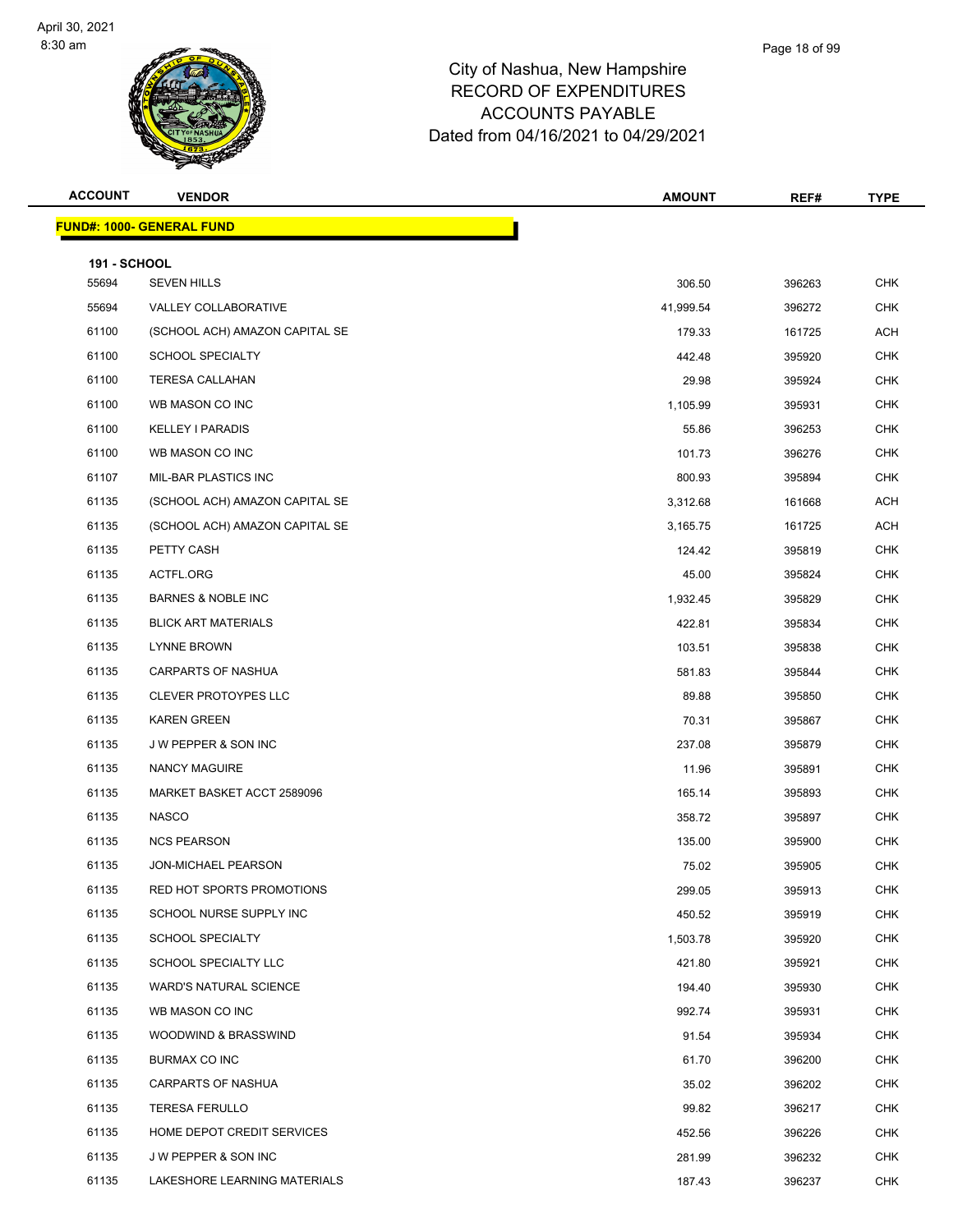

| <b>ACCOUNT</b>      | <b>VENDOR</b>                     | <b>AMOUNT</b> | REF#   | <b>TYPE</b> |
|---------------------|-----------------------------------|---------------|--------|-------------|
|                     | <u> FUND#: 1000- GENERAL FUND</u> |               |        |             |
| <b>191 - SCHOOL</b> |                                   |               |        |             |
| 61135               | MARKET BASKET ACCT 2589096        | 160.08        | 396241 | <b>CHK</b>  |
| 61135               | <b>NCS PEARSON</b>                | 386.58        | 396248 | <b>CHK</b>  |
| 61135               | PJ CURRIER LUMBER COMPNAY         | 698.10        | 396254 | <b>CHK</b>  |
| 61135               | ALLAN SAULNIER                    | 534.40        | 396259 | <b>CHK</b>  |
| 61135               | <b>SCHOOL SPECIALTY</b>           | 236.05        | 396261 | <b>CHK</b>  |
| 61135               | SUPER DUPER INC                   | 98.81         | 396267 | <b>CHK</b>  |
| 61135               | <b>WAL-MART</b>                   | 156.02        | 396275 | <b>CHK</b>  |
| 61135               | WB MASON CO INC                   | 457.68        | 396276 | <b>CHK</b>  |
| 61135               | WOODWIND & BRASSWIND              | 1,575.00      | 396277 | <b>CHK</b>  |
| 61142               | <b>SCHOOL HEALTH</b>              | 192.11        | 395918 | <b>CHK</b>  |
| 61142               | SCHOOL NURSE SUPPLY INC           | 433.50        | 395919 | <b>CHK</b>  |
| 61249               | PRO-ED                            | 407.80        | 395908 | <b>CHK</b>  |
| 61299               | <b>B &amp; S LOCKSMITHS INC</b>   | 452.00        | 395826 | <b>CHK</b>  |
| 61299               | BUDGET 1 HR. SIGN CTR., INC.      | 135.00        | 395841 | <b>CHK</b>  |
| 61299               | <b>FASTENAL CO</b>                | 27.90         | 395859 | <b>CHK</b>  |
| 61299               | HOME DEPOT CREDIT SERVICES        | 126.30        | 395872 | <b>CHK</b>  |
| 61299               | MONADNOCK MTN SPRING WATER        | 37.50         | 395895 | <b>CHK</b>  |
| 61299               | <b>RC WELDING LLC</b>             | 425.00        | 395911 | <b>CHK</b>  |
| 61299               | <b>FASTENAL CO</b>                | 18.06         | 396216 | <b>CHK</b>  |
| 61299               | HOME DEPOT CREDIT SERVICES        | 95.22         | 396226 | <b>CHK</b>  |
| 61407               | M & M ELECTRICAL SUPPLY CO INC    | 1,986.62      | 161669 | <b>ACH</b>  |
| 61407               | M & M ELECTRICAL SUPPLY CO INC    | 885.13        | 161727 | <b>ACH</b>  |
| 61407               | INTERSTATE ALL BATTERY CENTER     | 134.05        | 395877 | <b>CHK</b>  |
| 61407               | <b>GRAINGER</b>                   | 61.38         | 396222 | <b>CHK</b>  |
| 61407               | INTERSTATE ALL BATTERY CENTER     | 304.70        | 396230 | <b>CHK</b>  |
| 61414               | F W WEBB COMPANY                  | 180.83        | 395858 | <b>CHK</b>  |
| 61414               | <b>HAJOCA CORPORATION</b>         | 456.05        | 395868 | <b>CHK</b>  |
| 61414               | F W WEBB COMPANY                  | 1,861.19      | 396215 | <b>CHK</b>  |
| 61414               | <b>HAJOCA CORPORATION</b>         | 192.64        | 396223 | <b>CHK</b>  |
| 61421               | <b>CAPP INC</b>                   | 969.00        | 395843 | <b>CHK</b>  |
| 61421               | CONTROL TECHNOLOGIES INC          | 978.00        | 395851 | <b>CHK</b>  |
| 61421               | GOODWAY TECHNOLOGIES, INC         | 516.95        | 395866 | <b>CHK</b>  |
| 61421               | CAPP INC                          | 3,100.00      | 396201 | <b>CHK</b>  |
| 61428               | (SCHOOL ACH) AMAZON CAPITAL SE    | 95.90         | 161668 | ACH         |
| 61428               | NASHUA WALLPAPER CO INC           | 54.66         | 395898 | CHK         |
| 61428               | NATIONWIDE SALES & SERVICE        | 101.96        | 395899 | <b>CHK</b>  |
| 61428               | NASHUA WALLPAPER CO INC           | 123.81        | 396245 | <b>CHK</b>  |
| 61428               | NATIONWIDE SALES & SERVICE        | 286.06        | 396247 | <b>CHK</b>  |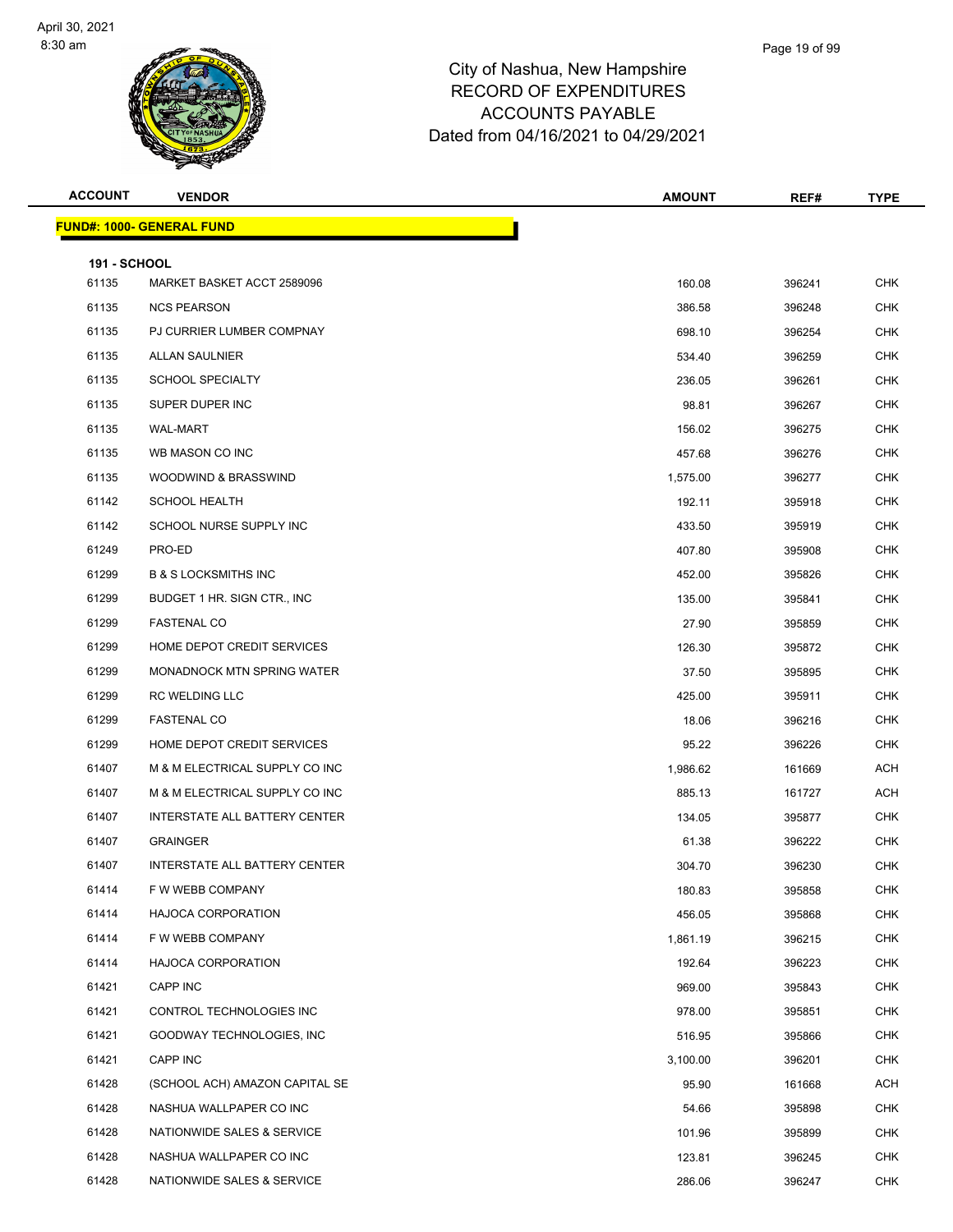

## City of Nashua, New Hampshi RECORD OF EX ACCOUNTS Dated from 04/16/2021 to 04/29/2021

| New Hampsnire |  |
|---------------|--|
| XPENDITURES   |  |
| S PAYABLE     |  |

Page 20 of 99

| <b>ACCOUNT</b>      | <b>VENDOR</b>                    | <b>AMOUNT</b> | REF#   | <b>TYPE</b> |
|---------------------|----------------------------------|---------------|--------|-------------|
|                     | <b>FUND#: 1000- GENERAL FUND</b> |               |        |             |
| <b>191 - SCHOOL</b> |                                  |               |        |             |
| 61428               | WB MASON CO INC                  | 279.68        | 396276 | <b>CHK</b>  |
| 61599               | SITEONE LANDSCAPE SUPPLY LLC     | 50.21         | 396264 | <b>CHK</b>  |
| 61599               | UNITED AG & TURF NE              | 128.95        | 396270 | <b>CHK</b>  |
| 61607               | (SCHOOL ACH) AMAZON CAPITAL SE   | 627.29        | 161668 | <b>ACH</b>  |
| 61607               | I.T. INSIDERS                    | 1,798.50      | 395875 | <b>CHK</b>  |
| 61807               | (SCHOOL ACH) AMAZON CAPITAL SE   | 127.52        | 161725 | <b>ACH</b>  |
| 61807               | DAVE BURGESS CONSULTING INC      | 300.00        | 396210 | <b>CHK</b>  |
| 61814               | (SCHOOL ACH) AMAZON CAPITAL SE   | 61.07         | 161725 | <b>ACH</b>  |
| 61814               | <b>BARNES &amp; NOBLE INC</b>    | 75.00         | 395829 | <b>CHK</b>  |
| 61814               | FOLLETT SCHOOL SOLUTIONS INC     | 104.93        | 395861 | <b>CHK</b>  |
| 61814               | FOLLETT SCHOOL SOLUTIONS INC     | 2,696.36      | 395862 | <b>CHK</b>  |
| 61814               | <b>COUGHLIN COMPANIES LLC</b>    | 2,130.74      | 396206 | <b>CHK</b>  |
| 61814               | FOLLETT SCHOOL SOLUTIONS INC     | 866.85        | 396220 | <b>CHK</b>  |
| 61875               | (SCHOOL ACH) AMAZON CAPITAL SE   | 58.95         | 161725 | <b>ACH</b>  |
| 61875               | UNITED PARCEL SERVICE            | 39.55         | 395821 | <b>CHK</b>  |
| 61875               | <b>OVERDRIVE INC</b>             | 469.00        | 395903 | <b>CHK</b>  |
| 61875               | WB MASON CO INC                  | 11.97         | 395931 | <b>CHK</b>  |
| 61875               | <b>WILSON LANGUAGE</b>           | 1,096.63      | 395932 | <b>CHK</b>  |
| 61875               | LAKESHORE LEARNING MATERIALS     | 834.66        | 396237 | <b>CHK</b>  |
| 61875               | <b>OVERDRIVE INC</b>             | 1,500.00      | 396250 | <b>CHK</b>  |
| 71221               | (SCHOOL ACH) AMAZON CAPITAL SE   | 103.92        | 161668 | <b>ACH</b>  |
| 71221               | (SCHOOL ACH) AMAZON CAPITAL SE   | 183.57        | 161725 | ACH         |
| 71221               | CEN-COM                          | 615.00        | 395846 | <b>CHK</b>  |
| 71221               | I.T. INSIDERS                    | 220.00        | 395875 | <b>CHK</b>  |
| 71221               | <b>JAR SYSTEMS LLC</b>           | 1,270.19      | 396233 | <b>CHK</b>  |
| 71800               | (SCHOOL ACH) AMAZON CAPITAL SE   | 65.00         | 161725 | ACH         |
| 71800               | HOME DEPOT CREDIT SERVICES       | 2,297.60      | 395872 | <b>CHK</b>  |
| 71999               | (SCHOOL ACH) AMAZON CAPITAL SE   | 1,471.91      | 161725 | <b>ACH</b>  |
| 71999               | PAXTON PATTERSON                 | 1,459.66      | 395904 | <b>CHK</b>  |
| 71999               | DAVID FRENCH MUSIC               | 469.75        | 396211 | <b>CHK</b>  |
| 71999               | PRO AV SYSTEMS INC               | 1,313.37      | 396255 | <b>CHK</b>  |
|                     | <b>TOTAL 191 - SCHOOL</b>        | \$488,974.03  |        |             |
|                     |                                  |               |        |             |

#### **193 - DEBT SERVICE**

| 75100 | US BANK N.A. (091000022) | 625.000.00 | 161722 | ACH |
|-------|--------------------------|------------|--------|-----|
| 75200 | US BANK (091000022)      | 43.018.75  | 161721 | ACH |
| 75200 | US BANK N.A. (091000022) | 359.550.00 | 161722 | ACH |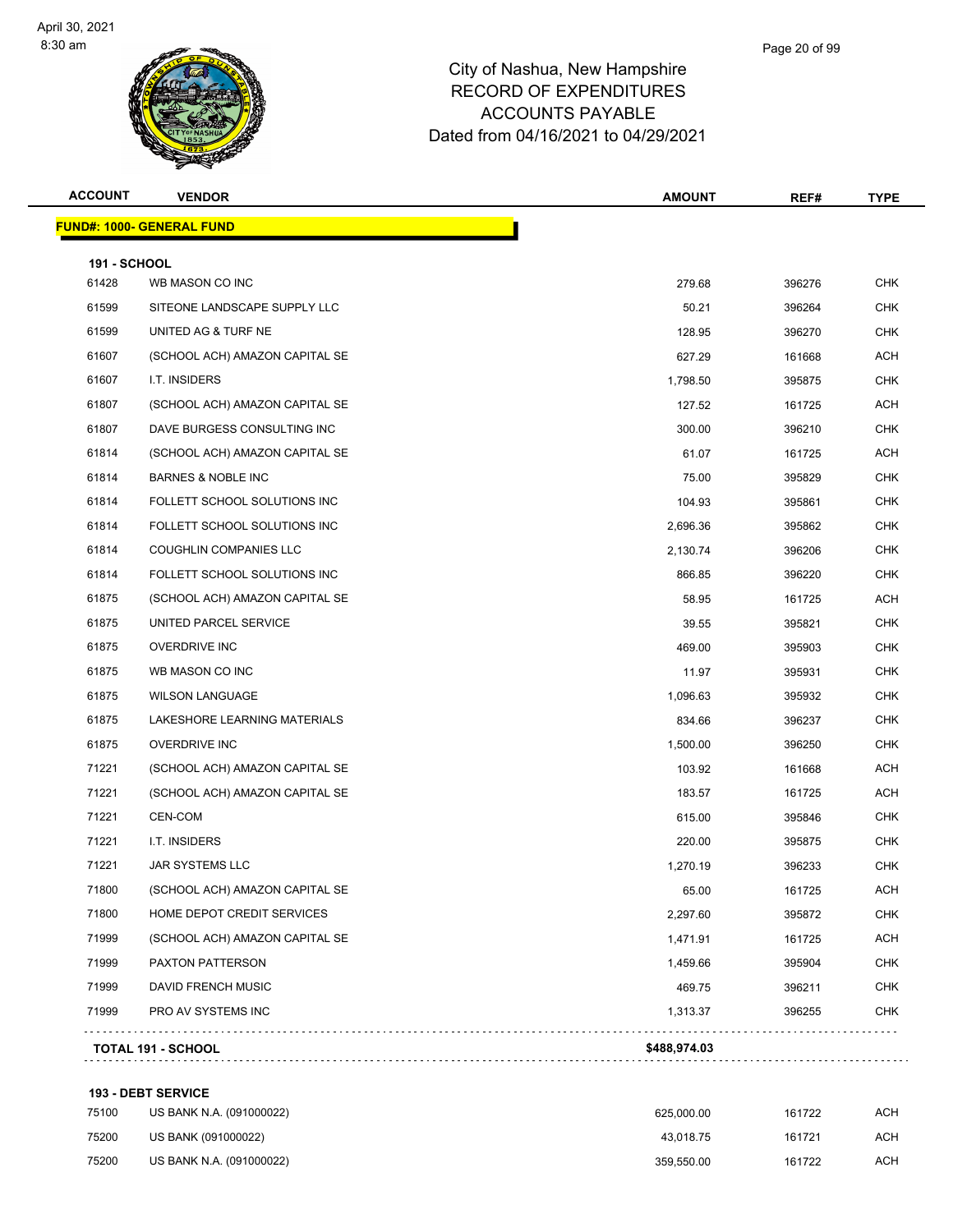| April 30, 2021<br>8:30 am    |                                                     | City of Nashua, New Hampshire<br><b>RECORD OF EXPENDITURES</b> |                      | Page 21 of 99    |                                                                                                                     |
|------------------------------|-----------------------------------------------------|----------------------------------------------------------------|----------------------|------------------|---------------------------------------------------------------------------------------------------------------------|
|                              |                                                     | <b>ACCOUNTS PAYABLE</b><br>Dated from 04/16/2021 to 04/29/2021 |                      |                  |                                                                                                                     |
| <b>ACCOUNT</b>               | <b>VENDOR</b>                                       |                                                                | <b>AMOUNT</b>        | REF#             | <b>TYPE</b>                                                                                                         |
|                              | <b>FUND#: 1000- GENERAL FUND</b>                    |                                                                |                      |                  |                                                                                                                     |
|                              | <b>TOTAL 193 - DEBT SERVICE</b>                     |                                                                | \$1,027,568.75       |                  |                                                                                                                     |
|                              | <b>TOTAL FUND 1000 - GENERAL FUND</b>               |                                                                | \$5,748,172.58       |                  |                                                                                                                     |
|                              | <b>FUND#: 1001- GF-CAPITAL IMPROVEMENTS</b>         |                                                                |                      |                  |                                                                                                                     |
| <b>191 - SCHOOL</b><br>81200 | <b>HARRIMAN ASSOCIATES</b>                          | 1075.91.21.01                                                  | 9,500.82             | 395869           | <b>CHK</b>                                                                                                          |
|                              | <b>TOTAL 191 - SCHOOL</b>                           |                                                                | \$9,500.82           |                  |                                                                                                                     |
|                              | <b>TOTAL FUND 1001 - GF-CAPITAL IMPROVEMENTS</b>    |                                                                | \$9,500.82           |                  |                                                                                                                     |
|                              |                                                     |                                                                |                      |                  |                                                                                                                     |
|                              | <b>FUND#: 1010- GF-PRIOR YEAR ENC &amp; ESCROWS</b> |                                                                |                      |                  |                                                                                                                     |
|                              | <b>122 - INFORMATION TECHNOLOGY</b>                 |                                                                |                      |                  |                                                                                                                     |
| 53142                        | HUMAN RESOURCE TIME MANAGEMENT                      |                                                                | 9,000.00             | 161649           |                                                                                                                     |
| 53142<br>54407               | AXIS BUSINESS SOLUTIONS<br><b>IMAGETREND INC</b>    |                                                                | 8,140.00<br>1,000.00 | 396117<br>395738 |                                                                                                                     |
|                              | .<br>TOTAL 122 - INFORMATION TECHNOLOGY             |                                                                | \$18,140.00          |                  |                                                                                                                     |
|                              | <b>129 - CITY BUILDINGS</b>                         |                                                                |                      |                  |                                                                                                                     |
| 61428                        | AMAZON CAPITAL SERV (CITY ACH)                      |                                                                | 119.95               | 161640           |                                                                                                                     |
| 61428                        | AMAZON CAPITAL SERV (CITY ACH)                      |                                                                | 78.38                | 161696           |                                                                                                                     |
| 61428                        | NEW ENGLAND PAPER & SUPPLY                          |                                                                | 247.42               | 396116           |                                                                                                                     |
|                              | <b>TOTAL 129 - CITY BUILDINGS</b>                   |                                                                | \$445.75             |                  |                                                                                                                     |
| 134 - GIS<br>53142           | <b>ESRI</b>                                         |                                                                | 6,031.00             | 396082           |                                                                                                                     |
|                              | <b>TOTAL 134 - GIS</b>                              |                                                                | \$6,031.00           |                  |                                                                                                                     |
| <b>152 - FIRE</b>            |                                                     |                                                                |                      |                  |                                                                                                                     |
| 53135<br>.                   | ST JOSEPHS BUSINESS & HEALTH                        |                                                                | 225.30               | 396153<br>.      |                                                                                                                     |
|                              | <b>TOTAL 152 - FIRE</b>                             |                                                                | \$225.30             |                  |                                                                                                                     |
| 53142                        | <b>166 - PARKING LOTS</b><br>THORNTON TOMASETTI INC |                                                                | 12,253.50            | 396161           | <b>ACH</b><br><b>CHK</b><br><b>CHK</b><br><b>ACH</b><br>ACH<br><b>CHK</b><br><b>CHK</b><br><b>CHK</b><br><b>CHK</b> |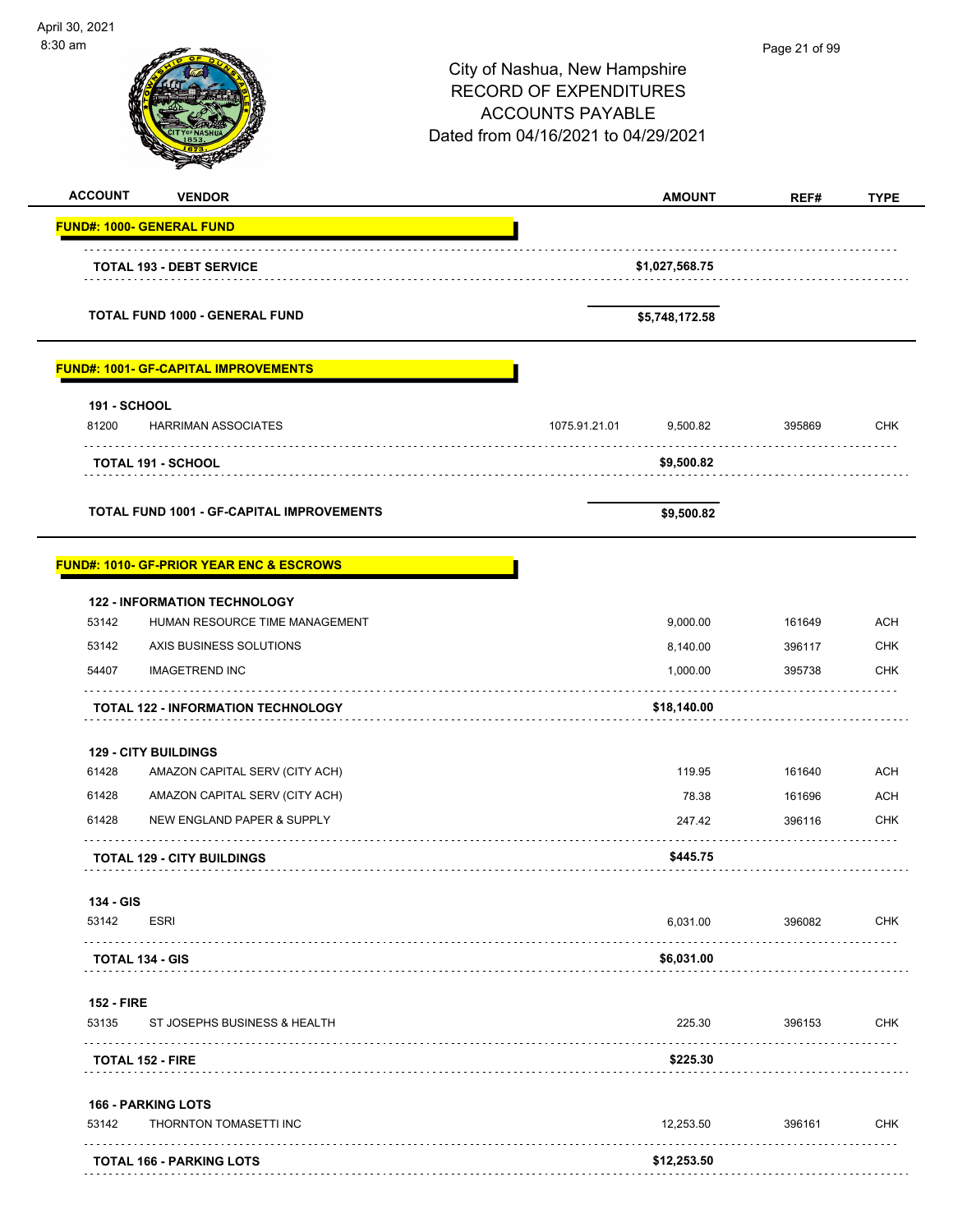| <b>ACCOUNT</b>      | <b>VENDOR</b>                                            | <b>AMOUNT</b> | REF#   | <b>TYPE</b> |
|---------------------|----------------------------------------------------------|---------------|--------|-------------|
|                     | <b>FUND#: 1010- GF-PRIOR YEAR ENC &amp; ESCROWS</b>      |               |        |             |
|                     | <b>170 - HYDROELECTRIC-PY ESCROWS</b>                    |               |        |             |
| 54290               | <b>ESSEX POWER SERVICES INC</b>                          | 20,148.20     | 396083 | <b>CHK</b>  |
|                     | <b>TOTAL 170 - HYDROELECTRIC-PY ESCROWS</b>              | \$20,148.20   |        |             |
|                     | <b>183 - ECONOMIC DEVELOPMENT</b>                        |               |        |             |
| 81300               | POSITIVE STREET ART                                      | 9,000.00      | 395765 | <b>CHK</b>  |
| 81300               | POSITIVE STREET ART                                      | 20,000.00     | 395766 | CHK         |
| 81300               | <b>GLOBAL INDUSTRIAL EQUIPMENT</b>                       | 4,530.30      | 396088 | <b>CHK</b>  |
| 81300               | WEAVER BROS CONSTRUCTION CO                              | 28,447.25     | 396173 | <b>CHK</b>  |
|                     | <b>TOTAL 183 - ECONOMIC DEVELOPMENT</b>                  | \$61,977.55   |        |             |
| <b>191 - SCHOOL</b> |                                                          |               |        |             |
| 53628               | A PLUS ATHLETIC PRODUCTS INC                             | 1,400.00      | 395823 | <b>CHK</b>  |
| 53628               | I.T. INSIDERS                                            | 150.00        | 395875 | <b>CHK</b>  |
| 53628               | I.T. INSIDERS                                            | 112.50        | 396228 | <b>CHK</b>  |
| 53628               | MSB CONSULTING GROUP LLC                                 | 2,311.52      | 396243 | <b>CHK</b>  |
| 55600               | <b>IRON MOUNTAIN</b>                                     | 6,591.39      | 396231 | <b>CHK</b>  |
|                     | <b>TOTAL 191 - SCHOOL</b>                                | \$10,565.41   |        |             |
|                     | <b>TOTAL FUND 1010 - GF-PRIOR YEAR ENC &amp; ESCROWS</b> | \$129,786.71  |        |             |
|                     | <b>FUND#: 2100- FOOD SERVICES FUND</b>                   |               |        |             |
| 44503               | <b>JENNIFER FAUCHER</b>                                  | 51.15         | 395880 | <b>CHK</b>  |
| 44503               | <b>KRISTA PROVOST-TATE</b>                               | 69.70         | 395910 | <b>CHK</b>  |
| 54487               | AFFILIATED HVAC SERVICES LLC                             | 2,300.25      | 395825 | CHK         |
| 54487               | <b>HOBART SERVICE</b>                                    | 192.00        | 395871 | <b>CHK</b>  |
| 55307               | <b>KARYN LAWLESS</b>                                     | 83.38         | 396239 | <b>CHK</b>  |
| 61214               | TREASURER ST OF NH - SURPLUS D                           | 1,691.25      | 395820 | <b>CHK</b>  |
| 61214               | BELLAVANCE BEVERAGE CO INC                               | 252.75        | 395830 | <b>CHK</b>  |
| 61214               | <b>BIMBO FOODS BAKERIES INC</b>                          | 608.14        | 395833 | <b>CHK</b>  |
| 61214               | DEAN FOODS COMPANY                                       | 2,559.83      | 395854 | <b>CHK</b>  |
| 61214               | M SAUNDERS INC                                           | 2,644.89      | 395890 | <b>CHK</b>  |
| 61214               | NORTHCENTER FOODS                                        | 22,536.43     | 395901 | <b>CHK</b>  |
| 61299               | <b>IMPERIAL BAG &amp; PAPER CO LLC</b>                   | 6,657.10      | 395876 | <b>CHK</b>  |
|                     | TOTAL FUND 2100 - FOOD SERVICES FUND                     | \$39,646.87   |        |             |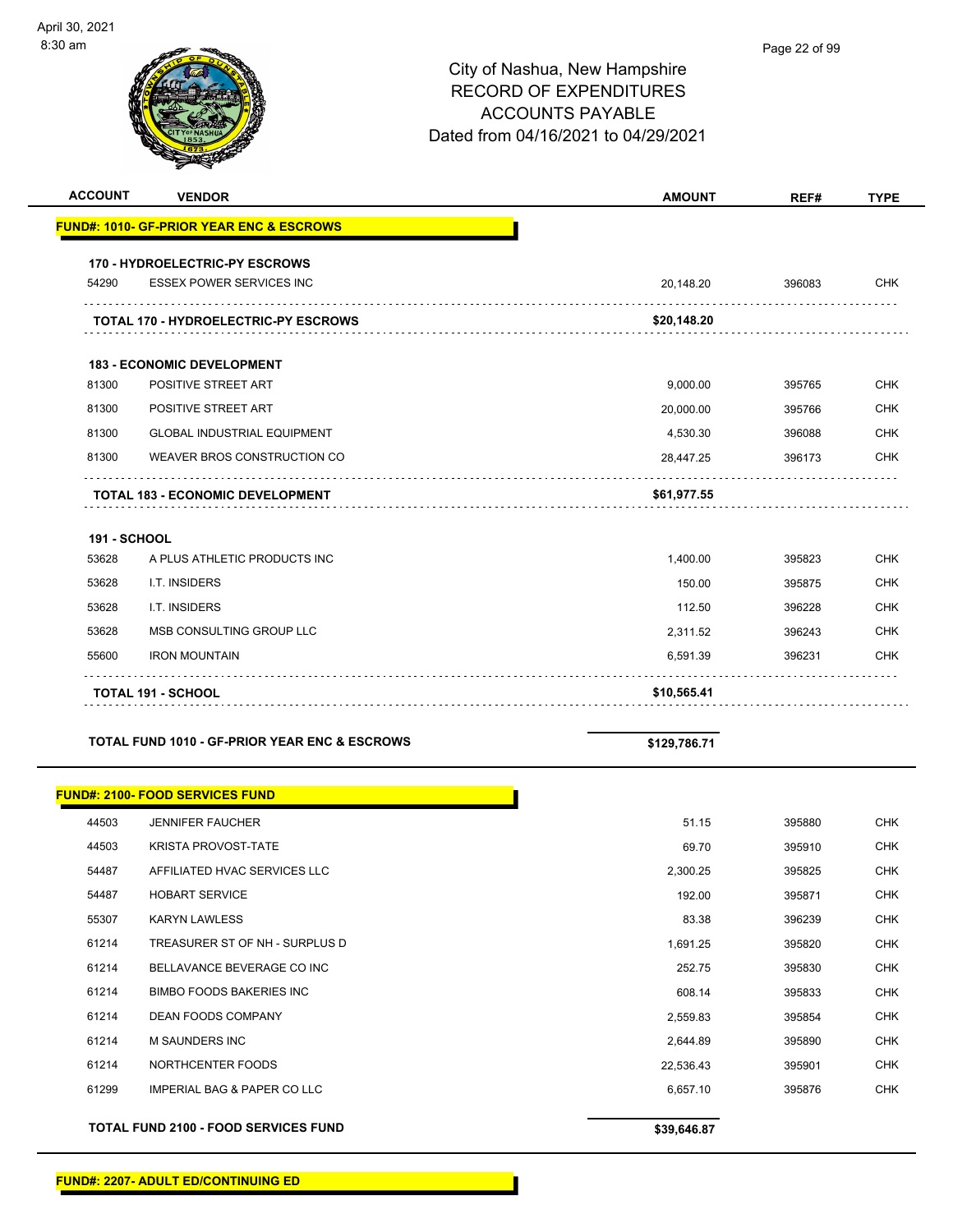

| <b>ACCOUNT</b> | <b>VENDOR</b>                                           | <b>AMOUNT</b>         | REF#   | <b>TYPE</b> |
|----------------|---------------------------------------------------------|-----------------------|--------|-------------|
|                | <b>FUND#: 2207- ADULT ED/CONTINUING ED</b>              |                       |        |             |
| 61135          | <b>JOSTENS INC</b>                                      | 109.85                | 396234 | <b>CHK</b>  |
|                | <b>TOTAL FUND 2207 - ADULT ED/CONTINUING ED</b>         | \$109.85              |        |             |
|                |                                                         |                       |        |             |
|                | <b>FUND#: 2212- ATHLETICS REVENUE FUND</b>              |                       |        |             |
| 44563          | NASHUA SCHOOL DISTRICT 42                               | 3,510.00              | 161663 | <b>ACH</b>  |
| 61299          | HUDSON TROPHY COMPANY                                   | 510.00                | 395874 | <b>CHK</b>  |
|                | <b>TOTAL FUND 2212 - ATHLETICS REVENUE FUND</b>         | \$4,020.00            |        |             |
|                | <b>FUND#: 2501- PUBLIC HEALTH CLIENT FEES FUND</b>      |                       |        |             |
| 55845          | TREASURER STATE OF NH                                   | 120.00                | 395674 | <b>CHK</b>  |
|                | <b>TOTAL FUND 2501 - PUBLIC HEALTH CLIENT FEES FUND</b> |                       |        |             |
|                |                                                         | \$120.00              |        |             |
|                | <b>FUND#: 2505- PEG ACCESS CHANNELS FUND</b>            |                       |        |             |
| 54100          | <b>EVERSOURCE</b>                                       | 182.89                | 396010 | <b>CHK</b>  |
| 54114          | <b>LIBERTY UTILITIES - NH</b>                           | 49.90                 | 396013 | <b>CHK</b>  |
| 54141          | PENNICHUCK WATER WORKS INC                              | 31.58                 | 396027 | CHK         |
| 55699          | JP PEST SERVICES LLC                                    | 74.24                 | 161705 | <b>ACH</b>  |
|                | <b>TOTAL FUND 2505 - PEG ACCESS CHANNELS FUND</b>       | \$338.61              |        |             |
|                | <b>FUND#: 2506- HUNT BLDG FACILITY RENTAL FUND</b>      |                       |        |             |
| 53628          | <b>COMCAST</b>                                          | 88.40                 | 395651 | <b>CHK</b>  |
| 54114          | LIBERTY UTILITIES - NH                                  | 458.56                | 395664 | <b>CHK</b>  |
| 54141          | PENNICHUCK WATER WORKS INC                              | 73.79                 | 396027 | <b>CHK</b>  |
| 54200          | HOMEPLUS CLEANING                                       | 240.00                | 395735 | CHK         |
| 54236          | ADT COMMERCIAL LLC                                      | 70.09                 | 396040 | <b>CHK</b>  |
|                | <b>TOTAL FUND 2506 - HUNT BLDG FACILITY RENTAL FUND</b> | \$930.84              |        |             |
|                | FUND#: 2508- SPECIAL ROAD & HIGHWAY FUND                |                       |        |             |
| 75200          | US BANK (091000022)                                     | 131,700.00            | 161721 | <b>ACH</b>  |
|                | TOTAL FUND 2508 - SPECIAL ROAD & HIGHWAY FUND           | \$131,700.00          |        |             |
|                | <b>FUND#: 3035- FEMA DISASTER ASSIST GRANTS</b>         |                       |        |             |
| 54821          | THE THRONE DEPOT                                        | 20.1006.106<br>818.00 | 396160 | <b>CHK</b>  |
| 55699          | LANGUAGE LINE SERVICES                                  | 20.1006.156<br>39.55  | 396103 | CHK         |
|                |                                                         |                       |        |             |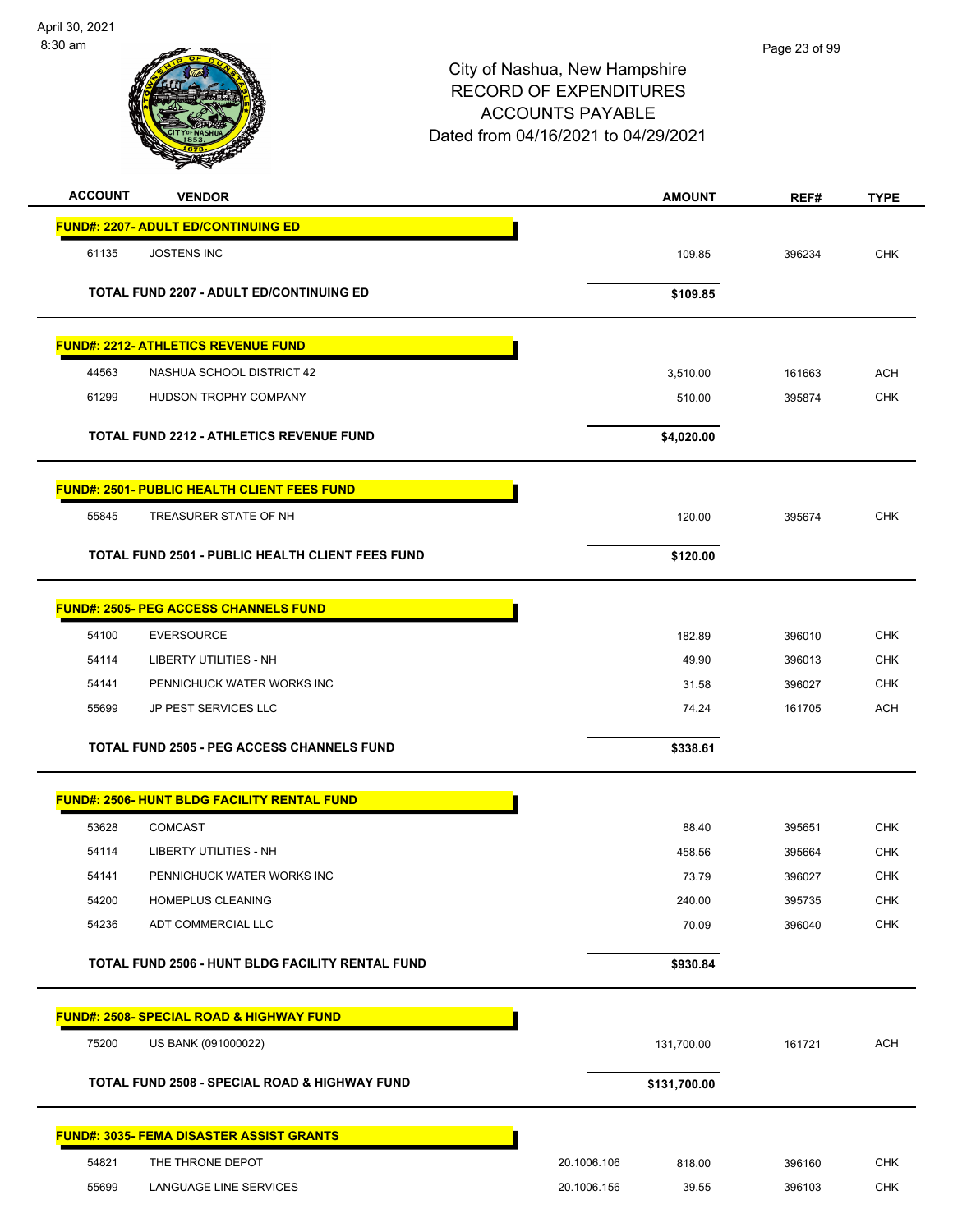

| <b>ACCOUNT</b>                                     | <b>VENDOR</b>                                           |                | <b>AMOUNT</b> | REF#   | <b>TYPE</b> |
|----------------------------------------------------|---------------------------------------------------------|----------------|---------------|--------|-------------|
|                                                    | <b>FUND#: 3035- FEMA DISASTER ASSIST GRANTS</b>         |                |               |        |             |
| 81200                                              | <b>DLKING &amp; ASSOCIATES INC</b>                      | 20.1010.129    | 90,846.10     | 161646 | <b>ACH</b>  |
|                                                    | <b>TOTAL FUND 3035 - FEMA DISASTER ASSIST GRANTS</b>    |                | \$91,703.65   |        |             |
|                                                    |                                                         |                |               |        |             |
|                                                    | <b>FUND#: 3050- POLICE GRANTS FUND</b>                  |                |               |        |             |
| 55118                                              | VERIZON WIRELESS-581499451                              | 50.1003.21.01  | 82.48         | 396032 | <b>CHK</b>  |
| 71000                                              | <b>BOUNCE IMAGING</b>                                   | 50.1001.18.01  | 3,909.90      | 396061 | <b>CHK</b>  |
|                                                    | <b>TOTAL FUND 3050 - POLICE GRANTS FUND</b>             |                | \$3,992.38    |        |             |
| <b>FUND#: 3068- COMMUNITY SERVICES GRANTS FUND</b> |                                                         |                |               |        |             |
| 53142                                              | T BAILEY CONSULTING FIRM INC                            | 71.1004.20.11  | 337.50        | 396158 | <b>CHK</b>  |
| 53142                                              | T BAILEY CONSULTING FIRM INC                            | 71.1099.21.02  | 975.00        | 396158 | <b>CHK</b>  |
| 55100                                              | <b>SPRINT</b>                                           | 71.1004.21.01  | 151.96        | 396028 | <b>CHK</b>  |
| 55118                                              | <b>SPRINT</b>                                           | 71.1004.20.11  | 62.68         | 396028 | <b>CHK</b>  |
| 55118                                              | <b>SPRINT</b>                                           | 71.1005.21.01  | 898.57        | 396028 | <b>CHK</b>  |
| 55118                                              | <b>SPRINT</b>                                           | 71.1099.21.01  | 123.86        | 396028 | <b>CHK</b>  |
| 55600                                              | <b>ALPHAGRAPHICS</b>                                    | 71.1005.21.01  | 1,299.35      | 396046 | <b>CHK</b>  |
| 61100                                              | AMAZON CAPITAL SERV (CITY ACH)                          | 71.1004.21.01  | 209.28        | 161640 | <b>ACH</b>  |
| 61100                                              | <b>JANE GOODMAN</b>                                     | 71.1004.21.01  | 26.00         | 396090 | <b>CHK</b>  |
| 61100                                              | <b>MICHAEL APOLLO</b>                                   | 71.1004.21.07  | 7.01          | 396049 | CHK         |
| 61250                                              | <b>OUTFRONT MEDIA LLC</b>                               | 71.1004.21.07  | 3,475.00      | 161719 | <b>ACH</b>  |
| 61250                                              | <b>OUTFRONT MEDIA LLC</b>                               | 71.1099.21.05  | 2,500.00      | 161719 | ACH         |
| 61910                                              | MICHAEL APOLLO                                          | 71.1007.21.01  | 102.18        | 396049 | <b>CHK</b>  |
| 61910                                              | <b>BOBBIE BAGLEY</b>                                    | 71.1007.21.01  | 761.55        | 396052 | <b>CHK</b>  |
|                                                    | <b>TOTAL FUND 3068 - COMMUNITY SERVICES GRANTS FUND</b> |                | \$10,929.94   |        |             |
|                                                    | <b>FUND#: 3070- COMMUNITY HEALTH GRANTS FUND</b>        |                |               |        |             |
| 54221                                              | <b>STERICYCLE INC</b>                                   | 72.1009.21.02  | 203.19        | 395786 | <b>CHK</b>  |
| 61149                                              | ORASURE TECHNOLOGIES INC                                | 72.1009.21.01  | 1,030.07      | 396127 | <b>CHK</b>  |
|                                                    | <b>TOTAL FUND 3070 - COMMUNITY HEALTH GRANTS FUND</b>   |                | \$1,233.26    |        |             |
|                                                    |                                                         |                |               |        |             |
|                                                    | <b>FUND#: 3090- URBAN PROGRAM GRANTS FUND</b>           |                |               |        |             |
| 69025                                              | MUNOZ CONSTRUCTION INC                                  | 8400.21.60.605 | 12,750.00     | 161661 | <b>ACH</b>  |
| 69075                                              | THE FRONT DOOR AGENCY INC                               | 8400.21.30.303 | 4,875.00      | 395722 | <b>CHK</b>  |
| 69075                                              | MARGUERITES PLACE INC                                   | 8400.21.30.312 | 4,477.48      | 161710 | <b>ACH</b>  |
|                                                    |                                                         |                |               |        |             |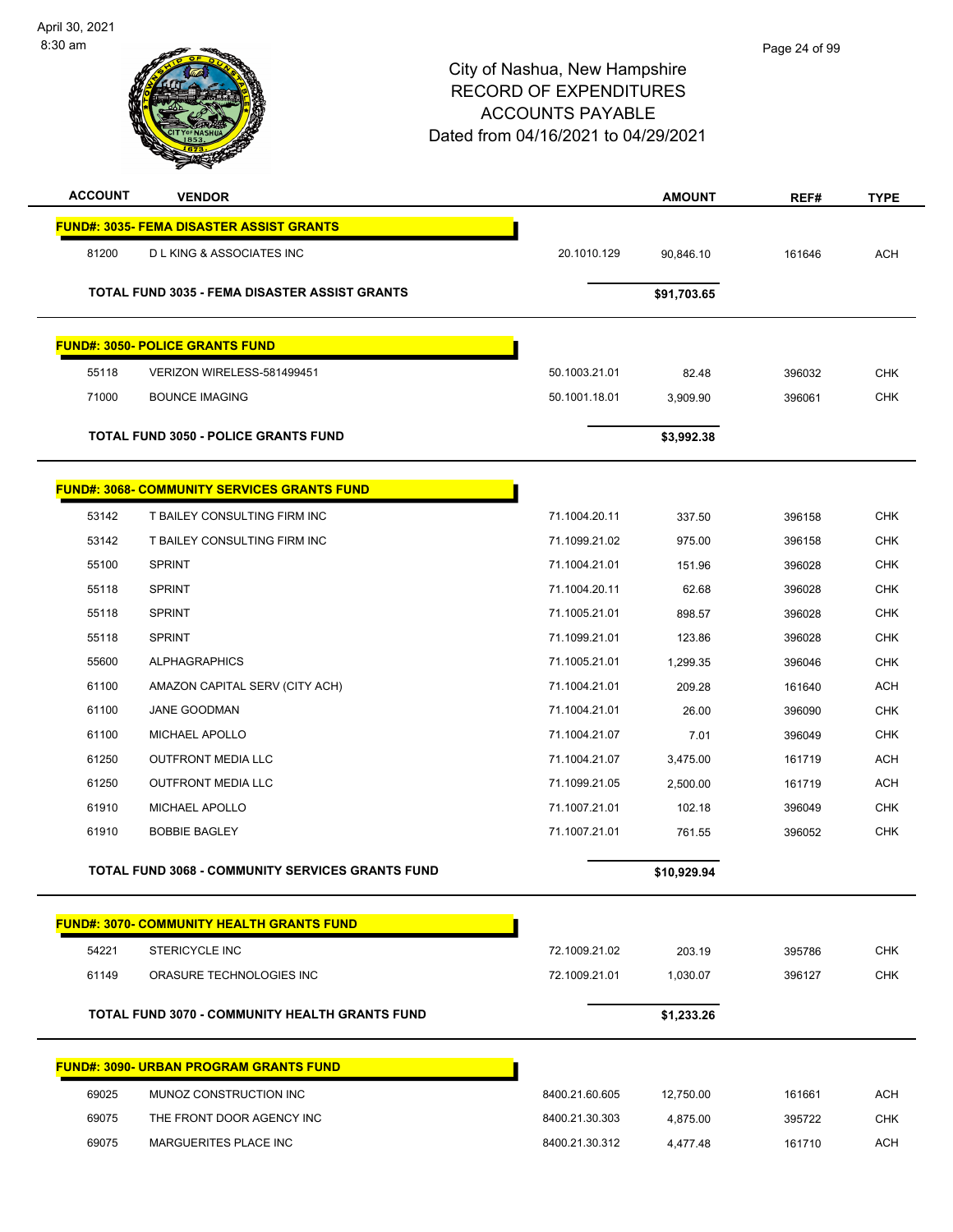| <b>ACCOUNT</b> | <b>VENDOR</b>                                      |               | <b>AMOUNT</b> | REF#   | <b>TYPE</b> |
|----------------|----------------------------------------------------|---------------|---------------|--------|-------------|
|                | <b>TOTAL FUND 3090 - URBAN PROGRAM GRANTS FUND</b> |               | \$22,102.48   |        |             |
|                | <b>FUND#: 3120- TRANSIT GRANTS FUND</b>            |               |               |        |             |
| 54100          | <b>WORTHEN SOLAR LLC</b>                           | 5307.21.10.17 | 1,743.19      | 395803 | <b>CHK</b>  |
| 54100          | <b>EVERSOURCE</b>                                  | 5307.21.10.17 | 676.71        | 396010 | <b>CHK</b>  |
| 54114          | <b>LIBERTY UTILITIES - NH</b>                      | 5307.21.10.17 | 184.64        | 396013 | <b>CHK</b>  |
| 54114          | LIBERTY UTILITIES - NH                             | 5307.21.10.18 | 564.97        | 396014 | <b>CHK</b>  |
| 54114          | LIBERTY UTILITIES - NH                             | 5307.21.10.19 | 185.45        | 395668 | <b>CHK</b>  |
| 54141          | PENNICHUCK WATER WORKS INC                         | 5307.21.10.17 | 115.81        | 396027 | <b>CHK</b>  |
| 54421          | CONWAY TECHNOLOGY GROUP                            | 5307.21.10.10 | 16.08         | 395711 | <b>CHK</b>  |
| 55100          | VERIZON WIRELESS-842008777                         | 5307.21.40.35 | 206.53        | 396033 | <b>CHK</b>  |
| 55100          | VERIZON WIRELESS-842008777                         | 5307.21.40.40 | 127.17        | 396033 | <b>CHK</b>  |
| 55118          | <b>SPRINT</b>                                      | 5307.21.10.10 | 92.59         | 396028 | <b>CHK</b>  |
| 55699          | JP PEST SERVICES LLC                               | 5307.21.40.20 | 67.00         | 161705 | ACH         |
| 61100          | WB MASON CO INC                                    | 5307.21.10.30 | (68.29)       | 395801 | <b>CHK</b>  |
| 61107          | CINTAS#016                                         | 5307.21.40.20 | 81.94         | 396069 | <b>CHK</b>  |
| 61299          | <b>BLUE RESERVE WATER</b>                          | 5307.21.10.10 | 63.00         | 396059 | <b>CHK</b>  |
| 61299          | <b>FASTENAL CO</b>                                 | 5307.21.40.50 | 33.34         | 396084 | <b>CHK</b>  |
| 61299          | HOME DEPOT CREDIT SERVICE 3065                     | 5307.21.40.50 | 93.42         | 396097 | <b>CHK</b>  |
| 61299          | SANEL NAPA                                         | 5307.21.40.50 | 47.68         | 396146 | <b>CHK</b>  |
| 61299          | SPORTWORKS NORTHWEST INC                           | 5307.21.40.50 | 85.02         | 396151 | <b>CHK</b>  |
| 61300          | <b>CITY OF NASHUA</b>                              | 5307.21.10.10 | 17.26         | 395995 | <b>CHK</b>  |
| 61300          | <b>CITY OF NASHUA</b>                              | 5307.21.10.30 | 2,273.51      | 395995 | <b>CHK</b>  |
| 61428          | WB MASON CO INC                                    | 5307.21.10.30 | 74.76         | 396172 | <b>CHK</b>  |
| 61615          | AMAZON CAPITAL SERV (CITY ACH)                     | 5307.21.10.30 | 62.55         | 161696 | <b>ACH</b>  |
| 61799          | <b>GILLIG LLC</b>                                  | 5307.21.40.35 | 725.41        | 395724 | <b>CHK</b>  |
| 61799          | DATTCO, INC                                        | 5307.21.40.35 | 64.79         | 396078 | <b>CHK</b>  |
| 61799          | <b>GRAINGER</b>                                    | 5307.21.40.35 | 8.28          | 396091 | <b>CHK</b>  |
| 61799          | <b>NEW ENGLAND KENWORTH</b>                        | 5307.21.40.35 | 272.40        | 396115 | <b>CHK</b>  |
| 68240          | <b>HEALTH PROMOTIONS</b>                           | 5307.21.10.10 | 493.00        | 396095 | <b>CHK</b>  |
| 71602          | JOHNSON CONTROLS SECURITY                          | 5339.21.90.01 | 750.00        | 161704 | ACH         |
|                | TOTAL FUND 3120 - TRANSIT GRANTS FUND              |               | \$9,058.21    |        |             |
|                |                                                    |               |               |        |             |

|       | FUND#: 3800- SCHOOL GRANTS FUND_    |                 |           |        |     |
|-------|-------------------------------------|-----------------|-----------|--------|-----|
| 53607 | NH LEARNING INITIATIVE              | 91.03499.992200 | 16.060.00 | 396249 | СНК |
| 53614 | THE CARROLL CENTER FOR THE BLI      | 91.03959.022190 | 2.791.25  | 395845 | СНК |
| 53614 | <b>BOOTHBY THERAPY SERVICES LLC</b> | 91.03959.022190 | 666.26    | 396195 | СНК |
| 53614 | THE CARROLL CENTER FOR THE BLI      | 91.03959.022190 | 5.655.00  | 396203 | СНК |
| 53614 | CUMBERLAND THERAPY SERVICES         | 91.39521.022190 | 3.948.75  | 396208 | снк |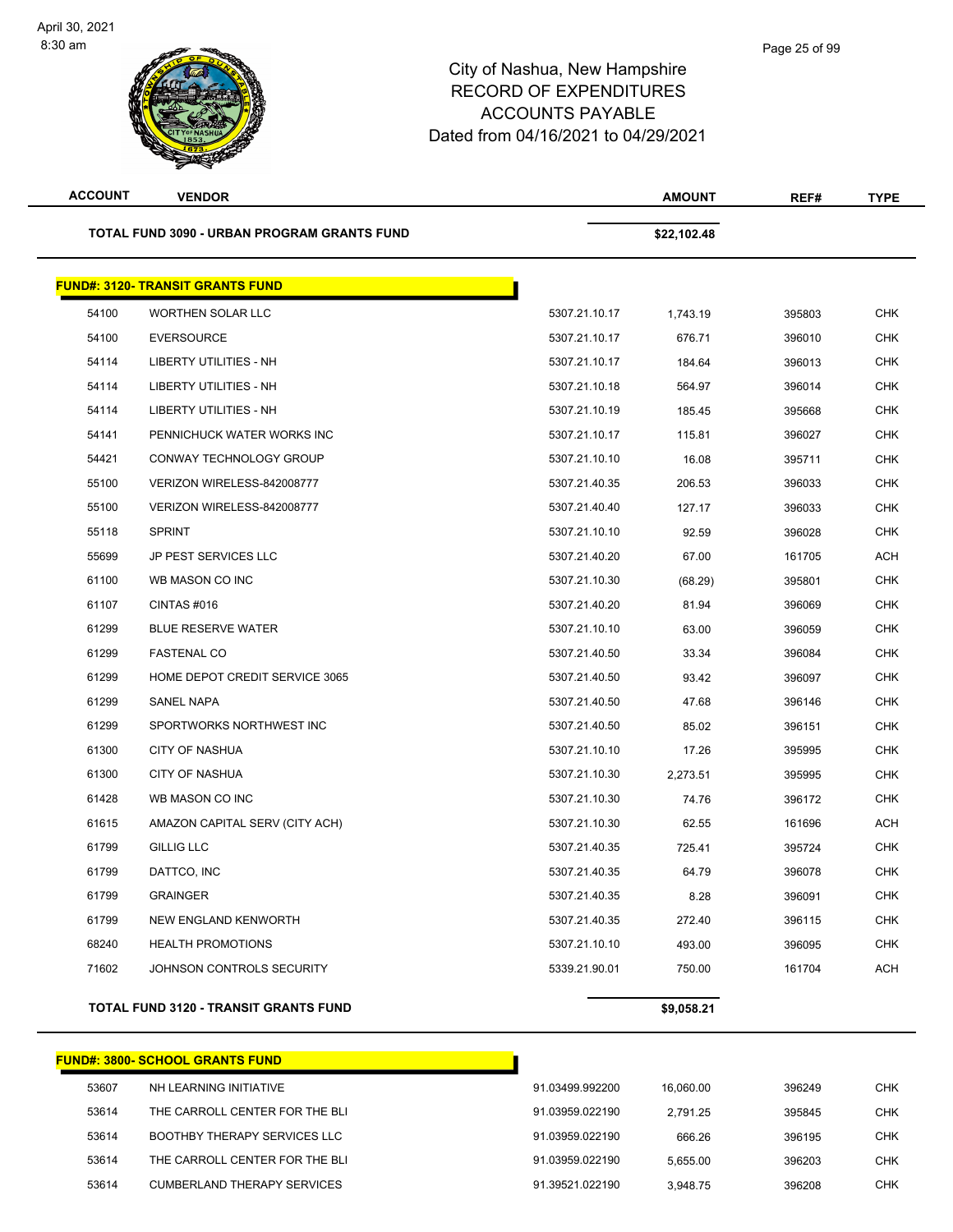

| <b>ACCOUNT</b> | <b>VENDOR</b>                          |                 | <b>AMOUNT</b> | REF#   | <b>TYPE</b> |
|----------------|----------------------------------------|-----------------|---------------|--------|-------------|
|                | <b>FUND#: 3800- SCHOOL GRANTS FUND</b> |                 |               |        |             |
| 53628          | <b>GATE CITY CHARTER SCHOOL</b>        | 91.03950.022190 | 1,298.50      | 395865 | <b>CHK</b>  |
| 53628          | MOUNT PROSPECT ACADEMY INC             | 91.03950.022190 | 7,119.45      | 395896 | <b>CHK</b>  |
| 53628          | <b>BOOTHBY THERAPY SERVICES LLC</b>    | 91.03950.022190 | 102.50        | 396195 | CHK         |
| 53628          | <b>INTERIM HEALTHCARE</b>              | 91.03950.022190 | 928.00        | 396229 | <b>CHK</b>  |
| 53628          | REGENERATIVE ROOTS ASSOCIATION         | 91.30820.991490 | 5,000.00      | 395914 | <b>CHK</b>  |
| 53628          | <b>STEVE BLUNT</b>                     | 91.37621.231249 | 200.00        | 396194 | <b>CHK</b>  |
| 53628          | ASCENTRIA COMMUNITY SERVICES           | 91.37720.991265 | 149.00        | 396191 | <b>CHK</b>  |
| 53628          | <b>BOYS &amp; GIRLS CLUB OF</b>        | 91.37721.991262 | 7,500.00      | 396197 | CHK         |
| 53628          | LITERACY LEARNING SOLUTIONS            | 91.39521.022190 | 1,971.70      | 396240 | <b>CHK</b>  |
| 53628          | <b>SERESC</b>                          | 91.39521.022190 | 15,123.66     | 396262 | <b>CHK</b>  |
| 53628          | <b>BRIGHTSTAR CARE</b>                 | 91.39821.991210 | 3,340.50      | 395837 | <b>CHK</b>  |
| 53628          | HEAVEN SENT HOME CARE LLC              | 91.39821.991210 | 465.00        | 395870 | <b>CHK</b>  |
| 53999          | ROCKINGHAM CONTRACTING AND             | 91.39521.022190 | 3,150.00      | 395915 | CHK         |
| 54807          | <b>FIRST CHURCH</b>                    | 91.37621.231240 | 4,114.00      | 396218 | <b>CHK</b>  |
| 55109          | CONSOLIDATED COMMUNICATIONS            | 91.37621.231240 | 199.75        | 395653 | <b>CHK</b>  |
| 55300          | <b>TAYLOR PAQUETTE</b>                 | 91.37621.991244 | 26.00         | 396252 | <b>CHK</b>  |
| 55400          | SANDRA LAROCHELLE                      | 91.35020.992210 | 102.75        | 396238 | <b>CHK</b>  |
| 61135          | (SCHOOL ACH) AMAZON CAPITAL SE         | 91.34521.991490 | 2,828.52      | 161668 | <b>ACH</b>  |
| 61135          | (SCHOOL ACH) AMAZON CAPITAL SE         | 91.34521.991490 | 3,452.32      | 161725 | <b>ACH</b>  |
| 61135          | SCHOOL SPECIALTY LLC                   | 91.34521.991490 | 522.90        | 395921 | <b>CHK</b>  |
| 61135          | <b>SKILLASTICS</b>                     | 91.34521.991490 | 2,349.25      | 395922 | <b>CHK</b>  |
| 61135          | WB MASON CO INC                        | 91.34521.991490 | 245.98        | 395931 | <b>CHK</b>  |
| 61135          | (SCHOOL ACH) AMAZON CAPITAL SE         | 91.34621.991490 | 653.77        | 161668 | <b>ACH</b>  |
| 61135          | (SCHOOL ACH) AMAZON CAPITAL SE         | 91.34621.991490 | 677.62        | 161725 | <b>ACH</b>  |
| 61135          | <b>SKILLASTICS</b>                     | 91.34621.991490 | 939.70        | 395922 | CHK         |
| 61135          | (SCHOOL ACH) AMAZON CAPITAL SE         | 91.37621.091100 | 192.76        | 161668 | ACH         |
| 61135          | (SCHOOL ACH) AMAZON CAPITAL SE         | 91.37621.091100 | 110.57        | 161725 | ACH         |
| 61135          | UNITED PARCEL SERVICE                  | 91.37621.091100 | 26.59         | 395821 | CHK         |
| 61135          | LAKESHORE LEARNING MATERIALS           | 91.37621.091100 | 149.44        | 396237 | <b>CHK</b>  |
| 61135          | <b>SCHOOL OUTFITTERS</b>               | 91.37621.091100 | 763.68        | 396260 | <b>CHK</b>  |
| 61135          | (SCHOOL ACH) AMAZON CAPITAL SE         | 91.37621.231249 | 333.49        | 161725 | <b>ACH</b>  |
| 61135          | WB MASON CO INC                        | 91.37621.231249 | 58.79         | 395931 | <b>CHK</b>  |
| 61299          | <b>GANDER PUBLISHING</b>               | 91.03959.021210 | 791.89        | 395864 | <b>CHK</b>  |
| 61299          | DAVID KILPATRICK INC                   | 91.03959.021210 | 50.00         | 395884 | <b>CHK</b>  |
| 61299          | REAL OT SOLUTIONS INC                  | 91.03959.021210 | 1,146.44      | 395912 | <b>CHK</b>  |
| 61299          | <b>WILSON LANGUAGE</b>                 | 91.03959.021210 | 454.25        | 395932 | <b>CHK</b>  |
| 61299          | <b>GANDER PUBLISHING</b>               | 91.03959.021210 | 468.55        | 396221 | <b>CHK</b>  |
| 61299          | COMPUTER HUT dba IT INSIDERS           | 91.39821.991100 | 1,349.25      | 395878 | CHK         |
| 61299          | <b>SCHOOL FURNISHINGS</b>              | 91.39821.992130 | 31,111.84     | 395917 | <b>CHK</b>  |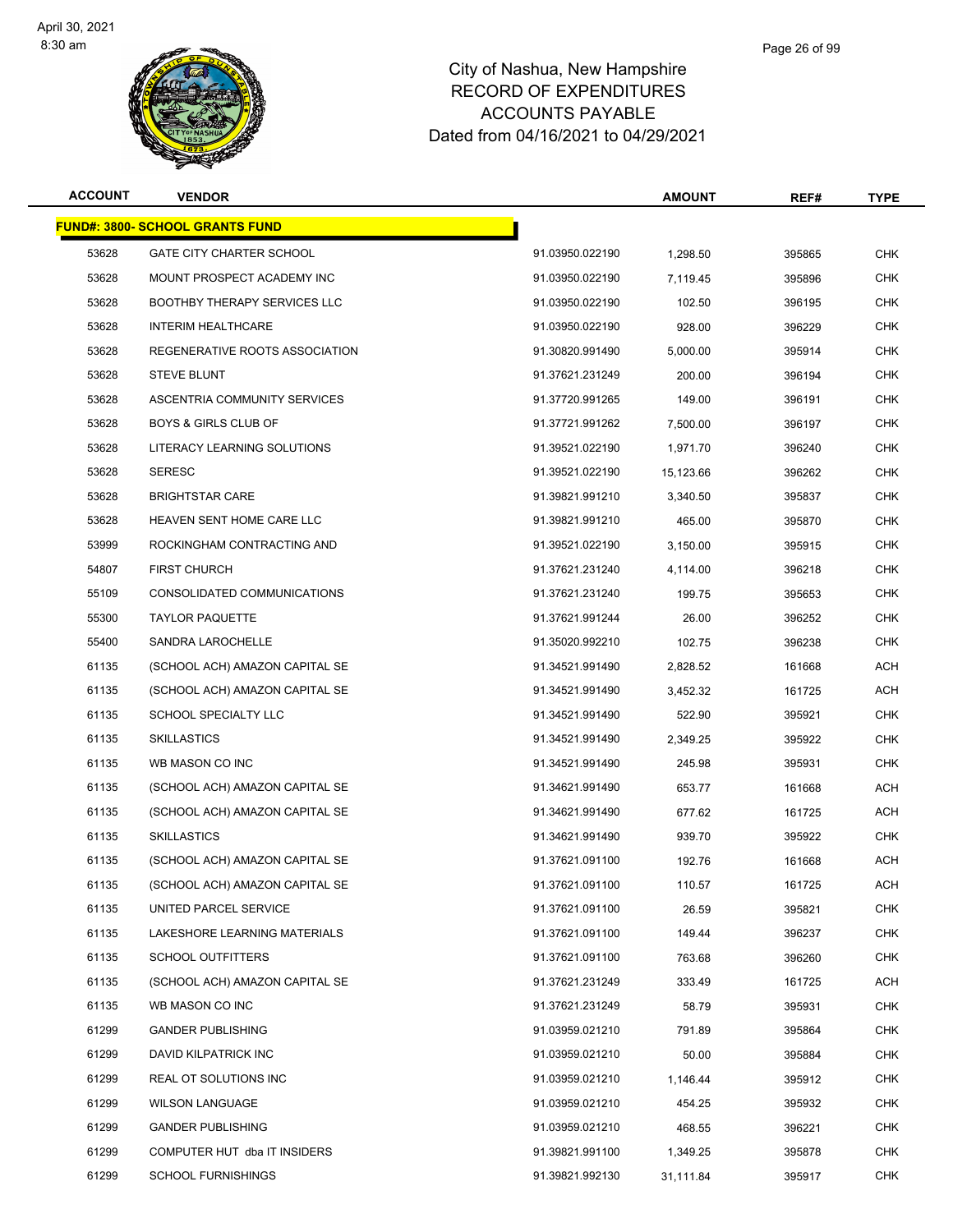

| <b>ACCOUNT</b> | <b>VENDOR</b>                                     |                 | <b>AMOUNT</b> | REF#   | <b>TYPE</b> |
|----------------|---------------------------------------------------|-----------------|---------------|--------|-------------|
|                | <b>FUND#: 3800- SCHOOL GRANTS FUND</b>            |                 |               |        |             |
| 61299          | CLEAN-O-RAMA                                      | 91.39821.992130 | 2,962.08      | 396205 | <b>CHK</b>  |
| 61299          | NATIONAL CHEMICAL LABS                            | 91.39821.992130 | 4,156.00      | 396246 | <b>CHK</b>  |
| 61807          | <b>COUGHLIN COMPANIES LLC</b>                     | 91.37621.161100 | 92.94         | 395852 | <b>CHK</b>  |
| 61807          | <b>COUGHLIN COMPANIES LLC</b>                     | 91.37621.161100 | 976.84        | 396206 | <b>CHK</b>  |
| 71221          | HP INC                                            | 91.03760.181100 | 634.00        | 396227 | <b>CHK</b>  |
| 71221          | COMPUTER HUT dba IT INSIDERS                      | 91.35321.991602 | 2,540.38      | 395878 | <b>CHK</b>  |
| 71221          | (SCHOOL ACH) AMAZON CAPITAL SE                    | 91.39021.041300 | 1,680.00      | 161668 | <b>ACH</b>  |
| 71221          | HP INC                                            | 91.39021.041300 | 1,849.00      | 395873 | <b>CHK</b>  |
| 71221          | HP INC                                            | 91.39021.041300 | 25,100.00     | 396227 | <b>CHK</b>  |
| 71228          | <b>DOCUSIGN INC</b>                               | 91.03959.021210 | 666.08        | 395856 | <b>CHK</b>  |
| 71228          | <b>LEARNING A-Z</b>                               | 91.37720.991260 | 1,630.00      | 395886 | <b>CHK</b>  |
| 71228          | I.T. INSIDERS                                     | 91.39821.991100 | 2,880.00      | 396228 | <b>CHK</b>  |
| 71228          | <b>DOCUSIGN INC</b>                               | 91.39821.991210 | 13,339.95     | 395856 | <b>CHK</b>  |
| 71999          | REGENERATIVE ROOTS ASSOCIATION                    | 91.30820.991490 | 1,862.50      | 395914 | <b>CHK</b>  |
| 71999          | COMPUTER HUT dba IT INSIDERS                      | 91.37621.091100 | 1,270.19      | 395878 | <b>CHK</b>  |
| 71999          | HOME DEPOT CREDIT SERVICES                        | 91.39821.992690 | 359.64        | 396226 | <b>CHK</b>  |
| 71999          | <b>NASHUA GLASS</b>                               | 91.39821.992690 | 1,065.00      | 396244 | <b>CHK</b>  |
|                | <b>TOTAL FUND 3800 - SCHOOL GRANTS FUND</b>       |                 | \$191,654.27  |        |             |
|                | <u> FUND#: 3810- FOOD SERVICE GRANTS FUND</u>     |                 |               |        |             |
| 61214          | M SAUNDERS INC                                    | 91.30921.093120 | 505.40        | 395890 | <b>CHK</b>  |
| 61214          | M SAUNDERS INC                                    | 91.30921.143120 | 567.95        | 395890 | <b>CHK</b>  |
| 61214          | M SAUNDERS INC                                    | 91.30921.153120 | 39.95         | 395890 | <b>CHK</b>  |
| 61214          | M SAUNDERS INC                                    | 91.30921.163120 | 559.80        | 395890 | <b>CHK</b>  |
| 61214          | <b>M SAUNDERS INC</b>                             | 91.30921.183120 | 347.55        | 395890 | <b>CHK</b>  |
| 61214          | M SAUNDERS INC                                    | 91.30921.203120 | 336.40        | 395890 | <b>CHK</b>  |
| 61299          | NORTHCENTER FOODS                                 | 91.30921.113120 | 36.26         | 395901 | <b>CHK</b>  |
| 61299          | NORTHCENTER FOODS                                 | 91.30921.123120 | 36.26         | 395901 | <b>CHK</b>  |
|                | <b>TOTAL FUND 3810 - FOOD SERVICE GRANTS FUND</b> |                 | \$2,429.57    |        |             |

| <b>FUND#: 4020- POLICE DRUG ENFORCEMENT FUND</b>      |            |        |            |
|-------------------------------------------------------|------------|--------|------------|
| 71000<br>BELLETETES INC                               | 1.212.98   | 395697 | <b>CHK</b> |
| <b>TOTAL FUND 4020 - POLICE DRUG ENFORCEMENT FUND</b> | \$1,212.98 |        |            |
| <b>FUND#: 4022- US TREASURY FORFEITURE FUND</b>       |            |        |            |

THE TRIGGEN TACTICAL MEDICAL SOLUTIONS INC A RESERVE TO A RESERVE THE STATE SERVER SUPPORT OF STATE STATES OF STATES AND THE STATES OF STATES OF STATES AND THE STATES OF STATES OF STATES AND THE STATES OF STATES OF STATES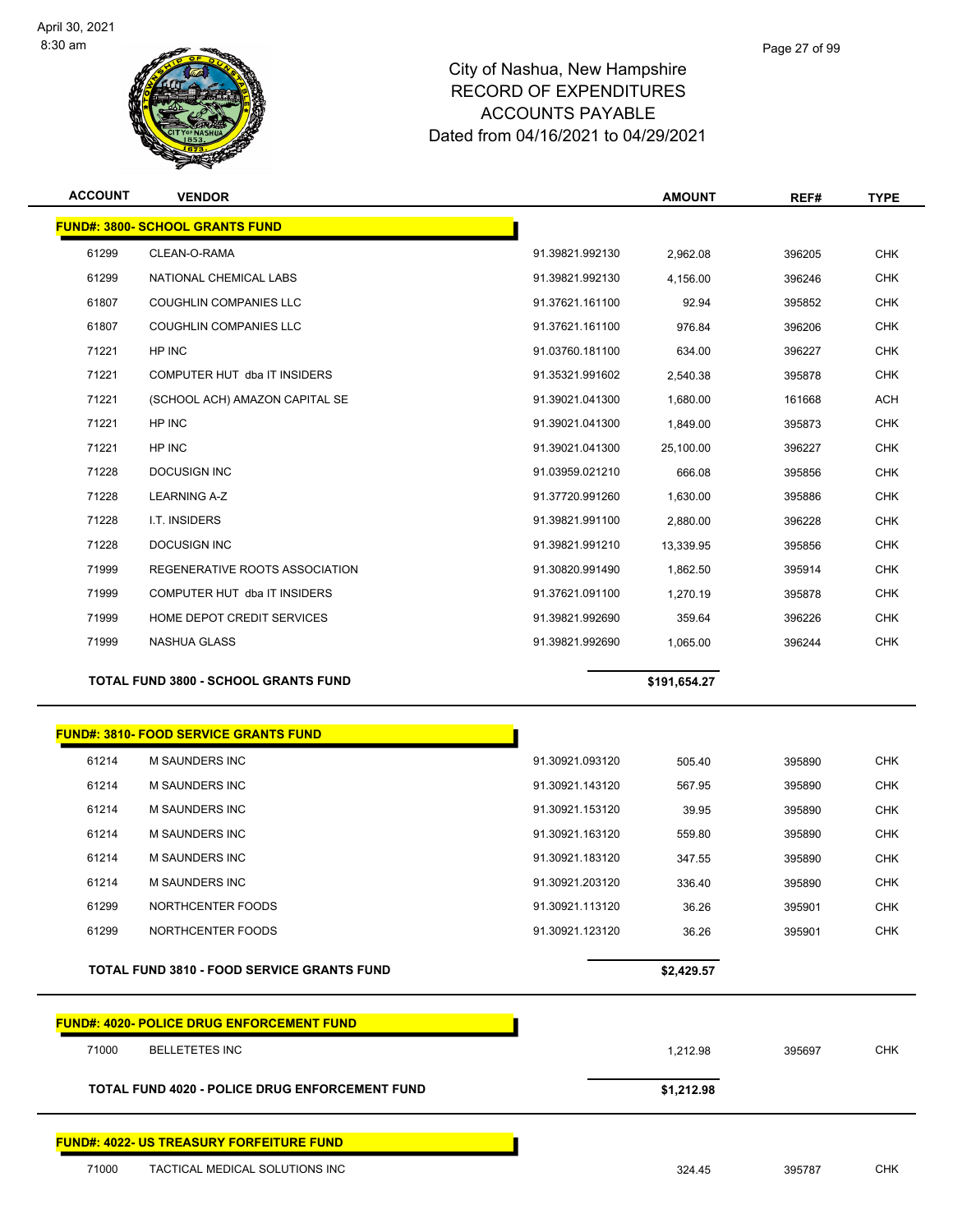| <b>ACCOUNT</b> | <b>VENDOR</b>                                     |               | <b>AMOUNT</b> | REF#   | <b>TYPE</b> |
|----------------|---------------------------------------------------|---------------|---------------|--------|-------------|
|                | TOTAL FUND 4022 - US TREASURY FORFEITURE FUND     |               | \$324.45      |        |             |
|                | <b>FUND#: 4025- DOJ DRUG FORFEITURE FUND</b>      |               |               |        |             |
| 54899          | LITCHFIELD VANTAGE LLC                            |               | 1,875.00      | 395744 | <b>CHK</b>  |
| 56306          | BRIDGES DOM & SEXUAL VIOLENCE                     |               | 1,652.10      | 395702 | <b>CHK</b>  |
| 61799          | <b>GRANITE STATE GLASS</b>                        |               | 290.00        | 395728 | <b>CHK</b>  |
| 61799          | O'REILLY AUTO PARTS                               |               | 7.19          | 395757 | <b>CHK</b>  |
| 61799          | VERIZON WIRELESS-785728687                        |               | 900.40        | 396031 | <b>CHK</b>  |
| 71000          | <b>CREATIVE OFFICE PAVILION</b>                   |               | 7,376.76      | 396073 | <b>CHK</b>  |
| 81500          | <b>VEHICLES</b>                                   |               | 16,936.00     | 395649 | <b>CHK</b>  |
|                | TOTAL FUND 4025 - DOJ DRUG FORFEITURE FUND        | \$29,037.45   |               |        |             |
|                | <b>FUND#: 4053- FIRE REGIONAL HAZMAT FUND</b>     |               |               |        |             |
| 71000          | VERIZON WIRELESS-842015493                        |               | 80.02         | 395676 | <b>CHK</b>  |
| 71000          | INDUSTRIAL PROTECTION SERVICES                    |               | 211.55        | 395739 | <b>CHK</b>  |
|                | TOTAL FUND 4053 - FIRE REGIONAL HAZMAT FUND       |               | \$291.57      |        |             |
|                | <b>FUND#: 4080- NASHUA CONSERVATION FUND</b>      |               |               |        |             |
| 53142          | NASHUA REGIONAL PLANNING COMM                     |               | 420.00        | 395753 | <b>CHK</b>  |
|                | <b>TOTAL FUND 4080 - NASHUA CONSERVATION FUND</b> |               | \$420.00      |        |             |
|                | <b>FUND#: 4610- ECON DEV-BROWNFIELDS RLF</b>      |               |               |        |             |
| 53628          | RPF ENVIRONMENTAL INC                             |               | 526.00        | 395772 | <b>CHK</b>  |
|                | TOTAL FUND 4610 - ECON DEV-BROWNFIELDS RLF        |               | \$526.00      |        |             |
|                | <b>FUND#: 5060- CAPITAL PROJECTS-COMM HEALTH</b>  |               |               |        |             |
| 81200          | <b>COMCAST</b>                                    | 1004.71.19.30 | 348.35        | 395651 | <b>CHK</b>  |
| 81200          | CONSOLIDATED COMMUNICATIONS                       | 1004.71.19.30 | 55.10         | 395652 | <b>CHK</b>  |
| 81200          | <b>DENNIS MIRES PA</b>                            | 1004.71.19.30 | 6,000.00      | 395715 | <b>CHK</b>  |
|                | TOTAL FUND 5060 - CAPITAL PROJECTS-COMM HEALTH    |               | \$6,403.45    |        |             |
|                | <b>FUND#: 5700- CAP PROJECTS-BROAD ST PARKWAY</b> |               |               |        |             |
| 81700          | <b>LIBERTY UTILITIES - NH</b>                     | 1061.60.11.10 | 1,533.55      | 395671 | <b>CHK</b>  |
|                | TOTAL FUND 5700 - CAP PROJECTS-BROAD ST PARKWAY   |               | \$1,533.55    |        |             |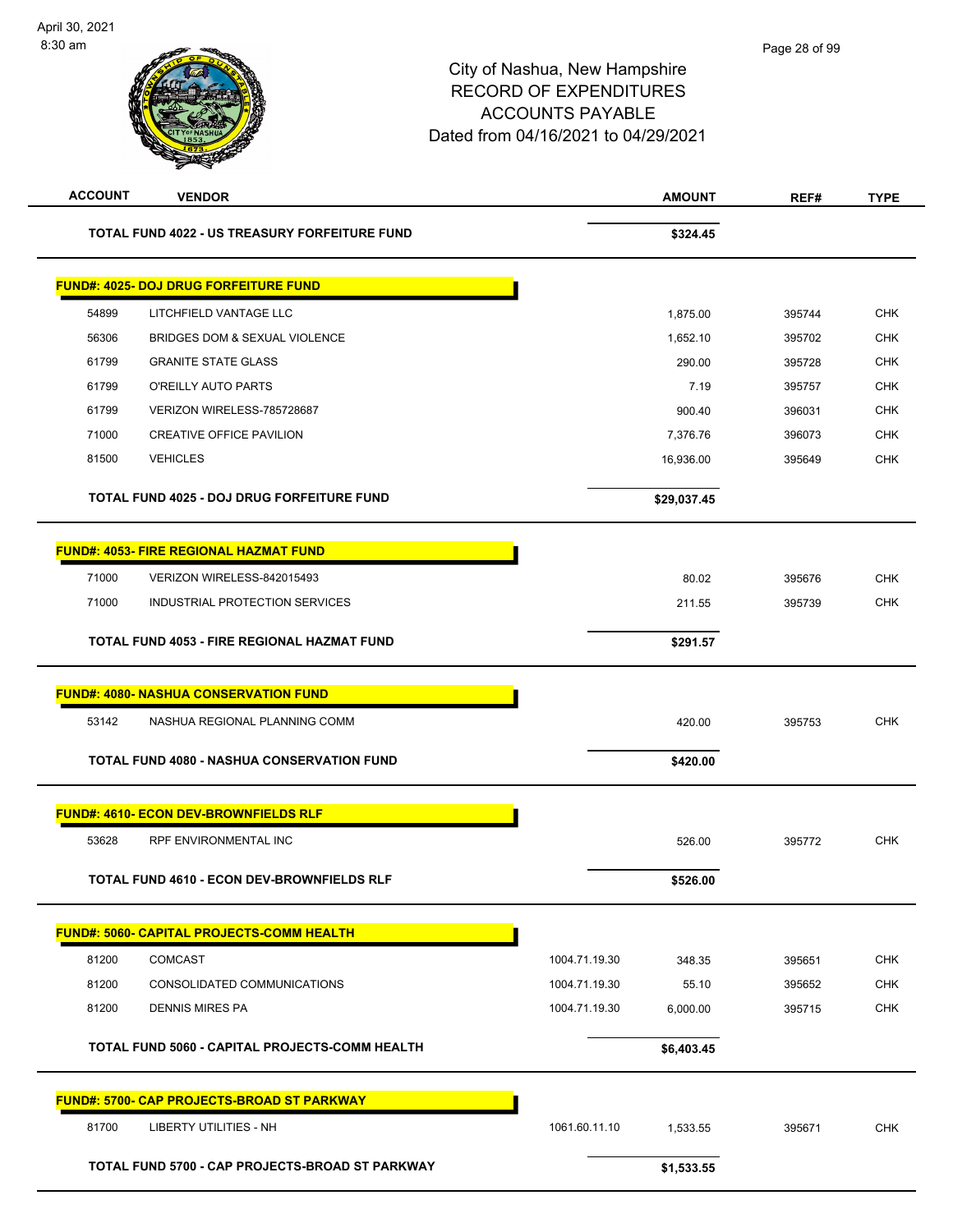

| <b>ACCOUNT</b> | <b>VENDOR</b>                                    |               | <b>AMOUNT</b> | REF#   | <b>TYPE</b> |
|----------------|--------------------------------------------------|---------------|---------------|--------|-------------|
|                | <b>FUND#: 5800- SCHOOL CAPITAL PROJECTS FUND</b> |               |               |        |             |
| 81200          | <b>HARRIMAN ASSOCIATES</b>                       | 1175.91.19.31 | 17,260.79     | 396224 | <b>CHK</b>  |
| 81200          | HARVEY CONSTRUCTION CORP                         | 1175.91.19.31 | 27,346.00     | 396225 | <b>CHK</b>  |
| 81200          | VANASSE & ASSOCIATES                             | 1175.91.19.31 | 15,605.56     | 396273 | <b>CHK</b>  |
| 81200          | ALLIED UNIVERSAL TECHNOLOGY                      | 1175.91.19.32 | 9,860.00      | 396190 | <b>CHK</b>  |
| 81200          | <b>HARRIMAN ASSOCIATES</b>                       | 1175.91.19.32 | 16,830.68     | 396224 | <b>CHK</b>  |
| 81200          | HARVEY CONSTRUCTION CORP                         | 1175.91.19.32 | 8,695.00      | 396225 | <b>CHK</b>  |
| 81200          | PAGE STREET LEASING LLC                          | 1175.91.19.32 | 190.00        | 396251 | <b>CHK</b>  |
| 81200          | RPF ENVIRONMENTAL INC                            | 1175.91.19.32 | 595.00        | 396258 | <b>CHK</b>  |
| 81200          | TURNER BUILDING SCIENCE LLC                      | 1175.91.19.32 | 2,880.06      | 396269 | <b>CHK</b>  |
| 81200          | <b>HARRIMAN ASSOCIATES</b>                       | 1175.91.19.33 | 194,788.00    | 396224 | <b>CHK</b>  |
|                | TOTAL FUND 5800 - SCHOOL CAPITAL PROJECTS FUND   |               | \$294,051.09  |        |             |
|                | <b>FUND#: 6000- SOLID WASTE FUND</b>             |               |               |        |             |
| 53107          | CHEMSERVE ENVIRONMENTAL ANALYS                   |               | 1.882.22      | 396068 | <b>CHK</b>  |
| 53107          | SANBORN HEAD & ASSOC INC                         |               | 26,448.98     | 396145 | <b>CHK</b>  |
| 54114          | AMERIGAS                                         |               | 1,363.57      | 396001 | <b>CHK</b>  |
| 54280          | <b>QED ENVIRONMETNAL SYSTEMS INC</b>             |               | 1,785.94      | 161720 | <b>ACH</b>  |
| 54492          | <b>SPRINT</b>                                    |               | 936.00        | 396028 | <b>CHK</b>  |
| 54600          | MCNEILUS TRUCK & MANUFACTURING                   |               | 2,320.33      | 161658 | <b>ACH</b>  |
| 54600          | MCDEVITT TRUCKS INC                              |               | 41.22         | 161711 | ACH         |
| 54600          | MCNEILUS TRUCK & MANUFACTURING                   |               | 1,274.05      | 161712 | <b>ACH</b>  |
| 54600          | CARPARTS DISTRIBUTION CENTER,                    |               | 233.14        | 395706 | <b>CHK</b>  |
| 54600          | <b>GRAINGER</b>                                  |               | 336.77        | 395726 | <b>CHK</b>  |
| 54600          | SOUTHWORTH-MILTON INC                            |               | 497.05        | 395783 | <b>CHK</b>  |
| 54600          | <b>TURF DEPOT</b>                                |               | 58.28         | 395792 | <b>CHK</b>  |
| 54600          | BRENNTAG LUBRICANTS NORTHEAST                    |               | 1,439.31      | 396062 | <b>CHK</b>  |
| 54600          | ENVIRONMENTAL EQUIPMENT SALES                    |               | 1,855.90      | 396081 | <b>CHK</b>  |
| 54600          | <b>FASTENAL CO</b>                               |               | 117.64        | 396084 | <b>CHK</b>  |
| 54600          | LIBERTY INTNL TRUCKS OF NH LLC                   |               | 5,608.04      | 396104 | <b>CHK</b>  |
| 54625          | D & R TOWING INC                                 |               | 165.00        | 395713 | <b>CHK</b>  |
| 54828          | US BANK EQUIPMENT FINANCE                        |               | 97.26         | 395637 | <b>CHK</b>  |
| 54828          | US BANK EQUIPMENT FINANCE                        |               | 146.88        | 395797 | <b>CHK</b>  |
| 55109          | WINDSTREAM                                       |               | 4.98          | 396038 | CHK         |
| 55118          | VERIZON WIRELESS-542274983                       |               | 40.01         | 395679 | <b>CHK</b>  |
| 55421          | ENVIRONMENTAL BUSINESS COUNCIL                   |               | 50.00         | 396008 | <b>CHK</b>  |
| 55607          | UNITED PARCEL SERVICE                            |               | 89.53         | 396030 | <b>CHK</b>  |
| 55699          | CYN ENVIROMENTAL SERVICES                        |               | 700.00        | 161700 | ACH         |

INTERSTATE REFRIGERANT 642.00 161703 ACH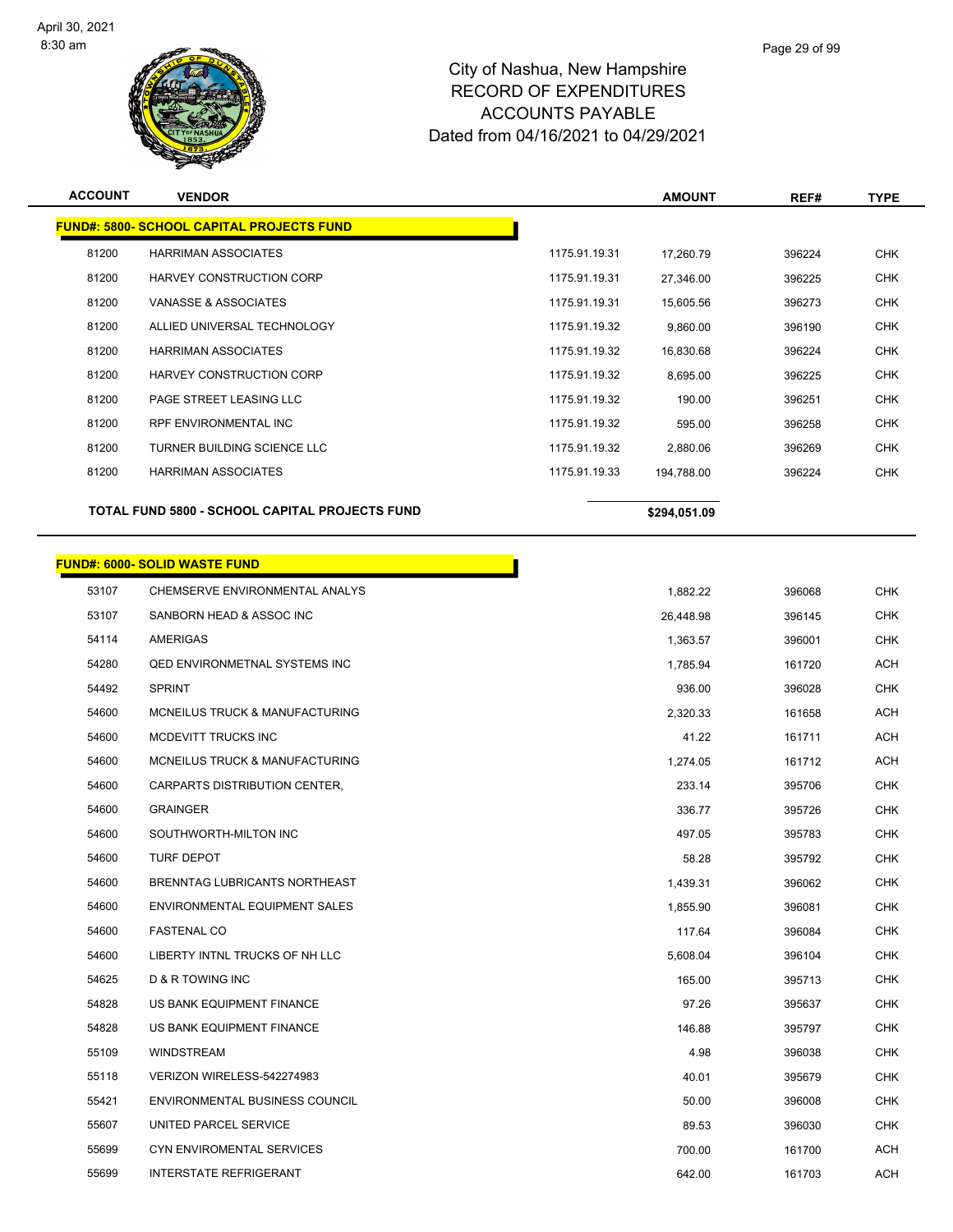

| <b>ACCOUNT</b> | <b>VENDOR</b>                             | <b>AMOUNT</b>              | REF#   | <b>TYPE</b> |
|----------------|-------------------------------------------|----------------------------|--------|-------------|
|                | <b>FUND#: 6000- SOLID WASTE FUND</b>      |                            |        |             |
| 55699          | SANBORN HEAD & ASSOC INC                  | 4,000.00                   | 395773 | <b>CHK</b>  |
| 55699          | UNIVERSAL RECYCLING TECH                  | 3,858.12                   | 395796 | <b>CHK</b>  |
| 55699          | <b>COMCAST</b>                            | 155.20                     | 396005 | <b>CHK</b>  |
| 55699          | <b>CALLOGIX INC</b>                       | 48.00                      | 396064 | <b>CHK</b>  |
| 55699          | CASELLA RECYCLING LLC                     | 6,756.18                   | 396066 | <b>CHK</b>  |
| 55699          | NORTHEAST RESOURCE RECOVERY               | 2,174.65                   | 396121 | <b>CHK</b>  |
| 55699          | PM SERVICES OF NH                         | 750.00                     | 396133 | <b>CHK</b>  |
| 55699          | <b>TURN CYCLE SOLUTIONS</b>               | 750.00                     | 396165 | <b>CHK</b>  |
| 61107          | CINTAS #016                               | 110.95                     | 396069 | <b>CHK</b>  |
| 61110          | ALECS SHOE STORE INC                      | 109.95                     | 395684 | <b>CHK</b>  |
| 61110          | ALECS SHOE STORE INC                      | 110.00                     | 396044 | <b>CHK</b>  |
| 61307          | SHATTUCK MALONE OIL CO                    | 2,512.04                   | 395778 | <b>CHK</b>  |
| 61307          | SHATTUCK MALONE OIL CO                    | 1,428.23                   | 396148 | <b>CHK</b>  |
| 61705          | PETE'S TIRE BARNS INC                     | 1,734.28                   | 395761 | <b>CHK</b>  |
| 71630          | <b>WASTEQUIP MANUFACTURING LLC</b>        | 32,427.40                  | 396171 | <b>CHK</b>  |
| 75200          | US BANK (091000022)                       | 136,500.00                 | 161721 | <b>ACH</b>  |
| 81650          | SANBORN HEAD & ASSOC INC                  | 2403.68.17.30<br>11,895.16 | 396145 | <b>CHK</b>  |
|                | <b>TOTAL FUND 6000 - SOLID WASTE FUND</b> | \$253,454.26               |        |             |

#### **FUND#: 6200- WASTEWATER FUND**

| 21775 | <b>ABSOLUTE TITLE</b>                | 41.38  |        |
|-------|--------------------------------------|--------|--------|
| 21775 | <b>ARLINE ORTIZ</b>                  | 143.88 |        |
| 21775 | <b>ASMA AHMED</b>                    | 93.30  | 395938 |
| 21775 | CHOP ACQUISITION/BOB'S               | 168.82 | 395939 |
| 21775 | <b>CHRISTOPHER CROWLEY</b>           | 53.18  | 395940 |
| 21775 | <b>COHEN CLOSING &amp; TITLE LLC</b> | 78.18  | 395941 |
| 21775 | <b>COMPASS TITLE &amp; CLOSING</b>   | 57.90  | 395942 |
| 21775 | EDDIE MCDONALD                       | 41.38  | 395943 |
| 21775 | <b>ESATE OF</b>                      | 46.10  | 395944 |
| 21775 | <b>FRASCA TITLE</b>                  | 31.94  | 395945 |
| 21775 | <b>FRASCA TITLE</b>                  | 50.82  | 395946 |
| 21775 | <b>GRANITE PROPERTIES OF NE</b>      | 323.48 | 395947 |
| 21775 | <b>JOHN SILVA</b>                    | 181.88 | 395948 |
| 21775 | <b>LAWRENCE MOORE</b>                | 69.70  | 395950 |
| 21775 | <b>MARK BOURGEOIS</b>                | 134.68 | 395952 |
| 21775 | <b>MERRIMACK FIREARMS</b>            | 92.10  | 395953 |
| 21775 | MICHELLE FLYNN                       | 65.41  | 395954 |
| 21775 | PETER SMITH LAW OFFICE               | 250.00 | 395955 |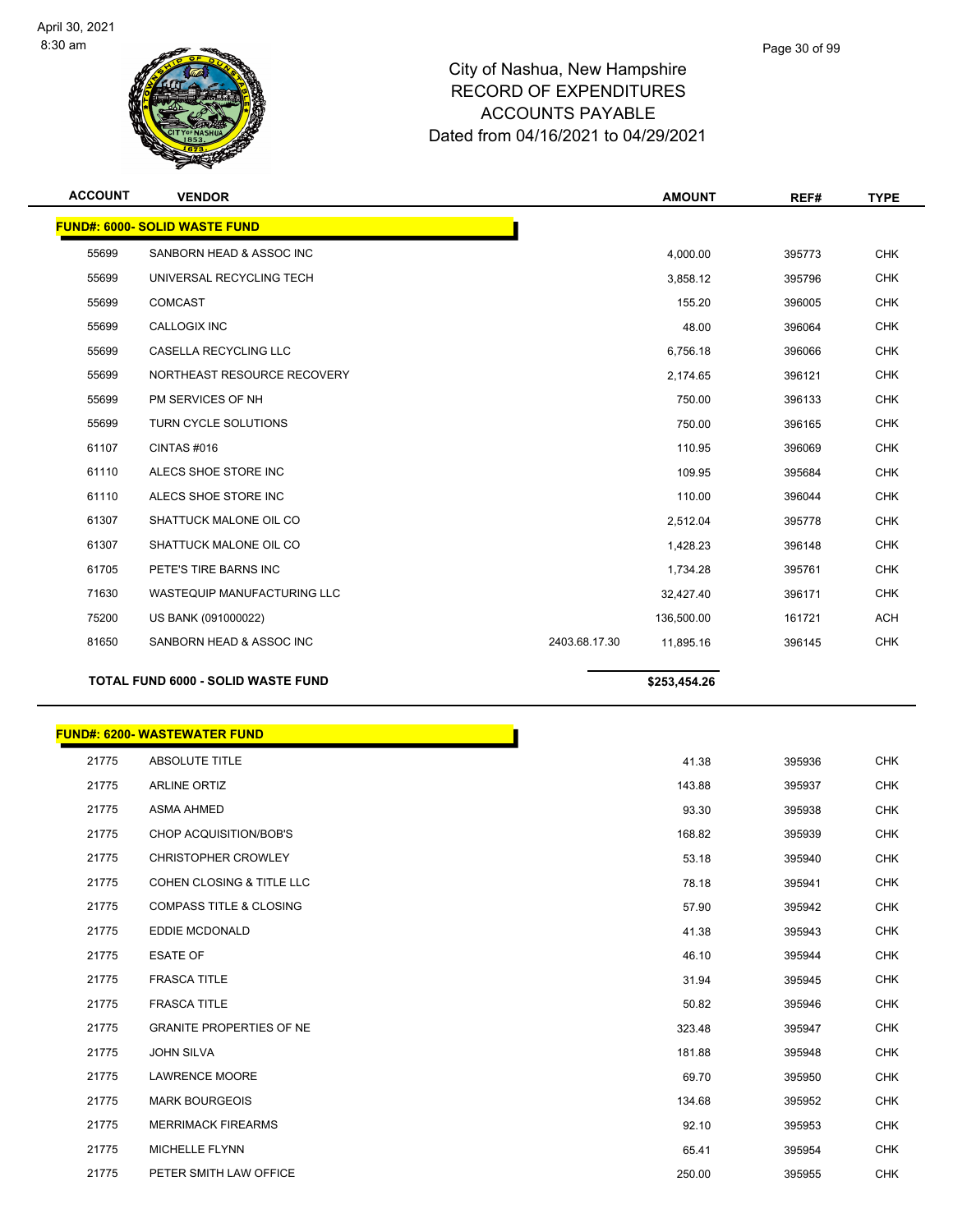

| <b>ACCOUNT</b> | <b>VENDOR</b>                        | <b>AMOUNT</b> | REF#   | <b>TYPE</b> |
|----------------|--------------------------------------|---------------|--------|-------------|
|                | <b>FUND#: 6200- WASTEWATER FUND</b>  |               |        |             |
| 21775          | RENE O DUVAL                         | 60.26         | 395956 | <b>CHK</b>  |
| 21775          | ROCHELLE ROBERTS                     | 64.98         | 395957 | <b>CHK</b>  |
| 21775          | RONALD DESMARAIS                     | 72.06         | 395958 | <b>CHK</b>  |
| 21775          | <b>RUSSELL &amp; LORRAINE COOPER</b> | 100.38        | 395959 | <b>CHK</b>  |
| 21775          | SWEENEY TITLE SERVICES LLC           | 135.76        | 395960 | <b>CHK</b>  |
| 21775          | SWEENEY TITLE SERVICES LLC           | 74.22         | 395961 | <b>CHK</b>  |
| 21775          | <b>MARCIE BYRD</b>                   | 546.89        | 396278 | <b>CHK</b>  |
| 53107          | FLOW ASSESSMENT SERVICES LLC         | 4,400.00      | 395721 | <b>CHK</b>  |
| 53467          | PENNICHUCK WATER WORKS INC           | 10,110.76     | 396026 | <b>CHK</b>  |
| 54100          | <b>EVERSOURCE</b>                    | 158.01        | 395655 | <b>CHK</b>  |
| 54100          | EVERSOUCE-POWER SUPPLY               | 58,372.55     | 396009 | <b>CHK</b>  |
| 54100          | <b>EVERSOURCE</b>                    | 1,069.44      | 396010 | <b>CHK</b>  |
| 54114          | LIBERTY UTILITIES - NH               | 135.21        | 396016 | <b>CHK</b>  |
| 54114          | <b>LIBERTY UTILITIES - NH</b>        | 633.95        | 396017 | <b>CHK</b>  |
| 54114          | LIBERTY UTILITIES - NH               | 353.20        | 396018 | <b>CHK</b>  |
| 54114          | <b>LIBERTY UTILITIES - NH</b>        | 62.91         | 396021 | <b>CHK</b>  |
| 54114          | SPRAGUE RESOURCES LP                 | 7,363.14      | 396152 | <b>CHK</b>  |
| 54141          | PENNICHUCK WATER WORKS INC           | 139.02        | 395673 | <b>CHK</b>  |
| 54141          | PENNICHUCK WATER WORKS INC           | 399.13        | 396027 | <b>CHK</b>  |
| 54221          | RESOURCE MANAGEMENT INC              | 36,332.32     | 396140 | <b>CHK</b>  |
| 54280          | NASHUA FARMERS EXCHANGE INC          | 292.50        | 396112 | <b>CHK</b>  |
| 54487          | <b>MOTION INDUSTRIES INC</b>         | 1,765.52      | 161660 | <b>ACH</b>  |
| 54487          | M & M ELECTRICAL SUPPLY CO INC       | 132.48        | 161708 | ACH         |
| 54487          | <b>MOTION INDUSTRIES INC</b>         | 70.00         | 161715 | ACH         |
| 54487          | <b>BAU HOPKINS</b>                   | 333.05        | 395695 | CHK         |
| 54487          | <b>GRAINGER</b>                      | 358.57        | 395726 | <b>CHK</b>  |
| 54487          | <b>HAYES PUMPS INC</b>               | 85.85         | 395733 | <b>CHK</b>  |
| 54487          | SIERRA INSTRUMENTS INC               | 4,924.58      | 395779 | <b>CHK</b>  |
| 54487          | <b>FASTENAL CO</b>                   | 143.63        | 396084 | <b>CHK</b>  |
| 54487          | UNITED AG & TURF NE                  | 126.35        | 396166 | <b>CHK</b>  |
| 54492          | <b>SPRINT</b>                        | 432.00        | 396028 | CHK         |
| 54600          | MCDEVITT TRUCKS INC                  | 290.27        | 161657 | <b>ACH</b>  |
| 54600          | GILBERT DRIVELINE SERV & SUPPL       | 527.07        | 395723 | <b>CHK</b>  |
| 54600          | PINE MOTOR PARTS                     | 135.05        | 395762 | CHK         |
| 54828          | US BANK EQUIPMENT FINANCE            | 168.04        | 395637 | <b>CHK</b>  |
| 55109          | CONSOLIDATED COMMUNICATIONS          | 41.17         | 395652 | CHK         |
| 55109          | CONSOLIDATED COMMUNICATIONS          | 492.72        | 395653 | <b>CHK</b>  |
| 55109          | <b>WINDSTREAM</b>                    | 4.98          | 396038 | <b>CHK</b>  |
| 55118          | VERIZON WIRELESS-542274983           | 100.05        | 395679 | <b>CHK</b>  |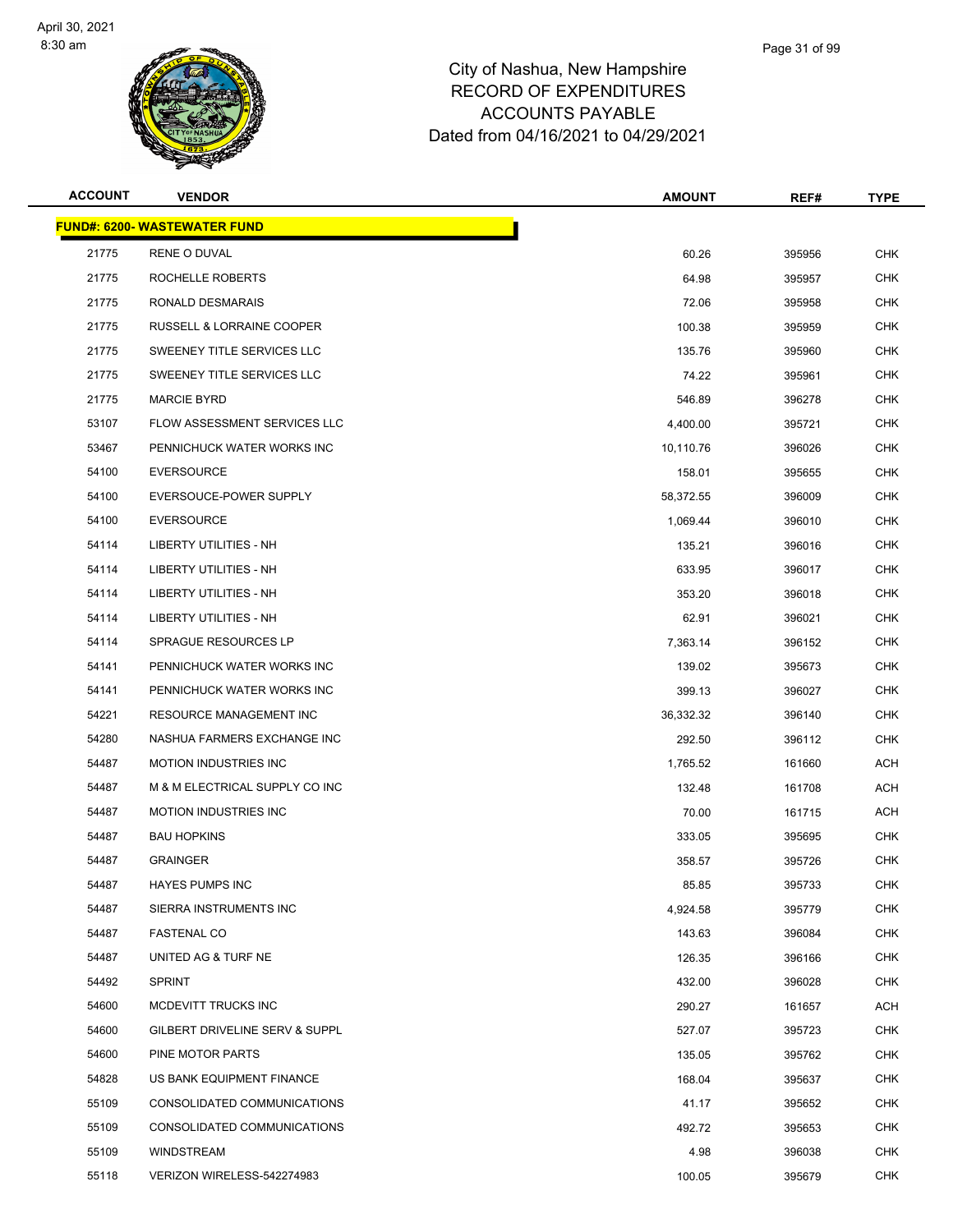

| <b>ACCOUNT</b> | <b>VENDOR</b>                        |               | <b>AMOUNT</b> | REF#   | <b>TYPE</b> |
|----------------|--------------------------------------|---------------|---------------|--------|-------------|
|                | <u> FUND#: 6200- WASTEWATER FUND</u> |               |               |        |             |
| 55118          | AT & T MOBILITY                      |               | 139.89        | 396004 | <b>CHK</b>  |
| 55118          | <b>SPRINT</b>                        |               | 177.48        | 396028 | <b>CHK</b>  |
| 55421          | PETTY CASH                           |               | 20.00         | 396000 | <b>CHK</b>  |
| 55607          | PETTY CASH                           |               | 90.70         | 396000 | <b>CHK</b>  |
| 55618          | <b>CITIZENS BANK</b>                 |               | 1,813.13      | 161644 | <b>ACH</b>  |
| 55699          | MASS CRANE & HOIST SERVICE INC       |               | 1,297.00      | 161656 | <b>ACH</b>  |
| 55699          | THE METRO GROUP INC                  |               | 175.00        | 395791 | <b>CHK</b>  |
| 55699          | CALLOGIX INC                         |               | 160.00        | 396064 | <b>CHK</b>  |
| 55699          | CHEMSERVE ENVIRONMENTAL ANALYS       |               | (933.22)      | 396068 | <b>CHK</b>  |
| 55699          | RAPID FIRE PROTECTION SYSTEMS        |               | 2,575.00      | 396139 | <b>CHK</b>  |
| 61107          | CINTAS#016                           |               | 568.66        | 395709 | <b>CHK</b>  |
| 61107          | CINTAS#016                           |               | 297.59        | 396069 | <b>CHK</b>  |
| 61149          | <b>HACH COMPANY</b>                  |               | 263.58        | 395729 | <b>CHK</b>  |
| 61149          | MIDWEST CONTRACT OPERATIONS          |               | 350.00        | 395749 | <b>CHK</b>  |
| 61149          | <b>VWR INTERNATIONAL</b>             |               | 166.59        | 395800 | <b>CHK</b>  |
| 61149          | <b>HACH COMPANY</b>                  |               | 227.00        | 396094 | <b>CHK</b>  |
| 61156          | <b>BORDEN &amp; REMINGTON CORP</b>   |               | 4,374.72      | 161643 | <b>ACH</b>  |
| 61156          | POLYDYNE INC                         |               | 51,283.01     | 395763 | <b>CHK</b>  |
| 61299          | <b>BELLETETES INC</b>                |               | 76.81         | 395697 | <b>CHK</b>  |
| 61299          | HOME DEPOT CREDIT SERVICE 3065       |               | 417.36        | 395734 | <b>CHK</b>  |
| 61299          | SEALPRO LLC                          |               | 571.00        | 395777 | <b>CHK</b>  |
| 61299          | PETTY CASH                           |               | 27.57         | 396000 | <b>CHK</b>  |
| 61299          | ARCSOURCE INC                        |               | 339.00        | 396050 | <b>CHK</b>  |
| 71221          | <b>ITSAVVY LLC</b>                   |               | 416.70        | 161651 | <b>ACH</b>  |
| 75100          | US BANK N.A. (091000022)             |               | 110,000.00    | 161722 | <b>ACH</b>  |
| 75200          | US BANK (091000022)                  |               | 82,940.63     | 161721 | <b>ACH</b>  |
| 75200          | US BANK N.A. (091000022)             |               | 30,800.00     | 161722 | ACH         |
| 81200          | <b>SULLIVAN ASSOCIATES</b>           |               | 1,781.44      | 396156 | <b>CHK</b>  |
| 81300          | METHUEN CONSTRUCTION CO INC          | 2044.69.18.30 | 22,623.00     | 161713 | <b>ACH</b>  |
| 81300          | PROGRESSIVE ALARM SERVICES INC       | 2044.69.18.30 | 4,749.00      | 395768 | <b>CHK</b>  |
| 81300          | PROGRESSIVE ALARM SERVICES INC       | 2044.69.18.30 | 5,903.16      | 396137 | <b>CHK</b>  |
| 81700          | S.U.R. CONSTRUCTION WEST INC         | 1052.69.20.30 | 98,515.20     | 396142 | <b>CHK</b>  |
| 81700          | <b>WRIGHT-PIERCE</b>                 | 1054.69.19.30 | 2,011.32      | 161724 | <b>ACH</b>  |
| 81700          | <b>WRIGHT-PIERCE</b>                 | 2035.69.16.30 | 5,079.15      | 161724 | ACH         |
| 81700          | <b>WRIGHT-PIERCE</b>                 | 2041.69.17.30 | 7,780.20      | 161724 | <b>ACH</b>  |
| 81700          | DEZURIK INC - BIN #135058            | 2043.69.18.30 | 2,937.00      | 395716 | <b>CHK</b>  |
|                | TOTAL FUND 6200 - WASTEWATER FUND    |               | \$572,946.87  |        |             |
|                |                                      |               |               |        |             |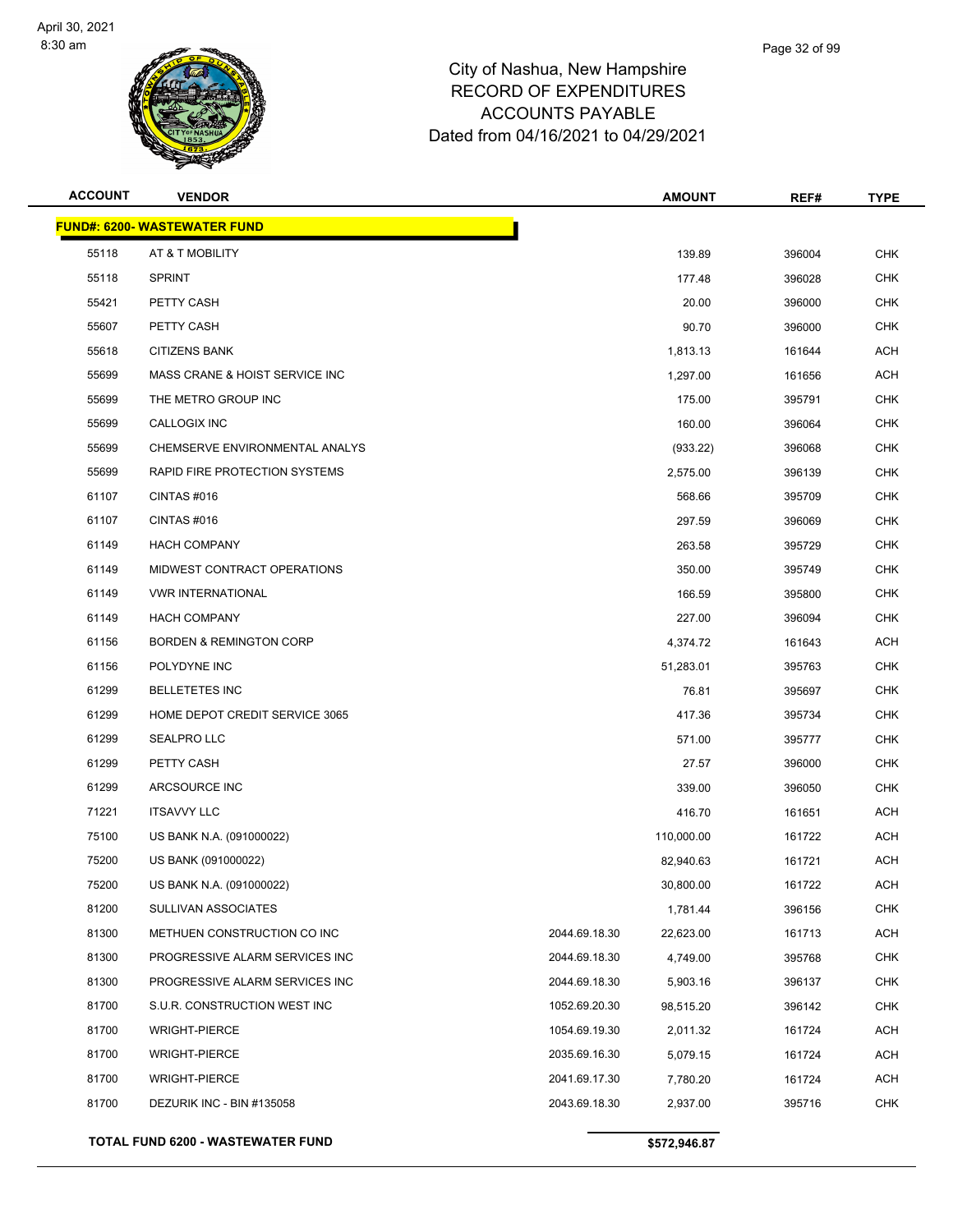

|       | Page 33 of 99 |
|-------|---------------|
| shire |               |
| החה   |               |

| <b>ACCOUNT</b> | <b>VENDOR</b>                                    | <b>AMOUNT</b> | REF#   | <b>TYPE</b> |
|----------------|--------------------------------------------------|---------------|--------|-------------|
|                | <b>FUND#: 6500- PROPERTY &amp; CASUALTY FUND</b> |               |        |             |
| 54236          | STANLEY CONVERGENT SECURITY                      | 515.58        | 396154 | <b>CHK</b>  |
| 55200          | NATIONAL SAFETY COUNCIL                          | 425.00        | 396023 | <b>CHK</b>  |
| 59120          | USI INSURANCE SERVICES LLC                       | 2,125.00      | 161723 | ACH         |
| 59148          | HARVEY CONSTRUCTION CORP                         | 32,329.00     | 395656 | <b>CHK</b>  |
| 59207          | <b>ELLIOT HOSPITAL</b>                           | 1,494.72      | 395966 | <b>CHK</b>  |
| 59207          | APPLE NASHUA LLC                                 | 952.88        | 395968 | CHK         |
| 59207          | APPLE THERAPY MANCHESTER                         | 518.08        | 395969 | <b>CHK</b>  |
| 59207          | <b>CPTE NASHUA</b>                               | 1,757.00      | 395970 | <b>CHK</b>  |
| 59207          | DARTMOUTH HITCHCOCK CLINIC                       | 357.00        | 395971 | <b>CHK</b>  |
| 59207          | NH NEUROSPINE INSTITUTE                          | 185.00        | 395975 | <b>CHK</b>  |
| 59207          | PERFORMANCE REHAB INC                            | 460.00        | 395976 | CHK         |
| 59207          | PINNACLE REHABILITATION                          | 389.00        | 395977 | <b>CHK</b>  |
| 59207          | <b>SAGE QUIMBY</b>                               | 129.08        | 395979 | CHK         |
| 59207          | SO NH REGIONAL MEDICAL CENTER                    | 5,060.46      | 395980 | <b>CHK</b>  |
| 59207          | SOUTHERN NH RADIOLOGY CONSULTA                   | 290.00        | 395981 | <b>CHK</b>  |
| 59207          | ST JOSEPH HOSPITAL                               | 1,758.00      | 395982 | CHK         |
| 59207          | UNITED PHYSICAL THERAPY                          | 910.00        | 395985 | <b>CHK</b>  |
| 59207          | <b>VRS DISABILITY MANAGEMENT</b>                 | 2,745.41      | 395987 | <b>CHK</b>  |
| 59207          | APPLE NASHUA LLC                                 | 1,470.96      | 396280 | <b>CHK</b>  |
| 59207          | <b>CONVENIENTMD LLC</b>                          | 570.60        | 396281 | <b>CHK</b>  |
| 59207          | ELLIOT PHYSICIANS NETWORK INC                    | 149.00        | 396282 | CHK         |
| 59207          | FOUR SEASONS ORTHOPEDIC CENTER                   | 695.25        | 396283 | <b>CHK</b>  |
| 59207          | HARVARD VANGUARD MEDICAL ASSOC                   | 381.00        | 396284 | CHK         |
| 59207          | PAIN SOLUTIONS PLLC                              | 625.00        | 396285 | <b>CHK</b>  |
| 59207          | PERFORMANCE REHAB INC                            | 255.00        | 396286 | CHK         |
| 59207          | SHARE HEALTH DATA                                | 24.50         | 396287 | CHK         |
| 59207          | SO NH REGIONAL MEDICAL CENTER                    | 575.83        | 396288 | <b>CHK</b>  |
| 59207          | ST JOSEPH HOSPITAL                               | 2,658.75      | 396289 | <b>CHK</b>  |
| 59207          | STONERIVER PHARMACY SOLUTIONS                    | 16,009.58     | 396290 | <b>CHK</b>  |
| 59207          | UNITED PHYSICAL THERAPY                          | 810.00        | 396291 | <b>CHK</b>  |
| 59207          | UNITY SURVEILLANCE &                             | 1,860.88      | 396292 | <b>CHK</b>  |
| 59225          | DEVINE MILLIMET & BRANCH PA                      | 288.40        | 395972 | <b>CHK</b>  |
| 59250          | <b>STADIUM GRAPHICS LLC</b>                      | 125.00        | 395983 | <b>CHK</b>  |
| 59250          | <b>VIKING ROOFING INC</b>                        | 22,824.29     | 395986 | <b>CHK</b>  |
| 59275          | STATE FARM MUTUAL AUTO INS CO                    | 7,041.49      | 395967 | <b>CHK</b>  |
| 59275          | J F MCDERMOTT CORP                               | 13,777.00     | 395973 | <b>CHK</b>  |
| 59275          | NASHUA COLLISION CENTER INC                      | 439.73        | 395974 | <b>CHK</b>  |
| 59275          | PROGRESSIVE UNIVERSAL INSURANC                   | 3,690.71      | 395978 | <b>CHK</b>  |
| 59275          | STATE FARM MUTUAL AUTO INS CO                    | 4,440.58      | 395984 | <b>CHK</b>  |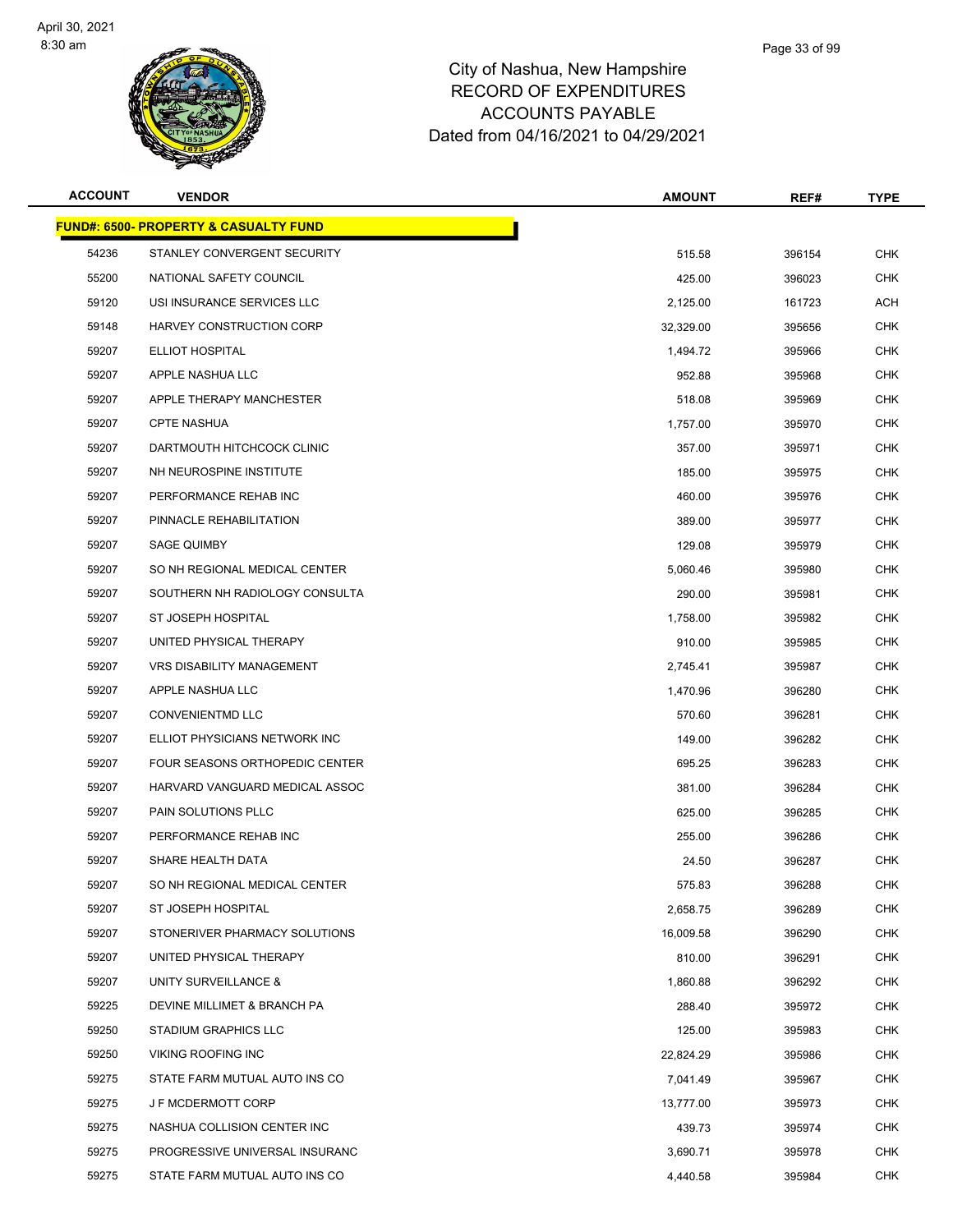

| <b>ACCOUNT</b> | <b>VENDOR</b>                                         | <b>AMOUNT</b>  | REF#   | <b>TYPE</b> |
|----------------|-------------------------------------------------------|----------------|--------|-------------|
|                | <b>FUND#: 6500- PROPERTY &amp; CASUALTY FUND</b>      |                |        |             |
| 61100          | WB MASON CO INC                                       | 38.27          | 396172 | <b>CHK</b>  |
| 68360          | FIRE TECH & SAFETY OF NEW ENGL                        | 2,725.00       | 161647 | <b>ACH</b>  |
| 68360          | PASTORI KRANS PLLC                                    | 4,830.00       | 396130 | CHK         |
| 68365          | ADVANCED WORKPLACE STRATEGIES                         | 643.95         | 161694 | <b>ACH</b>  |
|                | <b>TOTAL FUND 6500 - PROPERTY &amp; CASUALTY FUND</b> | \$139,351.98   |        |             |
|                |                                                       |                |        |             |
|                | <b>FUND#: 6600- BENEFITS SELF INSURANCE FUND</b>      |                |        |             |
| 21520          | COLONIAL LIFE AND ACCIDENT INS                        | 1,657.10       | 161618 | <b>ACH</b>  |
| 21520          | COLONIAL LIFE AND ACCIDENT INS                        | 1,018.96       | 161675 | <b>ACH</b>  |
| 21545          | ALLEGIANT CARE                                        | 46,095.00      | 161639 | <b>ACH</b>  |
| 21553          | ANTHEM BLUE CROSS /BLUE SHIELD                        | 9.12           | 161698 | ACH         |
| 21585          | VISION SERVICE PLAN NH                                | 24,439.20      | 395799 | <b>CHK</b>  |
| 45676          | ANTHEM BCBS OF NE                                     | (75, 732.73)   | 161612 | <b>ACH</b>  |
| 45676          | ANTHEM BCBS OF NE                                     | (54, 598.71)   | 161641 | ACH         |
| 45676          | ANTHEM BCBS OF NE                                     | (37, 934.89)   | 161697 | <b>ACH</b>  |
| 53452          | <b>LEDDY GROUP</b>                                    | 320.00         | 161707 | <b>ACH</b>  |
| 59165          | ANTHEM BCBS OF NE                                     | 99,889.92      | 161612 | ACH         |
| 59500          | ANTHEM BCBS OF NE                                     | 93,521.52      | 161612 | <b>ACH</b>  |
| 59507          | ANTHEM BCBS OF NE                                     | 308,417.20     | 161612 | <b>ACH</b>  |
| 59507          | ANTHEM BCBS OF NE                                     | 248,014.91     | 161641 | <b>ACH</b>  |
| 59507          | ANTHEM BCBS OF NE                                     | 249,687.72     | 161697 | ACH         |
| 59507          | ANTHEM BCBS OF NE                                     | 519,177.36     | 161612 | <b>ACH</b>  |
| 59507          | ANTHEM BCBS OF NE                                     | 772,965.32     | 161641 | <b>ACH</b>  |
| 59507          | ANTHEM BCBS OF NE                                     | 473,069.71     | 161697 | ACH         |
| 59507          | ANTHEM BCBS OF NE                                     | 24,428.64      | 161612 | <b>ACH</b>  |
| 59507          | ANTHEM BCBS OF NE                                     | 25,882.72      | 161641 | <b>ACH</b>  |
| 59507          | ANTHEM BCBS OF NE                                     | 23,772.04      | 161697 | <b>ACH</b>  |
| 59525          | NORTHEAST DELTA DENTAL                                | 66,543.45      | 161664 | <b>ACH</b>  |
| 59525          | NORTHEAST DELTA DENTAL                                | 63,937.82      | 161718 | <b>ACH</b>  |
|                | TOTAL FUND 6600 - BENEFITS SELF INSURANCE FUND        | \$2,874,581.38 |        |             |

|       | <b>FUND#: 7026- CAPITAL EQUIPMENT RESERVE FUND</b>      |           |              |        |            |
|-------|---------------------------------------------------------|-----------|--------------|--------|------------|
| 81500 | NITCO LLC                                               | CERF44.21 | 78.000.00    | 161717 | ACH        |
| 81500 | AT NEW HAMPSHIRE LLC                                    | CERF61.21 | 87.900.00    | 395686 | <b>CHK</b> |
| 81500 | AT NEW HAMPSHIRE LLC                                    | CERF61.21 | 87.900.00    | 395687 | CHK        |
|       | <b>TOTAL FUND 7026 - CAPITAL EQUIPMENT RESERVE FUND</b> |           | \$253,800,00 |        |            |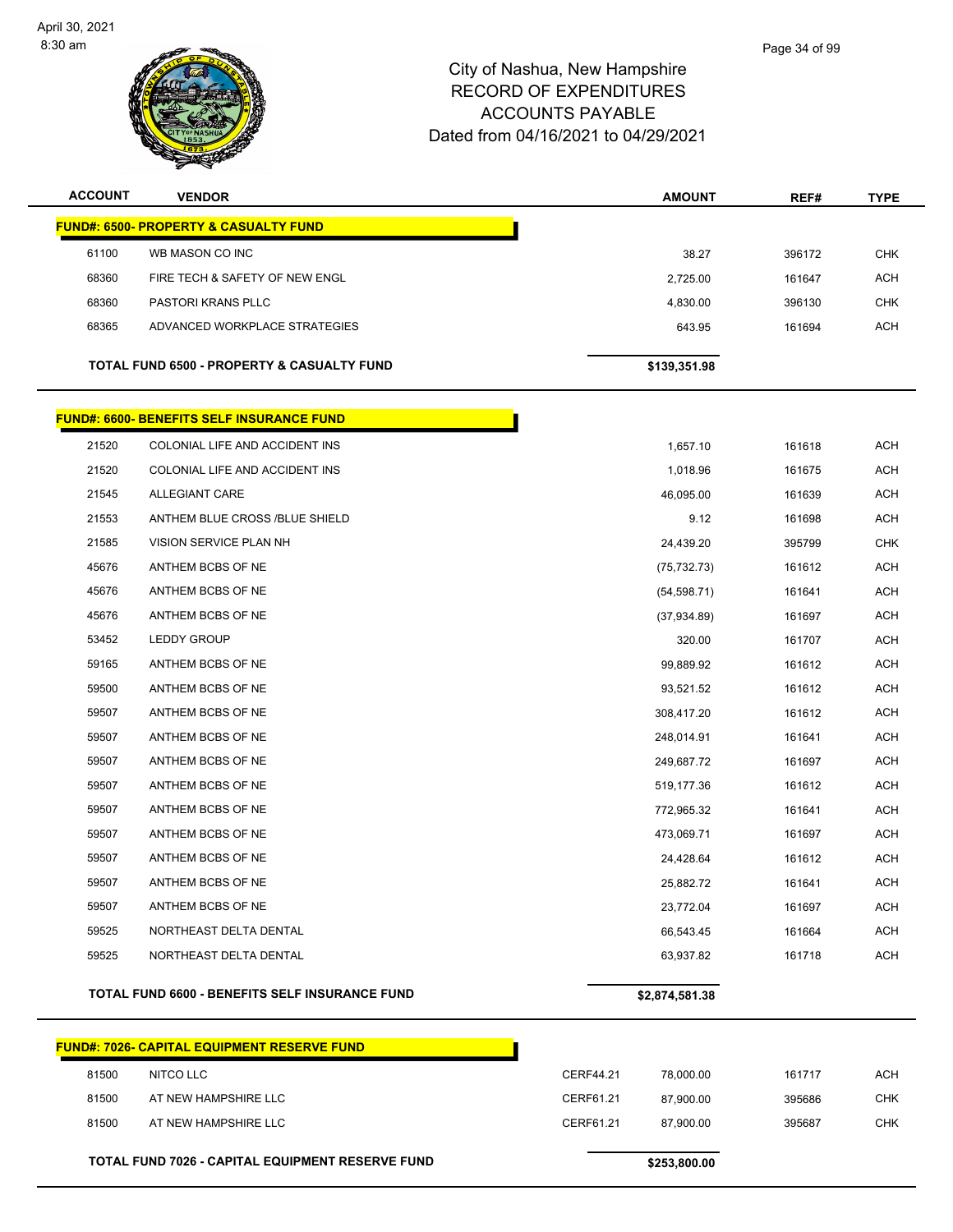| <b>ACCOUNT</b> | <b>VENDOR</b>                                      | <b>AMOUNT</b> | REF#   | <b>TYPE</b> |
|----------------|----------------------------------------------------|---------------|--------|-------------|
|                | <b>FUND#: 7050- HOLMAN STADIUM IMPROVEMNTS ETF</b> |               |        |             |
| 54280          | HAMPSHIRE FIRE PROTECTION CO                       | 3,650.00      | 395731 | <b>CHK</b>  |
|                | TOTAL FUND 7050 - HOLMAN STADIUM IMPROVEMNTS ETF   | \$3,650.00    |        |             |
|                | <b>FUND#: 7052- MINE FALLS PARK ETF</b>            |               |        |             |
| 54280          | UNITED SITE SERVICES                               | 119.00        | 395795 | <b>CHK</b>  |
| 54280          | FRANKLIN PAINT CO INC                              | 1,332.00      | 396086 | <b>CHK</b>  |
| 54280          | UNITED SITE SERVICES                               | 119.00        | 396167 | <b>CHK</b>  |
| 61542          | MARSHALL SIGNS INC                                 | 255.00        | 396109 | <b>CHK</b>  |
|                | TOTAL FUND 7052 - MINE FALLS PARK ETF              | \$1,825.00    |        |             |
|                | <b>FUND#: 7054- DAVID W. DEANE SKATEBOARD PARK</b> |               |        |             |
| 54280          | UNITED SITE SERVICES                               | 119.00        | 396167 | <b>CHK</b>  |
|                | TOTAL FUND 7054 - DAVID W. DEANE SKATEBOARD PARK   | \$119.00      |        |             |
|                | <b>FUND#: 7078- CITY BUILDINGS ETF</b>             |               |        |             |
| 71000          | VIKING CONTROLS INC                                | 12,250.00     | 396170 | <b>CHK</b>  |
|                | <b>TOTAL FUND 7078 - CITY BUILDINGS ETF</b>        | \$12,250.00   |        |             |
|                | <b>FUND#: 7512- FIRE RESCUE PEIPP ETF</b>          |               |        |             |
| 61135          | AMAZON CAPITAL SERV (CITY ACH)                     | 304.39        | 161640 | <b>ACH</b>  |
|                | <b>TOTAL FUND 7512 - FIRE RESCUE PEIPP ETF</b>     | \$304.39      |        |             |
|                | <b>FUND#: 7549- LIBRARY-MISC LIB DONATIONS</b>     |               |        |             |
| 68322          | <b>COLLABORATIVE SUMMER LIBRARY</b>                | 306.75        | 396071 | <b>CHK</b>  |
|                | TOTAL FUND 7549 - LIBRARY-MISC LIB DONATIONS       | \$306.75      |        |             |
|                | <b>FUND#: 7569- DW HWY/SPITBROOK CONTRIBUTIONS</b> |               |        |             |
| 55699          | VANASSE & ASSOCIATES                               | 2,075.00      | 396169 | <b>CHK</b>  |
|                | TOTAL FUND 7569 - DW HWY/SPITBROOK CONTRIBUTIONS   | \$2,075.00    |        |             |
|                | <b>FUND#: 8007- EDGEWOOD CEMETERY PERP-CARE</b>    |               |        |             |
| 10640          | TD BANK                                            | 4,400.00      | 395789 | <b>CHK</b>  |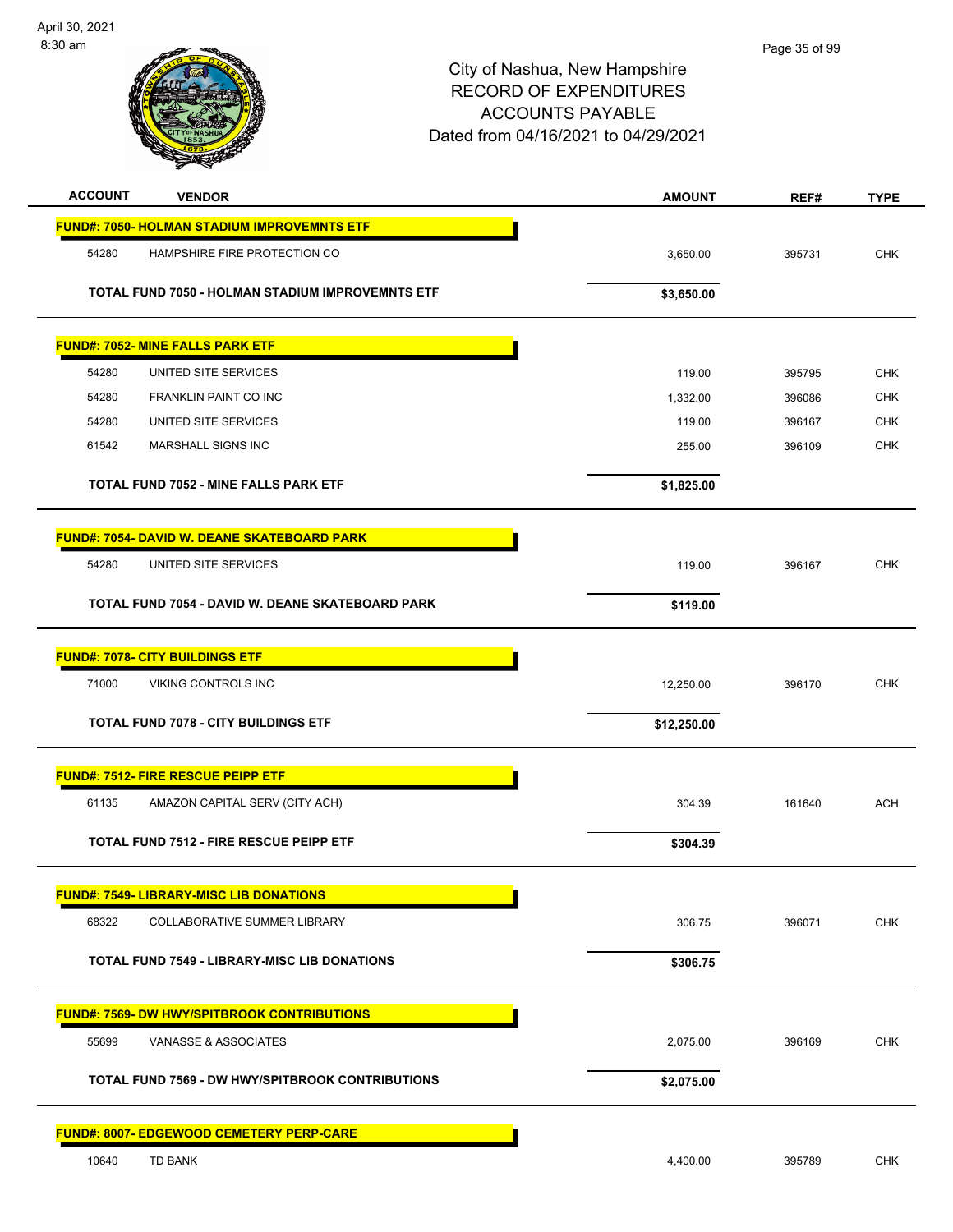| <b>ACCOUNT</b><br><b>VENDOR</b>                      | <b>AMOUNT</b> | REF#   | <b>TYPE</b> |
|------------------------------------------------------|---------------|--------|-------------|
| TOTAL FUND 8007 - EDGEWOOD CEMETERY PERP-CARE        | \$4,400.00    |        |             |
| <b>FUND#: 8010- EDGEWOOD CEMETERY FLOWER FUND</b>    |               |        |             |
| 10644<br><b>TD BANK</b>                              | 300.00        | 395790 | <b>CHK</b>  |
| TOTAL FUND 8010 - EDGEWOOD CEMETERY FLOWER FUND      | \$300.00      |        |             |
| <b>FUND#: 8014- SUBURBAN CEMETERY PERP-CARE</b>      |               |        |             |
| <b>TD BANK</b><br>10628                              | 1,000.00      | 395788 | <b>CHK</b>  |
| <b>TOTAL FUND 8014 - SUBURBAN CEMETERY PERP-CARE</b> | \$1,000.00    |        |             |
| <b>FUND#: 8028- WOODLAWN CEMETERY PERP-CARE</b>      |               |        |             |
| 10672<br>NATIONAL FINANCIAL SERVICE LLC              | 19,200.00     | 395672 | <b>CHK</b>  |
| <b>TOTAL FUND 8028 - WOODLAWN CEMETERY PERP-CARE</b> | \$19,200.00   |        |             |
| <b>FUND#: 8063- LIBRARY-HENRY STEARNS FUND</b>       |               |        |             |
| 61807<br><b>INGRAM LIBRARY SERVICES LLC</b>          | 9.52          | 161650 | <b>ACH</b>  |
| 61807<br><b>INGRAM LIBRARY SERVICES LLC</b>          | 7.31          | 161702 | <b>ACH</b>  |
| 61807<br><b>BAKER &amp; TAYLOR</b>                   | 502.95        | 395693 | <b>CHK</b>  |
| 61807<br><b>BAKER &amp; TAYLOR</b>                   | 458.30        | 396053 | <b>CHK</b>  |
| <b>TOTAL FUND 8063 - LIBRARY-HENRY STEARNS FUND</b>  | \$978.08      |        |             |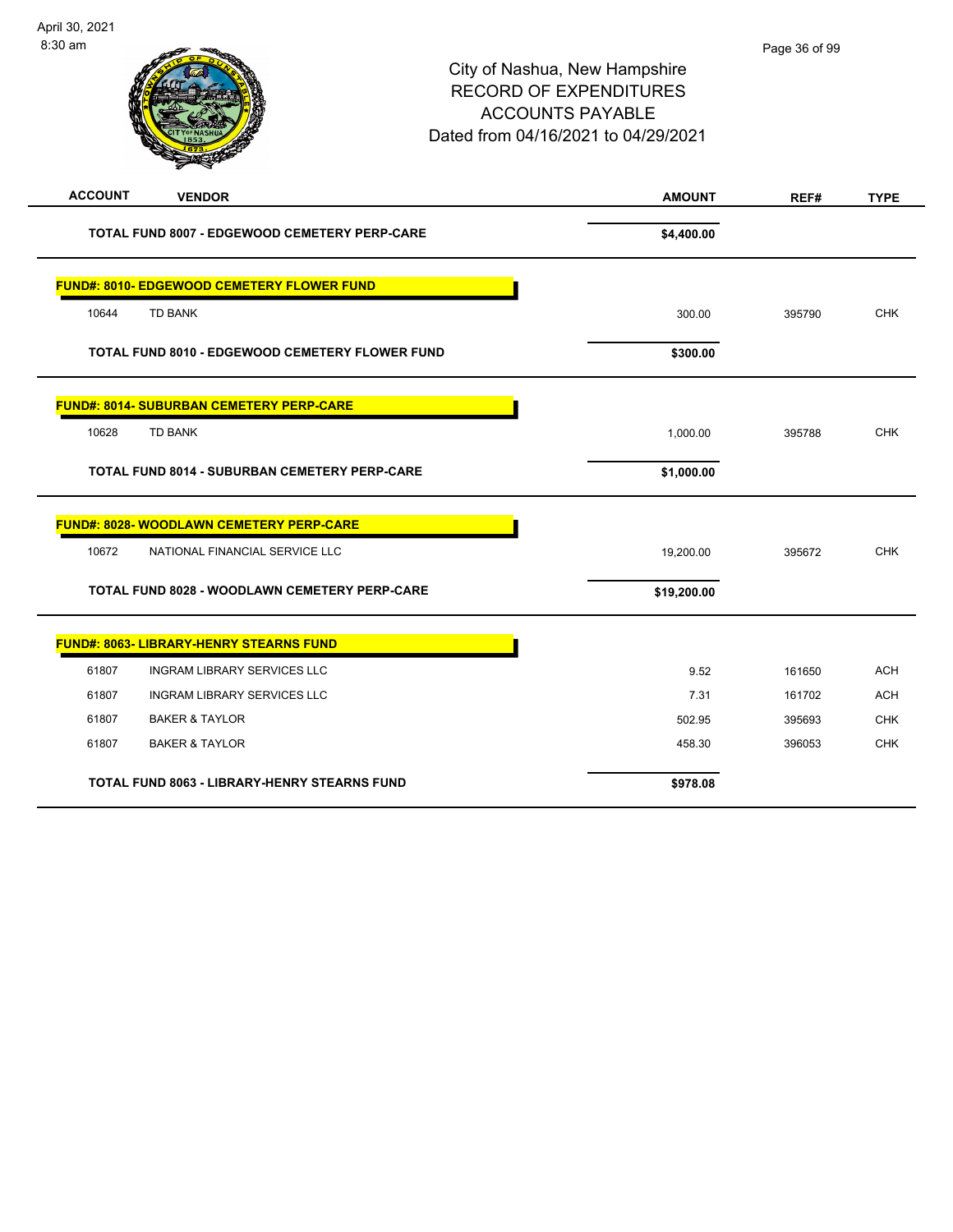

# City of Nashua, New Hampshire RECORD OF EXPENDITURES ACCOUNTS PAYABLE Dated from 04/16/2021 to 04/29/2021

| <b>ACCOUNT</b> | <b>VENDOR</b> |                                        | <b>AMOUNT</b><br>REF# | <b>TYPE</b> |
|----------------|---------------|----------------------------------------|-----------------------|-------------|
|                |               | <b>EXPENDITURE SUMMARY BY FUND</b>     | <b>AMOUNT</b>         |             |
|                | 1000          | <b>GENERAL FUND</b>                    | 5,748,172.58          |             |
|                | 1001          | <b>GF-CAPITAL IMPROVEMENTS</b>         | 9,500.82              |             |
|                | 1010          | <b>GF-PRIOR YEAR ENC &amp; ESCROWS</b> | 129,786.71            |             |
|                | 2100          | <b>FOOD SERVICES FUND</b>              | 39,646.87             |             |
|                | 2207          | ADULT ED/CONTINUING ED                 | 109.85                |             |
|                | 2212          | ATHLETICS REVENUE FUND                 | 4,020.00              |             |
|                | 2501          | PUBLIC HEALTH CLIENT FEES FUND         | 120.00                |             |
|                | 2505          | PEG ACCESS CHANNELS FUND               | 338.61                |             |
|                | 2506          | HUNT BLDG FACILITY RENTAL FUND         | 930.84                |             |
|                | 2508          | SPECIAL ROAD & HIGHWAY FUND            | 131,700.00            |             |
|                | 3035          | FEMA DISASTER ASSIST GRANTS            | 91,703.65             |             |
|                | 3050          | POLICE GRANTS FUND                     | 3,992.38              |             |
|                | 3068          | COMMUNITY SERVICES GRANTS FUND         | 10,929.94             |             |
|                | 3070          | COMMUNITY HEALTH GRANTS FUND           | 1,233.26              |             |
|                | 3090          | URBAN PROGRAM GRANTS FUND              | 22,102.48             |             |
|                | 3120          | <b>TRANSIT GRANTS FUND</b>             | 9,058.21              |             |
|                | 3800          | <b>SCHOOL GRANTS FUND</b>              | 191,654.27            |             |
|                | 3810          | <b>FOOD SERVICE GRANTS FUND</b>        | 2,429.57              |             |
|                | 4020          | POLICE DRUG ENFORCEMENT FUND           | 1,212.98              |             |
|                | 4022          | US TREASURY FORFEITURE FUND            | 324.45                |             |
|                | 4025          | DOJ DRUG FORFEITURE FUND               | 29,037.45             |             |
|                | 4053          | FIRE REGIONAL HAZMAT FUND              | 291.57                |             |
|                | 4080          | NASHUA CONSERVATION FUND               | 420.00                |             |
|                | 4610          | ECON DEV-BROWNFIELDS RLF               | 526.00                |             |
|                | 5060          | CAPITAL PROJECTS-COMM HEALTH           | 6,403.45              |             |
|                | 5700          | CAP PROJECTS-BROAD ST PARKWAY          | 1,533.55              |             |
|                | 5800          | SCHOOL CAPITAL PROJECTS FUND           | 294,051.09            |             |
|                | 6000          | SOLID WASTE FUND                       | 253,454.26            |             |
|                | 6200          | <b>WASTEWATER FUND</b>                 | 572,946.87            |             |
|                | 6500          | PROPERTY & CASUALTY FUND               | 139,351.98            |             |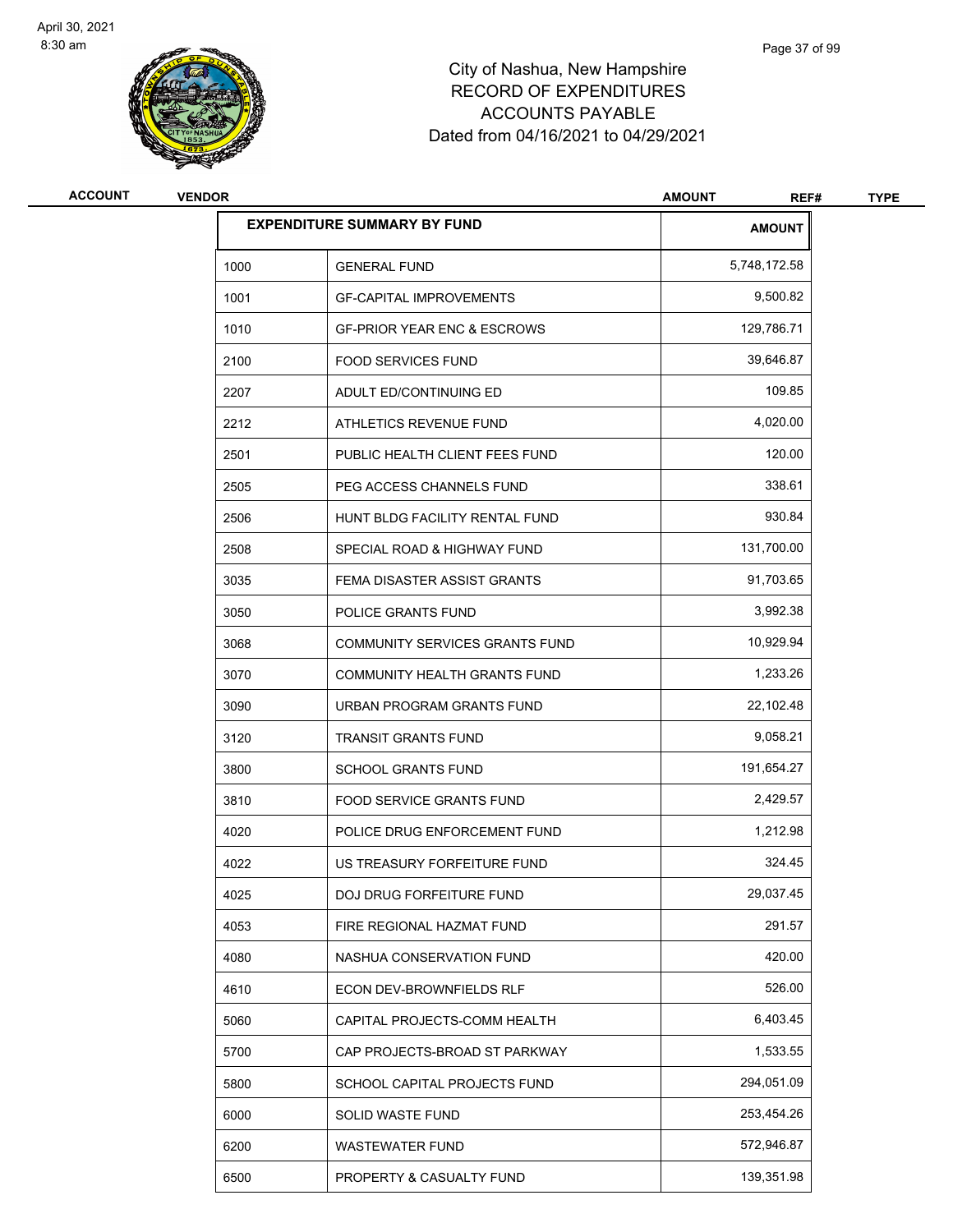

# City of Nashua, New Hampshire RECORD OF EXPENDITURES ACCOUNTS PAYABLE Dated from 04/16/2021 to 04/29/2021

| ACCOUNT | <b>VENDOR</b> |                                   | <b>AMOUNT</b><br>REF# |  |
|---------|---------------|-----------------------------------|-----------------------|--|
|         |               |                                   | <b>AMOUNT</b>         |  |
|         | 6600          | BENEFITS SELF INSURANCE FUND      | 2,874,581.38          |  |
|         | 7026          | CAPITAL EQUIPMENT RESERVE FUND    | 253,800.00            |  |
|         | 7050          | HOLMAN STADIUM IMPROVEMNTS ETF    | 3,650.00              |  |
|         | 7052          | MINE FALLS PARK ETF               | 1,825.00              |  |
|         | 7054          | DAVID W. DEANE SKATEBOARD PARK    | 119.00                |  |
|         | 7078          | <b>CITY BUILDINGS ETF</b>         | 12,250.00             |  |
|         | 7512          | FIRE RESCUE PEIPP ETF             | 304.39                |  |
|         | 7549          | LIBRARY-MISC LIB DONATIONS        | 306.75                |  |
|         | 7569          | DW HWY/SPITBROOK CONTRIBUTIONS    | 2,075.00              |  |
|         | 8007          | EDGEWOOD CEMETERY PERP-CARE       | 4,400.00              |  |
|         | 8010          | EDGEWOOD CEMETERY FLOWER FUND     | 300.00                |  |
|         | 8014          | SUBURBAN CEMETERY PERP-CARE       | 1,000.00              |  |
|         | 8028          | WOODLAWN CEMETERY PERP-CARE       | 19,200.00             |  |
|         | 8063          | <b>LIBRARY-HENRY STEARNS FUND</b> | 978.08                |  |
|         | <b>TOTAL:</b> |                                   | 10,871,773.29         |  |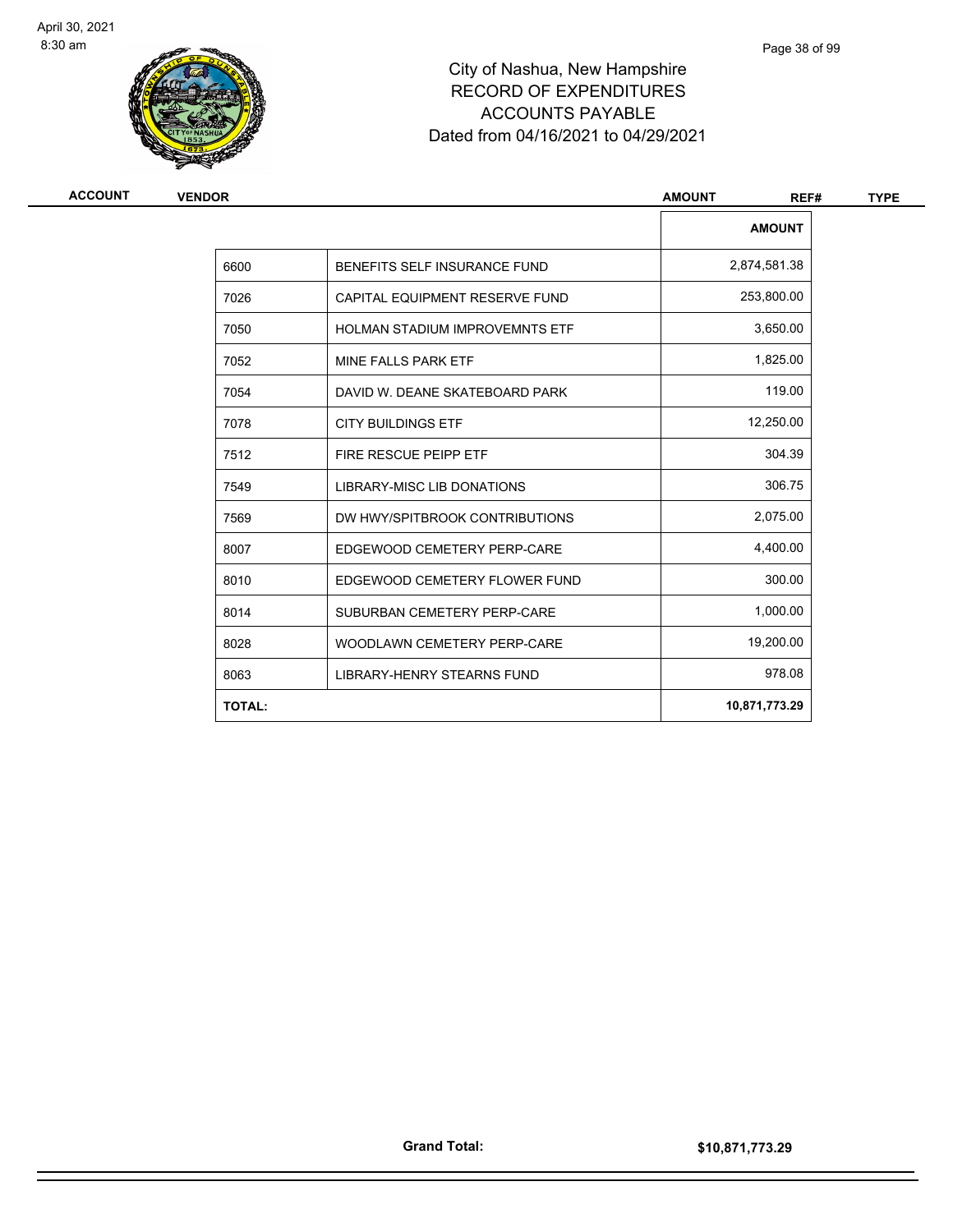

Page 39 of 99

| <b>SANGAL</b>                        |                                |                                          |               |
|--------------------------------------|--------------------------------|------------------------------------------|---------------|
| <b>PAY DATE</b>                      | <b>ACCOUNT</b>                 | <b>DESCRIPTION</b>                       | <b>AMOUNT</b> |
| <b>FUND#: 1000 - GENERAL FUND</b>    |                                |                                          |               |
|                                      |                                |                                          |               |
| <b>MAYOR</b><br>101                  |                                |                                          |               |
| 4/22/21                              | 51100                          | CHIEF OF STAFF                           | 1,787.45      |
| 4/29/21                              | 51100                          | CHIEF OF STAFF                           | 1,787.45      |
| 4/22/21                              | 51100                          | COMMUNICATIONS & SPECIAL PRJ COORDINATOR | 938.90        |
| 4/29/21                              | 51100                          | COMMUNICATIONS & SPECIAL PRJ COORDINATOR | 938.90        |
| 4/22/21                              | 51100                          | COMMUNICATIONS REPRESENTATIVE            | 840.20        |
| 4/29/21                              | 51100                          | COMMUNICATIONS REPRESENTATIVE            | 840.20        |
| 4/22/21                              | 51100                          | CONSTITUENT SERVICES COORDINATOR         | 938.95        |
| 4/29/21                              | 51100                          | CONSTITUENT SERVICES COORDINATOR         | 938.95        |
| 4/22/21                              | 51500                          | <b>MAYOR</b>                             | 2,334.30      |
| 4/29/21                              | 51500                          | <b>MAYOR</b>                             | 2,334.30      |
| 4/29/21                              | 55118                          | TELEPHONE-CELLULAR                       | 150.00        |
| <b>TOTAL 101 - MAYOR</b>             |                                |                                          | \$13,829.60   |
| <b>BOARD OF ALDERMEN</b><br>102      |                                |                                          |               |
| 4/22/21                              | 51100                          | LEGISLATIVE AFFAIRS MANAGER              | 1,673.10      |
| 4/29/21                              | 51100                          | LEGISLATIVE AFFAIRS MANAGER              | 1,673.10      |
| 4/22/21                              | 51200                          | LEGISLATIVE TRANSCRIPTION SPEC           | 318.31        |
| 4/29/21                              | 51200                          | LEGISLATIVE TRANSCRIPTION SPEC           | 266.82        |
|                                      |                                |                                          |               |
| <b>TOTAL 102 - BOARD OF ALDERMEN</b> |                                |                                          | \$3,931.33    |
| <b>LEGAL</b><br>103                  |                                |                                          |               |
| 4/22/21                              | 51100                          | <b>CORPORATION COUNSEL</b>               | 2,714.65      |
| 4/29/21                              | 51100                          | <b>CORPORATION COUNSEL</b>               | 2,714.65      |
| 4/22/21                              | 51100                          | DEPUTY CORPORATION COUNSEL               | 4,609.65      |
| 4/29/21                              | 51100                          | DEPUTY CORPORATION COUNSEL               | 4,609.65      |
| 4/22/21                              | 51100                          | <b>LEGAL ASSISTANT</b>                   | 2,143.71      |
| 4/29/21                              | 51100                          | <b>LEGAL ASSISTANT</b>                   | 2,143.70      |
| 4/22/21                              | 51100                          | RIGHT TO KNOW COORDINATOR                | 1,350.50      |
| 4/29/21                              | 51100                          | RIGHT TO KNOW COORDINATOR                | 1,350.50      |
| 4/29/21                              | 55118                          | TELEPHONE-CELLULAR                       | 100.00        |
| <b>TOTAL 103 - LEGAL</b>             |                                |                                          | \$21,737.01   |
| 106                                  | <b>ADMINISTRATIVE SERVICES</b> |                                          |               |
| 4/22/21                              | 51100                          | ADMINISTRATIVE ASSISTANT I               | 778.65        |
| 4/29/21                              | 51100                          | ADMINISTRATIVE ASSISTANT I               | 778.66        |
| 4/22/21                              | 51100                          | ADMINISTRATIVE SERVICES DIRECTOR         | 2,144.95      |
| 4/29/21                              | 51100                          | ADMINISTRATIVE SERVICES DIRECTOR         | 2,144.95      |

4/22/21 51100 GRANT WRITER 697.15 4/29/21 51100 GRANT WRITER 697.15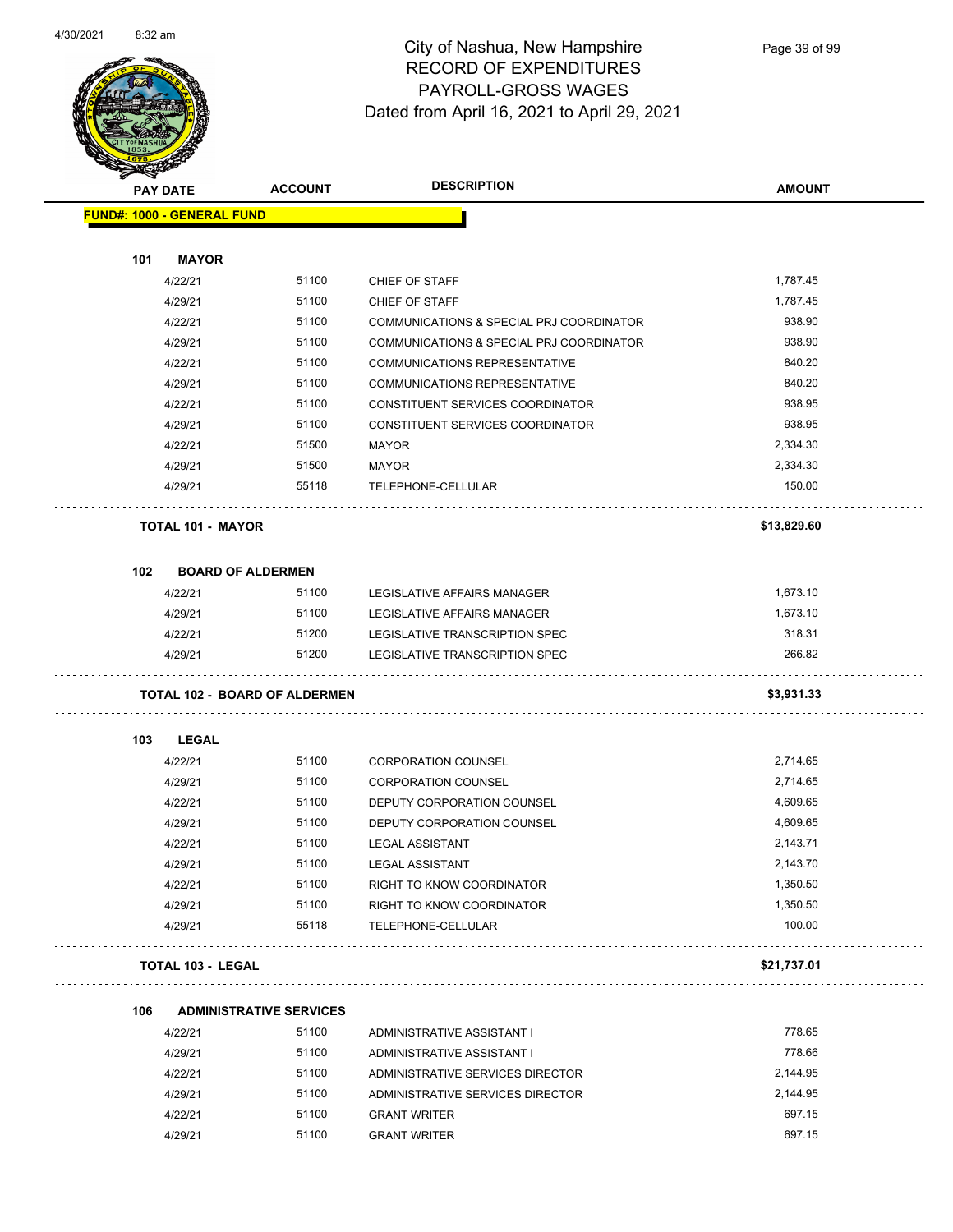| 4/30/2021 | 8:32 am |                                   |                                                  | City of Nashua, New Hampshire<br><b>RECORD OF EXPENDITURES</b><br>PAYROLL-GROSS WAGES<br>Dated from April 16, 2021 to April 29, 2021 | Page 40 of 99 |
|-----------|---------|-----------------------------------|--------------------------------------------------|--------------------------------------------------------------------------------------------------------------------------------------|---------------|
|           |         | PAY DATE                          | <b>ACCOUNT</b>                                   | <b>DESCRIPTION</b>                                                                                                                   | <b>AMOUNT</b> |
|           |         | <b>FUND#: 1000 - GENERAL FUND</b> |                                                  |                                                                                                                                      |               |
|           |         |                                   |                                                  |                                                                                                                                      |               |
|           | 106     |                                   | <b>ADMINISTRATIVE SERVICES</b>                   |                                                                                                                                      |               |
|           |         | 4/29/21                           | 55118                                            | TELEPHONE-CELLULAR                                                                                                                   | 50.00         |
|           |         |                                   | <b>TOTAL 106 - ADMINISTRATIVE SERVICES</b>       |                                                                                                                                      | \$7,291.51    |
|           |         |                                   |                                                  |                                                                                                                                      |               |
|           | 107     | <b>CITY CLERK</b>                 |                                                  |                                                                                                                                      |               |
|           |         | 4/22/21                           | 51100                                            | <b>CITY CLERK</b>                                                                                                                    | 2,010.85      |
|           |         | 4/29/21                           | 51100                                            | <b>CITY CLERK</b>                                                                                                                    | 2,010.85      |
|           |         | 4/22/21                           | 51100                                            | <b>CLERK VITAL RECORDS II</b>                                                                                                        | 1,904.86      |
|           |         | 4/29/21                           | 51100                                            | <b>CLERK VITAL RECORDS II</b>                                                                                                        | 1,904.89      |
|           |         | 4/22/21                           | 51100                                            | DEPUTY CITY CLERK                                                                                                                    | 1,145.74      |
|           |         | 4/29/21                           | 51100                                            | DEPUTY CITY CLERK                                                                                                                    | 1,145.75      |
|           |         |                                   | <b>TOTAL 107 - CITY CLERK</b>                    |                                                                                                                                      | \$10,122.94   |
|           | 108     |                                   | <b>ENERGY MANAGEMENT</b>                         |                                                                                                                                      |               |
|           |         | 4/22/21                           | 51100                                            | <b>ENERGY MANAGER</b>                                                                                                                | 1,487.20      |
|           |         | 4/29/21                           | 51100                                            | <b>ENERGY MANAGER</b>                                                                                                                | 1,487.20      |
|           |         | 4/29/21                           | 55118                                            | TELEPHONE-CELLULAR                                                                                                                   | 50.00         |
|           |         |                                   |                                                  |                                                                                                                                      |               |
|           |         |                                   | <b>TOTAL 108 - ENERGY MANAGEMENT</b>             |                                                                                                                                      | \$3,024.40    |
|           | 110     |                                   | <b>ARLINGTON ST COMMUNITY CENTER</b>             |                                                                                                                                      |               |
|           |         | 4/22/21                           | 51100                                            | ARLINGTON STREET COMMUNITY CENTER DIRECTOR                                                                                           | 1,106.00      |
|           |         | 4/29/21                           | 51100                                            | ARLINGTON STREET COMMUNITY CENTER DIRECTOR                                                                                           | 1,106.00      |
|           |         | 4/29/21                           | 55118                                            | TELEPHONE-CELLULAR                                                                                                                   | 50.00         |
|           |         |                                   |                                                  |                                                                                                                                      | \$2,262.00    |
|           |         |                                   | <b>TOTAL 110 - ARLINGTON ST COMMUNITY CENTER</b> |                                                                                                                                      |               |
|           | 111     |                                   | <b>HUMAN RESOURCES</b>                           |                                                                                                                                      |               |
|           |         | 4/22/21                           | 51100                                            | HR SPECIALIST                                                                                                                        | 916.60        |
|           |         | 4/29/21                           | 51100                                            | <b>HR SPECIALIST</b>                                                                                                                 | 916.60        |
|           |         | 4/22/21                           | 51100                                            | HRIS & PAYROLL ANALYST                                                                                                               | 1,321.95      |
|           |         | 4/29/21                           | 51100                                            | HRIS & PAYROLL ANALYST                                                                                                               | 1,321.95      |
|           |         | 4/22/21                           | 51100                                            | HUMAN RESOURCES DIRECTOR                                                                                                             | 2,021.42      |
|           |         | 4/29/21                           | 51100                                            | HUMAN RESOURCES DIRECTOR                                                                                                             | 2,021.42      |
|           |         | 4/22/21                           | 51100                                            | HUMAN RESOURCES MANAGER                                                                                                              | 1,391.00      |
|           |         | 4/29/21                           | 51100                                            | HUMAN RESOURCES MANAGER                                                                                                              | 1,391.00      |
|           |         | 4/22/21                           | 51100                                            | PAYROLL ANALYST                                                                                                                      | 2,488.63      |
|           |         | 4/29/21                           | 51100                                            | PAYROLL ANALYST                                                                                                                      | 2,488.64      |
|           |         | 4/22/21                           | 51100                                            | PAYROLL MANAGER                                                                                                                      | 1,709.25      |
|           |         | 4/29/21                           | 51100                                            | PAYROLL MANAGER                                                                                                                      | 1,709.25      |
|           |         | 4/22/21                           | 51200                                            | ADMINISTRATIVE ASSISTANT I                                                                                                           | 524.30        |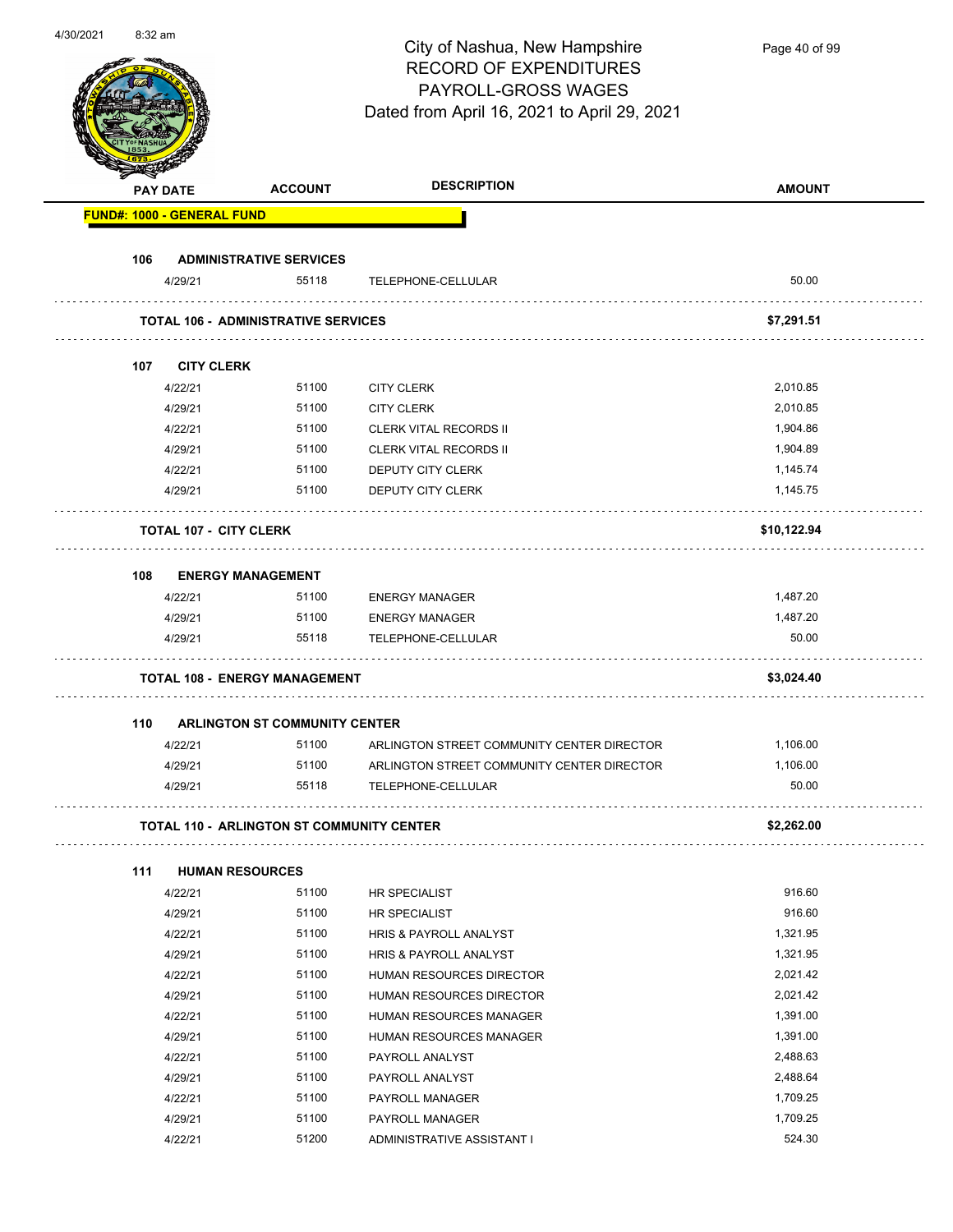

|     | <b>PAY DATE</b>                   | <b>ACCOUNT</b>                            | <b>DESCRIPTION</b>                       | <b>AMOUNT</b> |
|-----|-----------------------------------|-------------------------------------------|------------------------------------------|---------------|
|     | <b>FUND#: 1000 - GENERAL FUND</b> |                                           |                                          |               |
|     |                                   |                                           |                                          |               |
| 111 |                                   | <b>HUMAN RESOURCES</b>                    |                                          |               |
|     | 4/29/21                           | 51200                                     | ADMINISTRATIVE ASSISTANT I               | 454.41        |
|     | 4/22/21                           | 51300                                     | PAYROLL ANALYST                          | 57.82         |
|     | 4/29/21                           | 51300                                     | PAYROLL ANALYST                          | 105.16        |
|     |                                   | <b>TOTAL 111 - HUMAN RESOURCES</b>        |                                          | \$20,839.40   |
| 122 |                                   | <b>INFORMATION TECHNOLOGY</b>             |                                          |               |
|     | 4/22/21                           | 51100                                     | ADMIN ASSISTANT III                      | 845.70        |
|     | 4/29/21                           | 51100                                     | ADMIN ASSISTANT III                      | 845.70        |
|     | 4/22/21                           | 51100                                     | DEPUTY DIRECTOR IT                       | 2,378.15      |
|     | 4/29/21                           | 51100                                     | DEPUTY DIRECTOR IT                       | 2,378.15      |
|     | 4/22/21                           | 51100                                     | ENTERPRISE SYS ADMINISTRATOR             | 1,748.80      |
|     | 4/29/21                           | 51100                                     | <b>ENTERPRISE SYS ADMINISTRATOR</b>      | 1,748.80      |
|     | 4/22/21                           | 51100                                     | ERP SYSTEM ADMIN DBA                     | 2,010.85      |
|     | 4/29/21                           | 51100                                     | ERP SYSTEM ADMIN DBA                     | 2,010.85      |
|     | 4/22/21                           | 51100                                     | IT APPLICATIONS ANALYST                  | 2,919.70      |
|     | 4/29/21                           | 51100                                     | IT APPLICATIONS ANALYST                  | 2,919.70      |
|     | 4/22/21                           | 51100                                     | IT DIVISION DIRECTOR                     | 2,573.90      |
|     | 4/29/21                           | 51100                                     | IT DIVISION DIRECTOR                     | 2,573.90      |
|     | 4/22/21                           | 51100                                     | IT INFRASTRUCTURE ANALYST                | 1,360.80      |
|     | 4/29/21                           | 51100                                     | IT INFRASTRUCTURE ANALYST                | 1,360.80      |
|     | 4/22/21                           | 51100                                     | IT MANAGER, INFRASTRUCTURE               | 1,709.25      |
|     | 4/29/21                           | 51100                                     | IT MANAGER, INFRASTRUCTURE               | 1,709.25      |
|     | 4/22/21                           | 51100                                     | IT MANAGER, PROJECT/DEVELOPMENT SERVICES | 1,783.60      |
|     | 4/29/21                           | 51100                                     | IT MANAGER, PROJECT/DEVELOPMENT SERVICES | 1,783.60      |
|     | 4/22/21                           | 51100                                     | TECHNICAL SPEC II NET SUPPORT            | 2,334.20      |
|     | 4/29/21                           | 51100                                     | TECHNICAL SPEC II NET SUPPORT            | 2,334.20      |
|     | 4/22/21                           | 51100                                     | WEB ADMINISTRATOR/GRAPHIC DESINGER       | 1,003.10      |
|     | 4/29/21                           | 51100                                     | WEB ADMINISTRATOR/GRAPHIC DESINGER       | 1,003.10      |
|     | 4/22/21                           | 51300                                     | TECHNICAL SPEC II NET SUPPORT            | 262.60        |
|     | 4/29/21                           | 55118                                     | TELEPHONE-CELLULAR                       | 184.00        |
|     |                                   | <b>TOTAL 122 - INFORMATION TECHNOLOGY</b> |                                          | \$41,782.70   |
| 126 |                                   | <b>FINANCIAL SERVICES</b>                 |                                          |               |
|     | 4/22/21                           | 51100                                     | <b>ACCOUNTANT</b>                        | 1,083.55      |
|     | 4/29/21                           | 51100                                     | <b>ACCOUNTANT</b>                        | 1,083.55      |
|     | 4/22/21                           | 51100                                     | ACCOUNTS PAYABLE COORDINATOR             | 2,409.60      |
|     | 4/29/21                           | 51100                                     | ACCOUNTS PAYABLE COORDINATOR             | 2,409.61      |
|     | 4/22/21                           | 51100                                     | ACCOUNTS PAYABLE SUPV                    | 1,206.50      |

4/29/21 51100 ACCOUNTS PAYABLE SUPV 1,206.50 4/22/21 51100 CFO COMPTROLLER 2,714.65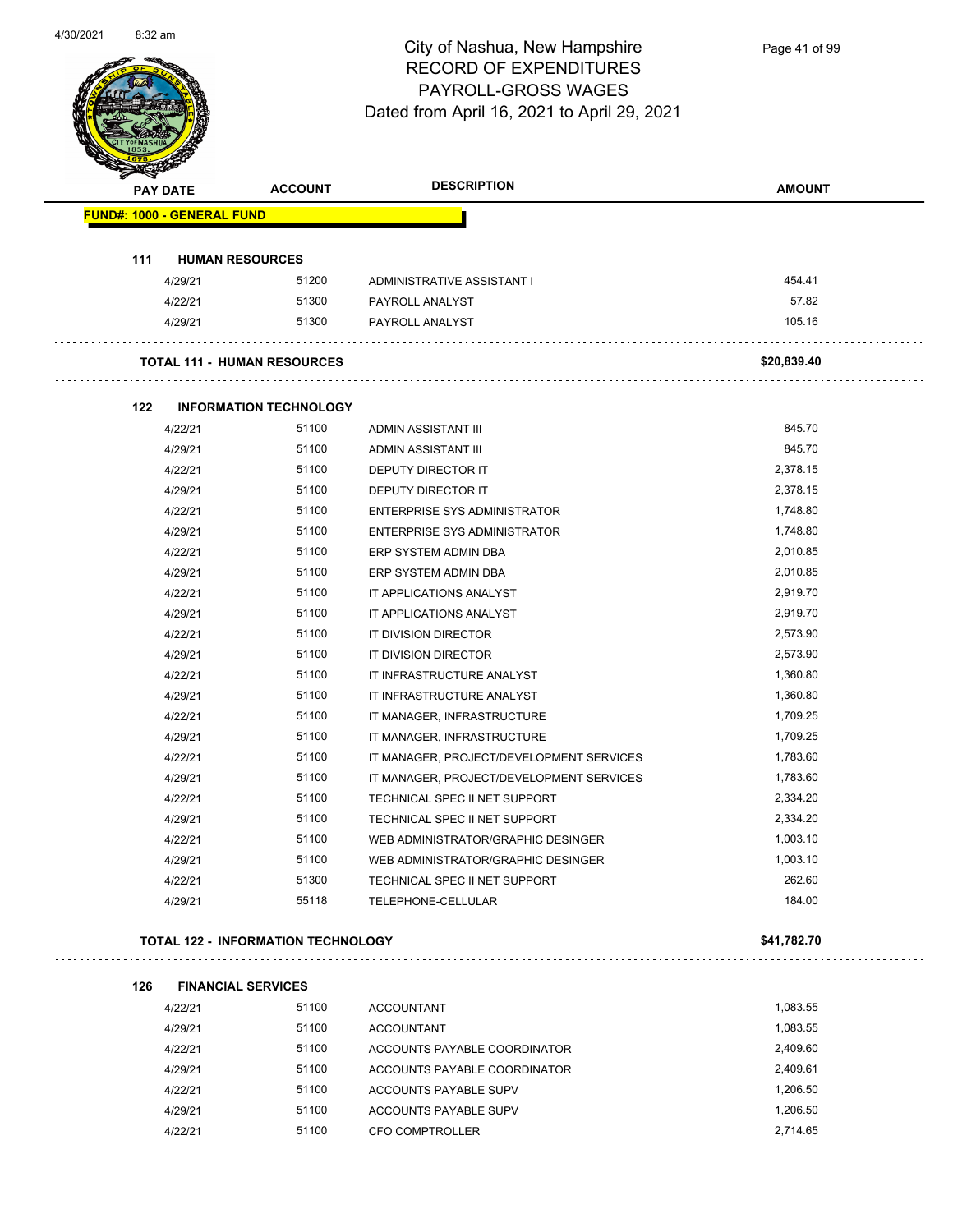

| <b>Andrew</b><br><b>PAY DATE</b>  |                           | <b>ACCOUNT</b>                        | <b>DESCRIPTION</b>               | <b>AMOUNT</b> |
|-----------------------------------|---------------------------|---------------------------------------|----------------------------------|---------------|
| <b>FUND#: 1000 - GENERAL FUND</b> |                           |                                       |                                  |               |
| 126                               | <b>FINANCIAL SERVICES</b> |                                       |                                  |               |
|                                   | 4/29/21                   | 51100                                 | <b>CFO COMPTROLLER</b>           | 2,714.65      |
|                                   | 4/22/21                   | 51100                                 | DEP TREASURER TAX COLLECTOR      | 1,673.10      |
|                                   | 4/29/21                   | 51100                                 | DEP TREASURER TAX COLLECTOR      | 1,673.10      |
|                                   | 4/22/21                   | 51100                                 | <b>FINANCE AND ADMIN MANAGER</b> | 904.90        |
|                                   | 4/29/21                   | 51100                                 | FINANCE AND ADMIN MANAGER        | 904.90        |
|                                   | 4/22/21                   | 51100                                 | <b>MVR CLERK I</b>               | 919.27        |
|                                   | 4/29/21                   | 51100                                 | MVR CLERK I                      | 934.52        |
|                                   | 4/22/21                   | 51100                                 | MVR CLERK II                     | 969.35        |
|                                   | 4/29/21                   | 51100                                 | MVR CLERK II                     | 969.35        |
|                                   | 4/22/21                   | 51100                                 | MVR CLERK III                    | 1,578.45      |
|                                   | 4/29/21                   | 51100                                 | MVR CLERK III                    | 1,578.45      |
|                                   | 4/22/21                   | 51100                                 | ORDINANCE VIOLATIONS COORDINATOR | 342.55        |
|                                   | 4/29/21                   | 51100                                 | ORDINANCE VIOLATIONS COORDINATOR | 470.18        |
|                                   | 4/22/21                   | 51100                                 | REVENUE ACCOUNTS SPEC            | 916.00        |
|                                   | 4/29/21                   | 51100                                 | REVENUE ACCOUNTS SPEC            | 916.00        |
|                                   | 4/22/21                   | 51100                                 | REVENUE COORDINATOR              | 1,125.70      |
|                                   | 4/29/21                   | 51100                                 | REVENUE COORDINATOR              | 1,125.71      |
|                                   | 4/22/21                   | 51100                                 | <b>SENIOR FINANCE MANAGER</b>    | 1,809.80      |
|                                   | 4/29/21                   | 51100                                 | <b>SENIOR FINANCE MANAGER</b>    | 1,809.80      |
|                                   | 4/22/21                   | 51100                                 | SENIOR FINANCIAL ANALYST         | 1,293.40      |
|                                   | 4/29/21                   | 51100                                 | SENIOR FINANCIAL ANALYST         | 1,293.40      |
|                                   | 4/22/21                   | 51100                                 | SR MGR ACCT FIN REPORTING        | 1,407.60      |
|                                   | 4/29/21                   | 51100                                 | SR MGR ACCT FIN REPORTING        | 1,407.60      |
|                                   | 4/22/21                   | 51100                                 | <b>SUPV VEHICLE REGISTRATION</b> | 1,307.05      |
|                                   | 4/29/21                   | 51100                                 | <b>SUPV VEHICLE REGISTRATION</b> | 1,307.05      |
|                                   | 4/22/21                   | 51100                                 | <b>TREASURER TAX COLLECTOR</b>   | 2,252.15      |
|                                   | 4/29/21                   | 51100                                 | TREASURER TAX COLLECTOR          | 2,252.15      |
|                                   | 4/22/21                   | 51200                                 | <b>ACCOUNTING TEMP</b>           | 75.00         |
|                                   | 4/29/21                   | 51200                                 | <b>ACCOUNTING TEMP</b>           | 86.25         |
|                                   | 4/22/21                   | 51200                                 | TRUST ACCOUNTANT PT              | 815.30        |
|                                   | 4/29/21                   | 51200                                 | TRUST ACCOUNTANT PT              | 789.00        |
|                                   | 4/22/21                   | 51300                                 | <b>MVR CLERK I</b>               | 74.38         |
|                                   | 4/29/21                   | 51300                                 | MVR CLERK II                     | 9.07          |
|                                   | 4/22/21                   | 51300                                 | <b>MVR CLERK III</b>             | 21.72         |
|                                   | 4/29/21                   | 51300                                 | <b>MVR CLERK III</b>             | 7.24          |
|                                   | 4/22/21                   | 51300                                 | REVENUE COORDINATOR              | 116.09        |
|                                   | 4/29/21                   | 51300                                 | REVENUE COORDINATOR              | 211.07        |
|                                   | 4/29/21                   | 55118                                 | TELEPHONE-CELLULAR               | 250.00        |
|                                   |                           | <b>TOTAL 126 - FINANCIAL SERVICES</b> |                                  | \$50,425.26   |

**129 CITY BUILDINGS**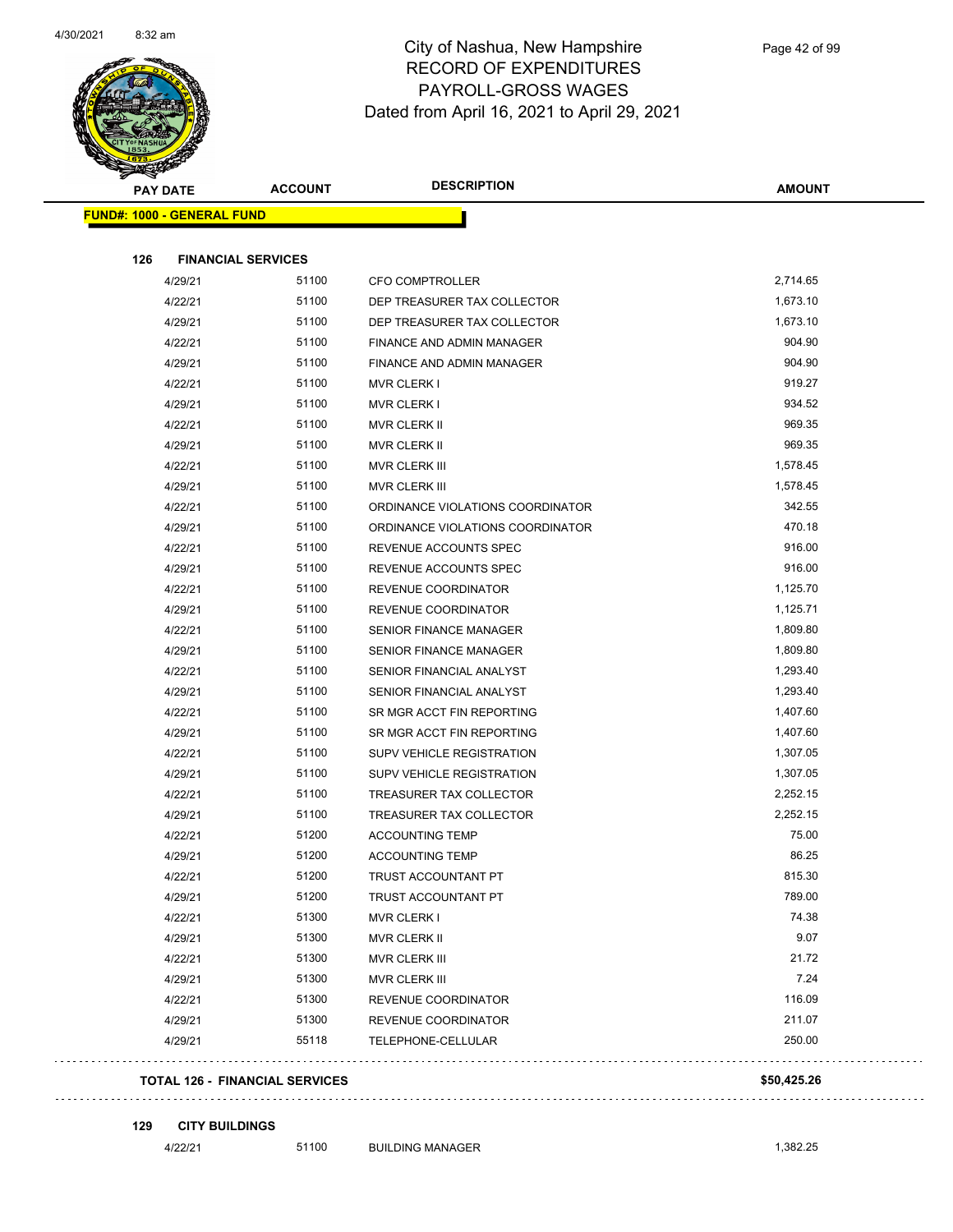

Page 43 of 99

|                 |                                   |                | <b>DESCRIPTION</b>             |               |
|-----------------|-----------------------------------|----------------|--------------------------------|---------------|
| <b>PAY DATE</b> |                                   | <b>ACCOUNT</b> |                                | <b>AMOUNT</b> |
|                 | <b>FUND#: 1000 - GENERAL FUND</b> |                |                                |               |
| 129             | <b>CITY BUILDINGS</b>             |                |                                |               |
|                 | 4/29/21                           | 51100          | <b>BUILDING MANAGER</b>        | 1,382.25      |
|                 | 4/22/21                           | 51100          | <b>CUSTODIAN I</b>             | 1,292.64      |
|                 | 4/29/21                           | 51100          | <b>CUSTODIAN I</b>             | 1,308.35      |
|                 | 4/22/21                           | 51100          | MAINTENANCE SPEC               | 1,383.90      |
|                 | 4/29/21                           | 51100          | <b>MAINTENANCE SPEC</b>        | 1,383.90      |
|                 | 4/22/21                           | 51200          | <b>CUSTODIAN I</b>             | 362.75        |
|                 | 4/29/21                           | 51200          | <b>CUSTODIAN I</b>             | 341.00        |
|                 | 4/22/21                           | 51300          | <b>BUILDING MANAGER</b>        | 51.84         |
|                 | 4/22/21                           | 51300          | <b>CUSTODIAN I</b>             | 23.56         |
|                 | 4/22/21                           | 51300          | MAINTENANCE SPEC               | 79.18         |
|                 | 4/29/21                           | 55118          | TELEPHONE-CELLULAR             | 34.00         |
|                 | <b>TOTAL 129 - CITY BUILDINGS</b> |                |                                | \$9,025.62    |
| 130             | <b>PURCHASING</b>                 |                |                                |               |
|                 | 4/22/21                           | 51100          | PURCHASING AGENT I             | 790.45        |
|                 | 4/29/21                           | 51100          | PURCHASING AGENT I             | 790.45        |
|                 | 4/22/21                           | 51100          | PURCHASING AGENT II            | 981.40        |
|                 | 4/29/21                           | 51100          | PURCHASING AGENT II            | 981.40        |
|                 | 4/22/21                           | 51100          | PURCHASING MANAGER             | 1,809.80      |
|                 | 4/29/21                           | 51100          | PURCHASING MANAGER             | 1,809.80      |
|                 | 4/22/21                           | 51200          | MESSENGER MAIL DISTRIBUTION CL | 347.24        |
|                 | 4/29/21                           | 51200          | MESSENGER MAIL DISTRIBUTION CL | 347.25        |
|                 | 4/29/21                           | 51300          | PURCHASING AGENT I             | 7.41          |
|                 | <b>TOTAL 130 - PURCHASING</b>     |                |                                | \$7,865.20    |
|                 |                                   |                |                                |               |
| 131             | <b>HUNT BUILDING</b><br>4/22/21   | 51100          | HUNT MEMORIAL BLDG & ARTS ADM  | 417.45        |
|                 | 4/29/21                           | 51100          | HUNT MEMORIAL BLDG & ARTS ADM  | 417.45        |
|                 | <b>TOTAL 131 - HUNT BUILDING</b>  |                |                                | \$834.90      |
| 132             | <b>ASSESSING</b>                  |                |                                |               |
|                 | 4/22/21                           | 51100          | ASSESSING ADMIN SPEC II CSR    | 2,206.20      |
|                 | 4/29/21                           | 51100          | ASSESSING ADMIN SPEC II CSR    | 2,215.34      |
|                 | 4/22/21                           | 51100          | ASSESSOR I                     | 898.10        |
|                 | 4/29/21                           | 51100          | ASSESSOR I                     | 898.10        |
|                 | 4/22/21                           | 51100          | ASSESSOR II                    | 1,194.60      |
|                 | 4/29/21                           | 51100          | ASSESSOR II                    | 1,194.60      |
|                 | 4/22/21                           | 51100          | ASSESSOR III                   | 2,569.15      |
|                 | 4/29/21                           | 51100          | ASSESSOR III                   | 2,569.15      |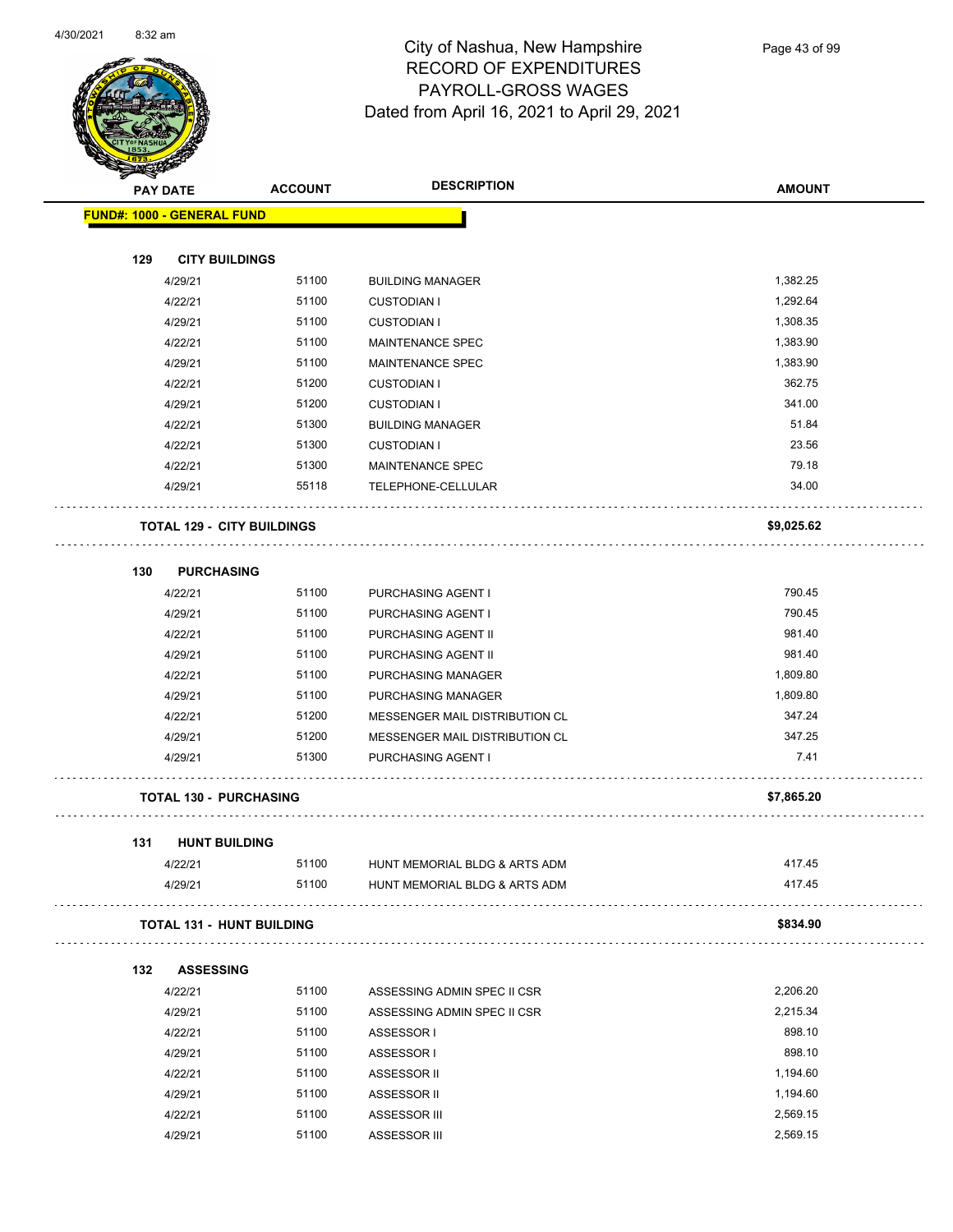

Page 44 of 99

|     | <b>PAY DATE</b>                   | <b>ACCOUNT</b>                                     | <b>DESCRIPTION</b>                                   | <b>AMOUNT</b> |
|-----|-----------------------------------|----------------------------------------------------|------------------------------------------------------|---------------|
|     | <b>FUND#: 1000 - GENERAL FUND</b> |                                                    |                                                      |               |
|     |                                   |                                                    |                                                      |               |
| 132 | <b>ASSESSING</b>                  |                                                    |                                                      |               |
|     | 4/22/21                           | 51100                                              | <b>CHIEF ASSESSOR</b>                                | 2,286.60      |
|     | 4/29/21                           | 51100                                              | <b>CHIEF ASSESSOR</b>                                | 2,286.60      |
|     | 4/22/21                           | 51300                                              | ASSESSING ADMIN SPEC II CSR                          | 14.40         |
|     | 4/29/21                           | 51512                                              | <b>CITY CLERK TEMP</b>                               | 125.00        |
|     | 4/29/21                           | 51512                                              | ELECTED BOARD MEMBER                                 | 250.00        |
|     | <b>TOTAL 132 - ASSESSING</b>      |                                                    |                                                      | \$18,707.84   |
| 134 | <b>GIS</b>                        |                                                    |                                                      |               |
|     | 4/22/21                           | 51100                                              | <b>GIS TECHNICIAN II</b>                             | 1,223.50      |
|     | 4/29/21                           | 51100                                              | <b>GIS TECHNICIAN II</b>                             | 1,223.50      |
|     | <b>TOTAL 134 - GIS</b>            |                                                    |                                                      | \$2,447.00    |
| 140 | <b>PINEWOOD CEMETERY</b>          |                                                    |                                                      |               |
|     | 4/22/21                           | 51400                                              | <b>SEASONAL</b>                                      | 577.50        |
|     | 4/29/21                           | 51400                                              | SEASONAL                                             | 588.75        |
|     |                                   |                                                    |                                                      |               |
|     | 4/29/21                           | 55314                                              | FIXED RATE MILEAGE ALLOWANCE                         | 100.00        |
|     |                                   |                                                    |                                                      |               |
|     |                                   | <b>TOTAL 140 - PINEWOOD CEMETERY</b>               |                                                      | \$1,266.25    |
| 142 | <b>WOODLAWN CEMETERY</b>          |                                                    |                                                      |               |
|     | 4/22/21                           | 51100                                              | <b>GROUNDSKEEPER CEMETERY</b>                        | 754.09        |
|     | 4/29/21                           | 51100                                              | <b>GROUNDSKEEPER CEMETERY</b>                        | 754.10        |
|     | 4/22/21                           | 51100                                              | <b>SUBFOREMAN CEMETERY</b>                           | 955.15        |
|     | 4/29/21                           | 51100                                              | <b>SUBFOREMAN CEMETERY</b>                           | 955.15        |
|     | 4/22/21                           | 51100                                              | SUPERINTENDENT CEMETERY I                            | 1,307.05      |
|     | 4/29/21                           | 51100                                              | SUPERINTENDENT CEMETERY I                            | 1,307.05      |
|     | 4/22/21                           | 51300                                              | GROUNDSKEEPER CEMETERY                               | 98.97         |
|     | 4/29/21                           | 51300                                              | <b>GROUNDSKEEPER CEMETERY</b>                        | 21.21         |
|     | 4/22/21                           | 51300                                              | SEASONAL                                             | 67.50         |
|     | 4/22/21                           | 51300                                              | SUBFOREMAN CEMETERY                                  | 125.37        |
|     | 4/22/21                           | 51400                                              | SEASONAL                                             | 600.00        |
|     | 4/29/21                           | 51400                                              | SEASONAL                                             | 581.25        |
|     |                                   | <b>TOTAL 142 - WOODLAWN CEMETERY</b>               |                                                      | \$7,526.89    |
|     |                                   |                                                    |                                                      |               |
| 144 |                                   | <b>EDGEWOOD &amp; SUBURBAN CEMETERIES</b><br>51100 |                                                      | 1,362.15      |
|     | 4/22/21                           | 51100                                              | <b>GROUNDSKEEPER CEMETERY</b>                        | 1,340.25      |
|     | 4/29/21<br>4/22/21                | 51100                                              | <b>GROUNDSKEEPER CEMETERY</b><br>SUBFOREMAN CEMETERY | 824.60        |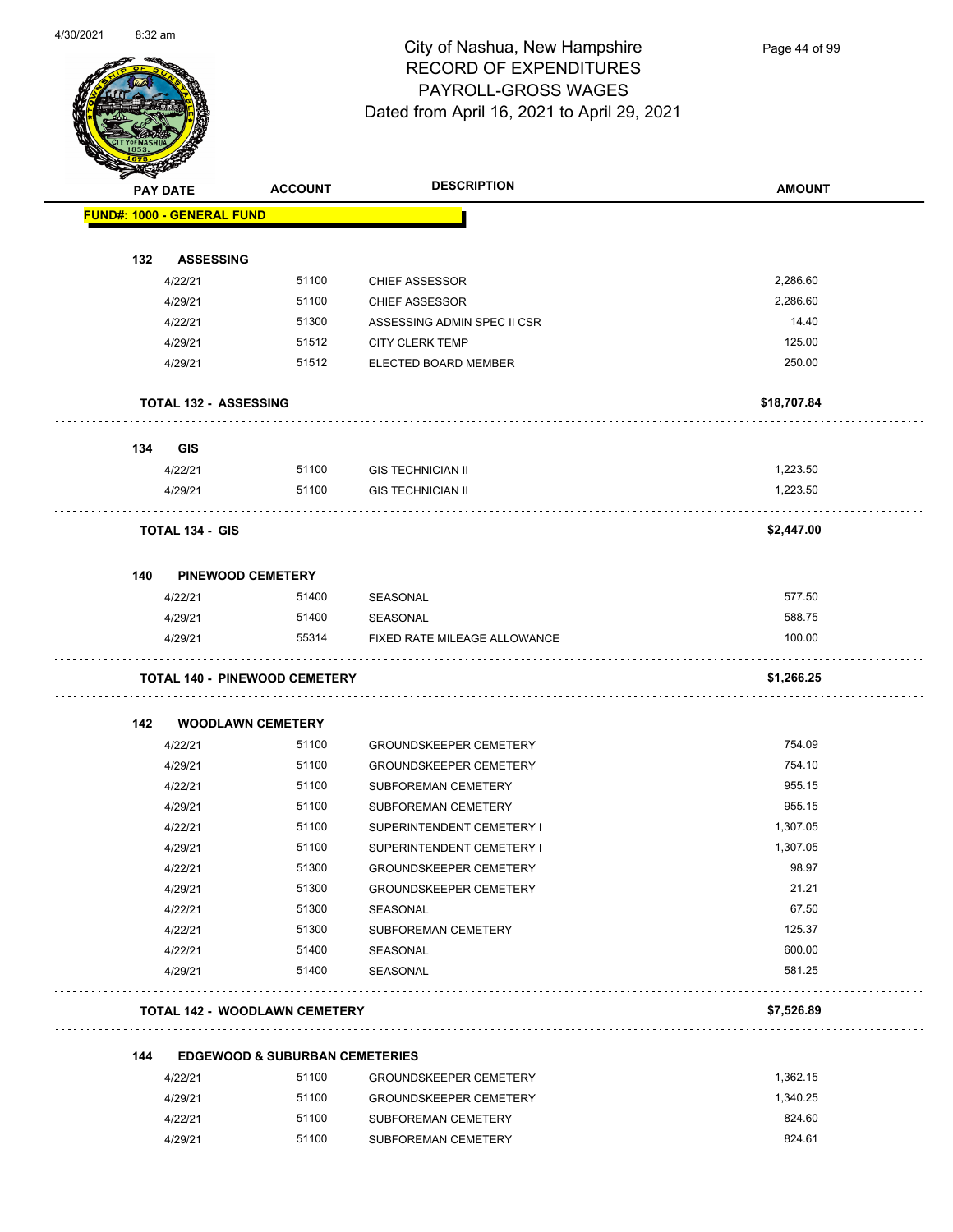

| <b>PAY DATE</b>                   | <b>ACCOUNT</b>                                        | <b>DESCRIPTION</b>                   | <b>AMOUNT</b> |
|-----------------------------------|-------------------------------------------------------|--------------------------------------|---------------|
|                                   |                                                       |                                      |               |
| <b>FUND#: 1000 - GENERAL FUND</b> |                                                       |                                      |               |
| 144                               | <b>EDGEWOOD &amp; SUBURBAN CEMETERIES</b>             |                                      |               |
| 4/22/21                           | 51100                                                 | SUPERINTENDENT CEMETERY II           | 1,307.05      |
| 4/29/21                           | 51100                                                 | SUPERINTENDENT CEMETERY II           | 1,307.05      |
| 4/29/21                           | 51300                                                 | <b>GROUNDSKEEPER CEMETERY</b>        | 111.62        |
| 4/29/21                           | 51300                                                 | SUBFOREMAN CEMETERY                  | 146.88        |
| 4/22/21                           | 51400                                                 | SEASONAL                             | 1,200.00      |
| 4/29/21                           | 51400                                                 | SEASONAL                             | 1,080.00      |
| 4/29/21                           | 55314                                                 | FIXED RATE MILEAGE ALLOWANCE         | 100.00        |
|                                   | <b>TOTAL 144 - EDGEWOOD &amp; SUBURBAN CEMETERIES</b> |                                      | \$9,604.21    |
| 150<br><b>POLICE</b>              |                                                       |                                      |               |
| 4/22/21                           | 51100                                                 | <b>1ST YEAR OFFICERS</b>             | 6,377.68      |
| 4/29/21                           | 51100                                                 | <b>1ST YEAR OFFICERS</b>             | 6,377.68      |
| 4/22/21                           | 51100                                                 | 1ST YR OFFICERS CERTIFIED SPEC       | 1,110.90      |
| 4/29/21                           | 51100                                                 | 1ST YR OFFICERS CERTIFIED SPEC       | 1,110.90      |
| 4/22/21                           | 51100                                                 | 1st YR SPECIAL OFFICER CERTIFIED II  | 7,329.00      |
| 4/29/21                           | 51100                                                 | 1st YR SPECIAL OFFICER CERTIFIED II  | 7,329.00      |
| 4/22/21                           | 51100                                                 | <b>ACCOUNT CLERK III</b>             | 2,397.95      |
| 4/29/21                           | 51100                                                 | <b>ACCOUNT CLERK III</b>             | 2,397.95      |
| 4/22/21                           | 51100                                                 | ADMIN ASSISTANT I DETECTIVES         | 2,951.20      |
| 4/29/21                           | 51100                                                 | ADMIN ASSISTANT I DETECTIVES         | 2,951.19      |
| 4/22/21                           | 51100                                                 | ADMIN ASSISTANT I LEGAL              | 795.35        |
| 4/29/21                           | 51100                                                 | ADMIN ASSISTANT I LEGAL              | 795.35        |
| 4/22/21                           | 51100                                                 | ADMIN ASSISTANT II LEGAL             | 805.80        |
| 4/29/21                           | 51100                                                 | ADMIN ASSISTANT II LEGAL             | 805.80        |
| 4/22/21                           | 51100                                                 | ADMIN ASSISTANT III PROF STANDARDS   | 1,010.30      |
| 4/29/21                           | 51100                                                 | ADMIN ASSISTANT III PROF STANDARDS   | 1,010.30      |
| 4/22/21                           | 51100                                                 | ADMIN ASSISTANT III SERVICES         | 832.85        |
| 4/29/21                           | 51100                                                 | ADMIN ASSISTANT III SERVICES         | 832.85        |
| 4/22/21                           | 51100                                                 | ADMIN ASSISTANT IV UNIFORM FIELD OPS | 876.45        |
| 4/29/21                           | 51100                                                 | ADMIN ASSISTANT IV UNIFORM FIELD OPS | 876.45        |
| 4/22/21                           | 51100                                                 | ADMINISTRATIVE PROJECT SPEC          | 1,394.25      |
| 4/29/21                           | 51100                                                 | ADMINISTRATIVE PROJECT SPEC          | 1,394.25      |
| 4/22/21                           | 51100                                                 | ANIMAL CONTROL OFFICER               | 360.77        |
| 4/29/21                           | 51100                                                 | ANIMAL CONTROL OFFICER               | 373.89        |
| 4/22/21                           | 51100                                                 | ASSISTANT RECORDS MANAGER            | 1,115.40      |
| 4/29/21                           | 51100                                                 | ASSISTANT RECORDS MANAGER            | 1,115.40      |
| 4/22/21                           | 51100                                                 | AUTO MECHANIC 1ST CLASS              | 1,803.50      |
| 4/29/21                           | 51100                                                 | AUTO MECHANIC 1ST CLASS              | 1,803.50      |
| 4/22/21                           | 51100                                                 | <b>BUILDING MAINTENANCE SUPV</b>     | 1,115.40      |
| 4/29/21                           | 51100                                                 | <b>BUILDING MAINTENANCE SUPV</b>     | 1,115.40      |
| 4/22/21                           | 51100                                                 | <b>CAPTAIN</b>                       | 17,137.74     |
| 4/29/21                           | 51100                                                 | CAPTAIN                              | 17,137.74     |
|                                   |                                                       |                                      |               |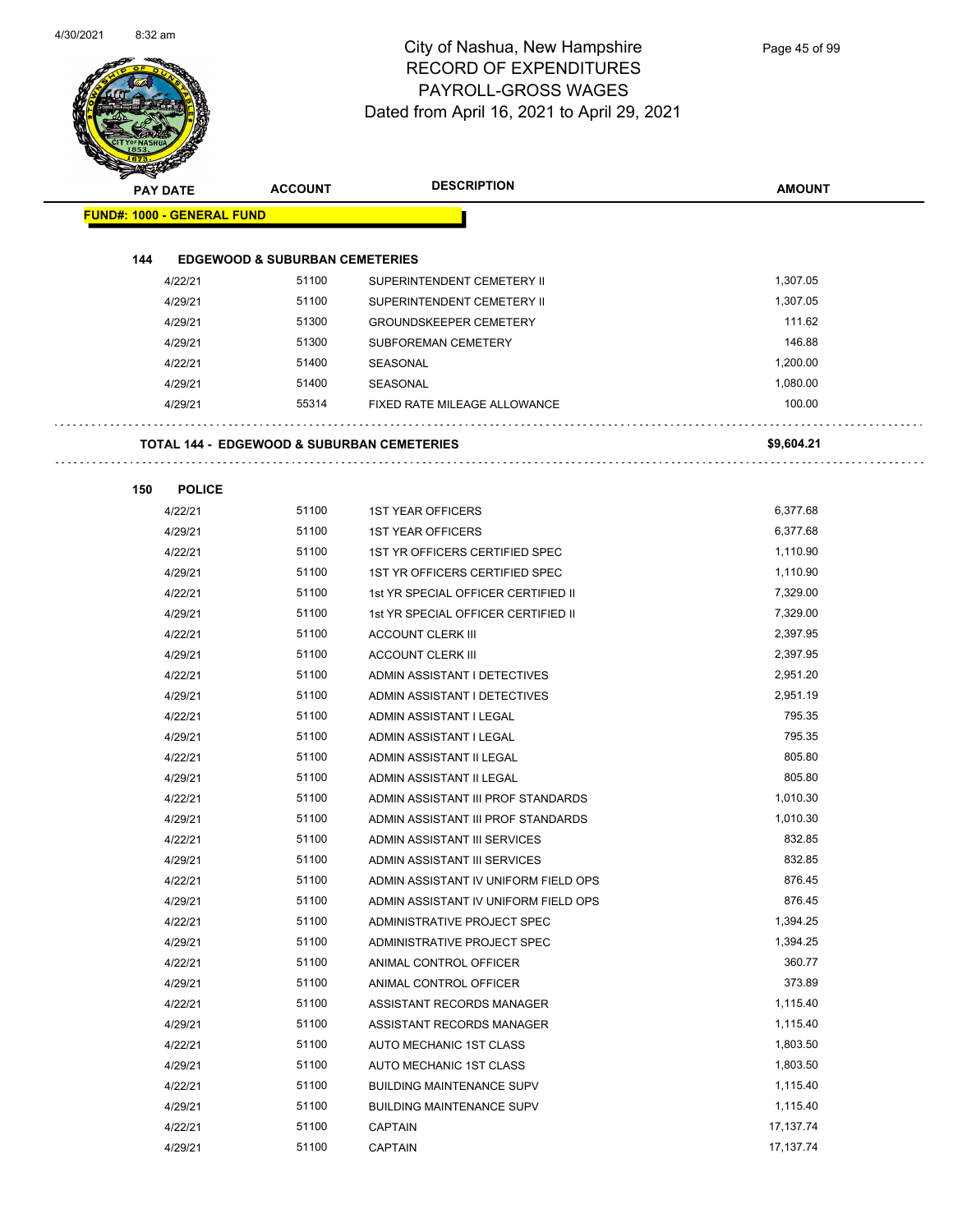

|     | <b>PAY DATE</b>                   | <b>ACCOUNT</b> | <b>DESCRIPTION</b>                             | <b>AMOUNT</b>         |  |
|-----|-----------------------------------|----------------|------------------------------------------------|-----------------------|--|
|     | <b>FUND#: 1000 - GENERAL FUND</b> |                |                                                |                       |  |
|     |                                   |                |                                                |                       |  |
| 150 | <b>POLICE</b>                     |                |                                                |                       |  |
|     | 4/22/21                           | 51100          | CHIEF OF POLICE                                | 3,016.50              |  |
|     | 4/29/21                           | 51100          | CHIEF OF POLICE                                | 3,016.50              |  |
|     | 4/22/21                           | 51100          | COMM TECH ALL DESIGNATIONS                     | 9,063.15              |  |
|     | 4/29/21                           | 51100          | COMM TECH ALL DESIGNATIONS                     | 9,063.15              |  |
|     | 4/22/21                           | 51100          | COMMUNITY POLICING COORDINATOR                 | 1,403.85              |  |
|     | 4/29/21                           | 51100          | COMMUNITY POLICING COORDINATOR                 | 1,403.85              |  |
|     | 4/22/21                           | 51100          | <b>CRIME ANALYST</b>                           | 1,126.90              |  |
|     | 4/29/21                           | 51100          | <b>CRIME ANALYST</b>                           | 1,126.90              |  |
|     | 4/22/21                           | 51100          | <b>CUSTODIAN II</b>                            | 715.15                |  |
|     | 4/29/21                           | 51100          | <b>CUSTODIAN II</b>                            | 715.15                |  |
|     | 4/22/21                           | 51100          | <b>CUSTODIAN III</b>                           | 1,628.80              |  |
|     | 4/29/21                           | 51100          | <b>CUSTODIAN III</b>                           | 1,628.80              |  |
|     | 4/22/21                           | 51100          | DEPUTY CHIEF OF POLICE                         | 5,467.00              |  |
|     | 4/29/21                           | 51100          | DEPUTY CHIEF OF POLICE                         | 5,467.00              |  |
|     | 4/22/21                           | 51100          | DETENTION SPEC                                 | 2,794.00              |  |
|     | 4/29/21                           | 51100          | DETENTION SPEC                                 | 2,794.00              |  |
|     | 4/22/21                           | 51100          | DISPATCHERS ALL DESIGNATIONS                   | 5,577.85              |  |
|     | 4/29/21                           | 51100          | DISPATCHERS ALL DESIGNATIONS                   | 6,196.05              |  |
|     | 4/22/21                           | 51100          | FLEET MAINTENANCE ASST SUPV                    | 1,044.85              |  |
|     | 4/29/21                           | 51100          | FLEET MAINTENANCE ASST SUPV                    | 1,044.85              |  |
|     | 4/22/21                           | 51100          | IT MANAGER/RADIO SYSTEMS NETWORK ADMINISTRATOR | 1,576.55              |  |
|     | 4/29/21                           | 51100          | IT MANAGER/RADIO SYSTEMS NETWORK ADMINISTRATOR | 1,576.55              |  |
|     | 4/22/21                           | 51100          | IT PROGRAMS ADMIN & INSTRUCTOR                 | 1,173.15              |  |
|     | 4/29/21                           | 51100<br>51100 | IT PROGRAMS ADMIN & INSTRUCTOR                 | 1,173.15<br>18,763.45 |  |
|     | 4/22/21<br>4/29/21                | 51100          | LIEUTENANT                                     | 18,763.45             |  |
|     | 4/22/21                           | 51100          | LIEUTENANT<br>NPD BUSINESS COORDINATOR         | 1,172.25              |  |
|     | 4/29/21                           | 51100          | NPD BUSINESS COORDINATOR                       | 1,172.25              |  |
|     | 4/22/21                           | 51100          | NPD BUSINESS MANAGER                           | 1,809.80              |  |
|     | 4/29/21                           | 51100          | NPD BUSINESS MANAGER                           | 1,809.80              |  |
|     | 4/22/21                           | 51100          | NPD NETWORK ADMINISTRATOR                      | 1,494.30              |  |
|     | 4/29/21                           | 51100          | NPD NETWORK ADMINISTRATOR                      | 1,494.30              |  |
|     | 4/22/21                           | 51100          | PARALEGAL                                      | 895.05                |  |
|     | 4/29/21                           | 51100          | PARALEGAL                                      | 895.05                |  |
|     | 4/22/21                           | 51100          | PATROLMAN ALL RANKS                            | 182,725.16            |  |
|     | 4/29/21                           | 51100          | PATROLMAN ALL RANKS                            | 183,404.84            |  |
|     | 4/22/21                           | 51100          | POLICE ATTORNEY                                | 3,045.70              |  |
|     | 4/29/21                           | 51100          | POLICE ATTORNEY                                | 3,045.70              |  |
|     | 4/22/21                           | 51100          | RECORDS & COMMUNICATIONS MGR                   | 1,724.10              |  |
|     | 4/29/21                           | 51100          | RECORDS & COMMUNICATIONS MGR                   | 1,724.10              |  |
|     | 4/22/21                           | 51100          | <b>RECORDS TECHNICIAN I</b>                    | 1,437.20              |  |
|     | 4/29/21                           | 51100          | <b>RECORDS TECHNICIAN I</b>                    | 1,437.20              |  |
|     | 4/22/21                           | 51100          | RECORDS TECHNICIAN II                          | 1,858.05              |  |
|     |                                   |                |                                                |                       |  |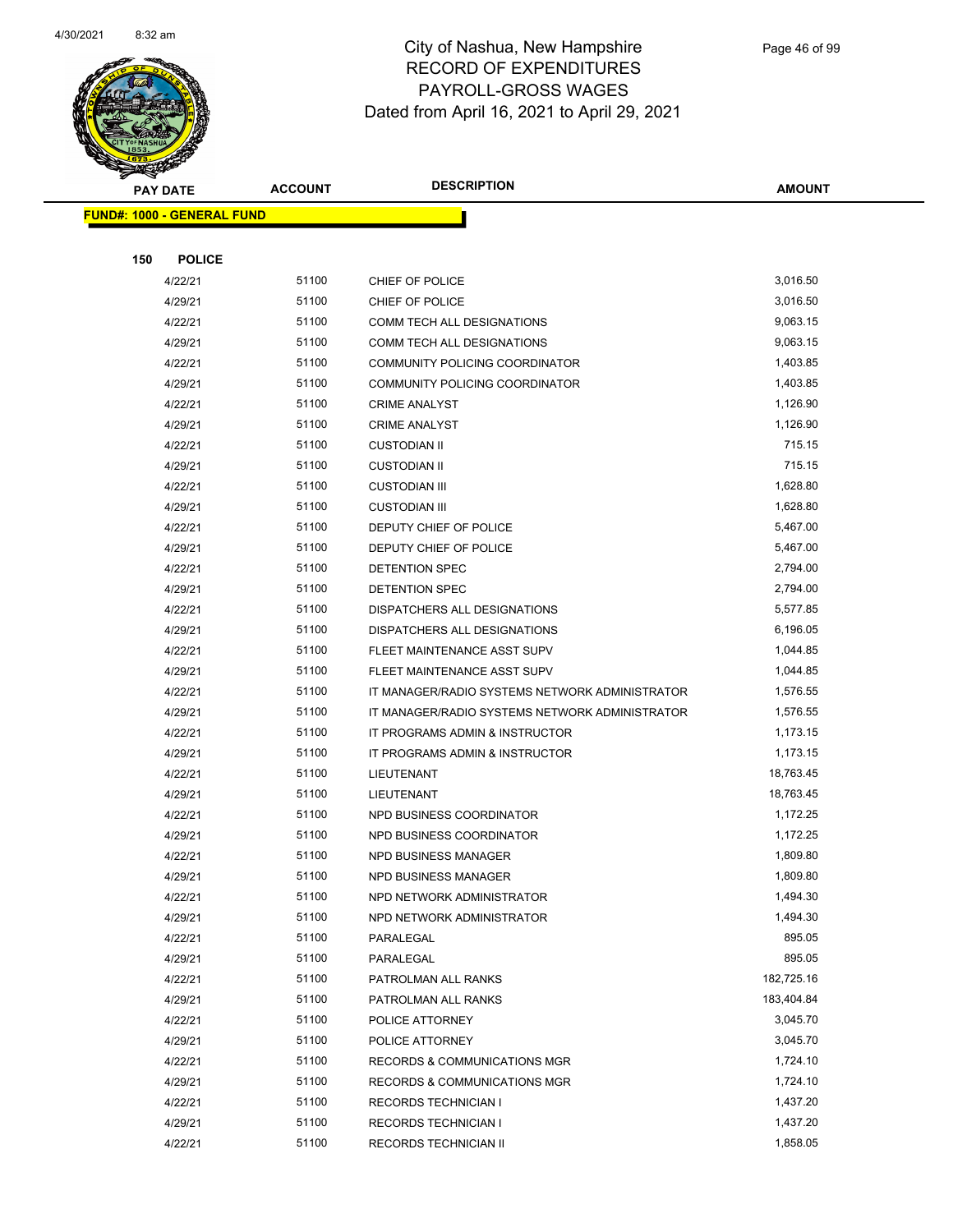

| <b>PAY DATE</b>                   | <b>ACCOUNT</b> | <b>DESCRIPTION</b>                  | <b>AMOUNT</b> |
|-----------------------------------|----------------|-------------------------------------|---------------|
| <b>FUND#: 1000 - GENERAL FUND</b> |                |                                     |               |
|                                   |                |                                     |               |
| 150<br><b>POLICE</b>              |                |                                     |               |
| 4/29/21                           | 51100          | RECORDS TECHNICIAN II               | 1,858.05      |
| 4/22/21                           | 51100          | <b>SERGEANT</b>                     | 45,727.92     |
| 4/29/21                           | 51100          | <b>SERGEANT</b>                     | 45,727.92     |
| 4/22/21                           | 51100          | SHIFT LEADER                        | 2,396.80      |
| 4/29/21                           | 51100          | SHIFT LEADER                        | 2,396.79      |
| 4/22/21                           | 51100          | <b>SUPV POLICE FLEET</b>            | 1,417.10      |
| 4/29/21                           | 51100          | <b>SUPV POLICE FLEET</b>            | 1,417.10      |
| 4/22/21                           | 51200          | <b>ACCREDITATION MANAGER</b>        | 1,183.52      |
| 4/29/21                           | 51200          | <b>ACCREDITATION MANAGER</b>        | 1,183.52      |
| 4/22/21                           | 51200          | POLICE ATTORNEY                     | 1,668.88      |
| 4/29/21                           | 51200          | POLICE ATTORNEY                     | 1,668.88      |
| 4/22/21                           | 51300          | 1st YR SPECIAL OFFICER CERTIFIED II | (1,550.11)    |
| 4/29/21                           | 51300          | LIEUTENANT                          | 1,031.12      |
| 4/22/21                           | 51300          | PATROLMAN ALL RANKS                 | (19, 242.82)  |
| 4/29/21                           | 51300          | PATROLMAN ALL RANKS                 | 4,498.84      |
| 4/29/21                           | 51300          | SERGEANT                            | 862.34        |
| 4/22/21                           | 51309          | PATROLMAN ALL RANKS                 | 4,440.46      |
| 4/29/21                           | 51309          | PATROLMAN ALL RANKS                 | 1,206.62      |
| 4/29/21                           | 51309          | <b>SERGEANT</b>                     | 506.92        |
| 4/22/21                           | 51315          | 1st YR SPECIAL OFFICER CERTIFIED II | 164.90        |
| 4/22/21                           | 51315          | PATROLMAN ALL RANKS                 | 804.04        |
| 4/29/21                           | 51315          | PATROLMAN ALL RANKS                 | 491.15        |
| 4/22/21                           | 51315          | <b>SERGEANT</b>                     | 216.75        |
| 4/29/21                           | 51322          | <b>1ST YEAR OFFICERS</b>            | 259.09        |
| 4/22/21                           | 51322          | 1ST YR OFFICERS CERTIFIED SPEC      | 83.32         |
| 4/29/21                           | 51322          | 1ST YR OFFICERS CERTIFIED SPEC      | 104.15        |
| 4/22/21                           | 51322          | 1st YR SPECIAL OFFICER CERTIFIED II | 137.42        |
| 4/29/21                           | 51322          | 1st YR SPECIAL OFFICER CERTIFIED II | 54.96         |
| 4/22/21                           | 51322          | PATROLMAN ALL RANKS                 | 1,896.87      |
| 4/29/21                           | 51322          | PATROLMAN ALL RANKS                 | 4,215.36      |
| 4/22/21                           | 51322          | SERGEANT                            | 72.25         |
| 4/29/21                           | 51322          | <b>SERGEANT</b>                     | 250.35        |
| 4/29/21                           | 51330          | <b>1ST YEAR OFFICERS</b>            | 478.32        |
| 4/22/21                           | 51330          | 1ST YR OFFICERS CERTIFIED SPEC      | 666.53        |
| 4/29/21                           | 51330          | 1ST YR OFFICERS CERTIFIED SPEC      | 333.27        |
| 4/22/21                           | 51330          | 1st YR SPECIAL OFFICER CERTIFIED II | 1,319.22      |
| 4/29/21                           | 51330          | 1st YR SPECIAL OFFICER CERTIFIED II | 439.74        |
| 4/22/21                           | 51330          | COMM TECH ALL DESIGNATIONS          | 505.41        |
| 4/29/21                           | 51330          | COMM TECH ALL DESIGNATIONS          | 722.74        |
| 4/22/21                           | 51330          | DETENTION SPEC                      | 287.98        |
| 4/29/21                           | 51330          | DETENTION SPEC                      | 564.54        |
| 4/22/21                           | 51330          | DISPATCHERS ALL DESIGNATIONS        | 274.05        |
| 4/29/21                           | 51330          | DISPATCHERS ALL DESIGNATIONS        | 1,250.80      |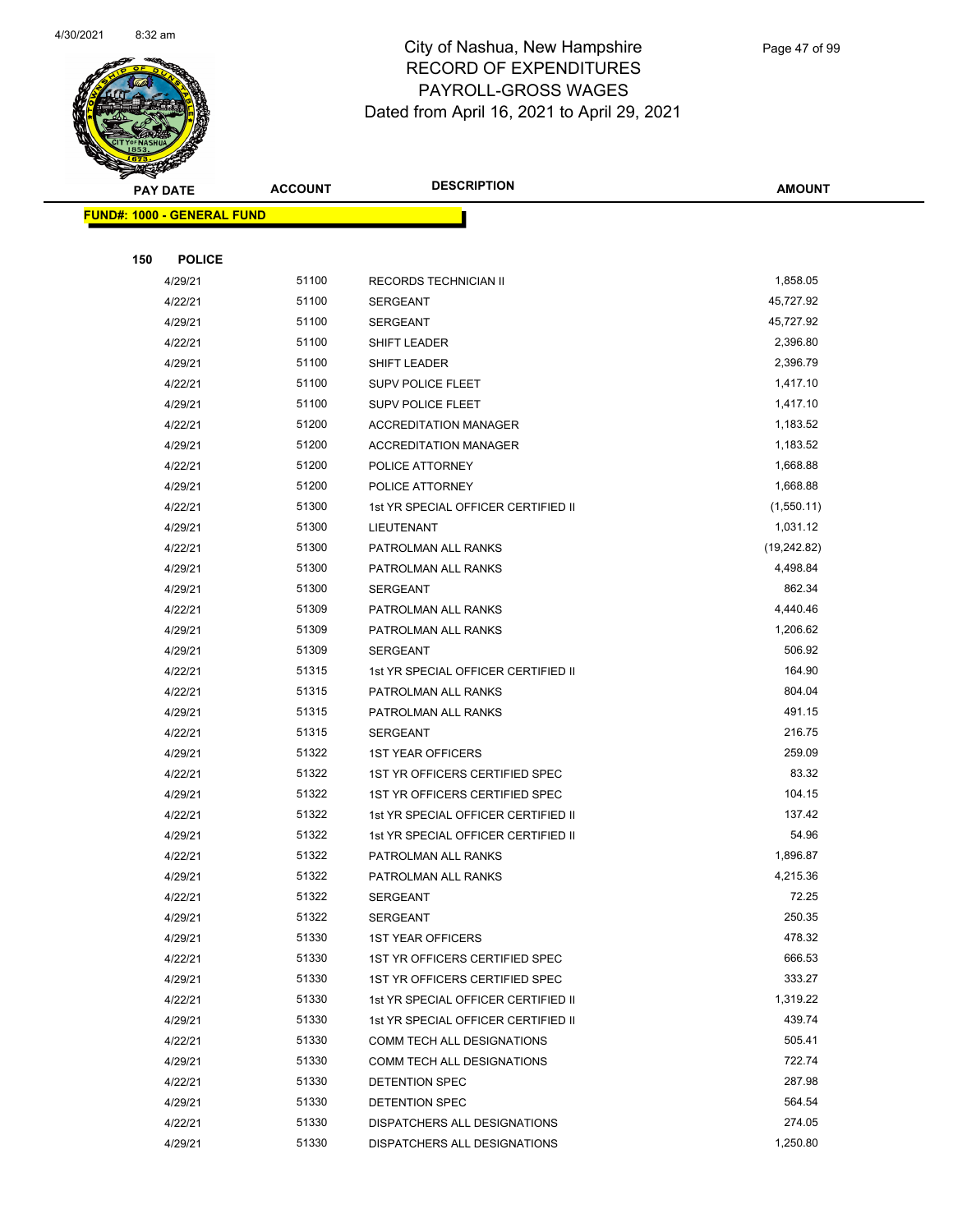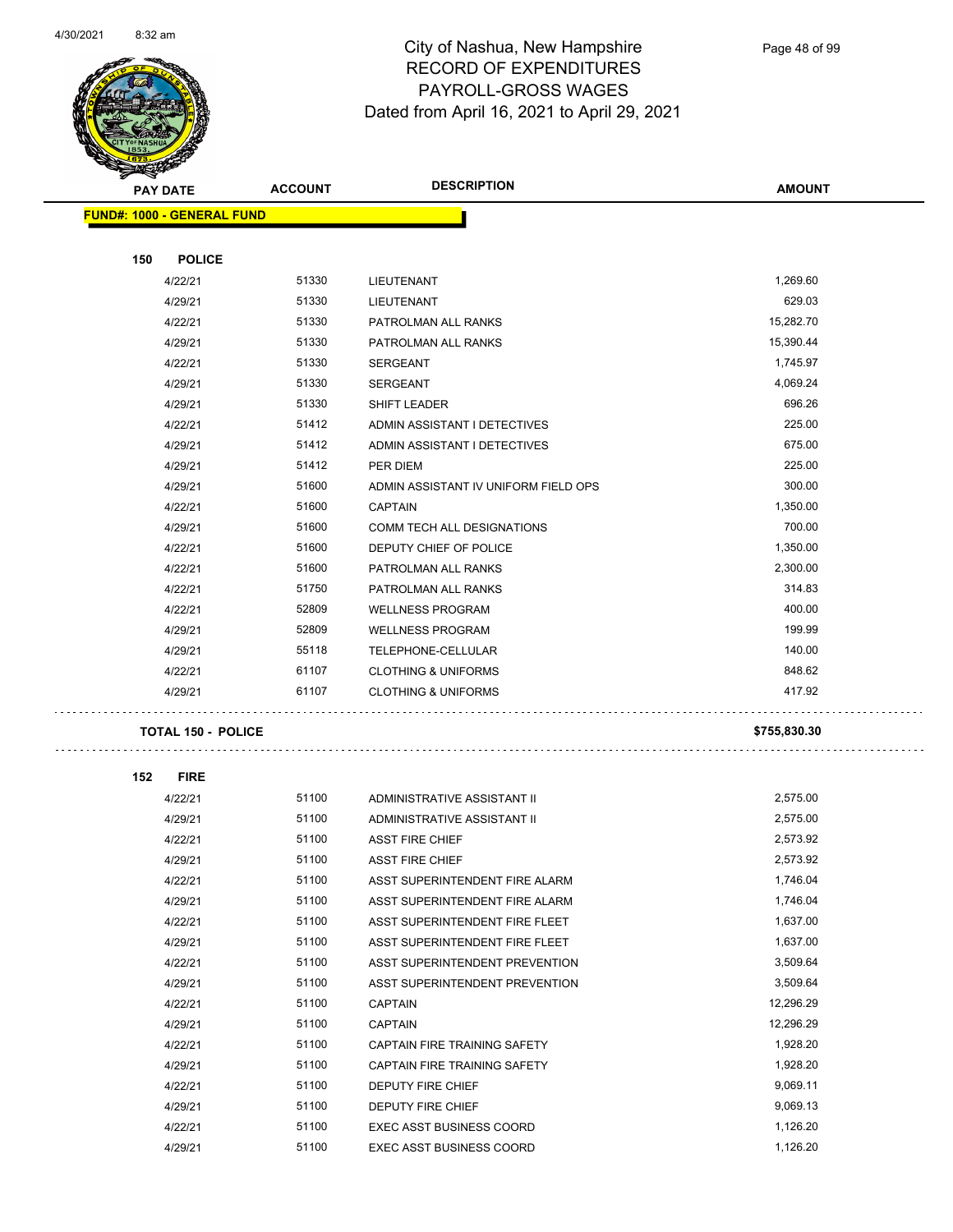

|     | <b>PAY DATE</b>                   | <b>ACCOUNT</b> | <b>DESCRIPTION</b>                                             | <b>AMOUNT</b>               |
|-----|-----------------------------------|----------------|----------------------------------------------------------------|-----------------------------|
|     | <b>FUND#: 1000 - GENERAL FUND</b> |                |                                                                |                             |
|     |                                   |                |                                                                |                             |
| 152 | <b>FIRE</b>                       |                |                                                                |                             |
|     | 4/22/21                           | 51100          | FIRE CHIEF                                                     | 2,815.20                    |
|     | 4/29/21                           | 51100          | <b>FIRE CHIEF</b>                                              | 2,815.20                    |
|     | 4/22/21                           | 51100          | FIRE DISPATCH ALL RANKS                                        | 6,590.71                    |
|     | 4/29/21                           | 51100          | FIRE DISPATCH ALL RANKS                                        | 7,620.31                    |
|     | 4/22/21                           | 51100          | FIRE DISPATCH SUPERVISOR                                       | 5,452.56                    |
|     | 4/29/21                           | 51100          | FIRE DISPATCH SUPERVISOR                                       | 5,463.36                    |
|     | 4/22/21                           | 51100          | FIRE LIEUTENANT                                                | 43,999.65                   |
|     | 4/29/21                           | 51100          | FIRE LIEUTENANT                                                | 44,082.60                   |
|     | 4/22/21                           | 51100          | <b>FIRE MECHANIC</b>                                           | 1,465.88                    |
|     | 4/29/21                           | 51100          | <b>FIRE MECHANIC</b>                                           | 1,465.88                    |
|     | 4/22/21                           | 51100          | FIRE TRAINING OFFICER                                          | 1,711.68                    |
|     | 4/29/21                           | 51100          | FIRE TRAINING OFFICER                                          | 1,711.68                    |
|     | 4/22/21                           | 51100          | <b>FIREFIGHTERS ALL RANKS</b>                                  | 126,149.41                  |
|     | 4/29/21                           | 51100          | <b>FIREFIGHTERS ALL RANKS</b>                                  | 127,476.45                  |
|     | 4/22/21                           | 51100          | SUPERINTENDENT FIRE ALARM                                      | 1,967.00                    |
|     | 4/29/21                           | 51100          | SUPERINTENDENT FIRE ALARM                                      | 1,967.00                    |
|     | 4/22/21                           | 51100          | SUPERINTENDENT FIRE FLEET                                      | 1,909.12                    |
|     | 4/29/21                           | 51100          | SUPERINTENDENT FIRE FLEET                                      | 1,909.12                    |
|     | 4/22/21                           | 51100          | SUPERINTENDENT FIRE PREVENTION                                 | 1,947.48                    |
|     | 4/29/21                           | 51100          | SUPERINTENDENT FIRE PREVENTION                                 | 1,947.48                    |
|     | 3/31/21                           | 51300          | ASST SUPERINTENDENT PREVENTION                                 | (3,306.87)                  |
|     | 4/22/21                           | 51300          | ASST SUPERINTENDENT PREVENTION                                 | (3,592.68)                  |
|     | 4/29/21                           | 51300          | ASST SUPERINTENDENT PREVENTION                                 | 137.73                      |
|     | 3/31/21                           | 51300          | <b>CAPTAIN</b>                                                 | (2,601.15)                  |
|     | 4/22/21                           | 51300          | <b>CAPTAIN</b>                                                 | (8,315.68)                  |
|     | 3/31/21                           | 51300          | FIRE LIEUTENANT                                                | (14, 279.31)                |
|     | 4/22/21                           | 51300<br>51300 | FIRE LIEUTENANT                                                | (11, 949.30)                |
|     | 3/31/21<br>4/22/21                | 51300          | <b>FIREFIGHTERS ALL RANKS</b><br><b>FIREFIGHTERS ALL RANKS</b> | (27,076.64)<br>(26, 722.88) |
|     | 4/29/21                           | 51300          | SUPERINTENDENT FIRE ALARM                                      | 230.43                      |
|     | 4/22/21                           | 51300          | SUPERINTENDENT FIRE FLEET                                      | (507.41)                    |
|     | 4/22/21                           | 51330          | <b>CAPTAIN</b>                                                 | 972.06                      |
|     | 4/29/21                           | 51330          | <b>CAPTAIN</b>                                                 | 1,083.84                    |
|     | 4/29/21                           | 51330          | <b>DEPUTY FIRE CHIEF</b>                                       | 1,027.77                    |
|     | 4/22/21                           | 51330          | FIRE DISPATCH ALL RANKS                                        | 7,296.44                    |
|     | 4/29/21                           | 51330          | FIRE DISPATCH ALL RANKS                                        | 4,220.85                    |
|     | 4/22/21                           | 51330          | FIRE DISPATCH SUPERVISOR                                       | 1,352.86                    |
|     | 4/29/21                           | 51330          | FIRE DISPATCH SUPERVISOR                                       | 1,352.86                    |
|     | 4/22/21                           | 51330          | FIRE LIEUTENANT                                                | 2,560.47                    |
|     | 4/29/21                           | 51330          | FIRE LIEUTENANT                                                | 1,988.35                    |
|     | 4/22/21                           | 51330          | <b>FIREFIGHTERS ALL RANKS</b>                                  | 14,959.73                   |
|     | 4/29/21                           | 51330          | <b>FIREFIGHTERS ALL RANKS</b>                                  | 17,816.52                   |
|     | 4/22/21                           | 51650          | <b>CAPTAIN</b>                                                 | 2,096.26                    |
|     |                                   |                |                                                                |                             |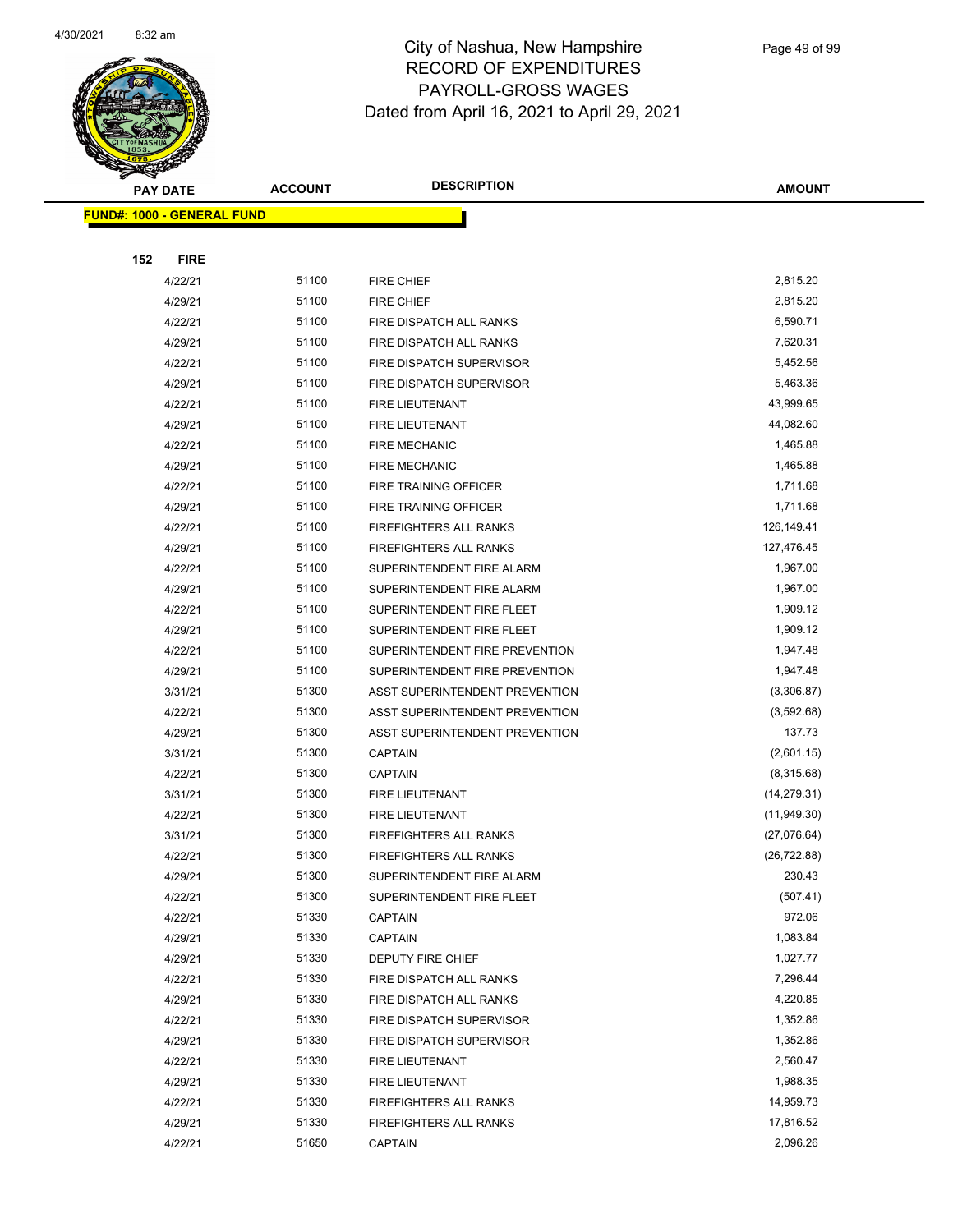

Page 50 of 99

| <b>FUND#: 1000 - GENERAL FUND</b><br>152<br><b>FIRE</b><br>4/29/21<br>51650<br>2,406.88<br><b>CAPTAIN</b><br>51650<br>2,541.03<br>4/29/21<br>DEPUTY FIRE CHIEF<br>4/22/21<br>51650<br>6,164.94<br>FIRE LIEUTENANT<br>51650<br>4,504.63<br>4/29/21<br>FIRE LIEUTENANT<br>51650<br>37,377.72<br>4/22/21<br>FIREFIGHTERS ALL RANKS<br>40,500.22<br>51650<br>4/29/21<br><b>FIREFIGHTERS ALL RANKS</b><br>51700<br>21.83<br>4/22/21<br>ASST SUPERINTENDENT FIRE ALARM<br>4/29/21<br>51700<br>ASST SUPERINTENDENT FIRE ALARM<br>21.83<br>43.87<br>51700<br>4/22/21<br>ASST SUPERINTENDENT PREVENTION<br>51700<br>43.87<br>4/29/21<br>ASST SUPERINTENDENT PREVENTION<br>51700<br>354.85<br>4/22/21<br><b>CAPTAIN</b><br>354.85<br>51700<br>4/29/21<br><b>CAPTAIN</b><br>51700<br>24.10<br>4/22/21<br>CAPTAIN FIRE TRAINING SAFETY<br>4/29/21<br>51700<br>24.10<br>CAPTAIN FIRE TRAINING SAFETY<br>51700<br>15.89<br>4/22/21<br>FIRE DISPATCH ALL RANKS<br>51700<br>15.89<br>4/29/21<br>FIRE DISPATCH ALL RANKS<br>18.34<br>51700<br>4/22/21<br>FIRE DISPATCH SUPERVISOR<br>51700<br>18.34<br>4/29/21<br>FIRE DISPATCH SUPERVISOR<br>4/22/21<br>51700<br>1,439.53<br>FIRE LIEUTENANT<br>51700<br>1,439.53<br>4/29/21<br><b>FIRE LIEUTENANT</b><br>51700<br>21.40<br>4/22/21<br>FIRE TRAINING OFFICER<br>21.40<br>51700<br>4/29/21<br>FIRE TRAINING OFFICER<br>4/22/21<br>51700<br>2,835.24<br><b>FIREFIGHTERS ALL RANKS</b><br>2,866.70<br>4/29/21<br>51700<br><b>FIREFIGHTERS ALL RANKS</b><br>51700<br>24.59<br>4/22/21<br>SUPERINTENDENT FIRE ALARM<br>24.59<br>51700<br>4/29/21<br>SUPERINTENDENT FIRE ALARM<br>51700<br>23.86<br>4/22/21<br>SUPERINTENDENT FIRE FLEET<br>23.86<br>51700<br>4/29/21<br>SUPERINTENDENT FIRE FLEET<br>51700<br>24.34<br>4/22/21<br>SUPERINTENDENT FIRE PREVENTION<br>51700<br>24.34<br>4/29/21<br>SUPERINTENDENT FIRE PREVENTION<br>992.65<br>51900<br>4/22/21<br>FIRE DISPATCH ALL RANKS<br>51900<br>15,216.30<br>4/22/21<br><b>FIREFIGHTERS ALL RANKS</b><br>52800<br>1,496.00<br>4/22/21<br>EDUCATIONAL ASSISTANCE<br>55118<br>684.00<br>4/29/21<br><b>TELEPHONE-CELLULAR</b> | <b>PAY DATE</b> | <b>ACCOUNT</b> | <b>DESCRIPTION</b> | <b>AMOUNT</b> |
|------------------------------------------------------------------------------------------------------------------------------------------------------------------------------------------------------------------------------------------------------------------------------------------------------------------------------------------------------------------------------------------------------------------------------------------------------------------------------------------------------------------------------------------------------------------------------------------------------------------------------------------------------------------------------------------------------------------------------------------------------------------------------------------------------------------------------------------------------------------------------------------------------------------------------------------------------------------------------------------------------------------------------------------------------------------------------------------------------------------------------------------------------------------------------------------------------------------------------------------------------------------------------------------------------------------------------------------------------------------------------------------------------------------------------------------------------------------------------------------------------------------------------------------------------------------------------------------------------------------------------------------------------------------------------------------------------------------------------------------------------------------------------------------------------------------------------------------------------------------------------------------------------------------------------------------------------------------------------------------------------------------------------------------------------------------------------------------------------------|-----------------|----------------|--------------------|---------------|
|                                                                                                                                                                                                                                                                                                                                                                                                                                                                                                                                                                                                                                                                                                                                                                                                                                                                                                                                                                                                                                                                                                                                                                                                                                                                                                                                                                                                                                                                                                                                                                                                                                                                                                                                                                                                                                                                                                                                                                                                                                                                                                            |                 |                |                    |               |
|                                                                                                                                                                                                                                                                                                                                                                                                                                                                                                                                                                                                                                                                                                                                                                                                                                                                                                                                                                                                                                                                                                                                                                                                                                                                                                                                                                                                                                                                                                                                                                                                                                                                                                                                                                                                                                                                                                                                                                                                                                                                                                            |                 |                |                    |               |
|                                                                                                                                                                                                                                                                                                                                                                                                                                                                                                                                                                                                                                                                                                                                                                                                                                                                                                                                                                                                                                                                                                                                                                                                                                                                                                                                                                                                                                                                                                                                                                                                                                                                                                                                                                                                                                                                                                                                                                                                                                                                                                            |                 |                |                    |               |
|                                                                                                                                                                                                                                                                                                                                                                                                                                                                                                                                                                                                                                                                                                                                                                                                                                                                                                                                                                                                                                                                                                                                                                                                                                                                                                                                                                                                                                                                                                                                                                                                                                                                                                                                                                                                                                                                                                                                                                                                                                                                                                            |                 |                |                    |               |
|                                                                                                                                                                                                                                                                                                                                                                                                                                                                                                                                                                                                                                                                                                                                                                                                                                                                                                                                                                                                                                                                                                                                                                                                                                                                                                                                                                                                                                                                                                                                                                                                                                                                                                                                                                                                                                                                                                                                                                                                                                                                                                            |                 |                |                    |               |
|                                                                                                                                                                                                                                                                                                                                                                                                                                                                                                                                                                                                                                                                                                                                                                                                                                                                                                                                                                                                                                                                                                                                                                                                                                                                                                                                                                                                                                                                                                                                                                                                                                                                                                                                                                                                                                                                                                                                                                                                                                                                                                            |                 |                |                    |               |
|                                                                                                                                                                                                                                                                                                                                                                                                                                                                                                                                                                                                                                                                                                                                                                                                                                                                                                                                                                                                                                                                                                                                                                                                                                                                                                                                                                                                                                                                                                                                                                                                                                                                                                                                                                                                                                                                                                                                                                                                                                                                                                            |                 |                |                    |               |
|                                                                                                                                                                                                                                                                                                                                                                                                                                                                                                                                                                                                                                                                                                                                                                                                                                                                                                                                                                                                                                                                                                                                                                                                                                                                                                                                                                                                                                                                                                                                                                                                                                                                                                                                                                                                                                                                                                                                                                                                                                                                                                            |                 |                |                    |               |
|                                                                                                                                                                                                                                                                                                                                                                                                                                                                                                                                                                                                                                                                                                                                                                                                                                                                                                                                                                                                                                                                                                                                                                                                                                                                                                                                                                                                                                                                                                                                                                                                                                                                                                                                                                                                                                                                                                                                                                                                                                                                                                            |                 |                |                    |               |
|                                                                                                                                                                                                                                                                                                                                                                                                                                                                                                                                                                                                                                                                                                                                                                                                                                                                                                                                                                                                                                                                                                                                                                                                                                                                                                                                                                                                                                                                                                                                                                                                                                                                                                                                                                                                                                                                                                                                                                                                                                                                                                            |                 |                |                    |               |
|                                                                                                                                                                                                                                                                                                                                                                                                                                                                                                                                                                                                                                                                                                                                                                                                                                                                                                                                                                                                                                                                                                                                                                                                                                                                                                                                                                                                                                                                                                                                                                                                                                                                                                                                                                                                                                                                                                                                                                                                                                                                                                            |                 |                |                    |               |
|                                                                                                                                                                                                                                                                                                                                                                                                                                                                                                                                                                                                                                                                                                                                                                                                                                                                                                                                                                                                                                                                                                                                                                                                                                                                                                                                                                                                                                                                                                                                                                                                                                                                                                                                                                                                                                                                                                                                                                                                                                                                                                            |                 |                |                    |               |
|                                                                                                                                                                                                                                                                                                                                                                                                                                                                                                                                                                                                                                                                                                                                                                                                                                                                                                                                                                                                                                                                                                                                                                                                                                                                                                                                                                                                                                                                                                                                                                                                                                                                                                                                                                                                                                                                                                                                                                                                                                                                                                            |                 |                |                    |               |
|                                                                                                                                                                                                                                                                                                                                                                                                                                                                                                                                                                                                                                                                                                                                                                                                                                                                                                                                                                                                                                                                                                                                                                                                                                                                                                                                                                                                                                                                                                                                                                                                                                                                                                                                                                                                                                                                                                                                                                                                                                                                                                            |                 |                |                    |               |
|                                                                                                                                                                                                                                                                                                                                                                                                                                                                                                                                                                                                                                                                                                                                                                                                                                                                                                                                                                                                                                                                                                                                                                                                                                                                                                                                                                                                                                                                                                                                                                                                                                                                                                                                                                                                                                                                                                                                                                                                                                                                                                            |                 |                |                    |               |
|                                                                                                                                                                                                                                                                                                                                                                                                                                                                                                                                                                                                                                                                                                                                                                                                                                                                                                                                                                                                                                                                                                                                                                                                                                                                                                                                                                                                                                                                                                                                                                                                                                                                                                                                                                                                                                                                                                                                                                                                                                                                                                            |                 |                |                    |               |
|                                                                                                                                                                                                                                                                                                                                                                                                                                                                                                                                                                                                                                                                                                                                                                                                                                                                                                                                                                                                                                                                                                                                                                                                                                                                                                                                                                                                                                                                                                                                                                                                                                                                                                                                                                                                                                                                                                                                                                                                                                                                                                            |                 |                |                    |               |
|                                                                                                                                                                                                                                                                                                                                                                                                                                                                                                                                                                                                                                                                                                                                                                                                                                                                                                                                                                                                                                                                                                                                                                                                                                                                                                                                                                                                                                                                                                                                                                                                                                                                                                                                                                                                                                                                                                                                                                                                                                                                                                            |                 |                |                    |               |
|                                                                                                                                                                                                                                                                                                                                                                                                                                                                                                                                                                                                                                                                                                                                                                                                                                                                                                                                                                                                                                                                                                                                                                                                                                                                                                                                                                                                                                                                                                                                                                                                                                                                                                                                                                                                                                                                                                                                                                                                                                                                                                            |                 |                |                    |               |
|                                                                                                                                                                                                                                                                                                                                                                                                                                                                                                                                                                                                                                                                                                                                                                                                                                                                                                                                                                                                                                                                                                                                                                                                                                                                                                                                                                                                                                                                                                                                                                                                                                                                                                                                                                                                                                                                                                                                                                                                                                                                                                            |                 |                |                    |               |
|                                                                                                                                                                                                                                                                                                                                                                                                                                                                                                                                                                                                                                                                                                                                                                                                                                                                                                                                                                                                                                                                                                                                                                                                                                                                                                                                                                                                                                                                                                                                                                                                                                                                                                                                                                                                                                                                                                                                                                                                                                                                                                            |                 |                |                    |               |
|                                                                                                                                                                                                                                                                                                                                                                                                                                                                                                                                                                                                                                                                                                                                                                                                                                                                                                                                                                                                                                                                                                                                                                                                                                                                                                                                                                                                                                                                                                                                                                                                                                                                                                                                                                                                                                                                                                                                                                                                                                                                                                            |                 |                |                    |               |
|                                                                                                                                                                                                                                                                                                                                                                                                                                                                                                                                                                                                                                                                                                                                                                                                                                                                                                                                                                                                                                                                                                                                                                                                                                                                                                                                                                                                                                                                                                                                                                                                                                                                                                                                                                                                                                                                                                                                                                                                                                                                                                            |                 |                |                    |               |
|                                                                                                                                                                                                                                                                                                                                                                                                                                                                                                                                                                                                                                                                                                                                                                                                                                                                                                                                                                                                                                                                                                                                                                                                                                                                                                                                                                                                                                                                                                                                                                                                                                                                                                                                                                                                                                                                                                                                                                                                                                                                                                            |                 |                |                    |               |
|                                                                                                                                                                                                                                                                                                                                                                                                                                                                                                                                                                                                                                                                                                                                                                                                                                                                                                                                                                                                                                                                                                                                                                                                                                                                                                                                                                                                                                                                                                                                                                                                                                                                                                                                                                                                                                                                                                                                                                                                                                                                                                            |                 |                |                    |               |
|                                                                                                                                                                                                                                                                                                                                                                                                                                                                                                                                                                                                                                                                                                                                                                                                                                                                                                                                                                                                                                                                                                                                                                                                                                                                                                                                                                                                                                                                                                                                                                                                                                                                                                                                                                                                                                                                                                                                                                                                                                                                                                            |                 |                |                    |               |
|                                                                                                                                                                                                                                                                                                                                                                                                                                                                                                                                                                                                                                                                                                                                                                                                                                                                                                                                                                                                                                                                                                                                                                                                                                                                                                                                                                                                                                                                                                                                                                                                                                                                                                                                                                                                                                                                                                                                                                                                                                                                                                            |                 |                |                    |               |
|                                                                                                                                                                                                                                                                                                                                                                                                                                                                                                                                                                                                                                                                                                                                                                                                                                                                                                                                                                                                                                                                                                                                                                                                                                                                                                                                                                                                                                                                                                                                                                                                                                                                                                                                                                                                                                                                                                                                                                                                                                                                                                            |                 |                |                    |               |
|                                                                                                                                                                                                                                                                                                                                                                                                                                                                                                                                                                                                                                                                                                                                                                                                                                                                                                                                                                                                                                                                                                                                                                                                                                                                                                                                                                                                                                                                                                                                                                                                                                                                                                                                                                                                                                                                                                                                                                                                                                                                                                            |                 |                |                    |               |
|                                                                                                                                                                                                                                                                                                                                                                                                                                                                                                                                                                                                                                                                                                                                                                                                                                                                                                                                                                                                                                                                                                                                                                                                                                                                                                                                                                                                                                                                                                                                                                                                                                                                                                                                                                                                                                                                                                                                                                                                                                                                                                            |                 |                |                    |               |
|                                                                                                                                                                                                                                                                                                                                                                                                                                                                                                                                                                                                                                                                                                                                                                                                                                                                                                                                                                                                                                                                                                                                                                                                                                                                                                                                                                                                                                                                                                                                                                                                                                                                                                                                                                                                                                                                                                                                                                                                                                                                                                            |                 |                |                    |               |
|                                                                                                                                                                                                                                                                                                                                                                                                                                                                                                                                                                                                                                                                                                                                                                                                                                                                                                                                                                                                                                                                                                                                                                                                                                                                                                                                                                                                                                                                                                                                                                                                                                                                                                                                                                                                                                                                                                                                                                                                                                                                                                            |                 |                |                    |               |
|                                                                                                                                                                                                                                                                                                                                                                                                                                                                                                                                                                                                                                                                                                                                                                                                                                                                                                                                                                                                                                                                                                                                                                                                                                                                                                                                                                                                                                                                                                                                                                                                                                                                                                                                                                                                                                                                                                                                                                                                                                                                                                            |                 |                |                    |               |
|                                                                                                                                                                                                                                                                                                                                                                                                                                                                                                                                                                                                                                                                                                                                                                                                                                                                                                                                                                                                                                                                                                                                                                                                                                                                                                                                                                                                                                                                                                                                                                                                                                                                                                                                                                                                                                                                                                                                                                                                                                                                                                            |                 |                |                    |               |
|                                                                                                                                                                                                                                                                                                                                                                                                                                                                                                                                                                                                                                                                                                                                                                                                                                                                                                                                                                                                                                                                                                                                                                                                                                                                                                                                                                                                                                                                                                                                                                                                                                                                                                                                                                                                                                                                                                                                                                                                                                                                                                            |                 |                |                    |               |
|                                                                                                                                                                                                                                                                                                                                                                                                                                                                                                                                                                                                                                                                                                                                                                                                                                                                                                                                                                                                                                                                                                                                                                                                                                                                                                                                                                                                                                                                                                                                                                                                                                                                                                                                                                                                                                                                                                                                                                                                                                                                                                            |                 |                |                    |               |
|                                                                                                                                                                                                                                                                                                                                                                                                                                                                                                                                                                                                                                                                                                                                                                                                                                                                                                                                                                                                                                                                                                                                                                                                                                                                                                                                                                                                                                                                                                                                                                                                                                                                                                                                                                                                                                                                                                                                                                                                                                                                                                            |                 |                |                    |               |

#### **TOTAL 152 - FIRE \$543,746.35**

| 153 | <b>BUILDING INSPECTION</b> |       |                                       |          |
|-----|----------------------------|-------|---------------------------------------|----------|
|     | 4/22/21                    | 51100 | BLD INSP ASST PLANS EXAMINER          | 1.090.60 |
|     | 4/29/21                    | 51100 | <b>BLD INSP ASST PLANS EXAMINER</b>   | 1.090.61 |
|     | 4/22/21                    | 51100 | <b>BUILDING AND UTILITIES INSPCTR</b> | 3.787.49 |
|     | 4/29/21                    | 51100 | <b>BUILDING AND UTILITIES INSPCTR</b> | 3.787.50 |
|     | 4/22/21                    | 51100 | <b>BUILDING DEPARTMENT MANAGER</b>    | 1.709.25 |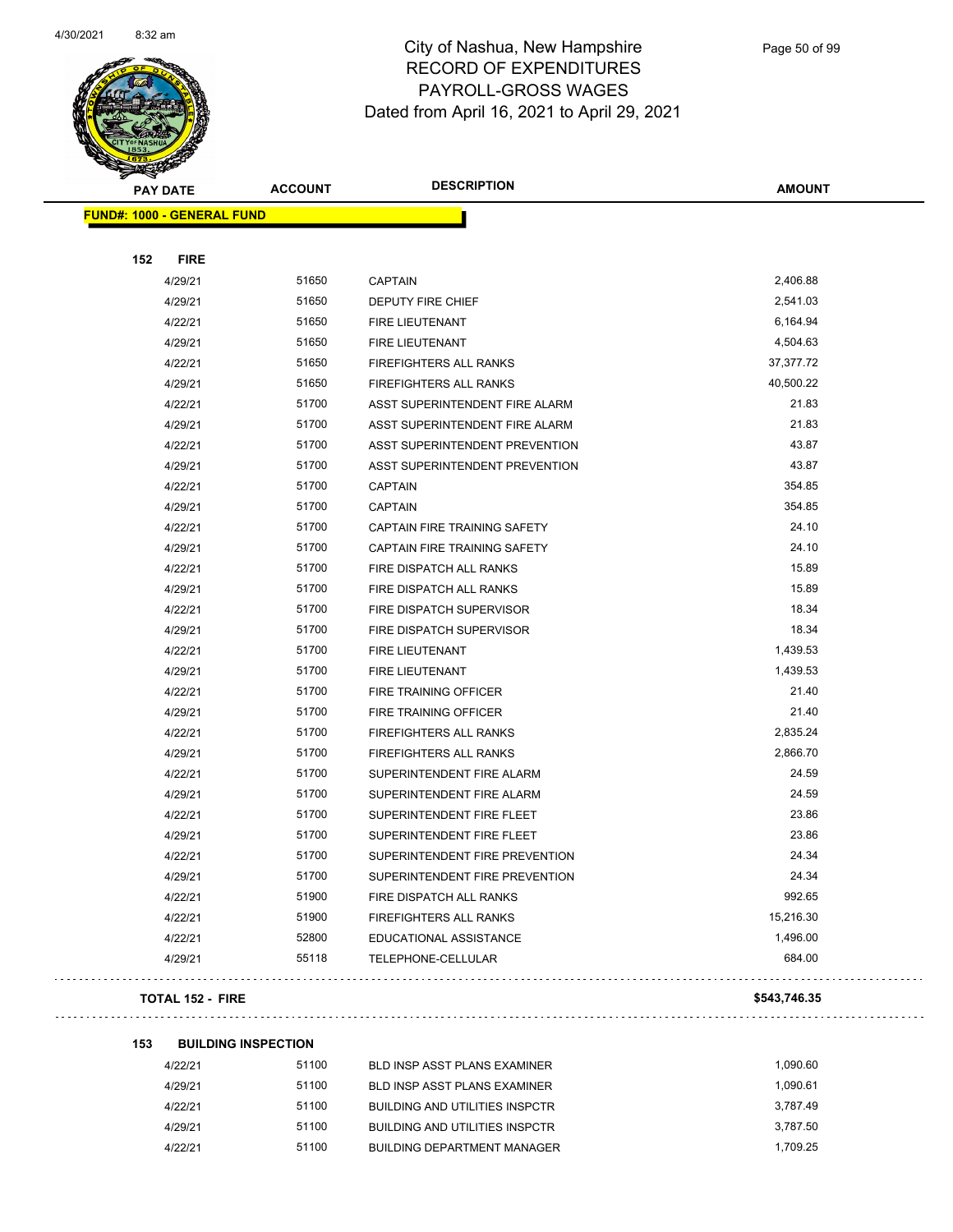

Page 51 of 99

|     |                                                      |                                            | <b>DESCRIPTION</b>                             | <b>AMOUNT</b> |
|-----|------------------------------------------------------|--------------------------------------------|------------------------------------------------|---------------|
|     | <b>PAY DATE</b><br><b>FUND#: 1000 - GENERAL FUND</b> | <b>ACCOUNT</b>                             |                                                |               |
|     |                                                      |                                            |                                                |               |
| 153 |                                                      | <b>BUILDING INSPECTION</b>                 |                                                |               |
|     | 4/29/21                                              | 51100                                      | <b>BUILDING DEPARTMENT MANAGER</b>             | 1,709.25      |
|     | 4/22/21                                              | 51100                                      | PERMIT TECHNICIAN I                            | 1,341.91      |
|     | 4/29/21                                              | 51100                                      | PERMIT TECHNICIAN I                            | 1,341.90      |
|     | 4/22/21                                              | 51100                                      | <b>PLANS EXAMINER</b>                          | 1,324.60      |
|     | 4/29/21                                              | 51100                                      | <b>PLANS EXAMINER</b>                          | 1,324.60      |
|     |                                                      | <b>TOTAL 153 - BUILDING INSPECTION</b>     |                                                | \$18,507.71   |
| 155 |                                                      | <b>CODE ENFORCEMENT</b>                    |                                                |               |
|     | 4/22/21                                              | 51100                                      | <b>CODE ENFORCEMENT OFFICER II</b>             | 2,879.45      |
|     | 4/29/21                                              | 51100                                      | <b>CODE ENFORCEMENT OFFICER II</b>             | 2,879.45      |
|     | 4/22/21                                              | 51100                                      | MGR CODE ENFORCEMENT DEPT                      | 1,702.60      |
|     | 4/29/21                                              | 51100                                      | MGR CODE ENFORCEMENT DEPT                      | 1,702.60      |
|     | 4/29/21                                              | 55118                                      | TELEPHONE-CELLULAR                             | 59.50         |
|     |                                                      | <b>TOTAL 155 - CODE ENFORCEMENT</b>        |                                                | \$9,223.60    |
| 156 |                                                      | <b>EMERGENCY MANAGEMENT</b>                |                                                |               |
|     | 4/22/21                                              | 51100                                      | EMERGENCY MANAGEMENT COORDINAT                 | 918.40        |
|     | 4/29/21                                              | 51100                                      | EMERGENCY MANAGEMENT COORDINAT                 | 918.40        |
|     | 4/22/21                                              | 51100                                      | <b>EMERGENCY MANAGEMENT DIRECTOR</b>           | 1,809.80      |
|     | 4/29/21                                              | 51100                                      | EMERGENCY MANAGEMENT DIRECTOR                  | 1,809.80      |
|     | 4/29/21                                              | 55118                                      | TELEPHONE-CELLULAR                             | 100.00        |
|     |                                                      | <b>TOTAL 156 - EMERGENCY MANAGEMENT</b>    |                                                | \$5,556.40    |
|     |                                                      |                                            |                                                |               |
| 157 |                                                      | <b>CITYWIDE COMMUNICATIONS</b>             |                                                |               |
|     | 4/29/21                                              | 51100                                      | <b>COMM SYS ENGR TECH</b>                      | 2,126.54      |
|     | 4/22/21                                              | 51100                                      | IT MANAGER/RADIO SYSTEMS NETWORK ADMINISTRATOR | 394.15        |
|     | 4/29/21                                              | 51100                                      | IT MANAGER/RADIO SYSTEMS NETWORK ADMINISTRATOR | 394.15        |
|     | 4/22/21                                              | 51200                                      | RADIO SYSTEMS MANAGER                          | 1,488.24      |
|     | 4/29/21                                              | 51200                                      | RADIO SYSTEMS MANAGER                          | 1,488.24      |
|     | 4/22/21                                              | 51700                                      | RADIO SYSTEMS MANAGER                          | 383.69        |
|     | 4/29/21                                              | 55118                                      | TELEPHONE-CELLULAR                             | 60.00         |
|     |                                                      | <b>TOTAL 157 - CITYWIDE COMMUNICATIONS</b> |                                                | \$6,335.01    |
| 158 |                                                      | <b>PARKING ENFORCEMENT</b>                 |                                                |               |
|     | 4/22/21                                              | 51100                                      | <b>MVR CLERK I</b>                             | 305.15        |
|     | 4/29/21                                              | 51100                                      | <b>MVR CLERK I</b>                             | 305.15        |
|     | 4/22/21                                              | 51100                                      | MVR CLERK II                                   | 335.10        |
|     | 4/29/21                                              | 51100                                      | MVR CLERK II                                   | 335.10        |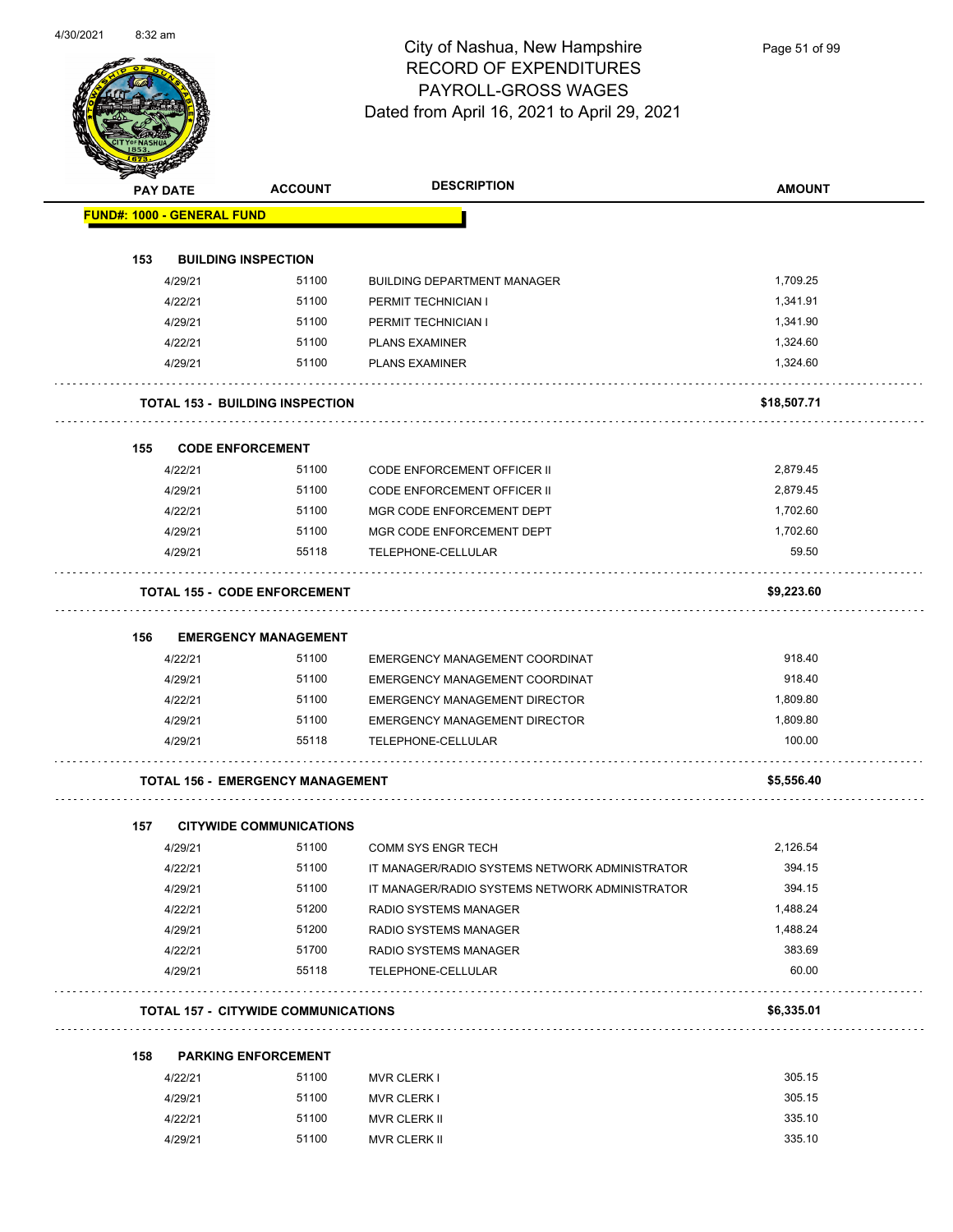

| <b>STARSHED</b>                   |         |                                        |                                    |               |
|-----------------------------------|---------|----------------------------------------|------------------------------------|---------------|
| <b>PAY DATE</b>                   |         | <b>ACCOUNT</b>                         | <b>DESCRIPTION</b>                 | <b>AMOUNT</b> |
| <b>FUND#: 1000 - GENERAL FUND</b> |         |                                        |                                    |               |
|                                   |         |                                        |                                    |               |
| 158                               |         | <b>PARKING ENFORCEMENT</b>             |                                    |               |
|                                   | 4/22/21 | 51100                                  | ORDINANCE VIOLATIONS COORDINATOR   | 146.81        |
|                                   | 4/29/21 | 51100                                  | ORDINANCE VIOLATIONS COORDINATOR   | 201.51        |
|                                   | 4/22/21 | 51100                                  | PARKING MANAGER                    | 334.50        |
|                                   | 4/29/21 | 51100                                  | <b>PARKING MANAGER</b>             | 334.50        |
|                                   | 4/22/21 | 51200                                  | PARKING ENFORCEMENT SPECIALIST- PT | 775.01        |
|                                   | 4/29/21 | 51200                                  | PARKING ENFORCEMENT SPECIALIST- PT | 565.56        |
|                                   | 4/29/21 | 51300                                  | <b>MVR CLERK I</b>                 | 2.87          |
|                                   | 4/29/21 | 51300                                  | MVR CLERK II                       | 3.15          |
|                                   | 4/29/21 | 55118                                  | TELEPHONE-CELLULAR                 | 12.50         |
|                                   |         | <b>TOTAL 158 - PARKING ENFORCEMENT</b> |                                    | \$3,656.91    |
| 160                               |         | <b>PW-ADMIN &amp; ENGINEERING</b>      |                                    |               |
|                                   | 4/22/21 | 51100                                  | ADMINISTRATIVE ASSISTANT II        | 806.55        |
|                                   | 4/29/21 | 51100                                  | ADMINISTRATIVE ASSISTANT II        | 806.55        |
|                                   | 4/22/21 | 51100                                  | ASSISTANT DIRECTOR OF PUBLIC WORKS | 1,801.70      |
|                                   | 4/29/21 | 51100                                  | ASSISTANT DIRECTOR OF PUBLIC WORKS | 1,801.70      |
|                                   | 4/22/21 | 51100                                  | <b>CITY ENGINEER</b>               | 1,237.40      |
|                                   | 4/29/21 | 51100                                  | <b>CITY ENGINEER</b>               | 1,237.40      |
|                                   | 4/22/21 | 51100                                  | <b>CITY SURVEYOR</b>               | 1,282.35      |
|                                   | 4/29/21 | 51100                                  | <b>CITY SURVEYOR</b>               | 1,282.35      |
|                                   | 4/22/21 | 51100                                  | DEPUTY CITY ENGINEER               | 814.40        |
|                                   | 4/29/21 | 51100                                  | DEPUTY CITY ENGINEER               | 814.40        |
|                                   | 4/22/21 | 51100                                  | DIRECTOR PUBLIC WORKS              | 1,970.65      |
|                                   | 4/29/21 | 51100                                  | DIRECTOR PUBLIC WORKS              | 1,970.65      |
|                                   | 4/22/21 | 51100                                  | <b>DIVISION OPERATIONS MANAGER</b> | 1,637.69      |
|                                   | 4/29/21 | 51100                                  | DIVISION OPERATIONS MANAGER        | 1,637.70      |
|                                   | 4/22/21 | 51100                                  | DPW CONTRACT ADMINISTRATOR         | 408.83        |
|                                   | 4/29/21 | 51100                                  | DPW CONTRACT ADMINISTRATOR         | 380.30        |
|                                   | 4/22/21 | 51100                                  | <b>ENGINEERING INSPECTOR</b>       | 2,135.35      |
|                                   | 4/29/21 | 51100                                  | <b>ENGINEERING INSPECTOR</b>       | 2,135.35      |
|                                   | 4/22/21 | 51100                                  | <b>EXECUTIVE ASSISTANT</b>         | 826.25        |
|                                   | 4/29/21 | 51100                                  | <b>EXECUTIVE ASSISTANT</b>         | 826.25        |
|                                   | 4/22/21 | 51100                                  | <b>GIS SPECIALIST</b>              | 508.40        |
|                                   | 4/29/21 | 51100                                  | <b>GIS SPECIALIST</b>              | 508.40        |
|                                   | 4/22/21 | 51100                                  | PUBLIC RELATIONS ADMINISTRATOR     | 784.25        |
|                                   | 4/29/21 | 51100                                  | PUBLIC RELATIONS ADMINISTRATOR     | 784.25        |
|                                   | 4/22/21 | 51100                                  | SENIOR STAFF ENGINEER              | 1,902.60      |
|                                   | 4/29/21 | 51100                                  | SENIOR STAFF ENGINEER              | 1,902.61      |
|                                   | 4/22/21 | 51100                                  | SENIOR TRAFFIC ENGINEER            | 1,809.80      |
|                                   | 4/29/21 | 51100                                  | SENIOR TRAFFIC ENGINEER            | 1,809.79      |
|                                   | 4/22/21 | 51100                                  | <b>STAFF ENGINEER</b>              | 1,191.00      |
|                                   | 4/29/21 | 51100                                  | <b>STAFF ENGINEER</b>              | 1,191.00      |
|                                   |         |                                        |                                    |               |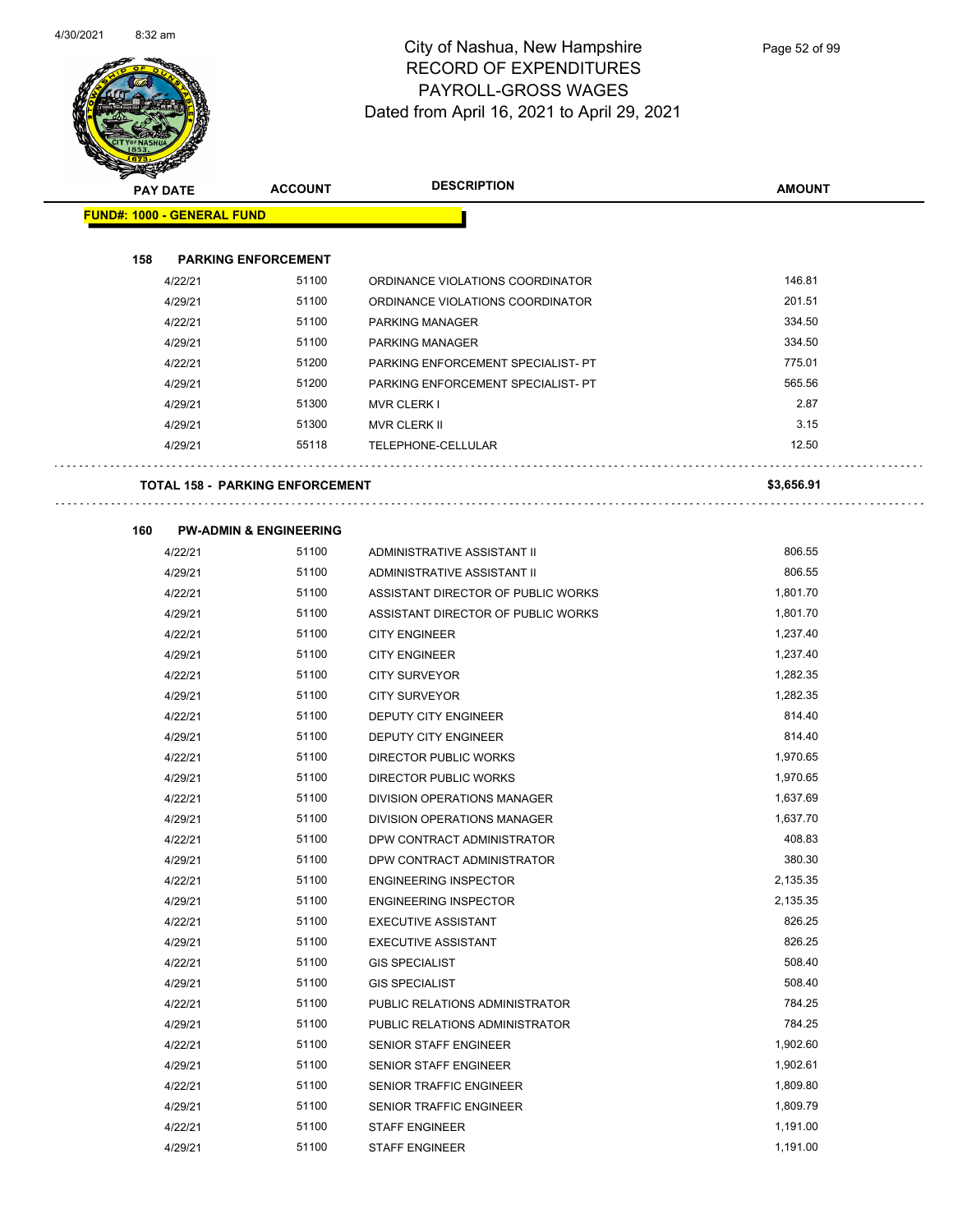

Page 53 of 99

| <b>PAY DATE</b>                   | <b>ACCOUNT</b>                                | <b>DESCRIPTION</b>           | <b>AMOUNT</b> |
|-----------------------------------|-----------------------------------------------|------------------------------|---------------|
| <b>FUND#: 1000 - GENERAL FUND</b> |                                               |                              |               |
|                                   |                                               |                              |               |
| 160                               | <b>PW-ADMIN &amp; ENGINEERING</b>             |                              |               |
| 4/22/21                           | 51100                                         | STREET CONSTRUCTION ENGINEER | 1,508.15      |
| 4/29/21                           | 51100                                         | STREET CONSTRUCTION ENGINEER | 1,508.15      |
| 4/29/21                           | 55118                                         | TELEPHONE-CELLULAR           | 427.45        |
| 4/29/21                           | 55699                                         | OTHER CONTRACTED SERVICES    | 74.90         |
|                                   | <b>TOTAL 160 - PW-ADMIN &amp; ENGINEERING</b> |                              | \$41,724.57   |
|                                   |                                               |                              |               |
| 161<br><b>STREETS</b>             |                                               |                              |               |
| 4/22/21                           | 51100                                         | ADMINISTRATIVE ASSISTANT II  | 839.35        |
| 4/29/21                           | 51100                                         | ADMINISTRATIVE ASSISTANT II  | 839.35        |
| 4/22/21                           | 51100                                         | AUTO MECH 1ST CLASS NIGHTS   | 4,617.60      |
| 4/29/21                           | 51100                                         | AUTO MECH 1ST CLASS NIGHTS   | 35,664.80     |
| 4/22/21                           | 51100                                         | AUTO MECH 2ND CLASS          | 2,120.32      |
| 4/29/21                           | 51100                                         | AUTO MECH 2ND CLASS          | 18,876.05     |
| 4/29/21                           | 51100                                         | AUTO MECH 2ND CLASS NIGHTS   | 5,166.76      |
| 4/22/21                           | 51100                                         | AUTO MECHANIC 1ST CLASS      | 3,427.20      |
| 4/29/21                           | 51100                                         | AUTO MECHANIC 1ST CLASS      | 28,092.97     |
| 4/22/21                           | 51100                                         | EQUIP OPR STREET REPAIR      | 8,342.40      |
| 4/29/21                           | 51100                                         | EQUIP OPR STREET REPAIR      | 67,797.78     |
| 4/22/21                           | 51100                                         | FLEET MAINTENANCE FOREMAN    | 1,351.10      |
| 4/29/21                           | 51100                                         | FLEET MAINTENANCE FOREMAN    | 1,351.10      |
| 4/22/21                           | 51100                                         | FLEET MANAGER STREET DEPT    | 1,230.65      |
| 4/29/21                           | 51100                                         | FLEET MANAGER STREET DEPT    | 1,230.65      |
| 4/22/21                           | 51100                                         | <b>FOREMAN LABOR STREET</b>  | 2,702.20      |
| 4/29/21                           | 51100                                         | <b>FOREMAN LABOR STREET</b>  | 2,702.20      |
| 4/22/21                           | 51100                                         | <b>MASON PIPELAYER</b>       | 2,983.22      |
| 4/29/21                           | 51100                                         | <b>MASON PIPELAYER</b>       | 22,759.53     |
| 4/22/21                           | 51100                                         | OPERATIONS SUPERVISOR        | 1,138.65      |
| 4/29/21                           | 51100                                         | OPERATIONS SUPERVISOR        | 1,138.65      |
| 4/29/21                           | 51100                                         | <b>RETIREE DPW</b>           | 5,285.08      |
| 4/22/21                           | 51100                                         | <b>SIGN MAINTENANCE</b>      | 3,124.32      |
| 4/29/21                           | 51100                                         | <b>SIGN MAINTENANCE</b>      | 31,030.22     |
| 4/22/21                           | 51100                                         | STOREKEEPER PWD              | 1,048.51      |
| 4/29/21                           | 51100                                         | STOREKEEPER PWD              | 1,158.19      |
| 4/22/21                           | 51100                                         | <b>STREET FOREMAN</b>        | 2,702.19      |
| 4/29/21                           | 51100                                         | <b>STREET FOREMAN</b>        | 2,702.20      |
| 4/22/21                           | 51100                                         | SUPERINTENDENT OF STREETS    | 2,010.85      |
| 4/29/21                           | 51100                                         | SUPERINTENDENT OF STREETS    | 2,010.85      |
| 4/22/21                           | 51100                                         | <b>TRAFFIC FOREMAN</b>       | 1,378.10      |
| 4/29/21                           | 51100                                         | <b>TRAFFIC FOREMAN</b>       | 1,378.10      |
| 4/22/21                           | 51100                                         | <b>TRAFFIC TECHNICIAN I</b>  | 1,332.00      |
| 4/29/21                           | 51100                                         | TRAFFIC TECHNICIAN I         | 18,783.37     |
| 4/22/21                           | 51100                                         | TRUCK DRIVER STREET REPAIR   | 16,101.98     |
|                                   |                                               |                              |               |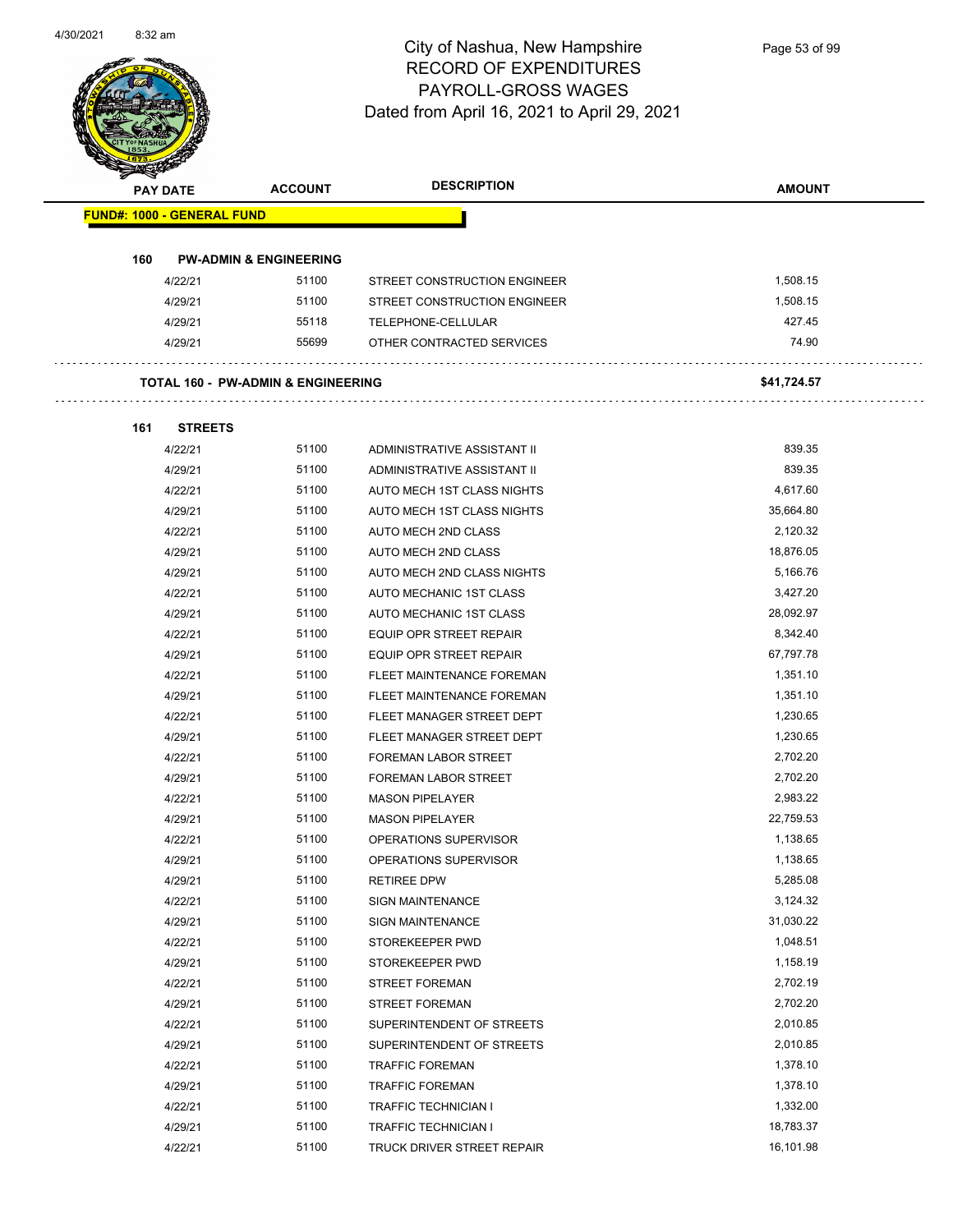

| <b>Antagen</b> |                                   |                                       |                                |               |
|----------------|-----------------------------------|---------------------------------------|--------------------------------|---------------|
|                | <b>PAY DATE</b>                   | <b>ACCOUNT</b>                        | <b>DESCRIPTION</b>             | <b>AMOUNT</b> |
|                | <b>FUND#: 1000 - GENERAL FUND</b> |                                       |                                |               |
|                |                                   |                                       |                                |               |
| 161            | <b>STREETS</b>                    |                                       |                                |               |
|                | 4/29/21                           | 51100                                 | TRUCK DRIVER STREET REPAIR     | 128,708.06    |
|                | 4/22/21                           | 51100                                 | <b>WELDER FIRST CLASS</b>      | 1,126.00      |
|                | 4/29/21                           | 51100                                 | <b>WELDER FIRST CLASS</b>      | 10,842.19     |
|                | 4/29/21                           | 51300                                 | AUTO MECH 1ST CLASS NIGHTS     | 389.88        |
|                | 4/22/21                           | 51300                                 | AUTO MECH 2ND CLASS            | 239.16        |
|                | 4/29/21                           | 51300                                 | AUTO MECH 2ND CLASS            | 39.86         |
|                | 4/22/21                           | 51300                                 | FLEET MAINTENANCE FOREMAN      | 63.31         |
|                | 4/22/21                           | 51300                                 | <b>SIGN MAINTENANCE</b>        | 2,476.35      |
|                | 4/29/21                           | 51300                                 | <b>SIGN MAINTENANCE</b>        | 2,476.35      |
|                | 4/22/21                           | 51300                                 | STOREKEEPER PWD                | 9.83          |
|                | 4/29/21                           | 51300                                 | STOREKEEPER PWD                | 119.47        |
|                | 4/22/21                           | 51300                                 | <b>TRAFFIC FOREMAN</b>         | 1,136.94      |
|                | 4/29/21                           | 51300                                 | <b>TRAFFIC FOREMAN</b>         | 1,705.41      |
|                | 4/22/21                           | 51300                                 | TRAFFIC TECHNICIAN I           | 314.79        |
|                | 4/29/21                           | 51300                                 | <b>TRAFFIC TECHNICIAN I</b>    | 314.79        |
|                | 4/22/21                           | 51300                                 | TRUCK DRIVER STREET REPAIR     | 463.72        |
|                | 4/22/21                           | 51600                                 | <b>EQUIP OPR STREET REPAIR</b> | 400.00        |
|                | 4/29/21                           | 51600                                 | <b>SIGN MAINTENANCE</b>        | 1,006.03      |
|                | 4/29/21                           | 55118                                 | TELEPHONE-CELLULAR             | 135.00        |
|                | <b>TOTAL 161 - STREETS</b>        |                                       |                                | \$456,385.63  |
|                |                                   |                                       |                                |               |
| 166            | <b>PARKING OPERATIONS</b>         |                                       |                                |               |
|                | 4/22/21                           | 51100                                 | PARKING MAINTENANCE            | 1,346.31      |
|                | 4/29/21                           | 51100                                 | PARKING MAINTENANCE            | 1,346.30      |
|                | 4/22/21                           | 51100                                 | PARKING MANAGER                | 1,003.45      |
|                | 4/29/21                           | 51100                                 | <b>PARKING MANAGER</b>         | 1,003.45      |
|                | 4/22/21                           | 51200                                 | PARKING MAINTENANCE            | 313.47        |
|                | 4/29/21                           | 51200                                 | PARKING MAINTENANCE            | 391.84        |
|                | 4/29/21                           | 55118                                 | TELEPHONE-CELLULAR             | 137.50        |
|                |                                   | <b>TOTAL 166 - PARKING OPERATIONS</b> |                                | \$5,542.32    |
| 171            | <b>COMMUNITY SERVICES</b>         |                                       |                                |               |
|                | 4/22/21                           | 51100                                 | DIRECTOR HEALTH AND COMM SVS   | 2,198.55      |
|                | 4/29/21                           | 51100                                 | DIRECTOR HEALTH AND COMM SVS   | 2,198.55      |
|                | 4/22/21                           | 51100                                 | <b>EPIDEMIOLOGIST</b>          | 1,148.10      |
|                | 4/29/21                           | 51100                                 | <b>EPIDEMIOLOGIST</b>          | 1,148.10      |
|                | 4/22/21                           | 51100                                 | <b>HEALTH PROGRAM SPEC</b>     | 1,031.15      |
|                | 4/29/21                           | 51100                                 | <b>HEALTH PROGRAM SPEC</b>     | 1,031.15      |
|                | 4/29/21                           | 55118                                 | TELEPHONE-CELLULAR             | 50.00         |
|                |                                   |                                       |                                |               |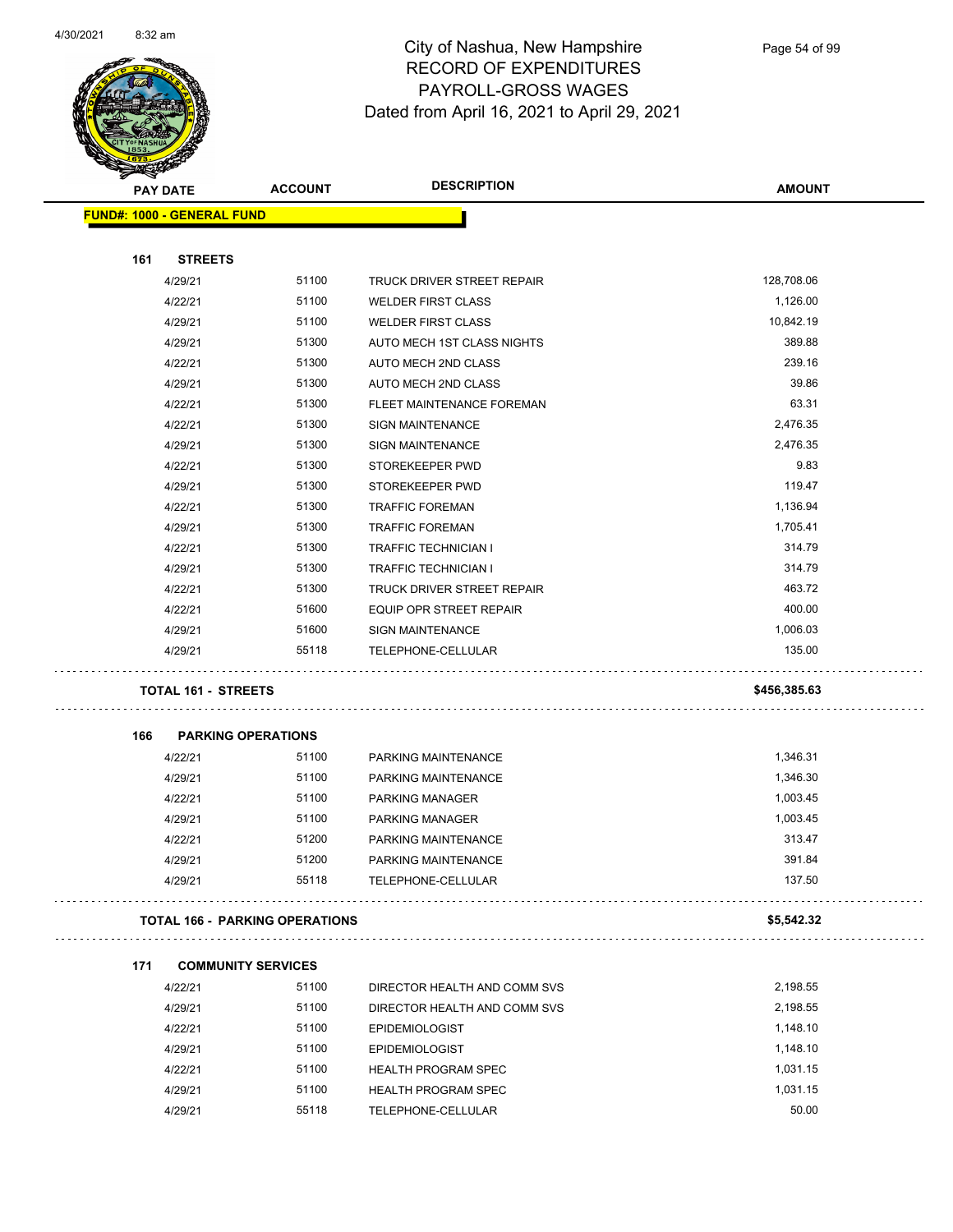

Page 55 of 99

| <b>Service Contracts</b>          | <b>PAY DATE</b>    | <b>ACCOUNT</b>                          | <b>DESCRIPTION</b>                                  | <b>AMOUNT</b> |
|-----------------------------------|--------------------|-----------------------------------------|-----------------------------------------------------|---------------|
| <b>FUND#: 1000 - GENERAL FUND</b> |                    |                                         |                                                     |               |
|                                   |                    | <b>TOTAL 171 - COMMUNITY SERVICES</b>   |                                                     | \$8,805.60    |
|                                   |                    |                                         |                                                     |               |
| 172                               |                    | <b>COMMUNITY HEALTH</b>                 |                                                     |               |
|                                   | 4/22/21            | 51100                                   | ADMINISTRATIVE ASSISTANT II                         | 892.45        |
|                                   | 4/29/21            | 51100                                   | ADMINISTRATIVE ASSISTANT II                         | 892.45        |
|                                   | 4/22/21            | 51100                                   | BILINGUAL OUTREACH WORKER                           | 979.10        |
|                                   | 4/29/21            | 51100                                   | BILINGUAL OUTREACH WORKER                           | 1,219.72      |
|                                   | 4/22/21            | 51100                                   | CHIEF PUBLIC HEALTH NURSE                           | 1,740.10      |
|                                   | 4/29/21            | 51100                                   | CHIEF PUBLIC HEALTH NURSE                           | 1,740.10      |
|                                   | 4/22/21            | 51100                                   | PUB HEALTH NURSE                                    | 3,868.90      |
|                                   | 4/29/21            | 51100                                   | PUB HEALTH NURSE                                    | 3,868.90      |
|                                   | 4/22/21            | 51300                                   | <b>BILINGUAL OUTREACH WORKER</b>                    | 110.15        |
|                                   | 4/22/21            | 51412                                   | NURSE ELM                                           | 61.14         |
|                                   | 4/29/21            | 55118                                   | TELEPHONE-CELLULAR                                  | 50.00         |
|                                   |                    | <b>TOTAL 172 - COMMUNITY HEALTH</b>     |                                                     | \$15,423.01   |
| 173                               |                    | <b>ENVIRONMENTAL HEALTH</b>             |                                                     |               |
|                                   | 4/22/21            | 51100                                   | DEP HEALTH OFFICER/LAB DIRECTOR                     | 1,312.10      |
|                                   | 4/29/21            | 51100                                   | DEP HEALTH OFFICER/LAB DIRECTOR                     | 1,312.10      |
|                                   | 4/22/21            | 51100                                   | ENVIRONMENTAL HEALTH SPEC                           | 2,803.03      |
|                                   | 4/29/21            | 51100                                   | ENVIRONMENTAL HEALTH SPEC                           | 2,813.95      |
|                                   | 4/22/21            | 51100                                   | ENVIRONMENTAL TECH OFFICE MGR                       | 1,106.00      |
|                                   | 4/29/21            | 51100                                   | ENVIRONMENTAL TECH OFFICE MGR                       | 1,106.00      |
|                                   | 4/22/21            | 51100                                   | MANAGER ENVIRONMENTAL HEALTH                        | 1,709.25      |
|                                   |                    | 51100                                   | MANAGER ENVIRONMENTAL HEALTH                        | 1,709.25      |
|                                   | 4/29/21            | 51300                                   | ENVIRONMENTAL HEALTH SPEC                           | 504.41        |
|                                   | 4/29/21            | 51300                                   |                                                     | 445.85        |
|                                   | 4/29/21<br>4/29/21 | 55118                                   | ENVIRONMENTAL TECH OFFICE MGR<br>TELEPHONE-CELLULAR | 67.00         |
|                                   |                    | <b>TOTAL 173 - ENVIRONMENTAL HEALTH</b> |                                                     | \$14,888.94   |
|                                   |                    | <b>WELFARE ADMINISTRATION</b>           |                                                     |               |
| 174                               | 4/22/21            | 51100                                   | CASE TECHNICIAN WELFARE                             | 2,755.70      |
|                                   | 4/29/21            | 51100                                   | CASE TECHNICIAN WELFARE                             | 2,755.71      |
|                                   |                    | 51100                                   | <b>INTAKE WORKER</b>                                | 899.50        |
|                                   | 4/22/21            | 51100                                   |                                                     | 877.01        |
|                                   | 4/29/21            | 51100                                   | <b>INTAKE WORKER</b>                                | 1,072.45      |
|                                   | 4/22/21            |                                         | SENIOR CASE TECHNICIAN                              |               |
|                                   | 4/29/21            | 51100                                   | SENIOR CASE TECHNICIAN                              | 1,072.45      |
|                                   | 4/22/21            | 51100                                   | <b>WELFARE OFFICER</b>                              | 1,809.80      |
|                                   | 4/29/21            | 51100                                   | <b>WELFARE OFFICER</b>                              | 1,809.80      |
|                                   | 4/29/21            | 55118                                   | TELEPHONE-CELLULAR                                  | 50.00         |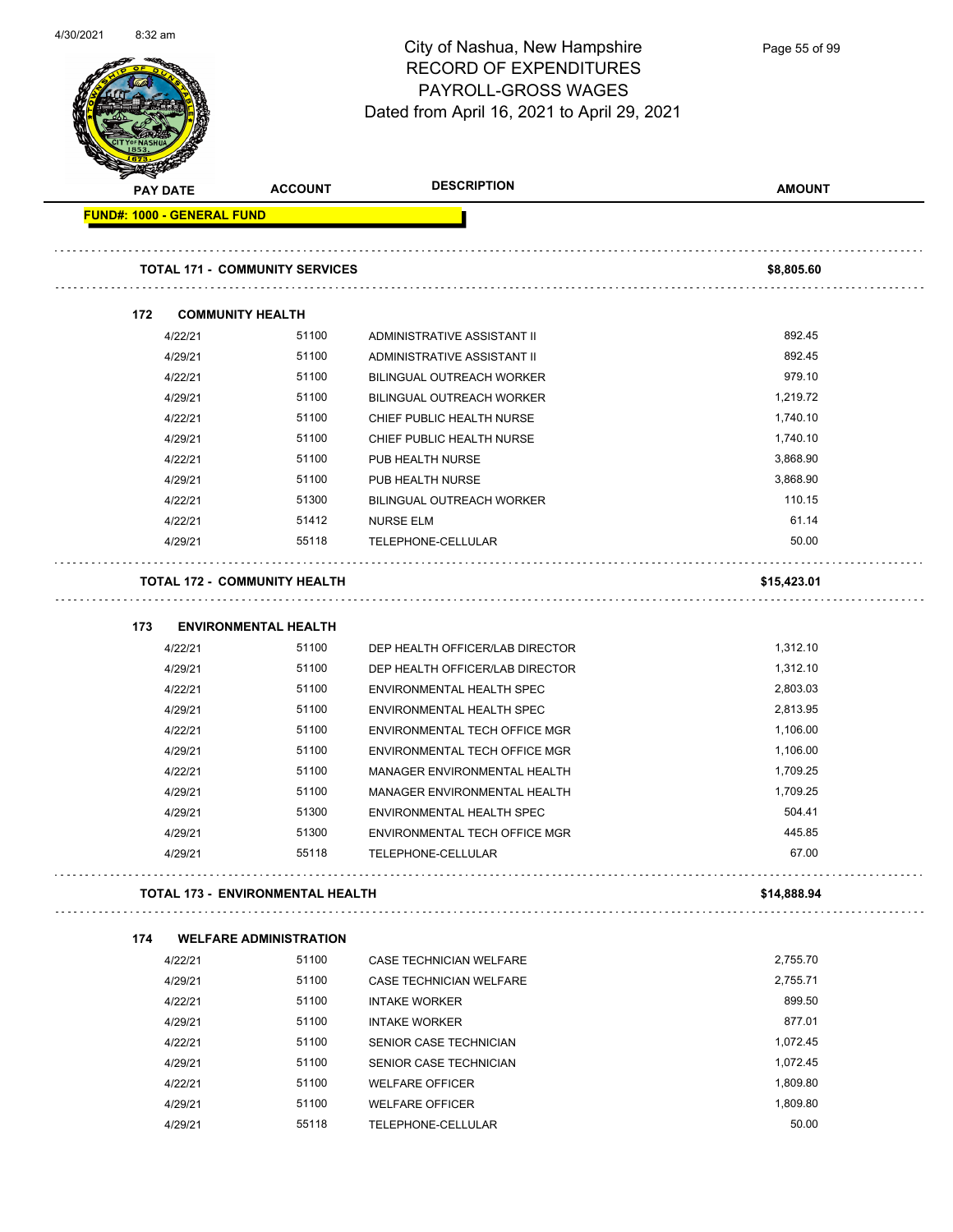

Page 56 of 99

| <b>PAY DATE</b>                   |         | <b>ACCOUNT</b>                            | <b>DESCRIPTION</b>               | <b>AMOUNT</b> |
|-----------------------------------|---------|-------------------------------------------|----------------------------------|---------------|
| <b>FUND#: 1000 - GENERAL FUND</b> |         |                                           |                                  |               |
|                                   |         | <b>TOTAL 174 - WELFARE ADMINISTRATION</b> |                                  | \$13,102.42   |
|                                   |         |                                           |                                  |               |
| 177                               |         | <b>PARKS &amp; RECREATION</b>             |                                  |               |
|                                   | 4/22/21 | 51100                                     | ADMINISTRATIVE ASSISTANT II      | 877.35        |
|                                   | 4/29/21 | 51100                                     | ADMINISTRATIVE ASSISTANT II      | 877.35        |
|                                   | 4/22/21 | 51100                                     | EQUIPMENT OPERATOR, PARKS        | 1,039.60      |
|                                   | 4/29/21 | 51100                                     | EQUIPMENT OPERATOR, PARKS        | 9,328.97      |
|                                   | 4/22/21 | 51100                                     | <b>FOREMAN LABOR PARK</b>        | 3,985.75      |
|                                   | 4/29/21 | 51100                                     | <b>FOREMAN LABOR PARK</b>        | 4,053.29      |
|                                   | 4/22/21 | 51100                                     | <b>GROUNDSKEEPER MAINTENANCE</b> | 7,714.98      |
|                                   | 4/29/21 | 51100                                     | <b>GROUNDSKEEPER MAINTENANCE</b> | 74,126.53     |
|                                   | 4/22/21 | 51100                                     | <b>GROUNDSMAN I</b>              | 6,241.22      |
|                                   | 4/29/21 | 51100                                     | <b>GROUNDSMAN I</b>              | 42,657.61     |
|                                   | 4/22/21 | 51100                                     | <b>GROUNDSMAN II</b>             | 936.40        |
|                                   | 4/29/21 | 51100                                     | <b>GROUNDSMAN II</b>             | 8,592.95      |
|                                   | 4/22/21 | 51100                                     | <b>LEAD GROUNDSMAN</b>           | 2,103.21      |
|                                   | 4/29/21 | 51100                                     | <b>LEAD GROUNDSMAN</b>           | 20,238.30     |
|                                   | 4/22/21 | 51100                                     | PROGRAM COORDINATOR              | 398.75        |
|                                   | 4/29/21 | 51100                                     | PROGRAM COORDINATOR              | 398.73        |
|                                   | 4/22/21 | 51100                                     | RECREATION PROGRAM MANAGER       | 1,157.26      |
|                                   | 4/29/21 | 51100                                     | RECREATION PROGRAM MANAGER       | 1,157.25      |
|                                   | 4/29/21 | 51100                                     | <b>RETIREE DPW</b>               | 537.24        |
|                                   | 4/22/21 | 51100                                     | STELLOS STADIUM ATTENDANT        | 1,039.60      |
|                                   | 4/29/21 | 51100                                     | STELLOS STADIUM ATTENDANT        | 10,882.35     |
|                                   | 4/22/21 | 51100                                     | SUPERINTENDENT OF PARKS RECR     | 2,082.10      |
|                                   | 4/29/21 | 51100                                     | SUPERINTENDENT OF PARKS RECR     | 2.082.10      |
|                                   | 4/22/21 | 51300                                     | <b>FOREMAN LABOR PARK</b>        | 835.97        |
|                                   | 4/29/21 | 51300                                     | <b>FOREMAN LABOR PARK</b>        | 886.62        |
|                                   | 4/22/21 | 51300                                     | <b>GROUNDSKEEPER MAINTENANCE</b> | 571.90        |
|                                   | 4/29/21 | 51300                                     | <b>GROUNDSKEEPER MAINTENANCE</b> | 679.56        |
|                                   | 4/22/21 | 51300                                     | <b>GROUNDSMAN I</b>              | 1,001.64      |
|                                   | 4/29/21 | 51300                                     | <b>GROUNDSMAN I</b>              | 1,475.63      |
|                                   | 4/22/21 | 51300                                     | <b>GROUNDSMAN II</b>             | 107.96        |
|                                   | 4/29/21 | 51300                                     | <b>GROUNDSMAN II</b>             | 359.88        |
|                                   | 4/22/21 | 51300                                     | <b>LEAD GROUNDSMAN</b>           | 742.87        |
|                                   | 4/29/21 | 51300                                     | <b>LEAD GROUNDSMAN</b>           | 943.64        |
|                                   | 4/22/21 | 51300                                     | STELLOS STADIUM ATTENDANT        | 784.19        |
|                                   | 4/29/21 | 51300                                     | STELLOS STADIUM ATTENDANT        | 307.73        |
|                                   | 4/29/21 | 51600                                     | <b>GROUNDSMAN I</b>              | 364.93        |
|                                   | 4/22/21 | 51600                                     | <b>LEAD GROUNDSMAN</b>           | 1,000.00      |
|                                   | 4/29/21 | 55118                                     | TELEPHONE-CELLULAR               | 118.00        |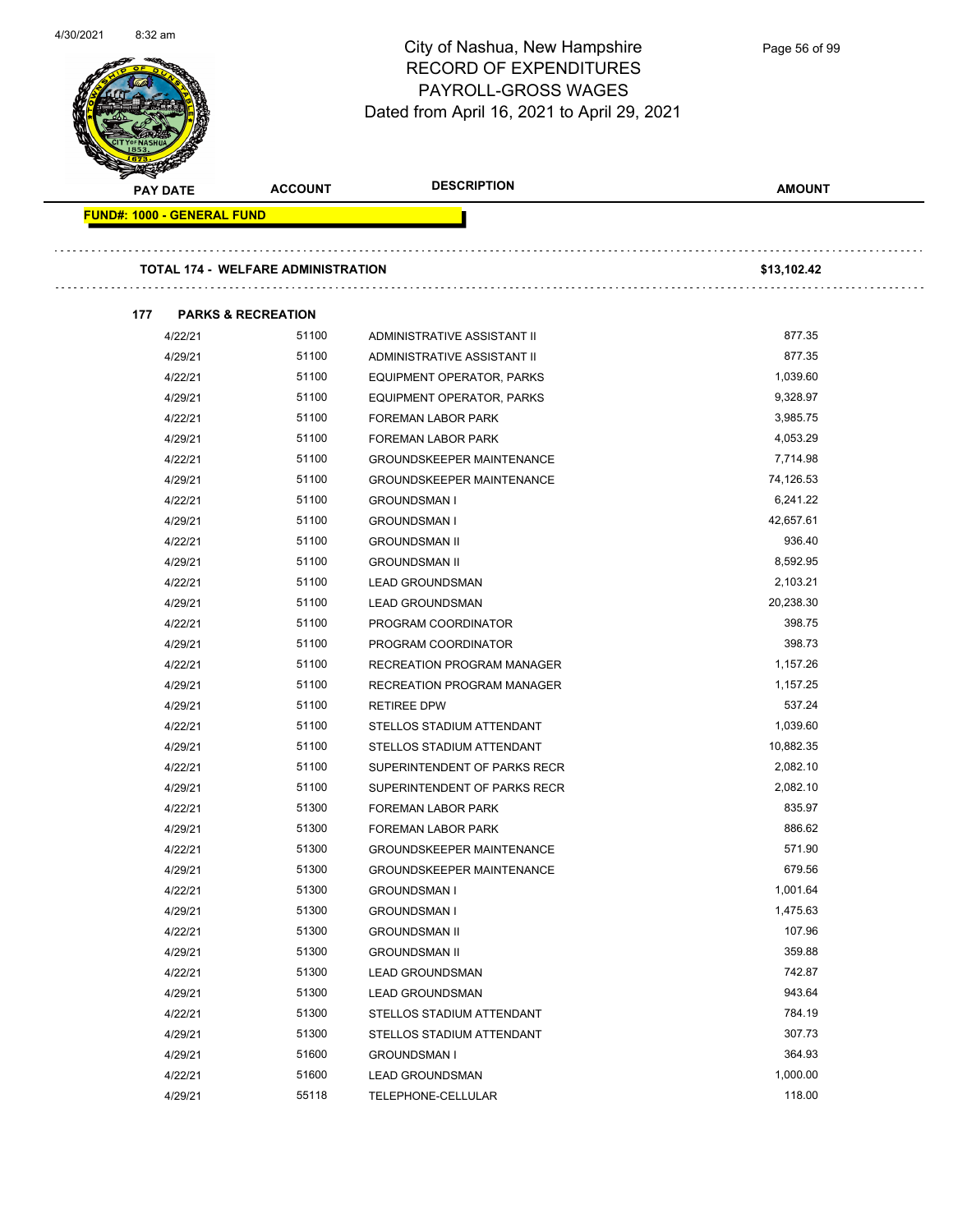

Page 57 of 99

| <b>PAY DATE</b>                   | <b>ACCOUNT</b>                            | <b>DESCRIPTION</b>             | <b>AMOUNT</b> |
|-----------------------------------|-------------------------------------------|--------------------------------|---------------|
| <b>FUND#: 1000 - GENERAL FUND</b> |                                           |                                |               |
|                                   |                                           |                                |               |
|                                   | <b>TOTAL 177 - PARKS &amp; RECREATION</b> |                                | \$212,689.41  |
| 179<br><b>LIBRARY</b>             |                                           |                                |               |
| 4/22/21                           | 51100                                     | ASSISTANT DIRECTOR LIBRARY     | 1,709.25      |
| 4/29/21                           | 51100                                     | ASSISTANT DIRECTOR LIBRARY     | 1,709.25      |
| 4/22/21                           | 51100                                     | ASSISTANT LIBRARIAN CIRCULATIO | 1,119.75      |
| 4/29/21                           | 51100                                     | ASSISTANT LIBRARIAN CIRCULATIO | 1,119.75      |
| 4/22/21                           | 51100                                     | ASSISTANT LIBRARIAN TECH SVS   | 555.71        |
| 4/29/21                           | 51100                                     | ASSISTANT LIBRARIAN TECH SVS   | 534.33        |
| 4/22/21                           | 51100                                     | <b>DIRECTOR LIBRARY</b>        | 2,252.15      |
| 4/29/21                           | 51100                                     | <b>DIRECTOR LIBRARY</b>        | 2.252.15      |
| 4/22/21                           | 51100                                     | EXECUTIVE ASST OFFICE MANAGER  | 983.09        |
| 4/29/21                           | 51100                                     | EXECUTIVE ASST OFFICE MANAGER  | 983.10        |
| 4/22/21                           | 51100                                     | IT COORDINATOR                 | 1,103.25      |
| 4/29/21                           | 51100                                     | IT COORDINATOR                 | 1,103.25      |
| 4/22/21                           | 51100                                     | <b>JANITOR</b>                 | 620.70        |
| 4/29/21                           | 51100                                     | <b>JANITOR</b>                 | 620.70        |
| 4/22/21                           | 51100                                     | LIBRARIAN ADULT SERVICES       | 1,091.10      |
| 4/29/21                           | 51100                                     | LIBRARIAN ADULT SERVICES       | 1,091.10      |
| 4/22/21                           | 51100                                     | LIBRARIAN CIRCULATION          | 1,253.30      |
| 4/29/21                           | 51100                                     | <b>LIBRARIAN CIRCULATION</b>   | 1,253.30      |
| 4/22/21                           | 51100                                     | LIBRARIAN OUTREACH SVS         | 1,253.32      |
| 4/29/21                           | 51100                                     | LIBRARIAN OUTREACH SVS         | 1,253.31      |
| 4/22/21                           | 51100                                     | LIBRARIAN TECH SERVICES        | 1,253.30      |
| 4/29/21                           | 51100                                     | LIBRARIAN TECH SERVICES        | 1,253.31      |
| 4/22/21                           | 51100                                     | LIBRARIAN YOUTH SERVICES       | 1,884.15      |
| 4/29/21                           | 51100                                     | LIBRARIAN YOUTH SERVICES       | 1,884.15      |
| 4/22/21                           | 51100                                     | LIBRARY ASSISTANT CIRCULATION  | 7,057.78      |
| 4/29/21                           | 51100                                     | LIBRARY ASSISTANT CIRCULATION  | 7,057.76      |
| 4/22/21                           | 51100                                     | LIBRARY ASSISTANT MEDIA SERVIC | 844.71        |
| 4/29/21                           | 51100                                     | LIBRARY ASSISTANT MEDIA SERVIC | 855.27        |
| 4/22/21                           | 51100                                     | LIBRARY ASSISTANT TECH SVS     | 922.25        |
| 4/29/21                           | 51100                                     | LIBRARY ASSISTANT TECH SVS     | 922.25        |
| 4/22/21                           | 51100                                     | LIBRARY ASSISTANT YOUTH SERVIC | 2,356.66      |
| 4/29/21                           | 51100                                     | LIBRARY ASSISTANT YOUTH SERVIC | 2,356.67      |
| 4/22/21                           | 51100                                     | <b>MAINTENANCE SUPV</b>        | 1,038.90      |
| 4/29/21                           | 51100                                     | <b>MAINTENANCE SUPV</b>        | 1,038.90      |
| 4/22/21                           | 51100                                     | PAGE & COLLECTION COORDINATOR  | 955.40        |
| 4/29/21                           | 51100                                     | PAGE & COLLECTION COORDINATOR  | 955.40        |
| 4/22/21                           | 51100                                     | REFERENCE LIBRARIAN ADULT SERV | 3,886.97      |
| 4/29/21                           | 51100                                     | REFERENCE LIBRARIAN ADULT SERV | 3,875.20      |
| 4/22/21                           | 51100                                     | REFERENCE LIBRARIAN TECH SVS   | 1,061.13      |
| 4/29/21                           | 51100                                     | REFERENCE LIBRARIAN TECH SVS   | 1,061.12      |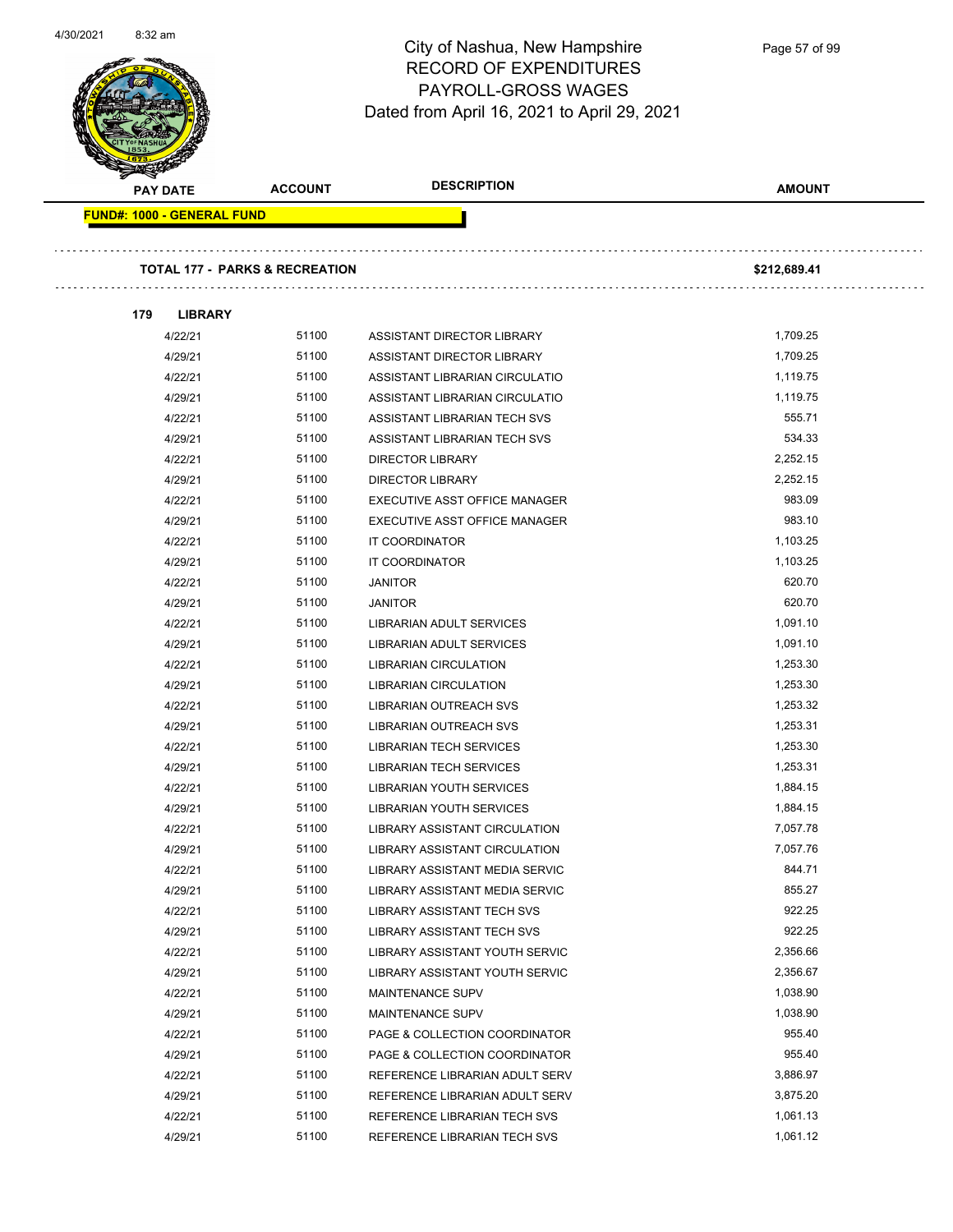

| <b>RESERVE</b>  |                                          |                |                                                     |               |
|-----------------|------------------------------------------|----------------|-----------------------------------------------------|---------------|
| <b>PAY DATE</b> |                                          | <b>ACCOUNT</b> | <b>DESCRIPTION</b>                                  | <b>AMOUNT</b> |
|                 | <b>FUND#: 1000 - GENERAL FUND</b>        |                |                                                     |               |
|                 |                                          |                |                                                     |               |
| 179             | <b>LIBRARY</b>                           |                |                                                     | 713.30        |
|                 | 4/22/21                                  | 51100<br>51100 | <b>SECURITY LIBRARY</b>                             | 713.30        |
|                 | 4/29/21                                  |                | <b>SECURITY LIBRARY</b>                             | 276.99        |
|                 | 4/22/21                                  | 51200<br>51200 | <b>JANITOR</b>                                      | 276.99        |
|                 | 4/29/21                                  | 51200          | <b>JANITOR</b><br><b>LIBRARY ASSISTANT TECH SVS</b> | 527.95        |
|                 | 4/22/21                                  | 51200          |                                                     | 527.95        |
|                 | 4/29/21                                  | 51200          | <b>LIBRARY ASSISTANT TECH SVS</b>                   | 386.05        |
|                 | 4/22/21                                  |                | <b>SECURITY LIBRARY</b>                             | 472.91        |
|                 | 4/29/21                                  | 51200          | <b>SECURITY LIBRARY</b>                             | 17.40         |
|                 | 4/29/21<br>4/22/21                       | 51300<br>51300 | LIBRARIAN YOUTH SERVICES<br><b>SECURITY LIBRARY</b> | 33.44         |
|                 |                                          |                |                                                     |               |
|                 | <b>TOTAL 179 - LIBRARY</b>               |                |                                                     | \$70,329.42   |
| 181             | <b>COMMUNITY DEVELOPMENT</b>             |                |                                                     |               |
|                 | 4/22/21                                  | 51100          | ADMINISTRATIVE ASSISTANT II                         | 806.55        |
|                 | 4/29/21                                  | 51100          | ADMINISTRATIVE ASSISTANT II                         | 806.55        |
|                 | 4/22/21                                  | 51100          | DIRECTOR COMMUNITY DEVELOPMENT                      | 2,473.35      |
|                 | 4/29/21                                  | 51100          | DIRECTOR COMMUNITY DEVELOPMENT                      | 2,473.36      |
|                 | 4/22/21                                  | 51100          | <b>TRANSPORTATION PLANNER</b>                       | 1,339.60      |
|                 | 4/29/21                                  | 51100          | <b>TRANSPORTATION PLANNER</b>                       | 1,339.60      |
|                 | 4/22/21                                  | 51100          | <b>WATERWAYS MANAGER</b>                            | 1,709.25      |
|                 | 4/29/21                                  | 51100          | <b>WATERWAYS MANAGER</b>                            | 1,709.25      |
|                 | 4/22/21                                  | 51200          | ADMINISTRATIVE ASSISTANT I                          | 424.67        |
|                 | 4/29/21                                  | 51200          | ADMINISTRATIVE ASSISTANT I                          | 398.47        |
|                 | 4/29/21                                  | 51300          | ADMINISTRATIVE ASSISTANT II                         | 7.56          |
|                 | 4/22/21                                  | 51400          | <b>INTERN</b>                                       | 100.00        |
|                 | 4/29/21                                  | 51400          | <b>INTERN</b>                                       | 50.00         |
|                 | 4/29/21                                  | 55118          | TELEPHONE-CELLULAR                                  | 50.00         |
|                 |                                          |                |                                                     |               |
|                 | <b>TOTAL 181 - COMMUNITY DEVELOPMENT</b> |                |                                                     | \$13,688.21   |
| 182             | <b>PLANNING AND ZONING</b>               |                |                                                     |               |
|                 | 4/22/21                                  | 51100          | <b>COMMUNICATION SPEC</b>                           | 60.40         |
|                 | 4/29/21                                  | 51100          | <b>COMMUNICATION SPEC</b>                           | 60.40         |
|                 | 4/22/21                                  | 51100          | DEPARTMENT COORDINATOR                              | 1,069.50      |
|                 | 4/29/21                                  | 51100          | DEPARTMENT COORDINATOR                              | 1,069.49      |
|                 | 4/22/21                                  | 51100          | DEPUTY PLANNING MANAGER                             | 2,918.35      |
|                 | 4/29/21                                  | 51100          | DEPUTY PLANNING MANAGER                             | 2,918.35      |
|                 | 4/22/21                                  | 51100          | MANAGER PLANNING DEPT                               | 1,850.75      |

4/29/21 51100 MANAGER PLANNING DEPT 1,850.75 4/22/21 51100 PLANNER I 1,956.50 4/29/21 51100 PLANNER I 1,956.50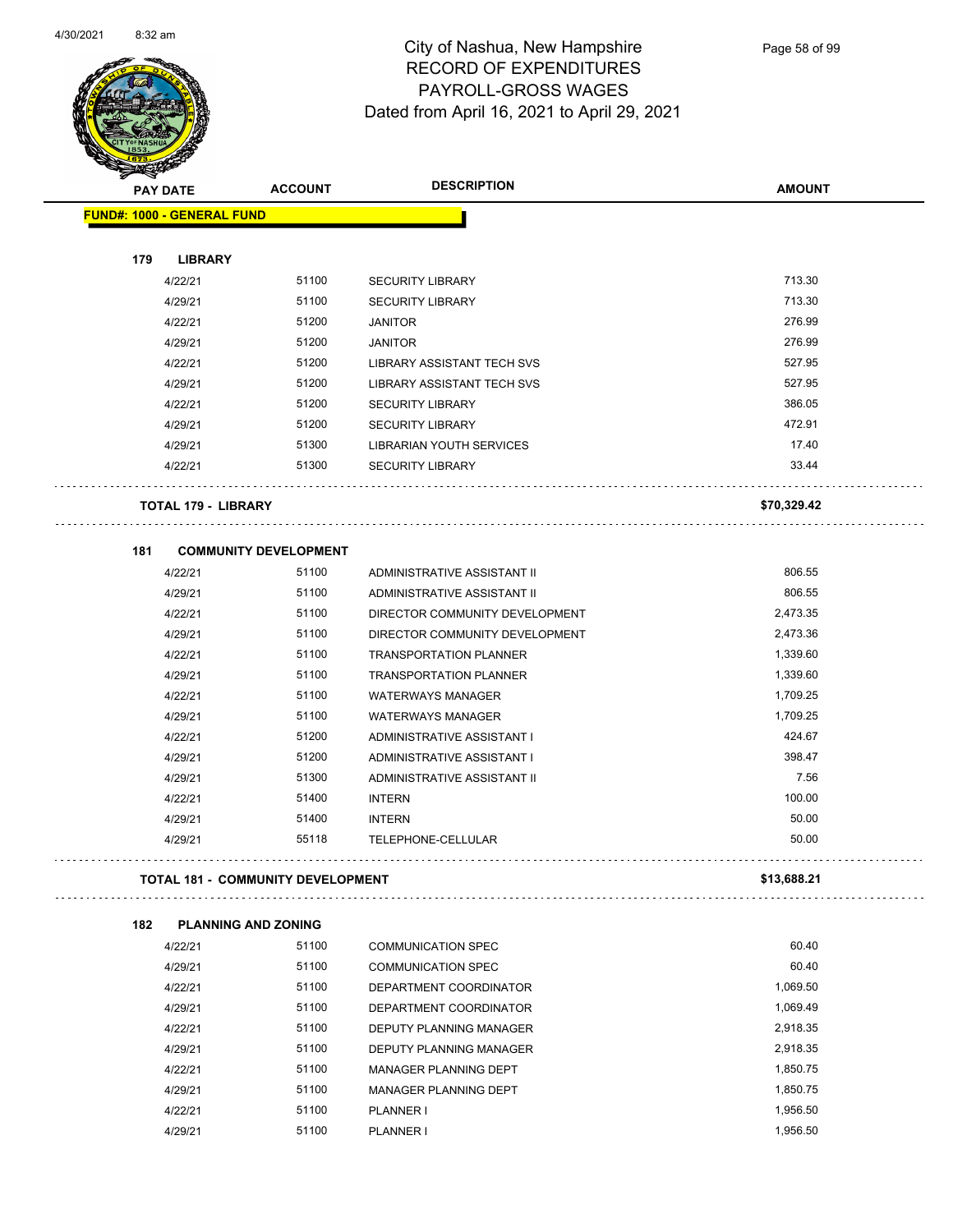

Page 59 of 99

| <b>PAY DATE</b>                   | <b>ACCOUNT</b>                          | <b>DESCRIPTION</b>            | <b>AMOUNT</b> |
|-----------------------------------|-----------------------------------------|-------------------------------|---------------|
| <b>FUND#: 1000 - GENERAL FUND</b> |                                         |                               |               |
|                                   |                                         |                               |               |
| 182                               | <b>PLANNING AND ZONING</b>              |                               |               |
| 4/22/21                           | 51100                                   | ZONING COORDINATOR            | 856.10        |
| 4/29/21                           | 51100                                   | ZONING COORDINATOR            | 856.10        |
| 4/22/21                           | 51300                                   | <b>COMMUNICATION SPEC</b>     | 0.57          |
| 4/29/21                           | 51300                                   | <b>COMMUNICATION SPEC</b>     | 6.23          |
| 4/22/21                           | 53428                                   | STENOGRAPHIC SERVICES         | 500.00        |
|                                   |                                         |                               |               |
|                                   | <b>TOTAL 182 - PLANNING AND ZONING</b>  |                               | \$17,929.99   |
| 183                               | <b>ECONOMIC DEVELOPMENT</b>             |                               |               |
| 4/22/21                           | 51100                                   | DWNTWN SPCLST & OED PGRM COOR | 976.00        |
| 4/29/21                           | 51100                                   | DWNTWN SPCLST & OED PGRM COOR | 976.00        |
| 4/22/21                           | 51100                                   | ECONOMIC DEV DIRECTOR         | 2,332.80      |
| 4/29/21                           | 51100                                   | ECONOMIC DEV DIRECTOR         | 2,332.80      |
| 4/22/21                           | 51100                                   | HUNT MEMORIAL BLDG & ARTS ADM | 417.45        |
| 4/29/21                           | 51100                                   | HUNT MEMORIAL BLDG & ARTS ADM | 417.45        |
| 4/29/21                           | 55118                                   | TELEPHONE-CELLULAR            | 85.00         |
|                                   |                                         |                               |               |
|                                   | <b>TOTAL 183 - ECONOMIC DEVELOPMENT</b> |                               | \$7,537.50    |
| 191<br><b>SCHOOL</b>              |                                         |                               |               |
| 4/22/21                           | 51100                                   | 21 CENTURY COORDINATOR        | 2,415.80      |
| 4/22/21                           | 51100                                   | <b>7PAR CTE NHN</b>           | 420.98        |
| 4/29/21                           | 51100                                   | <b>7PAR CTE NHN</b>           | 442.38        |
| 4/22/21                           | 51100                                   | ASSISTANT DIRECTOR BUSINESS   | 3,201.20      |
| 4/22/21                           | 51100                                   | ASSISTANT PRINCIPAL AMH       | 1,605.70      |
| 4/22/21                           | 51100                                   | ASSISTANT PRINCIPAL BIC       | 2,923.10      |
| 4/22/21                           | 51100                                   | ASSISTANT PRINCIPAL BIR       | 1,533.60      |
| 4/22/21                           | 51100                                   | ASSISTANT PRINCIPAL BRO       | 3,195.70      |
| 4/22/21                           | 51100                                   | ASSISTANT PRINCIPAL CHARL     | 3,357.70      |
| 4/22/21                           | 51100                                   | ASSISTANT PRINCIPAL DR CRSP   | 1,437.50      |
| 4/22/21                           | 51100                                   | ASSISTANT PRINCIPAL ELM       | 6,865.40      |
| 4/22/21                           | 51100                                   | ASSISTANT PRINCIPAL FES       | 2,923.10      |
| 4/22/21                           | 51100                                   | ASSISTANT PRINCIPAL FMS       | 3,336.50      |
| 4/22/21                           | 51100                                   | ASSISTANT PRINCIPAL LEDGE     | 3,458.40      |
| 4/22/21                           | 51100                                   | ASSISTANT PRINCIPAL MDE       | 3,163.50      |
| 4/22/21                           | 51100                                   | ASSISTANT PRINCIPAL MTP       | 1,461.50      |
| 4/22/21                           | 51100                                   | ASSISTANT PRINCIPAL NHN       | 14,015.30     |
| 4/22/21                           | 51100                                   | ASSISTANT PRINCIPAL NHS       | 14,153.80     |
| 4/22/21                           | 51100                                   | ASSISTANT PRINCIPAL NSE       | 3,115.40      |
| 4/22/21                           | 51100                                   | ASSISTANT PRINCIPAL PMS       | 3,684.60      |
| 4/22/21                           | 51100                                   | ASSISTANT PRINCIPAL SHE       | 1,485.60      |
| 4/22/21                           | 51100                                   | ASSISTANT SUPERINTENDENT      | 10,182.70     |
|                                   |                                         |                               |               |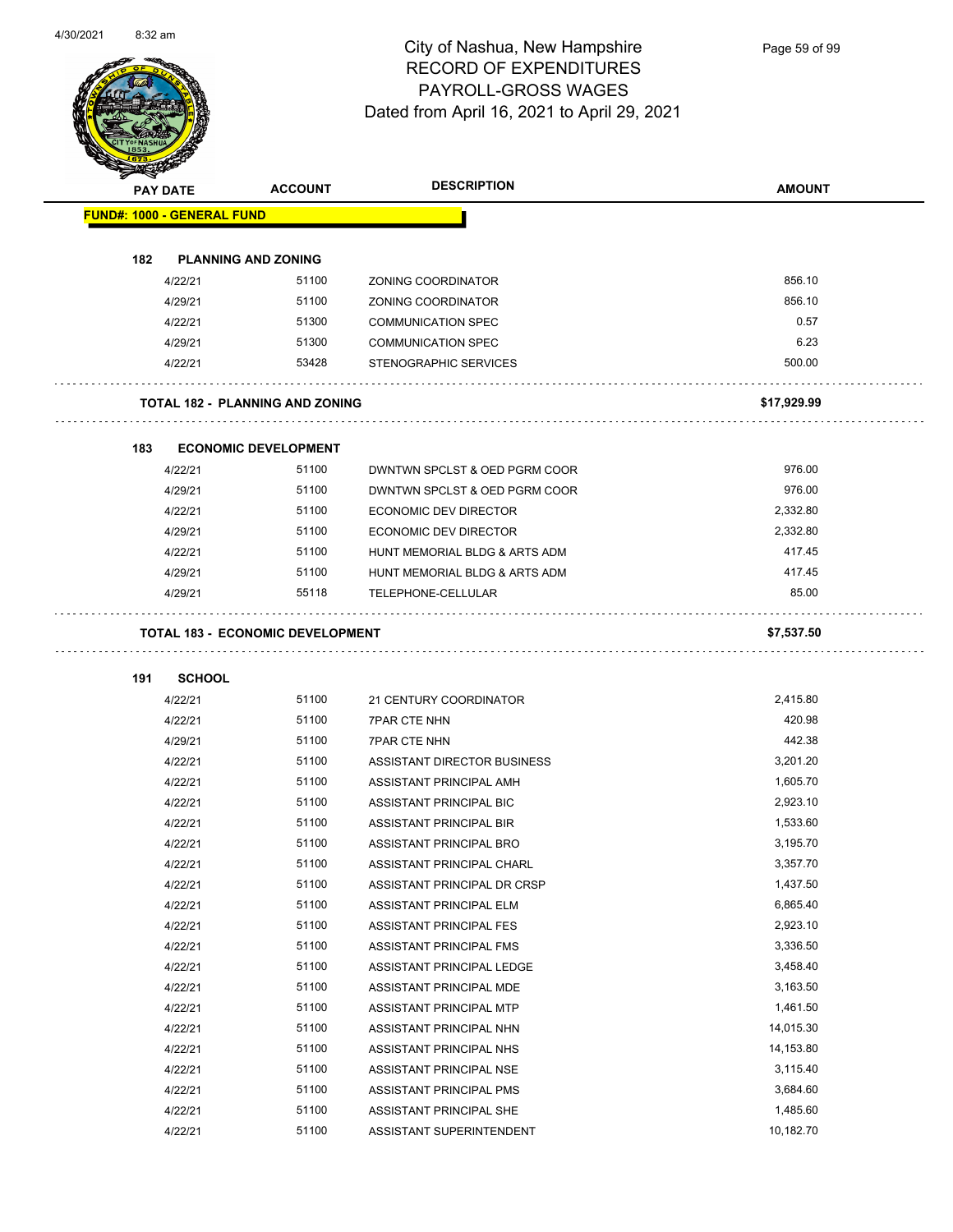

|     | <b>PAY DATE</b>                    | <b>ACCOUNT</b> | <b>DESCRIPTION</b>                                         | <b>AMOUNT</b>        |
|-----|------------------------------------|----------------|------------------------------------------------------------|----------------------|
|     | <u> FUND#: 1000 - GENERAL FUND</u> |                |                                                            |                      |
|     |                                    |                |                                                            |                      |
| 191 | <b>SCHOOL</b>                      |                |                                                            |                      |
|     | 4/22/21                            | 51100          | ASST DIRECTOR PLANT OPS                                    | 4,987.00             |
|     | 4/22/21                            | 51100          | <b>ASST DIRECTOR SPED</b>                                  | 6,611.80             |
|     | 4/22/21                            | 51100          | ASST SYSTEMS ADMIN FULL YEAR                               | 17,681.20            |
|     | 4/22/21                            | 51100          | <b>ATTENDANCE OFFICER</b>                                  | 2,582.00             |
|     | 4/22/21                            | 51100          | BRENTWOOD COORDINATOR                                      | 2,888.90             |
|     | 4/22/21                            | 51100          | CAREER CENTER COORD NHS                                    | 1,596.10             |
|     | 4/22/21                            | 51100          | CHIEF OPERATING OFFICER                                    | 4,542.60             |
|     | 4/22/21                            | 51100          | CLERICAL ACADEMY NHN                                       | 3,193.15             |
|     | 4/29/21                            | 51100          | CLERICAL ACADEMY NHN                                       | 3,193.15             |
|     | 4/22/21                            | 51100          | CLERICAL ACADEMY NHS                                       | 3,150.32             |
|     | 4/29/21                            | 51100          | CLERICAL ACADEMY NHS                                       | 3,109.97             |
|     | 4/22/21                            | 51100          | CLERICAL ASST SUPER SUP                                    | 1,488.39             |
|     | 4/29/21                            | 51100          | CLERICAL ASST SUPER SUP                                    | 1,463.71             |
|     | 4/22/21                            | 51100          | CLERICAL ATHLETIC NHN                                      | 831.76               |
|     | 4/29/21                            | 51100          | CLERICAL ATHLETIC NHN                                      | 831.75               |
|     | 4/22/21                            | 51100          | <b>CLERICAL ATHLETIC NHS</b>                               | 745.90               |
|     | 4/29/21                            | 51100          | CLERICAL ATHLETIC NHS                                      | 745.90               |
|     | 4/22/21                            | 51100          | <b>CLERICAL BUSINESS</b>                                   | 3,246.45             |
|     | 4/29/21                            | 51100          | <b>CLERICAL BUSINESS</b>                                   | 2,361.40             |
|     | 4/22/21                            | 51100          | CLERICAL CHIEF OP OFFICER SUP                              | 781.50               |
|     | 4/29/21                            | 51100          | CLERICAL CHIEF OP OFFICER SUP                              | 781.50               |
|     | 4/22/21                            | 51100          | CLERICAL CTE NHN                                           | 709.15               |
|     | 4/29/21                            | 51100          | <b>CLERICAL CTE NHN</b>                                    | 690.24               |
|     | 4/22/21                            | 51100          | <b>CLERICAL GUIDANCE ELM</b>                               | 709.15               |
|     | 4/29/21                            | 51100          | CLERICAL GUIDANCE ELM                                      | 709.15               |
|     | 4/22/21                            | 51100          | CLERICAL GUIDANCE NHN                                      | 2,132.64             |
|     | 4/29/21                            | 51100          | CLERICAL GUIDANCE NHN                                      | 2,107.78             |
|     | 4/22/21                            | 51100          | <b>CLERICAL GUIDANCE NHS</b>                               | 1,455.05             |
|     | 4/29/21                            | 51100          | <b>CLERICAL GUIDANCE NHS</b>                               | 1,436.14             |
|     | 4/22/21                            | 51100<br>51100 | <b>CLERICAL HUMAN RESOURCES</b>                            | 2,369.49             |
|     | 4/29/21                            | 51100          | CLERICAL HUMAN RESOURCES                                   | 2,315.96<br>1,602.00 |
|     | 4/22/21<br>4/29/21                 | 51100          | <b>CLERICAL PAYROLL SUP</b><br><b>CLERICAL PAYROLL SUP</b> | 1,602.00             |
|     | 4/22/21                            | 51100          | <b>CLERICAL PLANT OPS</b>                                  | 781.50               |
|     | 4/29/21                            | 51100          | <b>CLERICAL PLANT OPS</b>                                  | 781.50               |
|     | 4/22/21                            | 51100          | CLERICAL PRINCIPAL AMH                                     | 745.90               |
|     | 4/29/21                            | 51100          | CLERICAL PRINCIPAL AMH                                     | 745.90               |
|     | 4/22/21                            | 51100          | <b>CLERICAL PRINCIPAL BIC</b>                              | 1,613.25             |
|     | 4/29/21                            | 51100          | CLERICAL PRINCIPAL BIC                                     | 1,613.25             |
|     | 4/22/21                            | 51100          | <b>CLERICAL PRINCIPAL BIR</b>                              | 1,663.50             |
|     | 4/29/21                            | 51100          | CLERICAL PRINCIPAL BIR                                     | 1,663.50             |
|     | 4/22/21                            | 51100          | <b>CLERICAL PRINCIPAL BRO</b>                              | 1,540.90             |
|     | 4/29/21                            | 51100          | <b>CLERICAL PRINCIPAL BRO</b>                              | 1,540.90             |
|     |                                    |                |                                                            |                      |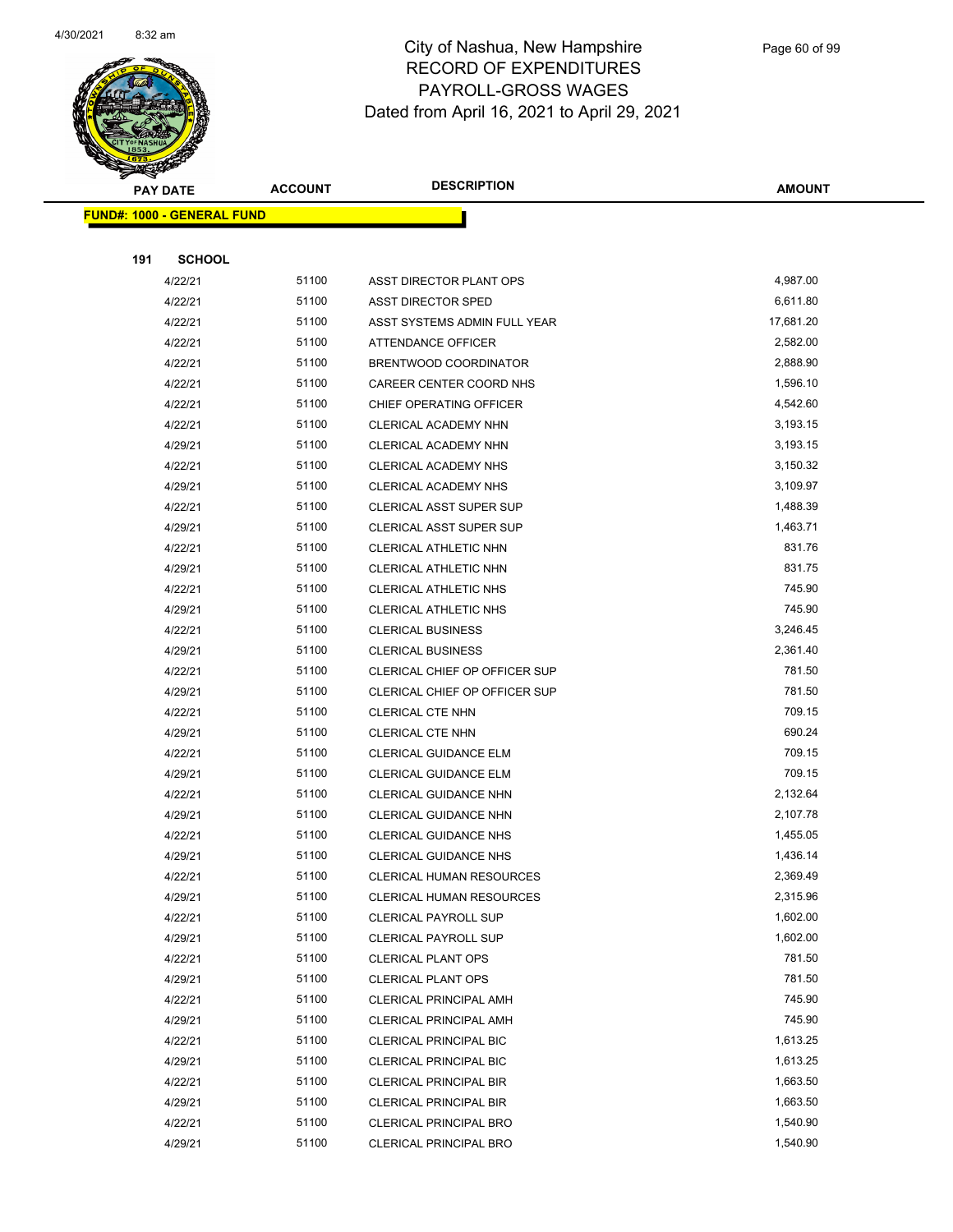

|     | <b>PAY DATE</b>                   | <b>ACCOUNT</b> | <b>DESCRIPTION</b>                                 | <b>AMOUNT</b>    |  |
|-----|-----------------------------------|----------------|----------------------------------------------------|------------------|--|
|     | <b>FUND#: 1000 - GENERAL FUND</b> |                |                                                    |                  |  |
|     |                                   |                |                                                    |                  |  |
| 191 | <b>SCHOOL</b>                     |                |                                                    |                  |  |
|     | 4/22/21                           | 51100          | CLERICAL PRINCIPAL CHA                             | 1,563.00         |  |
|     | 4/29/21                           | 51100          | CLERICAL PRINCIPAL CHA                             | 1,563.00         |  |
|     | 4/22/21                           | 51100          | CLERICAL PRINCIPAL DRC                             | 1,529.65         |  |
|     | 4/29/21                           | 51100          | CLERICAL PRINCIPAL DRC                             | 1,529.65         |  |
|     | 4/22/21                           | 51100          | <b>CLERICAL PRINCIPAL ELM</b>                      | 2,769.34         |  |
|     | 4/29/21                           | 51100          | <b>CLERICAL PRINCIPAL ELM</b>                      | 2,783.52         |  |
|     | 4/22/21                           | 51100          | <b>CLERICAL PRINCIPAL FES</b>                      | 1,555.46         |  |
|     | 4/29/21                           | 51100          | <b>CLERICAL PRINCIPAL FES</b>                      | 1,560.93         |  |
|     | 4/22/21                           | 51100          | <b>CLERICAL PRINCIPAL FMS</b>                      | 2,275.55         |  |
|     | 4/29/21                           | 51100          | <b>CLERICAL PRINCIPAL FMS</b>                      | 2,275.55         |  |
|     | 4/22/21                           | 51100          | <b>CLERICAL PRINCIPAL LDG</b>                      | 1,490.65         |  |
|     | 4/29/21                           | 51100          | <b>CLERICAL PRINCIPAL LDG</b>                      | 1,490.65         |  |
|     | 4/22/21                           | 51100          | CLERICAL PRINCIPAL MDE                             | 1,596.53         |  |
|     | 4/29/21                           | 51100          | CLERICAL PRINCIPAL MDE                             | 1,558.24         |  |
|     | 4/22/21                           | 51100          | <b>CLERICAL PRINCIPAL MTP</b>                      | 1,529.65         |  |
|     | 4/29/21                           | 51100          | <b>CLERICAL PRINCIPAL MTP</b>                      | 1,529.65         |  |
|     | 4/22/21                           | 51100          | CLERICAL PRINCIPAL NHN                             | 1,490.65         |  |
|     | 4/29/21                           | 51100          | CLERICAL PRINCIPAL NHN                             | 1,490.65         |  |
|     | 4/22/21                           | 51100          | CLERICAL PRINCIPAL NHS                             | 2,225.58         |  |
|     | 4/29/21                           | 51100          | CLERICAL PRINCIPAL NHS                             | 2,230.33         |  |
|     | 4/22/21                           | 51100          | <b>CLERICAL PRINCIPAL NSE</b>                      | 1,540.90         |  |
|     | 4/29/21                           | 51100          | <b>CLERICAL PRINCIPAL NSE</b>                      | 1,540.90         |  |
|     | 4/22/21                           | 51100          | <b>CLERICAL PRINCIPAL PMS</b>                      | 2,164.19         |  |
|     | 4/29/21                           | 51100          | <b>CLERICAL PRINCIPAL PMS</b>                      | 2,159.47         |  |
|     | 4/22/21                           | 51100          | <b>CLERICAL PRINCIPAL SHE</b>                      | 1,577.65         |  |
|     | 4/29/21                           | 51100          | <b>CLERICAL PRINCIPAL SHE</b>                      | 1,572.11         |  |
|     | 4/22/21                           | 51100          | CLERICAL RECEPTIONIST NHN                          | 831.75           |  |
|     | 4/29/21                           | 51100          | CLERICAL RECEPTIONIST NHN                          | 831.75           |  |
|     | 4/22/21                           | 51100          | CLERICAL RECEPTIONIST NHS                          | 709.15           |  |
|     | 4/29/21                           | 51100          | <b>CLERICAL RECEPTIONIST NHS</b>                   | 709.15           |  |
|     | 4/22/21                           | 51100          | <b>CLERICAL REGISTRAR NHN</b>                      | 709.15<br>709.15 |  |
|     | 4/29/21                           | 51100          | <b>CLERICAL REGISTRAR NHN</b>                      |                  |  |
|     | 4/22/21                           | 51100          | CLERICAL SPECIAL ED NHN                            | 745.90<br>745.89 |  |
|     | 4/29/21                           | 51100<br>51100 | CLERICAL SPECIAL ED NHN                            | 745.90           |  |
|     | 4/22/21<br>4/29/21                | 51100          | CLERICAL SPECIAL ED NHS                            | 740.92           |  |
|     | 4/22/21                           | 51100          | CLERICAL SPECIAL ED NHS<br>CLERICAL SPECIAL ED SUP | 1,413.57         |  |
|     | 4/29/21                           | 51100          | CLERICAL SPECIAL ED SUP                            | 1,408.84         |  |
|     | 4/22/21                           | 51100          | <b>CLERICAL STUDENT SERV SUP</b>                   | 864.40           |  |
|     | 4/29/21                           | 51100          | <b>CLERICAL STUDENT SERV SUP</b>                   | 864.40           |  |
|     | 4/22/21                           | 51100          | CLERICAL SUPERINTENDANT HRLY                       | 830.02           |  |
|     | 4/29/21                           | 51100          | CLERICAL SUPERINTENDANT HRLY                       | 819.10           |  |
|     | 4/22/21                           | 51100          | CLERICAL SUPERINTENDANT SUP                        | 1,941.90         |  |
|     |                                   |                |                                                    |                  |  |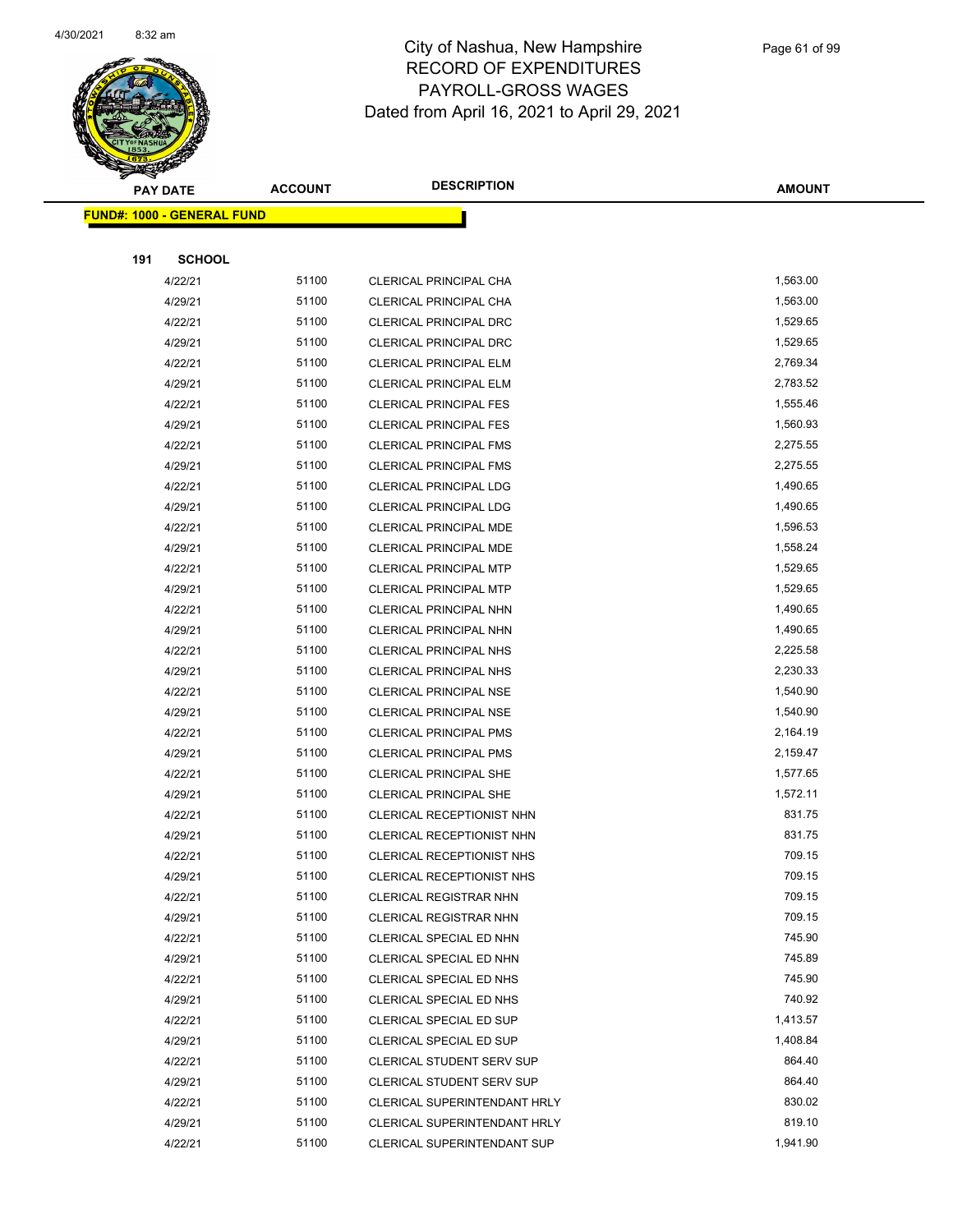

|     | <b>PAY DATE</b>                   | <b>ACCOUNT</b> | <b>DESCRIPTION</b>                                     | <b>AMOUNT</b>    |  |
|-----|-----------------------------------|----------------|--------------------------------------------------------|------------------|--|
|     | <b>FUND#: 1000 - GENERAL FUND</b> |                |                                                        |                  |  |
|     |                                   |                |                                                        |                  |  |
| 191 | <b>SCHOOL</b>                     |                |                                                        |                  |  |
|     | 4/22/21                           | 51100          | <b>CUSTODIAN AMH</b>                                   | 1,505.60         |  |
|     | 4/29/21                           | 51100          | <b>CUSTODIAN AMH</b>                                   | 1,505.60         |  |
|     | 4/22/21                           | 51100          | <b>CUSTODIAN ASST HEAD ELM</b>                         | 857.20           |  |
|     | 4/29/21                           | 51100          | <b>CUSTODIAN ASST HEAD ELM</b>                         | 857.20           |  |
|     | 4/22/21                           | 51100          | <b>CUSTODIAN ASST HEAD FMS</b>                         | 348.25           |  |
|     | 4/29/21                           | 51100          | <b>CUSTODIAN ASST HEAD FMS</b>                         | 348.25           |  |
|     | 4/22/21                           | 51100          | <b>CUSTODIAN ASST HEAD NHN</b>                         | 1,722.42         |  |
|     | 4/29/21                           | 51100          | <b>CUSTODIAN ASST HEAD NHN</b>                         | 1,722.42         |  |
|     | 4/22/21                           | 51100          | <b>CUSTODIAN ASST HEAD NHS</b>                         | 1,722.41         |  |
|     | 4/29/21                           | 51100          | <b>CUSTODIAN ASST HEAD NHS</b>                         | 1,722.42         |  |
|     | 4/22/21                           | 51100          | <b>CUSTODIAN ASST HEAD PMS</b>                         | 857.20           |  |
|     | 4/29/21                           | 51100          | <b>CUSTODIAN ASST HEAD PMS</b>                         | 857.20           |  |
|     | 4/22/21                           | 51100          | <b>CUSTODIAN BIC</b>                                   | 1,505.60         |  |
|     | 4/29/21                           | 51100          | <b>CUSTODIAN BIC</b>                                   | 1,505.60         |  |
|     | 4/22/21                           | 51100          | <b>CUSTODIAN BIR</b>                                   | 1,505.60         |  |
|     | 4/29/21                           | 51100          | <b>CUSTODIAN BIR</b>                                   | 1,505.60         |  |
|     | 4/22/21                           | 51100          | <b>CUSTODIAN BRO</b>                                   | 1,505.60         |  |
|     | 4/29/21                           | 51100          | <b>CUSTODIAN BRO</b>                                   | 1,505.60         |  |
|     | 4/22/21                           | 51100          | <b>CUSTODIAN CHA</b>                                   | 1,505.60         |  |
|     | 4/29/21                           | 51100          | <b>CUSTODIAN CHA</b>                                   | 1,505.60         |  |
|     | 4/22/21                           | 51100          | <b>CUSTODIAN DRC</b>                                   | 1,505.60         |  |
|     | 4/29/21                           | 51100          | <b>CUSTODIAN DRC</b>                                   | 1,505.60         |  |
|     | 4/22/21                           | 51100          | <b>CUSTODIAN ELM</b>                                   | 4,990.40         |  |
|     | 4/29/21                           | 51100          | <b>CUSTODIAN ELM</b>                                   | 5,366.80         |  |
|     | 4/22/21                           | 51100          | <b>CUSTODIAN FES</b>                                   | 1,468.00         |  |
|     | 4/29/21                           | 51100          | <b>CUSTODIAN FES</b>                                   | 1,468.00         |  |
|     | 4/22/21                           | 51100          | <b>CUSTODIAN FMS</b>                                   | 3,011.20         |  |
|     | 4/29/21                           | 51100          | <b>CUSTODIAN FMS</b>                                   | 3,161.76         |  |
|     | 4/22/21                           | 51100          | <b>CUSTODIAN HEAD AMH</b>                              | 857.20           |  |
|     | 4/29/21                           | 51100          | <b>CUSTODIAN HEAD AMH</b>                              | 857.20           |  |
|     | 4/22/21                           | 51100          | <b>CUSTODIAN HEAD BIC</b>                              | 857.20           |  |
|     | 4/29/21                           | 51100          | <b>CUSTODIAN HEAD BIC</b>                              | 857.20           |  |
|     | 4/22/21                           | 51100          | <b>CUSTODIAN HEAD BIR</b>                              | 857.20           |  |
|     | 4/29/21                           | 51100<br>51100 | <b>CUSTODIAN HEAD BIR</b>                              | 857.20<br>857.20 |  |
|     | 4/22/21                           | 51100          | <b>CUSTODIAN HEAD BRO</b><br><b>CUSTODIAN HEAD BRO</b> | 857.20           |  |
|     | 4/29/21<br>4/22/21                | 51100          | <b>CUSTODIAN HEAD CHA</b>                              | 857.20           |  |
|     | 4/29/21                           | 51100          | <b>CUSTODIAN HEAD CHA</b>                              | 857.20           |  |
|     | 4/22/21                           | 51100          | <b>CUSTODIAN HEAD DRC</b>                              | 857.20           |  |
|     | 4/29/21                           | 51100          | <b>CUSTODIAN HEAD DRC</b>                              | 857.20           |  |
|     | 4/22/21                           | 51100          | <b>CUSTODIAN HEAD ELM</b>                              | 1,016.00         |  |
|     | 4/29/21                           | 51100          | <b>CUSTODIAN HEAD ELM</b>                              | 1,016.00         |  |
|     | 4/22/21                           | 51100          | <b>CUSTODIAN HEAD FES</b>                              | 857.20           |  |
|     |                                   |                |                                                        |                  |  |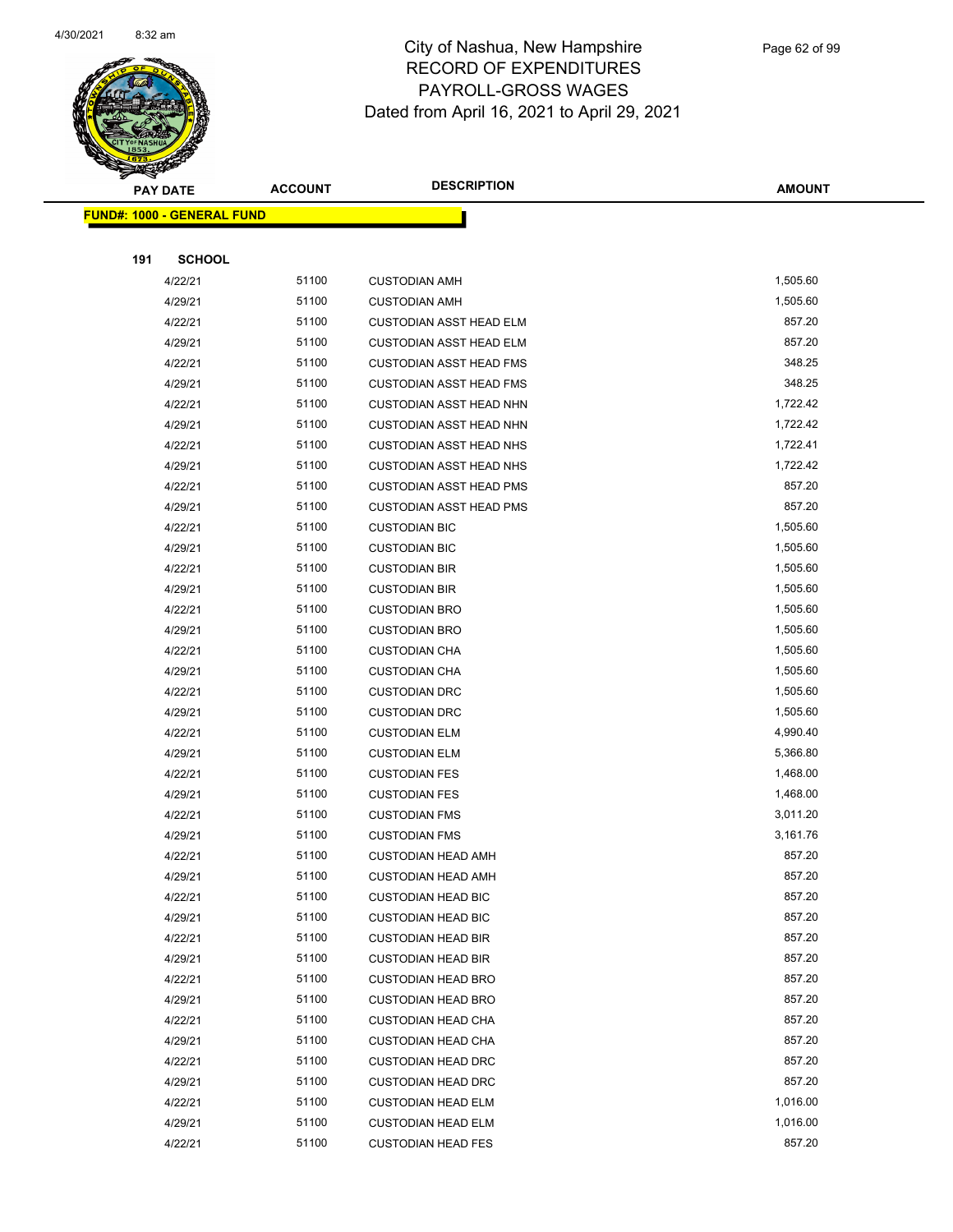

|     | <b>PAY DATE</b>                    | <b>ACCOUNT</b> | <b>DESCRIPTION</b>              | <b>AMOUNT</b> |
|-----|------------------------------------|----------------|---------------------------------|---------------|
|     | <u> FUND#: 1000 - GENERAL FUND</u> |                |                                 |               |
|     |                                    |                |                                 |               |
| 191 | <b>SCHOOL</b>                      |                |                                 |               |
|     | 4/29/21                            | 51100          | <b>CUSTODIAN HEAD FES</b>       | 857.20        |
|     | 4/22/21                            | 51100          | <b>CUSTODIAN HEAD FMS</b>       | 1,016.00      |
|     | 4/29/21                            | 51100          | <b>CUSTODIAN HEAD FMS</b>       | 1,016.00      |
|     | 4/22/21                            | 51100          | <b>CUSTODIAN HEAD LDG</b>       | 857.20        |
|     | 4/29/21                            | 51100          | <b>CUSTODIAN HEAD LDG</b>       | 857.20        |
|     | 4/22/21                            | 51100          | <b>CUSTODIAN HEAD MDE</b>       | 857.20        |
|     | 4/29/21                            | 51100          | <b>CUSTODIAN HEAD MDE</b>       | 857.20        |
|     | 4/22/21                            | 51100          | <b>CUSTODIAN HEAD MTP</b>       | 857.20        |
|     | 4/29/21                            | 51100          | <b>CUSTODIAN HEAD MTP</b>       | 857.20        |
|     | 4/22/21                            | 51100          | <b>CUSTODIAN HEAD NHN</b>       | 1,022.00      |
|     | 4/29/21                            | 51100          | <b>CUSTODIAN HEAD NHN</b>       | 1,022.01      |
|     | 4/22/21                            | 51100          | <b>CUSTODIAN HEAD NHS</b>       | 1,022.00      |
|     | 4/29/21                            | 51100          | <b>CUSTODIAN HEAD NHS</b>       | 1,022.00      |
|     | 4/22/21                            | 51100          | <b>CUSTODIAN HEAD NSE</b>       | 865.20        |
|     | 4/29/21                            | 51100          | <b>CUSTODIAN HEAD NSE</b>       | 865.20        |
|     | 4/22/21                            | 51100          | <b>CUSTODIAN HEAD PMS</b>       | 1,016.00      |
|     | 4/29/21                            | 51100          | <b>CUSTODIAN HEAD PMS</b>       | 1,016.00      |
|     | 4/22/21                            | 51100          | <b>CUSTODIAN HEAD SHE</b>       | 857.20        |
|     | 4/29/21                            | 51100          | <b>CUSTODIAN HEAD SHE</b>       | 857.20        |
|     | 4/22/21                            | 51100          | <b>CUSTODIAN LDG</b>            | 1,526.48      |
|     | 4/29/21                            | 51100          | <b>CUSTODIAN LDG</b>            | 1,526.48      |
|     | 4/22/21                            | 51100          | <b>CUSTODIAN MDE</b>            | 1,416.21      |
|     | 4/29/21                            | 51100          | <b>CUSTODIAN MDE</b>            | 1,505.60      |
|     | 4/22/21                            | 51100          | <b>CUSTODIAN MTP</b>            | 1,505.60      |
|     | 4/29/21                            | 51100          | <b>CUSTODIAN MTP</b>            | 1,505.60      |
|     | 4/22/21                            | 51100          | <b>CUSTODIAN NHN</b>            | 9,065.60      |
|     | 4/29/21                            | 51100          | <b>CUSTODIAN NHN</b>            | 9,027.56      |
|     | 4/22/21                            | 51100          | <b>CUSTODIAN NHS</b>            | 9,850.40      |
|     | 4/29/21                            | 51100          | <b>CUSTODIAN NHS</b>            | 9,850.42      |
|     | 4/22/21                            | 51100          | <b>CUSTODIAN NSE</b>            | 1,505.60      |
|     | 4/29/21                            | 51100          | <b>CUSTODIAN NSE</b>            | 1,505.60      |
|     | 4/22/21                            | 51100          | <b>CUSTODIAN PMS</b>            | 2,382.24      |
|     | 4/29/21                            | 51100          | <b>CUSTODIAN PMS</b>            | 2,306.96      |
|     | 4/22/21                            | 51100          | <b>CUSTODIAN SHE</b>            | 1,505.60      |
|     | 4/29/21                            | 51100          | <b>CUSTODIAN SHE</b>            | 1,505.60      |
|     | 4/22/21                            | 51100          | <b>CUSTODIAN SUPERVISOR WPO</b> | 4,473.40      |
|     | 4/22/21                            | 51100          | <b>CUSTODIAN WID</b>            | 1,468.00      |
|     | 4/29/21                            | 51100          | <b>CUSTODIAN WID</b>            | 1,468.00      |
|     | 4/22/21                            | 51100          | DATA ANALYST                    | 3,261.20      |
|     | 4/22/21                            | 51100          | DIRECTOR ATHLETICS              | 3,913.30      |
|     | 4/22/21                            | 51100          | DIRECTOR COM GRANTS             | 3,422.10      |
|     | 4/22/21                            | 51100          | <b>DIRECTOR GUIDANCE</b>        | 6,869.40      |
|     | 4/22/21                            | 51100          | DIRECTOR HUMAN RESOURCES        | (719.15)      |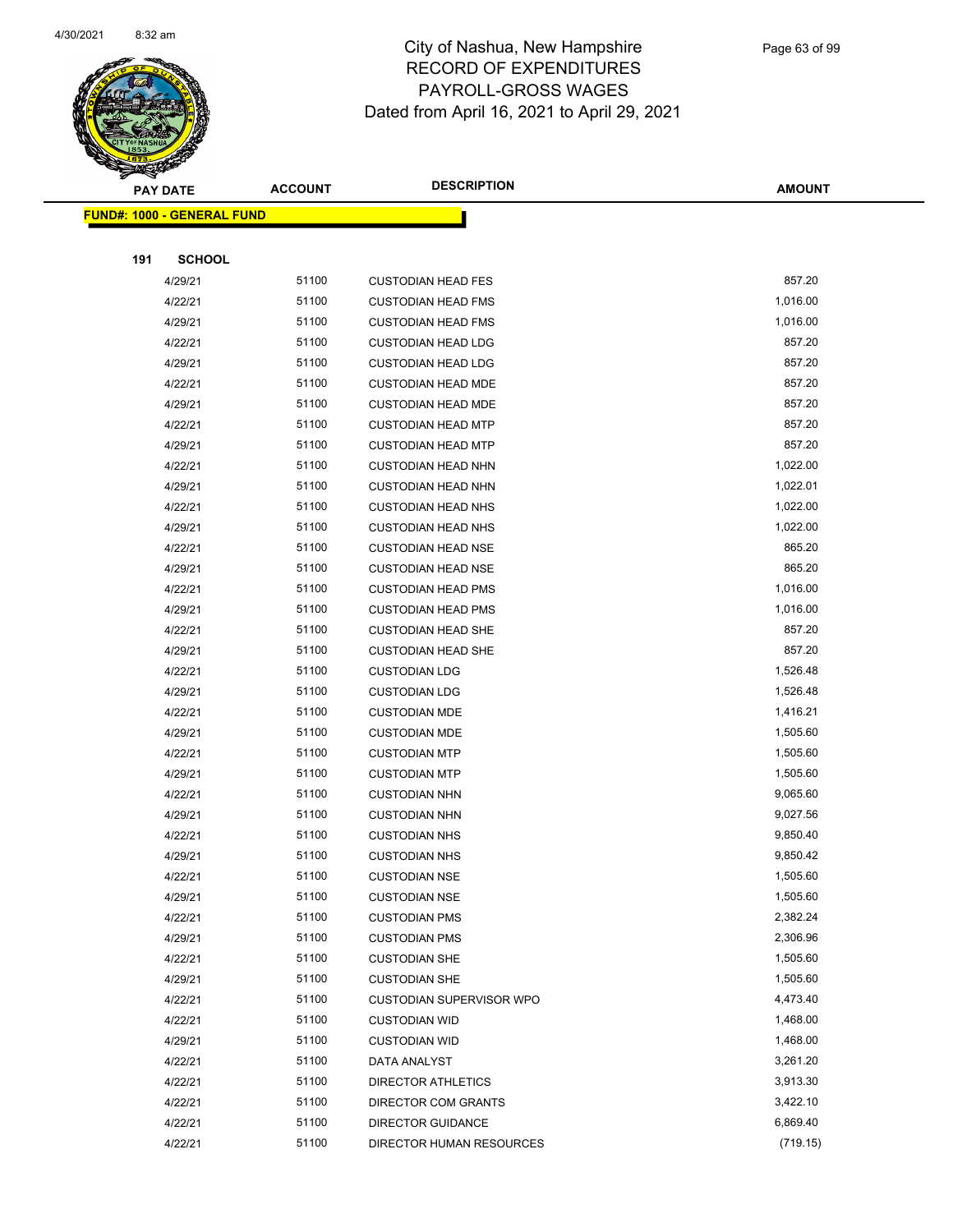

|     | <b>PAY DATE</b>                    | <b>ACCOUNT</b> | <b>DESCRIPTION</b>             | <b>AMOUNT</b> |
|-----|------------------------------------|----------------|--------------------------------|---------------|
|     | <u> FUND#: 1000 - GENERAL FUND</u> |                |                                |               |
|     |                                    |                |                                |               |
| 191 | <b>SCHOOL</b>                      |                |                                |               |
|     | 4/22/21                            | 51100          | DIRECTOR PLANT OPS             | 4,062.20      |
|     | 4/22/21                            | 51100          | DIRECTOR SPECIAL ED            | 3,801.40      |
|     | 4/22/21                            | 51100          | DIRECTOR STUDENT SERVICES      | 3,568.11      |
|     | 4/22/21                            | 51100          | DIRECTOR TECHNOLOGY            | 3,730.30      |
|     | 4/22/21                            | 51100          | DIRECTOR TRANSPORTATION        | 3,396.70      |
|     | 4/22/21                            | 51100          | DIRECTOR VOCATIONAL            | 6,250.00      |
|     | 4/22/21                            | 51100          | ELL COMMUNICATIONS COORDINATOR | 2,088.60      |
|     | 4/22/21                            | 51100          | ELL OUTREACH WORKER            | 1,810.20      |
|     | 4/22/21                            | 51100          | <b>GRANT WRITER</b>            | 697.10        |
|     | 4/29/21                            | 51100          | <b>GRANT WRITER</b>            | 697.10        |
|     | 4/22/21                            | 51100          | GUIDANCE COUNSELOR AMH         | 2,469.50      |
|     | 4/22/21                            | 51100          | <b>GUIDANCE COUNSELOR BIC</b>  | 2,168.60      |
|     | 4/22/21                            | 51100          | <b>GUIDANCE COUNSELOR BIR</b>  | 3,071.60      |
|     | 4/22/21                            | 51100          | GUIDANCE COUNSELOR BRO         | 2,036.20      |
|     | 4/22/21                            | 51100          | GUIDANCE COUNSELOR CHA         | 3,071.60      |
|     | 4/22/21                            | 51100          | GUIDANCE COUNSELOR DRC         | 2,979.50      |
|     | 4/22/21                            | 51100          | <b>GUIDANCE COUNSELOR ELM</b>  | 13,092.50     |
|     | 4/22/21                            | 51100          | <b>GUIDANCE COUNSELOR FES</b>  | 2,168.60      |
|     | 4/22/21                            | 51100          | <b>GUIDANCE COUNSELOR FMS</b>  | 5,651.40      |
|     | 4/22/21                            | 51100          | <b>GUIDANCE COUNSELOR LDG</b>  | 3,071.60      |
|     | 4/22/21                            | 51100          | GUIDANCE COUNSELOR MDE         | 2,933.60      |
|     | 4/22/21                            | 51100          | <b>GUIDANCE COUNSELOR MTP</b>  | 2,979.50      |
|     | 4/22/21                            | 51100          | GUIDANCE COUNSELOR NHN         | 16,941.30     |
|     | 4/22/21                            | 51100          | GUIDANCE COUNSELOR NHS         | 18,556.90     |
|     | 4/22/21                            | 51100          | <b>GUIDANCE COUNSELOR NSE</b>  | 2,979.50      |
|     | 4/22/21                            | 51100          | GUIDANCE COUNSELOR PMS         | 8,492.40      |
|     | 4/22/21                            | 51100          | <b>GUIDANCE COUNSELOR SHE</b>  | 2,979.50      |
|     | 4/22/21                            | 51100          | HOME SCHOOL CORD TTI           | 107.63        |
|     | 4/29/21                            | 51100          | HOME SCHOOL CORD TTI           | 107.63        |
|     | 4/22/21                            | 51100          | JOB DEVELOPER SPED NHN         | 3,071.60      |
|     | 4/22/21                            | 51100          | LIBRARIAN AMH                  | 2,045.30      |
|     | 4/22/21                            | 51100          | <b>LIBRARIAN BIC</b>           | 1,960.00      |
|     | 4/22/21                            | 51100          | <b>LIBRARIAN BIR</b>           | 2,291.00      |
|     | 4/22/21                            | 51100          | <b>LIBRARIAN BRO</b>           | 2,260.00      |
|     | 4/22/21                            | 51100          | LIBRARIAN CHA                  | 3,071.60      |
|     | 4/22/21                            | 51100          | LIBRARIAN DRC                  | 2,316.40      |
|     | 4/22/21                            | 51100          | <b>LIBRARIAN ELM</b>           | 2,162.90      |
|     | 4/22/21                            | 51100          | <b>LIBRARIAN FES</b>           | 2,979.50      |
|     | 4/22/21                            | 51100          | <b>LIBRARIAN FMS</b>           | 3,071.60      |
|     | 4/22/21                            | 51100          | <b>LIBRARIAN LDG</b>           | 1,891.40      |
|     | 4/22/21                            | 51100          | LIBRARIAN MDE                  | 2,933.60      |
|     | 4/22/21                            | 51100          | <b>LIBRARIAN MTP</b>           | 1,792.60      |
|     | 4/22/21                            | 51100          | <b>LIBRARIAN NHN</b>           | 4,773.50      |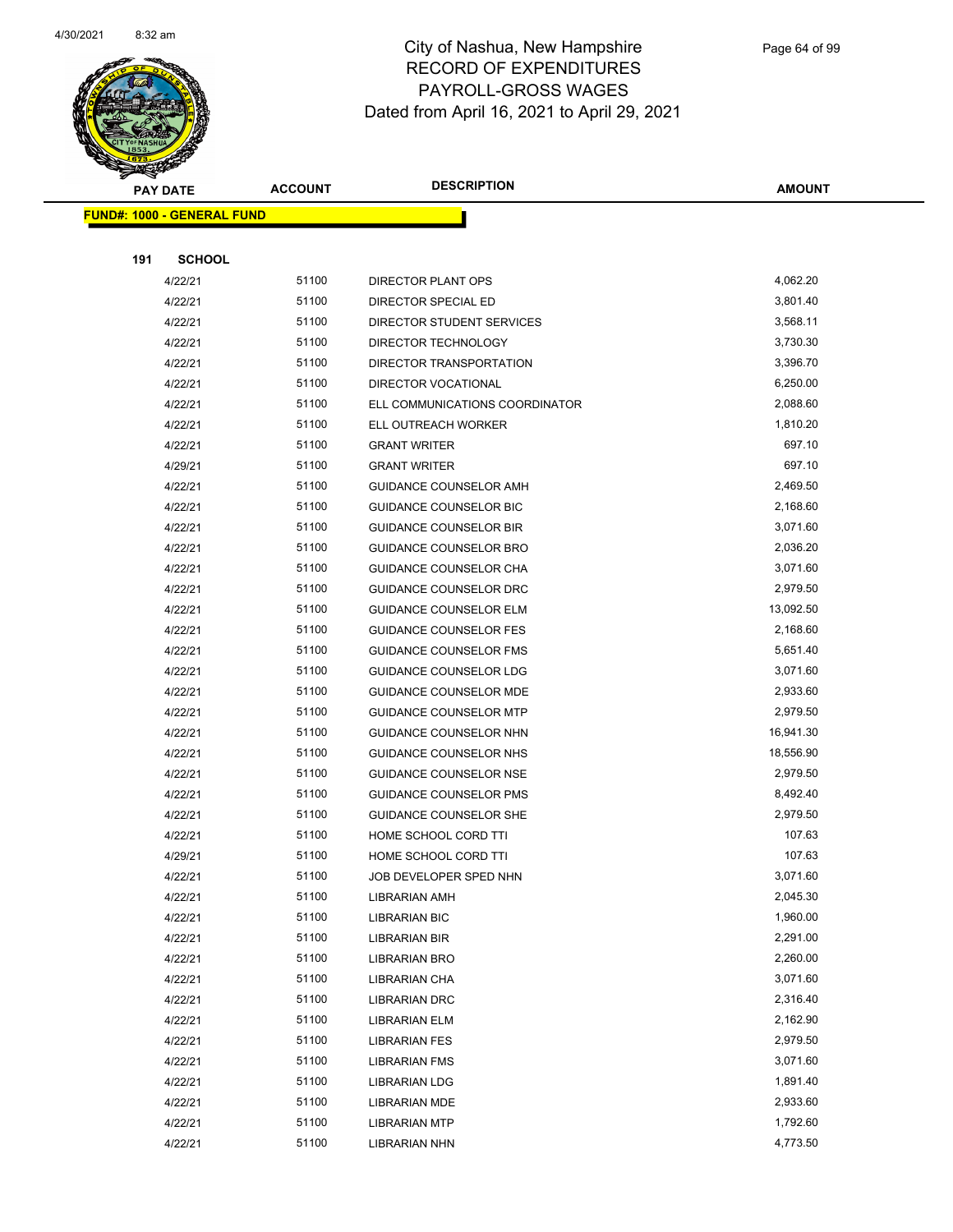

|     | <b>PAY DATE</b>                   | <b>ACCOUNT</b> | <b>DESCRIPTION</b>            | <b>AMOUNT</b>        |
|-----|-----------------------------------|----------------|-------------------------------|----------------------|
|     | <b>FUND#: 1000 - GENERAL FUND</b> |                |                               |                      |
|     |                                   |                |                               |                      |
| 191 | <b>SCHOOL</b>                     |                |                               |                      |
|     | 4/22/21                           | 51100          | <b>LIBRARIAN NHS</b>          | 6,106.40             |
|     | 4/22/21                           | 51100          | <b>LIBRARIAN NSE</b>          | 2,933.60             |
|     | 4/22/21                           | 51100          | <b>LIBRARIAN PMS</b>          | 1,680.84             |
|     | 4/22/21                           | 51100          | <b>LIBRARIAN SHE</b>          | 2,979.50             |
|     | 4/22/21                           | 51100          | LICENSED PRACTICAL NURSE ELM  | 1,522.40             |
|     | 4/22/21                           | 51100          | LICENSED PRACTICAL NURSE FMS  | 1,601.00             |
|     | 4/22/21                           | 51100          | LICENSED PRACTICAL NURSE NHS  | 1,306.39             |
|     | 4/22/21                           | 51100          | MAINTENANCE ALARM WPO         | 1,048.40             |
|     | 4/29/21                           | 51100          | MAINTENANCE ALARM WPO         | 1,048.40             |
|     | 4/22/21                           | 51100          | MAINTENANCE CARPENTER WPO     | 1,056.40             |
|     | 4/29/21                           | 51100          | MAINTENANCE CARPENTER WPO     | 1,056.41             |
|     | 4/22/21                           | 51100          | MAINTENANCE ELECTRICIAN WPO   | 1,114.00             |
|     | 4/29/21                           | 51100          | MAINTENANCE ELECTRICIAN WPO   | 1,114.00             |
|     | 4/22/21                           | 51100          | MAINTENANCE GRDS FORMEN WPO   | 1,056.40             |
|     | 4/29/21                           | 51100          | MAINTENANCE GRDS FORMEN WPO   | 1,056.40             |
|     | 4/22/21                           | 51100          | MAINTENANCE GROUNDS WPO       | 4,440.00             |
|     | 4/29/21                           | 51100          | MAINTENANCE GROUNDS WPO       | 4,440.00             |
|     | 4/22/21                           | 51100          | MAINTENANCE HVAC WPO          | 6,547.20             |
|     | 4/29/21                           | 51100          | MAINTENANCE HVAC WPO          | 6,540.38             |
|     | 4/22/21                           | 51100          | MAINTENANCE MESSENGER WPO     | 1,016.00             |
|     | 4/29/21                           | 51100          | MAINTENANCE MESSENGER WPO     | 1,016.00             |
|     | 4/22/21                           | 51100          | MAINTENANCE PLUMBER WPO       | 1,118.00             |
|     | 4/29/21                           | 51100          | MAINTENANCE PLUMBER WPO       | 1,118.00             |
|     | 4/22/21                           | 51100          | MAINTENANCE TRADES WPO        | 3,222.80             |
|     | 4/29/21                           | 51100          | MAINTENANCE TRADES WPO        | 3,222.80             |
|     | 4/22/21                           | 51100          | <b>MARKETING TEACHER NHS</b>  | 2,876.80             |
|     | 4/22/21                           | 51100          | <b>NURSE AMH</b>              | 2,795.40             |
|     | 4/22/21                           | 51100          | <b>NURSE BIC</b>              | 2,795.40             |
|     | 4/22/21                           | 51100          | <b>NURSE BIR</b>              | 2,751.30             |
|     | 4/22/21                           | 51100          | <b>NURSE BRO</b>              | 2,795.40             |
|     | 4/22/21                           | 51100          | <b>NURSE CHA</b>              | 1,832.00             |
|     | 4/22/21                           | 51100          | NURSE DRC                     | 2,795.40             |
|     | 4/22/21                           | 51100          | <b>NURSE ELM</b>              | 3,303.60             |
|     | 4/22/21                           | 51100          | <b>NURSE FES</b>              | 1,962.50             |
|     | 4/22/21                           | 51100          | <b>NURSE FMS</b>              | 3,432.70             |
|     | 4/22/21                           | 51100          | NURSE LDG                     | 2,632.70             |
|     | 4/22/21<br>4/22/21                | 51100<br>51100 | NURSE MDE<br><b>NURSE MTP</b> | 2,319.40<br>1,913.90 |
|     | 4/22/21                           | 51100          | <b>NURSE NHN</b>              | 3,728.50             |
|     | 4/22/21                           | 51100          | <b>NURSE NHS</b>              | 4,397.20             |
|     | 4/22/21                           | 51100          | <b>NURSE NSE</b>              | 2,795.40             |
|     | 4/22/21                           | 51100          | <b>NURSE PMS</b>              | 4,522.80             |
|     | 4/22/21                           | 51100          | <b>NURSE SHE</b>              | 1,888.80             |
|     |                                   |                |                               |                      |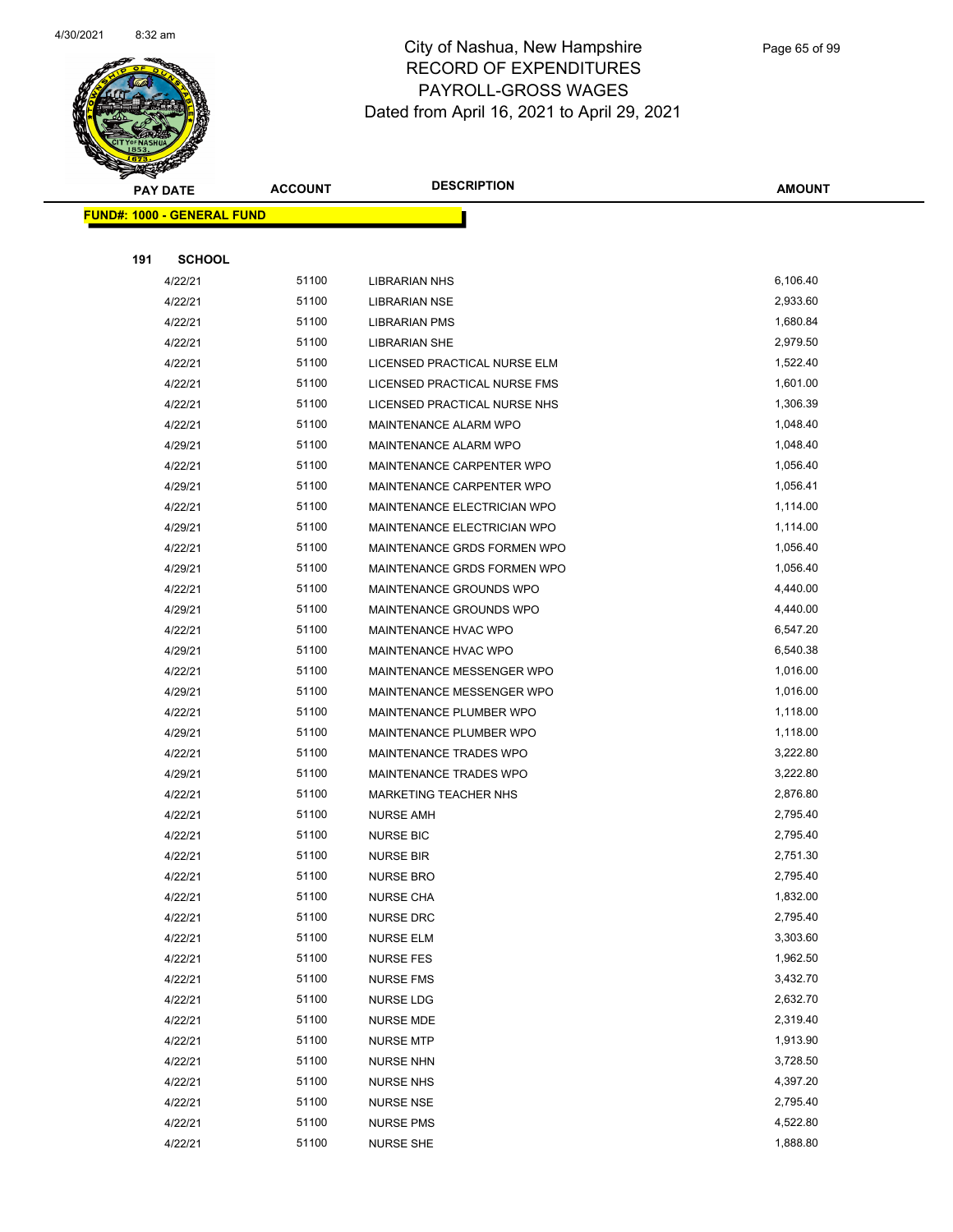

| <b>PAY DATE</b>                   | <b>ACCOUNT</b> | <b>DESCRIPTION</b>             | <b>AMOUNT</b> |
|-----------------------------------|----------------|--------------------------------|---------------|
| <b>FUND#: 1000 - GENERAL FUND</b> |                |                                |               |
|                                   |                |                                |               |
| 191<br><b>SCHOOL</b>              |                |                                |               |
| 4/22/21                           | 51100          | OFFICE MANAGER BUSINESS        | 2,453.90      |
| 4/22/21                           | 51100          | OFFICE MANAGER HUMAN RESOURCES | 2,682.70      |
| 4/22/21                           | 51100          | OFFICE MANAGER SPED            | 2,082.90      |
| 4/22/21                           | 51100          | OUT DISTRICT COORDINATOR       | 2,996.20      |
| 4/22/21                           | 51100          | PARA ALT AMH                   | 601.97        |
| 4/29/21                           | 51100          | PARA ALT AMH                   | 622.55        |
| 4/22/21                           | 51100          | PARA ALT FMS                   | 659.10        |
| 4/29/21                           | 51100          | PARA ALT FMS                   | 664.17        |
| 4/22/21                           | 51100          | PARA ALT MTP                   | 435.24        |
| 4/29/21                           | 51100          | PARA ALT MTP                   | 428.10        |
| 4/22/21                           | 51100          | PARA ALT PMS                   | 297.55        |
| 4/29/21                           | 51100          | PARA ALT PMS                   | 442.38        |
| 4/22/21                           | 51100          | PARA DW SPEC ED AMH            | 8,999.59      |
| 4/29/21                           | 51100          | PARA DW SPEC ED AMH            | 8,637.86      |
| 4/22/21                           | 51100          | PARA DW SPEC ED BIR            | 2,615.40      |
| 4/29/21                           | 51100          | PARA DW SPEC ED BIR            | 2,627.71      |
| 4/22/21                           | 51100          | PARA DW SPEC ED BRO            | 5,148.80      |
| 4/29/21                           | 51100          | PARA DW SPEC ED BRO            | 5,195.95      |
| 4/22/21                           | 51100          | PARA DW SPEC ED CHA            | 9,298.29      |
| 4/29/21                           | 51100          | PARA DW SPEC ED CHA            | 9,178.25      |
| 4/22/21                           | 51100          | PARA DW SPEC ED FMS            | 5,419.61      |
| 4/29/21                           | 51100          | PARA DW SPEC ED FMS            | 5,576.80      |
| 4/22/21                           | 51100          | PARA DW SPEC ED LDG            | 446.25        |
| 4/29/21                           | 51100          | PARA DW SPEC ED LDG            | 530.25        |
| 4/22/21                           | 51100          | PARA DW SPEC ED MDE            | 7,280.86      |
| 4/29/21                           | 51100          | PARA DW SPEC ED MDE            | 7,332.69      |
| 4/22/21                           | 51100          | PARA DW SPEC ED MTP            | 1,505.25      |
| 4/29/21                           | 51100          | PARA DW SPEC ED MTP            | 1,385.14      |
| 4/22/21                           | 51100          | PARA DW SPEC ED NHN            | 5,072.09      |
| 4/29/21                           | 51100          | PARA DW SPEC ED NHN            | 5,080.59      |
| 4/22/21                           | 51100          | PARA DW SPEC ED NHS            | 6,160.14      |
| 4/29/21                           | 51100          | PARA DW SPEC ED NHS            | 5,719.36      |
| 4/22/21                           | 51100          | PARA DW SPEC ED NSE            | 6,021.59      |
| 4/29/21                           | 51100          | PARA DW SPEC ED NSE            | 6,131.00      |
| 4/22/21                           | 51100          | PARA DW SPEC ED PMS            | 641.38        |
| 4/29/21                           | 51100          | PARA DW SPEC ED PMS            | 631.04        |
| 4/22/21                           | 51100          | PARA DW SPEC ED SHE            | 9,892.09      |
| 4/29/21                           | 51100          | PARA DW SPEC ED SHE            | 9,780.36      |
| 4/22/21                           | 51100          | PARA DW SPEC ED WID            | 549.01        |
| 4/29/21                           | 51100          | PARA DW SPEC ED WID            | 549.01        |
| 4/22/21                           | 51100          | PARA DW SPEC ELM               | 7,942.20      |
| 4/29/21                           | 51100          | PARA DW SPEC ELM               | 8,664.03      |
| 4/22/21                           | 51100          | PARA ELL BIR                   | 535.43        |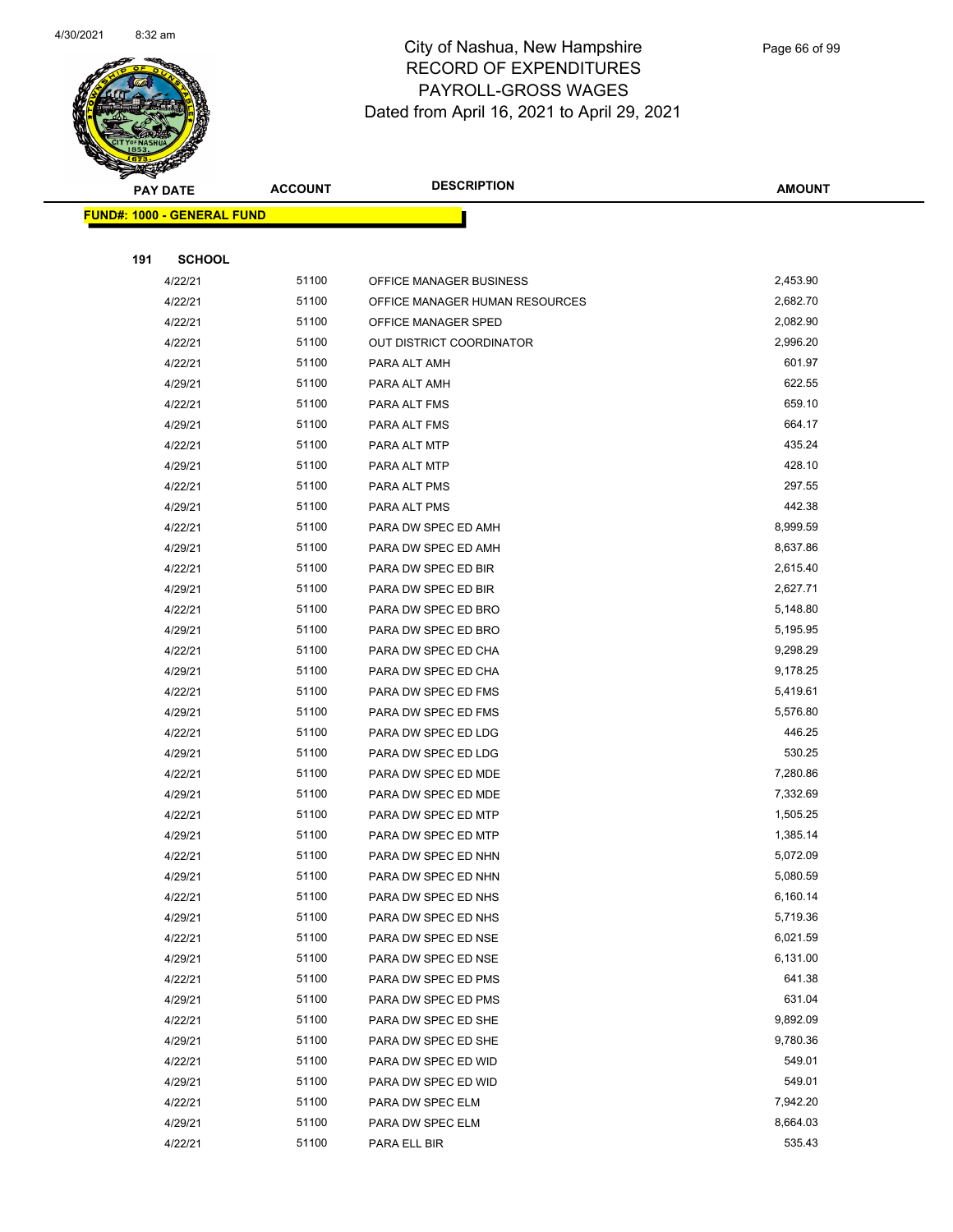

|     | <b>PAY DATE</b>                   | <b>ACCOUNT</b> | <b>DESCRIPTION</b>             | <b>AMOUNT</b>        |
|-----|-----------------------------------|----------------|--------------------------------|----------------------|
|     | <b>FUND#: 1000 - GENERAL FUND</b> |                |                                |                      |
|     |                                   |                |                                |                      |
| 191 | <b>SCHOOL</b>                     |                |                                |                      |
|     | 4/29/21                           | 51100          | PARA ELL BIR                   | 594.90               |
|     | 4/22/21                           | 51100          | PARA ELL DRC                   | 594.90               |
|     | 4/29/21                           | 51100          | PARA ELL DRC                   | 594.90               |
|     | 4/22/21                           | 51100          | PARA ELL ELM                   | 463.99               |
|     | 4/29/21                           | 51100          | PARA ELL ELM                   | 900.27               |
|     | 4/22/21                           | 51100          | PARA ELL FES                   | 578.10               |
|     | 4/29/21                           | 51100          | PARA ELL FES                   | 602.19               |
|     | 4/22/21                           | 51100          | PARA ELL LDG                   | 594.90               |
|     | 4/29/21                           | 51100          | PARA ELL LDG                   | 594.90               |
|     | 4/22/21                           | 51100          | PARA ELL SHE                   | 639.54               |
|     | 4/29/21                           | 51100          | PARA ELL SHE                   | 659.35               |
|     | 4/22/21                           | 51100          | PARA INST AMH                  | 3,066.91             |
|     | 4/29/21                           | 51100          | PARA INST AMH                  | 3,123.87             |
|     | 4/22/21                           | 51100          | PARA INST BIC                  | 5,499.80             |
|     | 4/29/21                           | 51100          | PARA INST BIC                  | 5,504.70             |
|     | 4/22/21                           | 51100          | PARA INST BIR                  | 3,615.99             |
|     | 4/29/21                           | 51100          | PARA INST BIR                  | 3,694.19             |
|     | 4/22/21                           | 51100          | PARA INST BRO                  | 2,911.87             |
|     | 4/29/21                           | 51100          | PARA INST BRO                  | 2,717.07             |
|     | 4/22/21                           | 51100          | PARA INST CHA                  | 4,240.87             |
|     | 4/29/21                           | 51100          | PARA INST CHA                  | 4,240.92             |
|     | 4/22/21                           | 51100          | PARA INST DRC                  | 3,585.02             |
|     | 4/29/21                           | 51100          | PARA INST DRC                  | 3,585.00             |
|     | 4/22/21                           | 51100          | PARA INST ELM                  | 4,510.82             |
|     | 4/29/21                           | 51100          | PARA INST ELM                  | 5,324.52             |
|     | 4/22/21                           | 51100          | PARA INST FES                  | 5,537.95             |
|     | 4/29/21                           | 51100          | PARA INST FES                  | 5,518.24             |
|     | 4/22/21                           | 51100          | PARA INST FMS                  | 4,449.55             |
|     | 4/29/21                           | 51100          | PARA INST FMS                  | 4,489.64             |
|     | 4/22/21                           | 51100<br>51100 | PARA INST LDG                  | 4,189.22             |
|     | 4/29/21                           | 51100          | PARA INST LDG                  | 3,684.09<br>4,266.28 |
|     | 4/22/21<br>4/29/21                | 51100          | PARA INST MDE<br>PARA INST MDE | 4,299.91             |
|     | 4/22/21                           | 51100          | PARA INST MTP                  | 3,211.30             |
|     | 4/29/21                           | 51100          | PARA INST MTP                  | 3,174.34             |
|     | 4/22/21                           | 51100          | PARA INST NHN                  | 1,258.10             |
|     | 4/29/21                           | 51100          | PARA INST NHN                  | 1,258.10             |
|     | 4/22/21                           | 51100          | PARA INST NHS                  | 1,903.75             |
|     | 4/29/21                           | 51100          | PARA INST NHS                  | 1,913.75             |
|     | 4/22/21                           | 51100          | PARA INST NSE                  | 4,516.66             |
|     | 4/29/21                           | 51100          | PARA INST NSE                  | 4,656.94             |
|     | 4/22/21                           | 51100          | PARA INST PMS                  | 4,354.06             |
|     | 4/29/21                           | 51100          | PARA INST PMS                  | 4,716.59             |
|     |                                   |                |                                |                      |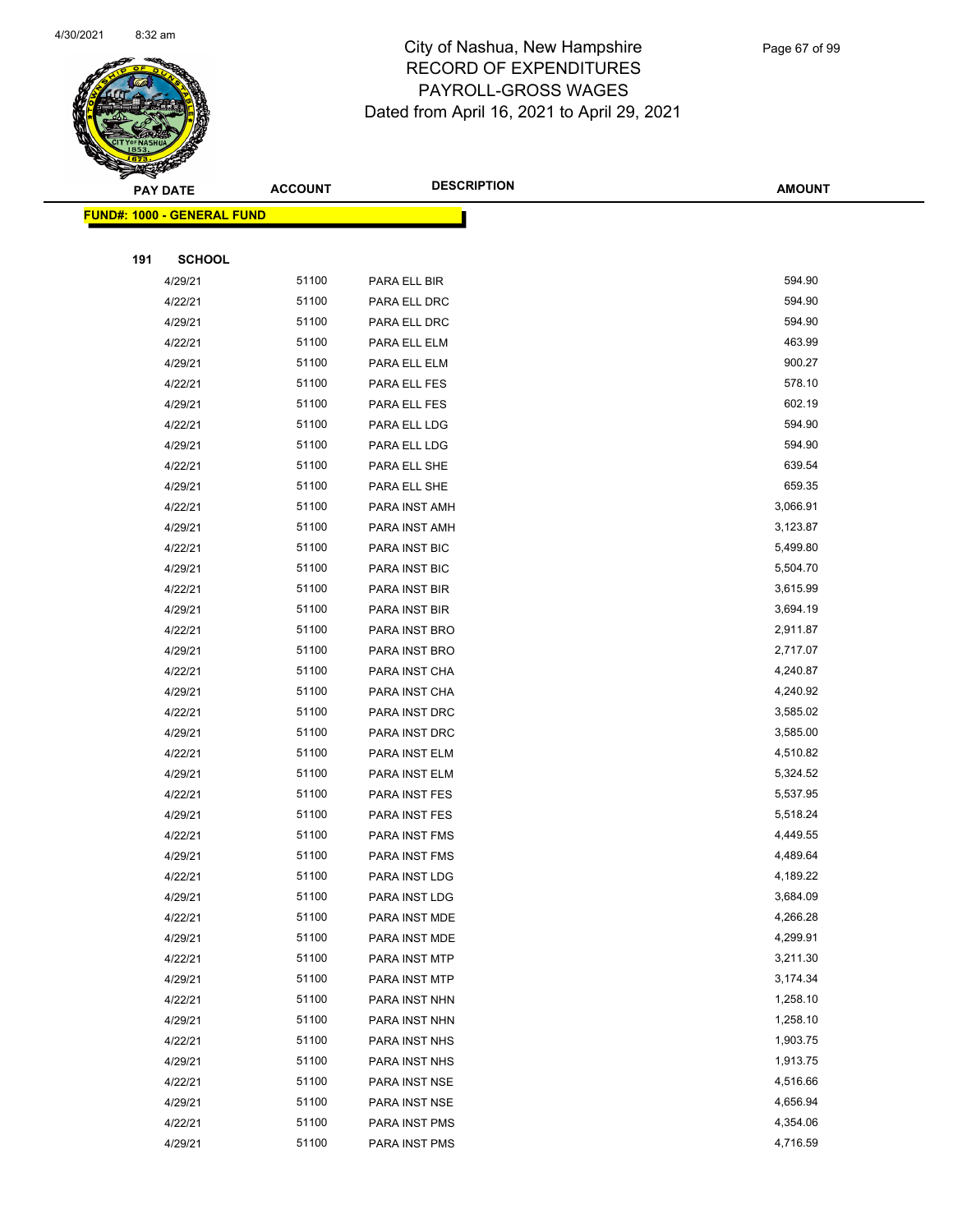

Page 68 of 99

|     | <b>PAY DATE</b>                   | <b>ACCOUNT</b> | <b>DESCRIPTION</b>             | <b>AMOUNT</b>        |  |
|-----|-----------------------------------|----------------|--------------------------------|----------------------|--|
|     | <b>FUND#: 1000 - GENERAL FUND</b> |                |                                |                      |  |
|     |                                   |                |                                |                      |  |
| 191 | <b>SCHOOL</b>                     |                |                                |                      |  |
|     | 4/22/21                           | 51100          | PARA INST SHE                  | 3,776.42             |  |
|     | 4/29/21                           | 51100          | PARA INST SHE                  | 3,846.75             |  |
|     | 4/22/21                           | 51100          | PARA JOB COACH                 | 531.36               |  |
|     | 4/29/21                           | 51100          | PARA JOB COACH                 | 574.56               |  |
|     | 4/22/21                           | 51100          | PARA KIND AMH                  | 594.90               |  |
|     | 4/29/21                           | 51100          | PARA KIND AMH                  | 619.69               |  |
|     | 4/22/21                           | 51100          | PARA KIND BIC                  | 1,278.27             |  |
|     | 4/29/21                           | 51100          | PARA KIND BIC                  | 862.75               |  |
|     | 4/22/21                           | 51100          | PARA KIND BIR                  | 425.88               |  |
|     | 4/29/21                           | 51100          | PARA KIND BIR                  | 474.36               |  |
|     | 4/22/21                           | 51100          | PARA KIND BRO                  | 604.82               |  |
|     | 4/29/21                           | 51100          | PARA KIND BRO                  | 604.82               |  |
|     | 4/22/21                           | 51100          | PARA KIND CHA                  | 808.93               |  |
|     | 4/29/21                           | 51100          | PARA KIND CHA                  | 932.74               |  |
|     | 4/22/21                           | 51100          | PARA KIND DRC                  | 590.70               |  |
|     | 4/29/21                           | 51100          | PARA KIND DRC                  | 590.70               |  |
|     | 4/22/21                           | 51100          | PARA KIND FES                  | 1,108.87             |  |
|     | 4/29/21                           | 51100          | PARA KIND FES                  | 1,128.52             |  |
|     | 4/22/21                           | 51100          | PARA KIND LDG                  | 1,199.73             |  |
|     | 4/29/21                           | 51100<br>51100 | PARA KIND LDG                  | 1,239.40<br>1,177.18 |  |
|     | 4/22/21<br>4/29/21                | 51100          | PARA KIND MDE<br>PARA KIND MDE | 1,216.58             |  |
|     | 4/22/21                           | 51100          | PARA KIND MTP                  | 578.10               |  |
|     | 4/29/21                           | 51100          | PARA KIND MTP                  | 578.10               |  |
|     | 4/22/21                           | 51100          | PARA KIND NSE                  | 1,010.40             |  |
|     | 4/29/21                           | 51100          | PARA KIND NSE                  | 1,051.02             |  |
|     | 4/22/21                           | 51100          | PARA KIND SHE                  | 1,303.34             |  |
|     | 4/29/21                           | 51100          | PARA KIND SHE                  | 1,298.40             |  |
|     | 4/22/21                           | 51100          | PARA LIB NHN                   | 301.95               |  |
|     | 4/29/21                           | 51100          | PARA LIB NHN                   | 301.95               |  |
|     | 4/22/21                           | 51100          | PARA LIB NHS                   | 207.77               |  |
|     | 4/29/21                           | 51100          | PARA LIB NHS                   | 207.77               |  |
|     | 4/22/21                           | 51100          | PARA MEDIA NHN                 | 684.45               |  |
|     | 4/29/21                           | 51100          | PARA MEDIA NHN                 | 699.66               |  |
|     | 4/22/21                           | 51100          | PARA MEDIA NHS                 | 1,108.71             |  |
|     | 4/29/21                           | 51100          | PARA MEDIA NHS                 | 1,132.62             |  |
|     | 4/22/21                           | 51100          | PARA PRE SCH BRO               | 4,994.25             |  |
|     | 4/29/21                           | 51100          | PARA PRE SCH BRO               | 4,409.35             |  |
|     | 4/22/21                           | 51100          | PARA PRE SCH MTP               | 703.68               |  |
|     | 4/29/21                           | 51100          | PARA PRE SCH MTP               | 703.68               |  |
|     | 4/22/21                           | 51100          | PARA PRE SCH NSE               | 383.28               |  |
|     | 4/29/21                           | 51100          | PARA PRE SCH NSE               | 479.10               |  |
|     | 4/22/21                           | 51100          | PARA READ ELM                  | 639.54               |  |
|     |                                   |                |                                |                      |  |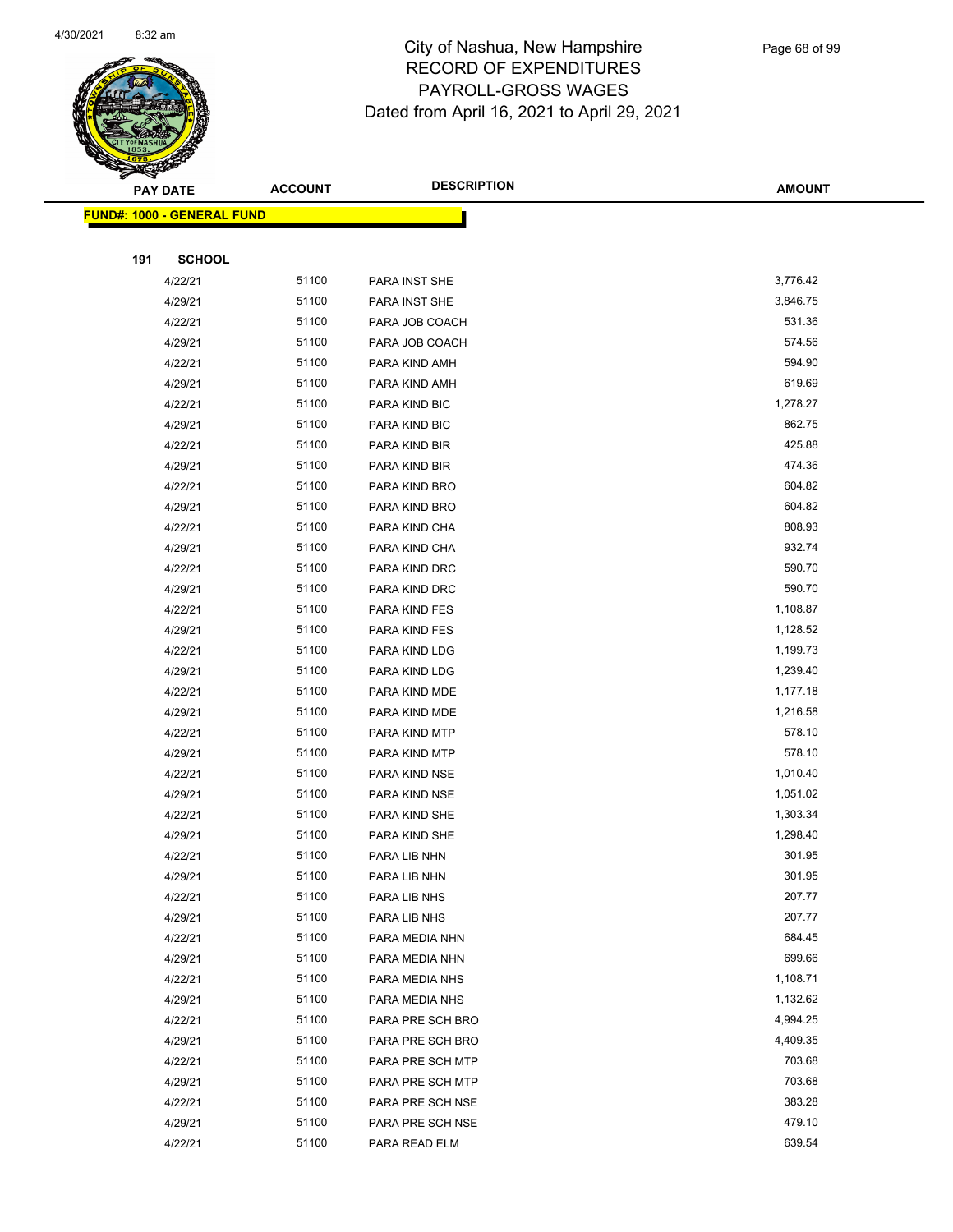

|     | <b>PAY DATE</b>                   | <b>ACCOUNT</b> | <b>DESCRIPTION</b>             | <b>AMOUNT</b>        |
|-----|-----------------------------------|----------------|--------------------------------|----------------------|
|     | <b>FUND#: 1000 - GENERAL FUND</b> |                |                                |                      |
|     |                                   |                |                                |                      |
| 191 | <b>SCHOOL</b>                     |                |                                |                      |
|     | 4/29/21                           | 51100          | PARA READ ELM                  | 644.50               |
|     | 4/22/21                           | 51100          | PARA SCI NHN                   | 608.40               |
|     | 4/29/21                           | 51100          | PARA SCI NHN                   | 633.75               |
|     | 4/22/21                           | 51100          | PARA SCI NHS                   | 593.19               |
|     | 4/29/21                           | 51100          | PARA SCI NHS                   | 633.75               |
|     | 4/29/21                           | 51100          | PARA TTI LDG                   | 415.50               |
|     | 4/22/21                           | 51100          | PARA VOC NHS                   | 479.14               |
|     | 4/29/21                           | 51100          | PARA VOC NHS                   | 449.88               |
|     | 4/22/21                           | 51100          | PEER COACH                     | 8,073.20             |
|     | 4/22/21                           | 51100          | PRESCHOOL COORDINATOR          | 2,600.90             |
|     | 4/22/21                           | 51100          | PRINCIPAL AMH                  | 4,076.90             |
|     | 4/22/21                           | 51100          | PRINCIPAL BIC                  | 3,903.80             |
|     | 4/22/21                           | 51100          | PRINCIPAL BIR                  | 4,076.90             |
|     | 4/22/21                           | 51100          | PRINCIPAL BRO                  | 4,076.90             |
|     | 4/22/21                           | 51100          | PRINCIPAL CHA                  | 4,023.10             |
|     | 4/22/21                           | 51100          | PRINCIPAL DRC                  | 3,851.00             |
|     | 4/22/21                           | 51100          | PRINCIPAL ELM                  | 4,510.10             |
|     | 4/22/21                           | 51100          | PRINCIPAL FES                  | 3,942.30             |
|     | 4/22/21                           | 51100          | PRINCIPAL FMS                  | 4,169.20             |
|     | 4/22/21                           | 51100          | PRINCIPAL LDG                  | 4,076.90             |
|     | 4/22/21                           | 51100          | PRINCIPAL MDE                  | 3,942.30             |
|     | 4/22/21                           | 51100          | PRINCIPAL MTP                  | 3,942.30             |
|     | 4/22/21<br>4/22/21                | 51100<br>51100 | PRINCIPAL NHN<br>PRINCIPAL NHS | 4,115.40<br>4,326.90 |
|     | 4/22/21                           | 51100          | PRINCIPAL NSE                  | 3,903.80             |
|     | 4/22/21                           | 51100          | PRINCIPAL PMS                  | 3,865.40             |
|     | 4/22/21                           | 51100          | PRINCIPAL SHE                  | 3,745.20             |
|     | 4/22/21                           | 51100          | SCHOOL PSYCHOLOGIST WID        | 41,088.19            |
|     | 4/22/21                           | 51100          | SCHOOL PSYCHOLOGY INTERN       | 1,909.20             |
|     | 4/22/21                           | 51100          | SECURITY MONITOR NHN           | 1,322.11             |
|     | 4/29/21                           | 51100          | SECURITY MONITOR NHN           | 1,505.60             |
|     | 4/22/21                           | 51100          | SECURITY MONITOR NHS           | 3,011.20             |
|     | 4/29/21                           | 51100          | SECURITY MONITOR NHS           | 3,011.20             |
|     | 4/22/21                           | 51100          | SIGN LANGUAGE INTERPRETER      | 9,185.86             |
|     | 4/29/21                           | 51100          | SIGN LANGUAGE INTERPRETER      | 9,242.87             |
|     | 4/22/21                           | 51100          | SOCIAL WORKER                  | 4,190.70             |
|     | 4/22/21                           | 51100          | SOCIAL WORKER FMS              | 2,979.50             |
|     | 4/22/21                           | 51100          | SPEECH LANG PATHOLOGIST WID    | 58,216.48            |
|     | 4/22/21                           | 51100          | SPEECH LANGUAGE ASST           | 752.40               |
|     | 4/29/21                           | 51100          | SPEECH LANGUAGE ASST           | 752.40               |
|     | 4/22/21                           | 51100          | STUDENT ACTIVITY COORD NHN     | 1,148.40             |
|     | 4/22/21                           | 51100          | <b>SUPERINTENDENT</b>          | 12,186.48            |
|     | 4/22/21                           | 51100          | SYSTEMS ADMIN FULL YEAR        | 11,386.40            |
|     |                                   |                |                                |                      |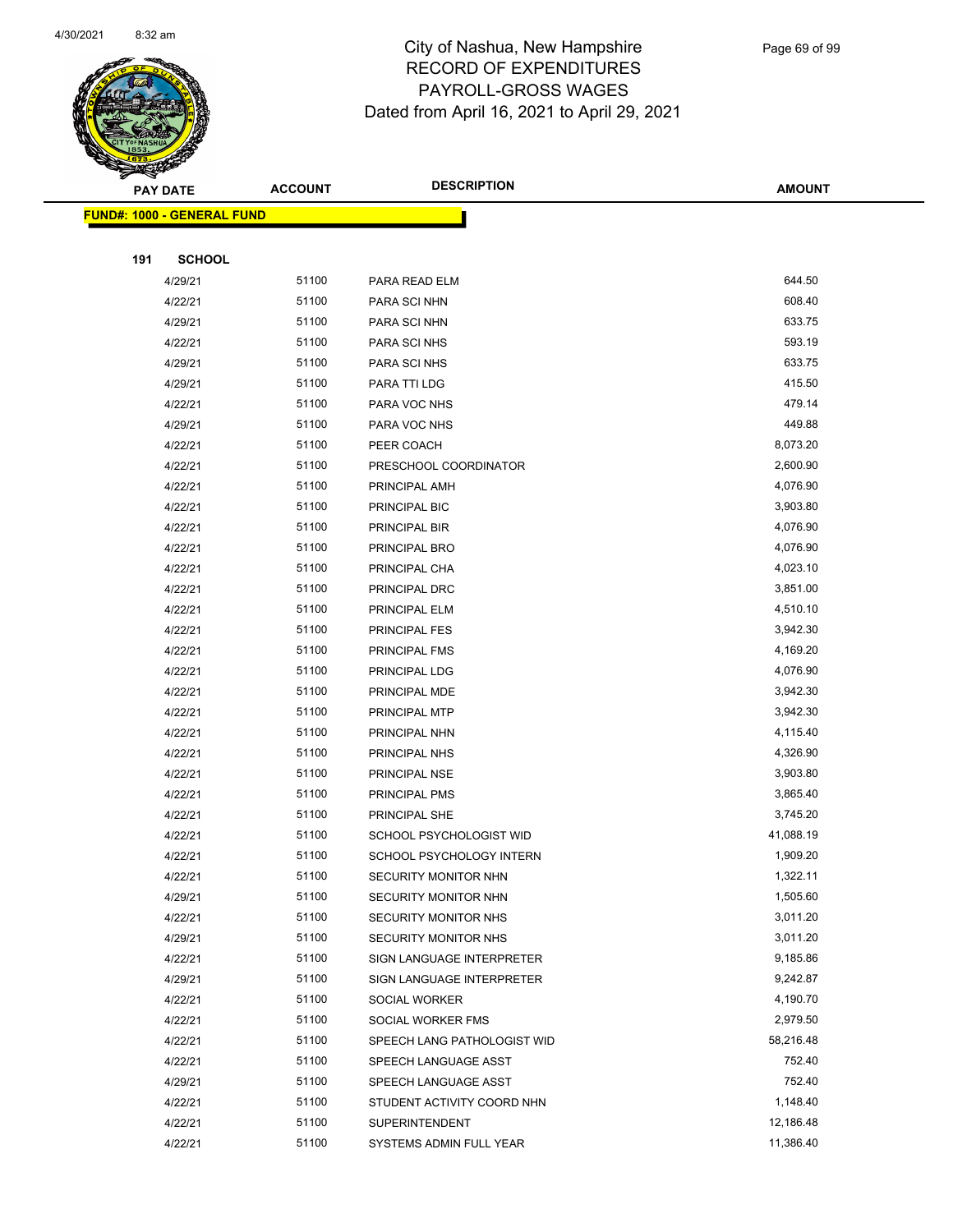

Page 70 of 99

|     | <b>PAY DATE</b>                   | <b>ACCOUNT</b> | <b>DESCRIPTION</b>                                     | <b>AMOUNT</b>        |
|-----|-----------------------------------|----------------|--------------------------------------------------------|----------------------|
|     | <b>FUND#: 1000 - GENERAL FUND</b> |                |                                                        |                      |
|     |                                   |                |                                                        |                      |
| 191 | <b>SCHOOL</b>                     |                |                                                        |                      |
|     | 4/22/21                           | 51100          | <b>TEACHER ART AMH</b>                                 | 2,795.40             |
|     | 4/22/21                           | 51100          | <b>TEACHER ART BIC</b>                                 | 2,291.00             |
|     | 4/22/21                           | 51100          | <b>TEACHER ART BIR</b>                                 | 2,979.50             |
|     | 4/22/21                           | 51100          | TEACHER ART CHA                                        | 2,227.30             |
|     | 4/22/21                           | 51100          | TEACHER ART DRC                                        | 2,168.60             |
|     | 4/22/21                           | 51100          | <b>TEACHER ART ELM</b>                                 | 5,015.70             |
|     | 4/22/21                           | 51100          | <b>TEACHER ART FES</b>                                 | 1,764.50             |
|     | 4/22/21                           | 51100          | <b>TEACHER ART FMS</b>                                 | 827.80               |
|     | 4/22/21                           | 51100          | <b>TEACHER ART LDG</b>                                 | 2,795.40             |
|     | 4/22/21                           | 51100          | <b>TEACHER ART MDE</b>                                 | 2,168.60             |
|     | 4/22/21                           | 51100          | <b>TEACHER ART MTP</b>                                 | 2,979.50             |
|     | 4/22/21                           | 51100          | <b>TEACHER ART NHN</b>                                 | 11,091.40            |
|     | 4/22/21                           | 51100          | <b>TEACHER ART NHS</b>                                 | 10,930.50            |
|     | 4/22/21                           | 51100          | <b>TEACHER ART NSE</b>                                 | 3,071.60             |
|     | 4/22/21                           | 51100          | <b>TEACHER ART PMS</b>                                 | 4,270.10             |
|     | 4/22/21                           | 51100          | TEACHER ART SHE                                        | 2,632.70             |
|     | 4/22/21                           | 51100          | <b>TEACHER AUTO NHN</b>                                | 2,795.40             |
|     | 4/22/21                           | 51100          | TEACHER BEHAVIOR SPEC WID                              | 19,139.10            |
|     | 4/22/21                           | 51100          | TEACHER BIO TEC NHN                                    | 2,564.69             |
|     | 4/22/21                           | 51100          | TEACHER BUILD CONST NHS                                | 2,795.40             |
|     | 4/22/21                           | 51100          | TEACHER BUSINESS NHN                                   | 4,627.00             |
|     | 4/22/21                           | 51100          | TEACHER BUSINESS NHS                                   | 11,712.40            |
|     | 4/22/21                           | 51100          | <b>TEACHER COMPUTER ELM</b>                            | 1,655.60             |
|     | 4/22/21                           | 51100          | <b>TEACHER COMPUTER FMS</b>                            | 2,979.50             |
|     | 4/22/21                           | 51100          | TEACHER COMPUTER NHN                                   | 5,584.30             |
|     | 4/22/21                           | 51100<br>51100 | <b>TEACHER COMPUTER NHS</b>                            | 1,655.60<br>4,879.60 |
|     | 4/22/21                           | 51100          | <b>TEACHER COMPUTER PMS</b><br>TEACHER COSMETOLOGY NHN |                      |
|     | 4/22/21<br>4/22/21                | 51100          | TEACHER CULINARY NHN                                   | 4,684.20<br>5,637.90 |
|     | 4/22/21                           | 51100          | TEACHER DEAF NSE                                       | 4,879.40             |
|     | 4/22/21                           | 51100          | <b>TEACHER DEAF WID</b>                                | 7,703.90             |
|     | 4/22/21                           | 51100          | <b>TEACHER DWSE AMH</b>                                | 2,979.49             |
|     | 4/22/21                           | 51100          | TEACHER DWSE BIR                                       | 4,964.00             |
|     | 4/22/21                           | 51100          | <b>TEACHER DWSE BRO</b>                                | 3,071.60             |
|     | 4/22/21                           | 51100          | TEACHER DWSE CHA                                       | 1,641.50             |
|     | 4/22/21                           | 51100          | TEACHER DWSE ELM                                       | 15,542.00            |
|     | 4/22/21                           | 51100          | <b>TEACHER DWSE FMS</b>                                | 2,168.60             |
|     | 4/22/21                           | 51100          | TEACHER DWSE MDE                                       | 1,963.10             |
|     | 4/22/21                           | 51100          | TEACHER DWSE NHS                                       | 2,963.30             |
|     | 4/22/21                           | 51100          | <b>TEACHER DWSE SHE</b>                                | 5,908.31             |
|     | 4/22/21                           | 51100          | TEACHER ECE NHS                                        | 5,959.00             |
|     | 4/22/21                           | 51100          | TEACHER ELECTRICAL NHS                                 | 2,795.40             |
|     | 4/22/21                           | 51100          | <b>TEACHER ELL AMH</b>                                 | 1,549.90             |
|     |                                   |                |                                                        |                      |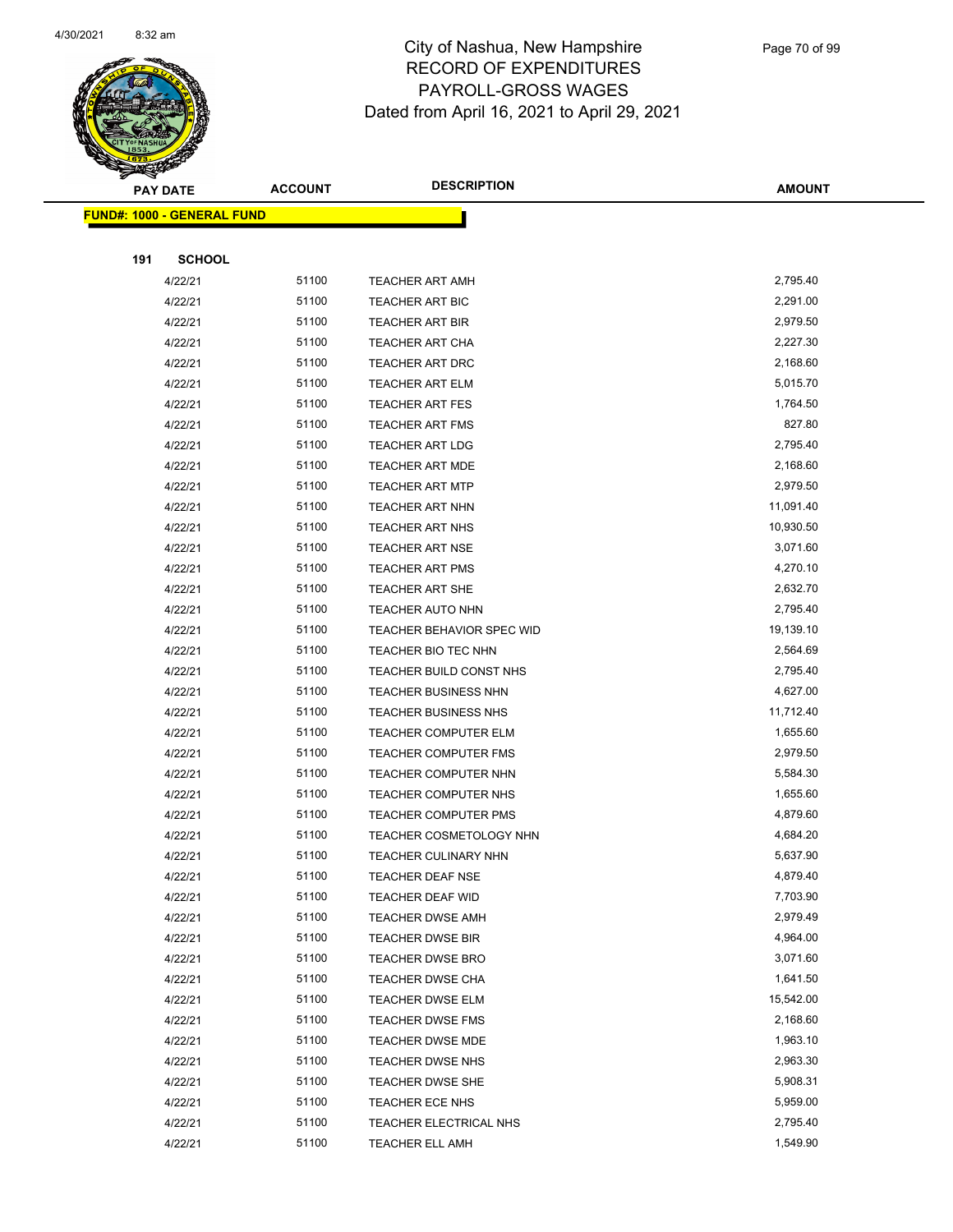

|     | <b>PAY DATE</b>                   | <b>ACCOUNT</b> | <b>DESCRIPTION</b>                                 | <b>AMOUNT</b>        |
|-----|-----------------------------------|----------------|----------------------------------------------------|----------------------|
|     | <b>FUND#: 1000 - GENERAL FUND</b> |                |                                                    |                      |
|     |                                   |                |                                                    |                      |
| 191 | <b>SCHOOL</b>                     |                |                                                    |                      |
|     | 4/22/21                           | 51100          | TEACHER ELL BIC                                    | 3,982.10             |
|     | 4/22/21                           | 51100          | TEACHER ELL BIR                                    | 2,979.50             |
|     | 4/22/21                           | 51100          | <b>TEACHER ELL CHA</b>                             | 2,359.10             |
|     | 4/22/21                           | 51100          | <b>TEACHER ELL DRC</b>                             | 4,702.70             |
|     | 4/22/21                           | 51100          | <b>TEACHER ELL ELM</b>                             | 6,595.80             |
|     | 4/22/21                           | 51100          | TEACHER ELL FES                                    | 7,850.40             |
|     | 4/22/21                           | 51100          | <b>TEACHER ELL FMS</b>                             | 4,319.10             |
|     | 4/22/21                           | 51100          | <b>TEACHER ELL LDG</b>                             | 8,148.70             |
|     | 4/22/21                           | 51100          | <b>TEACHER ELL MTP</b>                             | 2,979.50             |
|     | 4/22/21                           | 51100          | <b>TEACHER ELL NHN</b>                             | 9,648.80             |
|     | 4/22/21                           | 51100          | TEACHER ELL NHS                                    | 12,710.70            |
|     | 4/22/21                           | 51100          | <b>TEACHER ELL PMS</b>                             | 4,711.30             |
|     | 4/22/21                           | 51100          | TEACHER ELL SHE                                    | 4,971.70             |
|     | 4/22/21                           | 51100          | <b>TEACHER ENGLISH ELM</b>                         | 27,808.30            |
|     | 4/22/21                           | 51100          | <b>TEACHER ENGLISH FMS</b>                         | 17,079.30            |
|     | 4/22/21                           | 51100          | <b>TEACHER ENGLISH NHN</b>                         | 48,395.80            |
|     | 4/22/21                           | 51100          | <b>TEACHER ENGLISH NHS</b>                         | 45,151.10            |
|     | 4/22/21                           | 51100          | <b>TEACHER ENGLISH PMS</b>                         | 16,137.50            |
|     | 4/22/21                           | 51100          | <b>TEACHER FACS ELM</b>                            | 2,260.00             |
|     | 4/22/21                           | 51100          | <b>TEACHER FACS FMS</b>                            | 4,868.30             |
|     | 4/22/21                           | 51100          | <b>TEACHER FACS NHN</b>                            | 8,003.70             |
|     | 4/22/21                           | 51100          | <b>TEACHER FACS NHS</b>                            | 7,737.80             |
|     | 4/22/21                           | 51100          | <b>TEACHER FACS PMS</b>                            | 3,654.50             |
|     | 4/22/21                           | 51100          | TEACHER FOREIGN LANG ELM                           | 6,143.20             |
|     | 4/22/21                           | 51100          | TEACHER FOREIGN LANG FMS                           | 4,176.90             |
|     | 4/22/21                           | 51100<br>51100 | TEACHER FOREIGN LANG NHN                           | 13,949.60            |
|     | 4/22/21                           |                | TEACHER FOREIGN LANG NHS                           | 19,013.60            |
|     | 4/22/21<br>4/22/21                | 51100<br>51100 | TEACHER FOREIGN LANG PMS<br><b>TEACHER GR1 AMH</b> | 5,571.60<br>6,598.09 |
|     | 4/22/21                           | 51100          | <b>TEACHER GR1 BIC</b>                             | 10,119.10            |
|     | 4/22/21                           | 51100          | <b>TEACHER GR1 BIR</b>                             | 9,705.50             |
|     | 4/22/21                           | 51100          | <b>TEACHER GR1 BRO</b>                             | 5,730.80             |
|     | 4/22/21                           | 51100          | TEACHER GR1 CHA                                    | 9,325.10             |
|     | 4/22/21                           | 51100          | <b>TEACHER GR1 DRC</b>                             | 3,828.80             |
|     | 4/22/21                           | 51100          | <b>TEACHER GR1 FES</b>                             | 9,508.80             |
|     | 4/22/21                           | 51100          | TEACHER GR1 LDG                                    | 7,652.20             |
|     | 4/22/21                           | 51100          | <b>TEACHER GR1 MDE</b>                             | 8,153.90             |
|     | 4/22/21                           | 51100          | <b>TEACHER GR1 MTP</b>                             | 6,826.30             |
|     | 4/22/21                           | 51100          | <b>TEACHER GR1 NSE</b>                             | 7,801.90             |
|     | 4/22/21                           | 51100          | <b>TEACHER GR1 SHE</b>                             | 8,938.80             |
|     | 4/22/21                           | 51100          | <b>TEACHER GR2 AMH</b>                             | 6,186.60             |
|     | 4/22/21                           | 51100          | TEACHER GR2 BIC                                    | 10,797.80            |
|     | 4/22/21                           | 51100          | <b>TEACHER GR2 BIR</b>                             | 10,983.80            |
|     |                                   |                |                                                    |                      |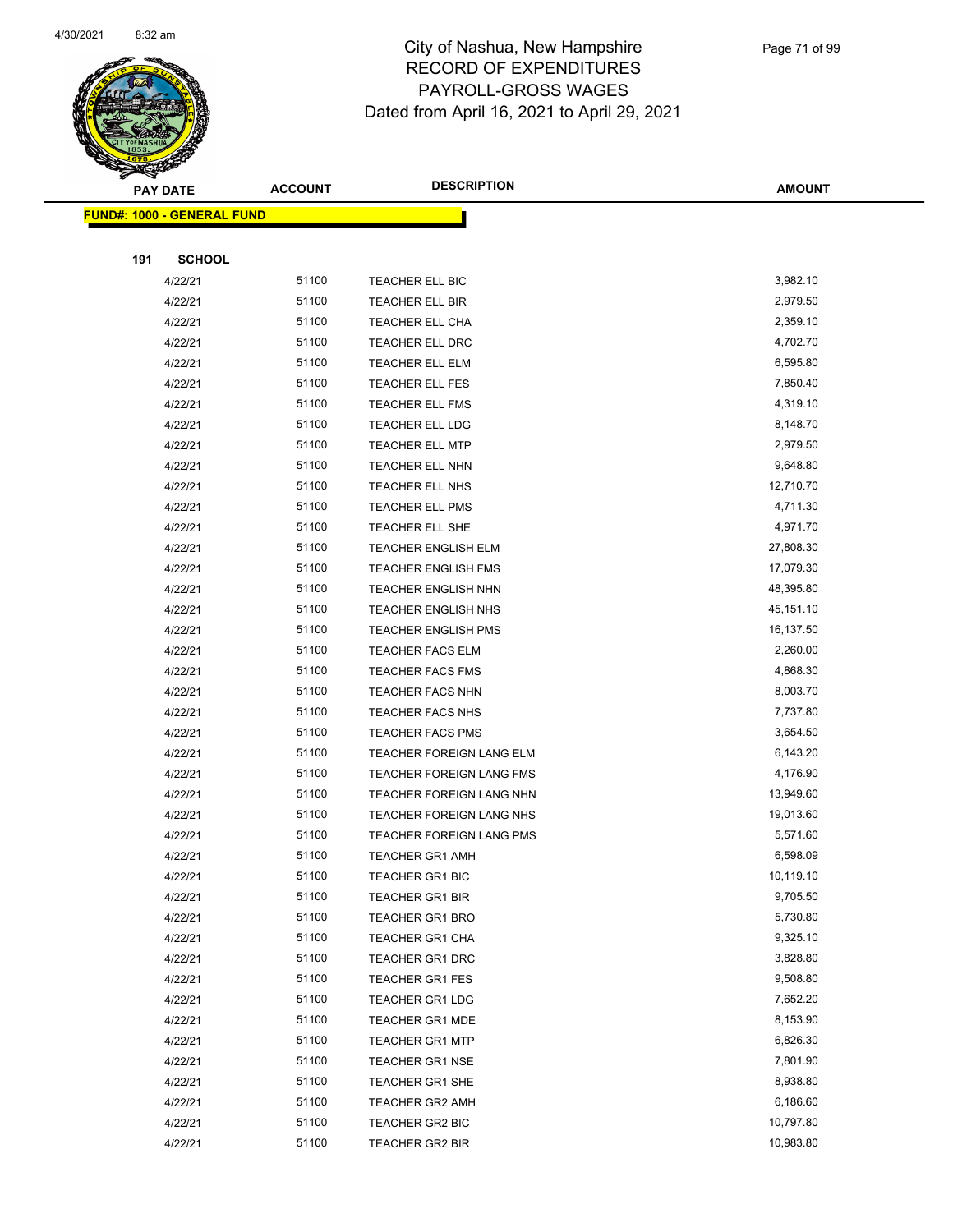

Page 72 of 99

| <b>PAY DATE</b>                   | <b>ACCOUNT</b> | <b>DESCRIPTION</b>                               | <b>AMOUNT</b>         |
|-----------------------------------|----------------|--------------------------------------------------|-----------------------|
| <b>FUND#: 1000 - GENERAL FUND</b> |                |                                                  |                       |
|                                   |                |                                                  |                       |
| 191<br><b>SCHOOL</b>              |                |                                                  |                       |
| 4/22/21                           | 51100          | <b>TEACHER GR2 BRO</b>                           | 5,913.10              |
| 4/22/21                           | 51100          | TEACHER GR2 CHA                                  | 7,598.40              |
| 4/22/21                           | 51100          | <b>TEACHER GR2 DRC</b>                           | 5,817.10              |
| 4/22/21                           | 51100          | TEACHER GR2 FES                                  | 11,548.80             |
| 4/22/21                           | 51100          | <b>TEACHER GR2 LDG</b>                           | 9,187.10              |
| 4/22/21                           | 51100          | TEACHER GR2 MDE                                  | 10,332.40             |
| 4/22/21                           | 51100          | <b>TEACHER GR2 MTP</b>                           | 7,439.10              |
| 4/22/21                           | 51100          | <b>TEACHER GR2 NSE</b>                           | 5,590.80              |
| 4/22/21                           | 51100          | <b>TEACHER GR2 SHE</b>                           | 7,000.20              |
| 4/22/21                           | 51100          | <b>TEACHER GR3 AMH</b>                           | 4,886.90              |
| 4/22/21                           | 51100          | <b>TEACHER GR3 BIC</b>                           | 8,614.80              |
| 4/22/21                           | 51100          | <b>TEACHER GR3 BIR</b>                           | 8,479.60              |
| 4/22/21                           | 51100          | <b>TEACHER GR3 BRO</b>                           | 7,539.40              |
| 4/22/21                           | 51100          | <b>TEACHER GR3 CHA</b>                           | 9,821.50              |
| 4/22/21                           | 51100          | <b>TEACHER GR3 DRC</b>                           | 9,478.30              |
| 4/22/21                           | 51100          | <b>TEACHER GR3 FES</b>                           | 9,790.90              |
| 4/22/21                           | 51100          | <b>TEACHER GR3 LDG</b>                           | 9,580.40              |
| 4/22/21<br>4/22/21                | 51100<br>51100 | <b>TEACHER GR3 MDE</b><br><b>TEACHER GR3 MTP</b> | 10,382.20<br>7,009.30 |
| 4/22/21                           | 51100          | <b>TEACHER GR3 NSE</b>                           | 7,928.90              |
| 4/22/21                           | 51100          | TEACHER GR3 SHE                                  | 8,183.40              |
| 4/22/21                           | 51100          | <b>TEACHER GR4 AMH</b>                           | 3,848.10              |
| 4/22/21                           | 51100          | <b>TEACHER GR4 BIC</b>                           | 8,825.90              |
| 4/22/21                           | 51100          | <b>TEACHER GR4 BIR</b>                           | 6,053.80              |
| 4/22/21                           | 51100          | <b>TEACHER GR4 BRO</b>                           | 5,774.90              |
| 4/22/21                           | 51100          | <b>TEACHER GR4 CHA</b>                           | 11,061.20             |
| 4/22/21                           | 51100          | <b>TEACHER GR4 DRC</b>                           | 7,292.00              |
| 4/22/21                           | 51100          | <b>TEACHER GR4 FES</b>                           | 6,980.10              |
| 4/22/21                           | 51100          | <b>TEACHER GR4 LDG</b>                           | 8,812.80              |
| 4/22/21                           | 51100          | TEACHER GR4 MDE                                  | 9,387.30              |
| 4/22/21                           | 51100          | <b>TEACHER GR4 MTP</b>                           | 7,208.40              |
| 4/22/21                           | 51100          | TEACHER GR4 NSE                                  | 5,014.70              |
| 4/22/21                           | 51100          | <b>TEACHER GR4 SHE</b>                           | 6,195.70              |
| 4/22/21                           | 51100          | TEACHER GR5 AMH                                  | 5,774.90              |
| 4/22/21                           | 51100          | <b>TEACHER GR5 BIC</b>                           | 11,128.70             |
| 4/22/21                           | 51100          | <b>TEACHER GR5 BIR</b>                           | 7,257.00              |
| 4/22/21                           | 51100          | <b>TEACHER GR5 BRO</b>                           | 5,671.90              |
| 4/22/21                           | 51100          | <b>TEACHER GR5 CHA</b>                           | 9,411.38              |
| 4/22/21                           | 51100          | TEACHER GR5 DRC                                  | 5,224.30              |
| 4/22/21                           | 51100          | <b>TEACHER GR5 FES</b>                           | 9,232.70              |
| 4/22/21                           | 51100          | <b>TEACHER GR5 LDG</b>                           | 10,090.00             |
| 4/22/21                           | 51100          | <b>TEACHER GR5 MDE</b>                           | 9,598.60              |
| 4/22/21                           | 51100          | <b>TEACHER GR5 MTP</b>                           | 6,882.10              |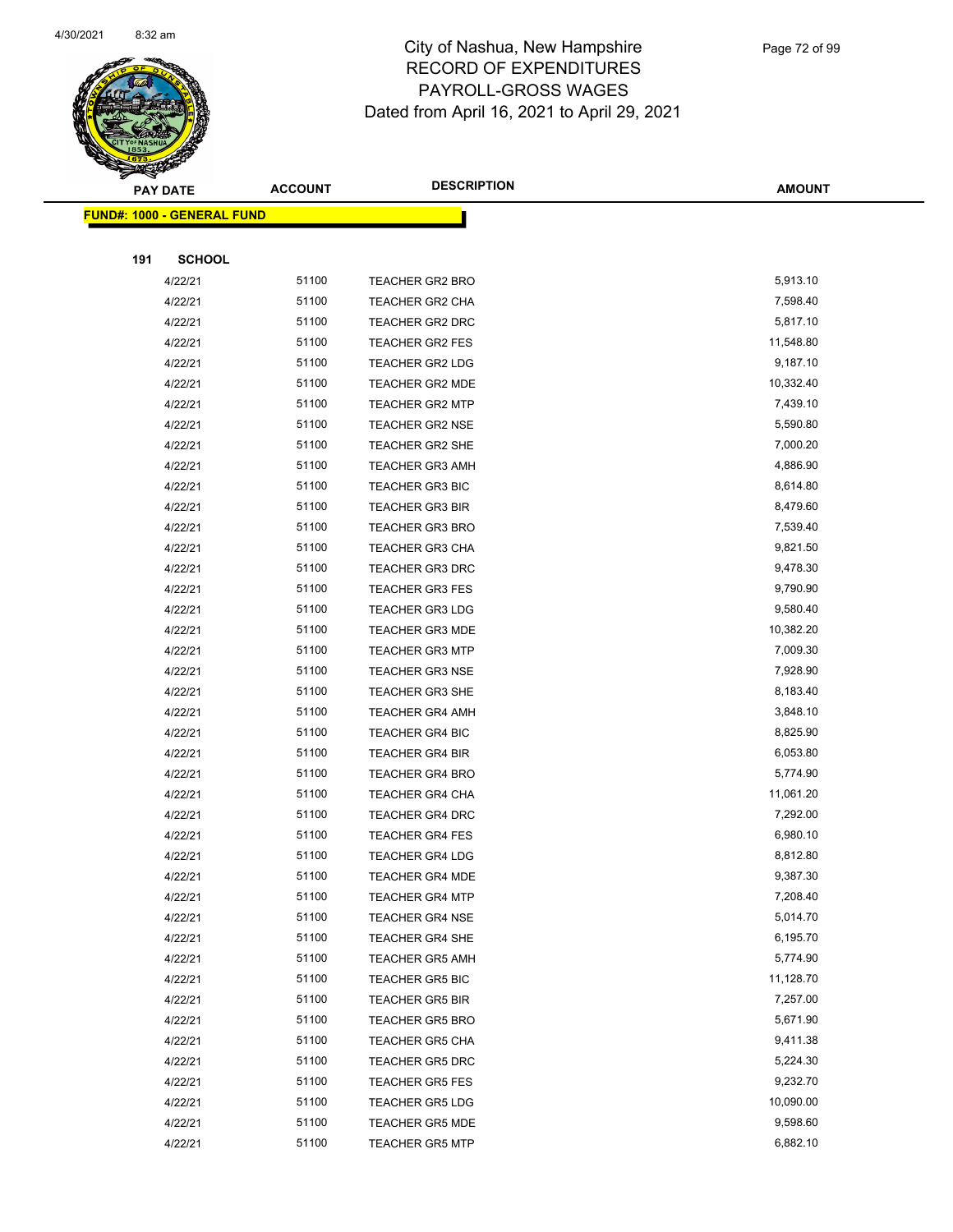

|     | <b>PAY DATE</b>                   | <b>ACCOUNT</b> | <b>DESCRIPTION</b>                          | <b>AMOUNT</b>          |
|-----|-----------------------------------|----------------|---------------------------------------------|------------------------|
|     | <b>FUND#: 1000 - GENERAL FUND</b> |                |                                             |                        |
|     |                                   |                |                                             |                        |
| 191 | <b>SCHOOL</b>                     |                |                                             |                        |
|     | 4/22/21                           | 51100          | <b>TEACHER GR5 NSE</b>                      | 8,846.40               |
|     | 4/22/21                           | 51100          | <b>TEACHER GR5 SHE</b>                      | 7,746.60               |
|     | 4/22/21                           | 51100          | <b>TEACHER GR6 ELM</b>                      | 29,724.10              |
|     | 4/22/21                           | 51100          | <b>TEACHER GR6 FMS</b>                      | 26,215.37              |
|     | 4/22/21                           | 51100          | <b>TEACHER GR6 PMS</b>                      | 16,098.40              |
|     | 4/22/21                           | 51100          | <b>TEACHER GRAPH NHS</b>                    | 3,599.80               |
|     | 4/22/21                           | 51100          | <b>TEACHER GRAPHICS NHN</b>                 | 6,316.60               |
|     | 4/22/21                           | 51100          | <b>TEACHER HEALTH NHN</b>                   | 5,422.60               |
|     | 4/22/21                           | 51100          | <b>TEACHER HEALTH NHS</b>                   | 2,795.40               |
|     | 4/22/21                           | 51100          | <b>TEACHER HEALTHOC NHS</b>                 | 5,246.90               |
|     | 4/22/21                           | 51100          | TEACHER HVAC NHS                            | 2,045.30               |
|     | 4/22/21                           | 51100          | TEACHER IN SCH SUSPENSION ELM               | 1,899.90               |
|     | 4/22/21                           | 51100          | TEACHER IN SCH SUSPENSION NHN               | 2,979.50               |
|     | 4/22/21                           | 51100          | TEACHER IN SCH SUSPENSION NHS               | 1,900.10               |
|     | 4/22/21                           | 51100          | TEACHER INST SPED WID                       | 2,692.40               |
|     | 4/22/21                           | 51100          | <b>TEACHER KIND AMH</b>                     | 7,531.50               |
|     | 4/22/21                           | 51100          | <b>TEACHER KIND BIC</b>                     | 10,714.40              |
|     | 4/22/21                           | 51100          | <b>TEACHER KIND BIR</b>                     | 7,034.50               |
|     | 4/22/21                           | 51100          | <b>TEACHER KIND BRO</b>                     | 5,867.00               |
|     | 4/22/21                           | 51100          | <b>TEACHER KIND CHA</b>                     | 7,046.90               |
|     | 4/22/21                           | 51100          | TEACHER KIND DRC                            | 10,255.19              |
|     | 4/22/21                           | 51100          | <b>TEACHER KIND FES</b>                     | 11,944.10              |
|     | 4/22/21                           | 51100          | <b>TEACHER KIND LDG</b>                     | 12,027.40              |
|     | 4/22/21                           | 51100          | <b>TEACHER KIND MDE</b>                     | 10,729.60              |
|     | 4/22/21                           | 51100          | <b>TEACHER KIND MTP</b>                     | 6,377.20               |
|     | 4/22/21                           | 51100          | <b>TEACHER KIND NSE</b>                     | 2,394.80               |
|     | 4/22/21                           | 51100          | <b>TEACHER KIND SHE</b>                     | 6,270.80               |
|     | 4/22/21                           | 51100          | <b>TEACHER MATH ELM</b>                     | 23,580.30<br>14,008.40 |
|     | 4/22/21                           | 51100<br>51100 | <b>TEACHER MATH FMS</b>                     | 37,608.50              |
|     | 4/22/21                           | 51100          | <b>TEACHER MATH NHN</b>                     | 46,087.60              |
|     | 4/22/21<br>4/22/21                | 51100          | TEACHER MATH NHS<br><b>TEACHER MATH PMS</b> | 16,273.70              |
|     | 4/22/21                           | 51100          | <b>TEACHER MUSIC AMH</b>                    | 1,913.90               |
|     | 4/22/21                           | 51100          | <b>TEACHER MUSIC BIC</b>                    | 2,795.40               |
|     | 4/22/21                           | 51100          | <b>TEACHER MUSIC BIR</b>                    | 1,824.70               |
|     | 4/22/21                           | 51100          | <b>TEACHER MUSIC BRO</b>                    | 1,831.80               |
|     | 4/22/21                           | 51100          | <b>TEACHER MUSIC CHA</b>                    | 2,979.50               |
|     | 4/22/21                           | 51100          | <b>TEACHER MUSIC DRC</b>                    | 2,887.40               |
|     | 4/22/21                           | 51100          | <b>TEACHER MUSIC ELM</b>                    | 7,744.90               |
|     | 4/22/21                           | 51100          | <b>TEACHER MUSIC FES</b>                    | 1,764.50               |
|     | 4/22/21                           | 51100          | <b>TEACHER MUSIC FMS</b>                    | 5,959.00               |
|     | 4/22/21                           | 51100          | <b>TEACHER MUSIC LDG</b>                    | 1,643.60               |
|     | 4/22/21                           | 51100          | <b>TEACHER MUSIC MDE</b>                    | 2,359.10               |
|     |                                   |                |                                             |                        |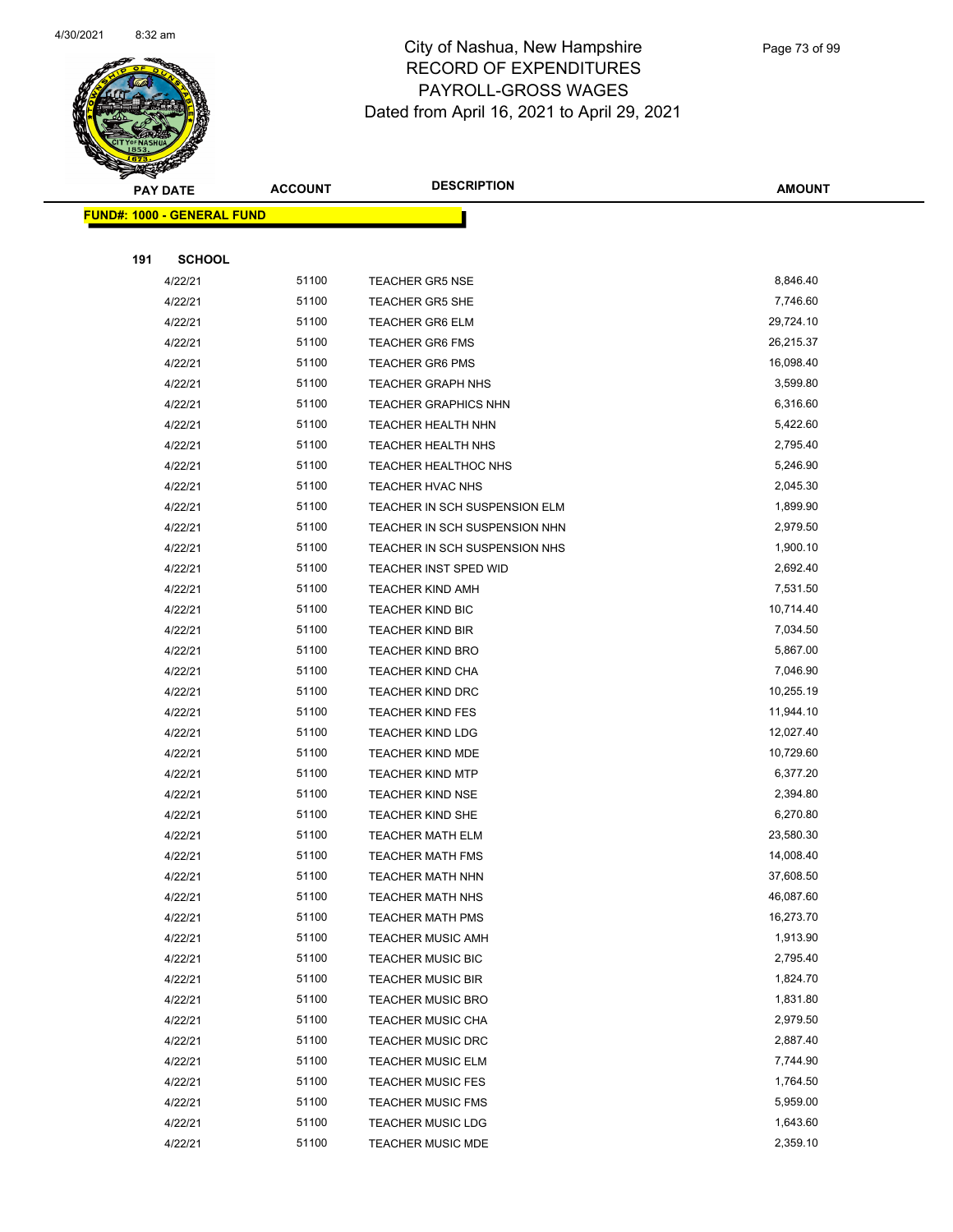

|     | <b>PAY DATE</b>                   | <b>ACCOUNT</b> | <b>DESCRIPTION</b>                                 | <b>AMOUNT</b>        |
|-----|-----------------------------------|----------------|----------------------------------------------------|----------------------|
|     | <b>FUND#: 1000 - GENERAL FUND</b> |                |                                                    |                      |
|     |                                   |                |                                                    |                      |
| 191 | <b>SCHOOL</b>                     |                |                                                    |                      |
|     | 4/22/21                           | 51100          | <b>TEACHER MUSIC MTP</b>                           | 2,703.70             |
|     | 4/22/21                           | 51100          | <b>TEACHER MUSIC NHN</b>                           | 4,879.40             |
|     | 4/22/21                           | 51100          | <b>TEACHER MUSIC NHS</b>                           | 4,817.50             |
|     | 4/22/21                           | 51100          | <b>TEACHER MUSIC NSE</b>                           | 943.49               |
|     | 4/22/21                           | 51100          | <b>TEACHER MUSIC PMS</b>                           | 4,439.00             |
|     | 4/22/21                           | 51100          | TEACHER MUSIC SHE                                  | 1,744.90             |
|     | 4/22/21                           | 51100          | TEACHER PE BIC                                     | 2,585.20             |
|     | 4/22/21                           | 51100          | TEACHER PE BIR                                     | 3,071.60             |
|     | 4/22/21                           | 51100          | <b>TEACHER PE BRO</b>                              | 2,887.40             |
|     | 4/22/21                           | 51100          | TEACHER PE CHA                                     | 2,751.30             |
|     | 4/22/21                           | 51100          | TEACHER PE DRC                                     | 2,979.50             |
|     | 4/22/21                           | 51100          | TEACHER PE ELM                                     | 9,944.70             |
|     | 4/22/21                           | 51100          | TEACHER PE FES                                     | 1,824.70             |
|     | 4/22/21                           | 51100          | <b>TEACHER PE FMS</b>                              | 5,590.80             |
|     | 4/22/21                           | 51100          | <b>TEACHER PE LDG</b>                              | 2,155.00             |
|     | 4/22/21                           | 51100          | TEACHER PE MDE                                     | 3,071.60             |
|     | 4/22/21                           | 51100          | <b>TEACHER PE MTP</b>                              | 2,089.60             |
|     | 4/22/21                           | 51100          | TEACHER PE NHN                                     | 9,187.30             |
|     | 4/22/21                           | 51100          | TEACHER PE NHS                                     | 6,908.60             |
|     | 4/22/21                           | 51100          | <b>TEACHER PE NSE</b>                              | 3,055.20             |
|     | 4/22/21                           | 51100          | <b>TEACHER PE PMS</b>                              | 5,239.50             |
|     | 4/22/21                           | 51100          | TEACHER PE SHE                                     | 2,812.50             |
|     | 4/22/21                           | 51100          | TEACHER PRE SCHOOL BIR                             | 4,758.50             |
|     | 4/22/21                           | 51100          | <b>TEACHER PRESCHOOL BIC</b>                       | 5,866.90             |
|     | 4/22/21                           | 51100          | <b>TEACHER PRESCHOOL BRO</b>                       | 14,469.10            |
|     | 4/22/21                           | 51100          | <b>TEACHER PRESCHOOL MTP</b>                       | 1,824.70             |
|     | 4/22/21                           | 51100          | TEACHER PRESCHOOL NHS                              | 467.70               |
|     | 4/22/21                           | 51100          | <b>TEACHER PRESCHOOL NSE</b>                       | 6,331.99             |
|     | 4/22/21                           | 51100          | TEACHER READ AMH                                   | 3,071.60             |
|     | 4/22/21                           | 51100          | TEACHER READ BIC                                   | 2,979.50             |
|     | 4/22/21                           | 51100          | TEACHER READ BIR                                   | 2,979.50             |
|     | 4/22/21                           | 51100          | <b>TEACHER READ BRO</b>                            | 2,979.50             |
|     | 4/22/21                           | 51100          | TEACHER READ CHA                                   | 2,632.70             |
|     | 4/22/21                           | 51100<br>51100 | TEACHER READ DRC                                   | 3,071.60<br>6,051.10 |
|     | 4/22/21                           | 51100          | <b>TEACHER READ ELM</b>                            | 2,979.50             |
|     | 4/22/21<br>4/22/21                | 51100          | <b>TEACHER READ FES</b>                            | 2,979.50             |
|     | 4/22/21                           | 51100          | <b>TEACHER READ FMS</b><br><b>TEACHER READ LDG</b> | 3,630.00             |
|     | 4/22/21                           | 51100          | <b>TEACHER READ MDE</b>                            | 2,979.50             |
|     |                                   | 51100          |                                                    | 2,482.50             |
|     | 4/22/21<br>4/22/21                | 51100          | <b>TEACHER READ MTP</b>                            | 2,045.30             |
|     | 4/22/21                           | 51100          | TEACHER READ NHN<br><b>TEACHER READ NHS</b>        | 2,979.50             |
|     |                                   | 51100          | <b>TEACHER READ NSE</b>                            | 2,692.40             |
|     | 4/22/21                           |                |                                                    |                      |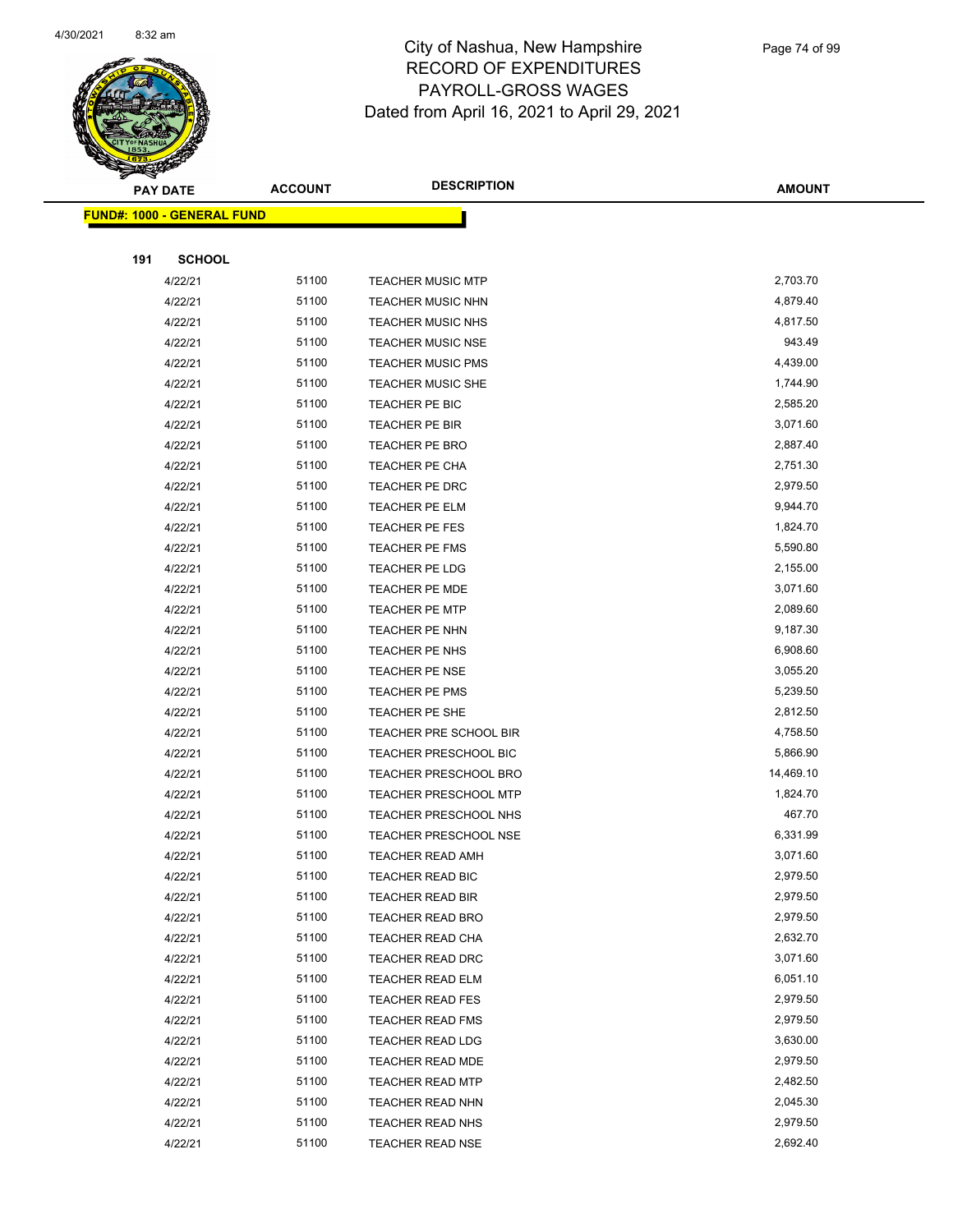

|     | <b>PAY DATE</b>                   | <b>ACCOUNT</b> | <b>DESCRIPTION</b>                                 | <b>AMOUNT</b>         |
|-----|-----------------------------------|----------------|----------------------------------------------------|-----------------------|
|     | <b>FUND#: 1000 - GENERAL FUND</b> |                |                                                    |                       |
|     |                                   |                |                                                    |                       |
| 191 | <b>SCHOOL</b>                     |                |                                                    |                       |
|     | 4/22/21                           | 51100          | <b>TEACHER READ PMS</b>                            | 5,338.60              |
|     | 4/22/21                           | 51100          | TEACHER READ SHE                                   | 2,979.50              |
|     | 4/22/21                           | 51100          | <b>TEACHER ROTC NHN</b>                            | 2,546.20              |
|     | 4/22/21                           | 51100          | <b>TEACHER SCIENCE ELM</b>                         | 24,318.70             |
|     | 4/22/21                           | 51100          | <b>TEACHER SCIENCE FMS</b>                         | 9,896.30              |
|     | 4/22/21                           | 51100          | TEACHER SCIENCE NHN                                | 32,189.10             |
|     | 4/22/21                           | 51100          | TEACHER SCIENCE NHS                                | 36,847.70             |
|     | 4/22/21                           | 51100          | <b>TEACHER SCIENCE PMS</b>                         | 9,473.99              |
|     | 4/22/21                           | 51100          | TEACHER SOCIAL STUDIES ELM                         | 19,649.30             |
|     | 4/22/21                           | 51100          | TEACHER SOCIAL STUDIES FMS                         | 12,937.89             |
|     | 4/22/21                           | 51100          | TEACHER SOCIAL STUDIES NHN                         | 34,899.50             |
|     | 4/22/21                           | 51100          | TEACHER SOCIAL STUDIES NHS                         | 43,551.60             |
|     | 4/22/21                           | 51100          | TEACHER SOCIAL STUDIES PMS                         | 13,099.09             |
|     | 4/22/21                           | 51100          | <b>TEACHER SPED AMH</b>                            | 8,524.90              |
|     | 4/22/21                           | 51100          | TEACHER SPED BIC                                   | 18,970.63             |
|     | 4/22/21                           | 51100          | TEACHER SPED BIR                                   | 5,774.90              |
|     | 4/22/21                           | 51100          | <b>TEACHER SPED BRO</b>                            | 6,866.50              |
|     | 4/22/21                           | 51100          | <b>TEACHER SPED CHA</b>                            | 7,163.30              |
|     | 4/22/21                           | 51100          | <b>TEACHER SPED DRC</b>                            | 5,671.90              |
|     | 4/22/21                           | 51100          | <b>TEACHER SPED ELM</b>                            | 14,488.90             |
|     | 4/22/21                           | 51100          | TEACHER SPED FES                                   | 3,799.99              |
|     | 4/22/21                           | 51100          | <b>TEACHER SPED FMS</b>                            | 13,406.50             |
|     | 4/22/21                           | 51100          | <b>TEACHER SPED LDG</b>                            | 6,591.60              |
|     | 4/22/21                           | 51100          | <b>TEACHER SPED MDE</b>                            | 6,661.00              |
|     | 4/22/21                           | 51100          | <b>TEACHER SPED MTP</b>                            | 4,058.90              |
|     | 4/22/21                           | 51100          | TEACHER SPED NHN                                   | 25,325.90             |
|     | 4/22/21                           | 51100          | TEACHER SPED NHS                                   | 35,682.39             |
|     | 4/22/21<br>4/22/21                | 51100<br>51100 | <b>TEACHER SPED NSE</b><br><b>TEACHER SPED PMS</b> | 1,697.00<br>12,573.00 |
|     | 4/22/21                           | 51100          | <b>TEACHER SPED SHE</b>                            | 7,567.50              |
|     | 4/22/21                           | 51100          | TEACHER TECHED ELM                                 | 8,649.10              |
|     | 4/22/21                           | 51100          | <b>TEACHER TECHED FMS</b>                          | 3,477.60              |
|     | 4/22/21                           | 51100          | TEACHER TECHED NHN                                 | 6,391.90              |
|     | 4/22/21                           | 51100          | TEACHER TECHED NHS                                 | 15,163.10             |
|     | 4/22/21                           | 51100          | <b>TEACHER TECHED PMS</b>                          | 5,959.00              |
|     | 4/22/21                           | 51100          | TEACHER TV PROD NHS                                | 2,979.50              |
|     | 4/22/21                           | 51100          | <b>TEACHER VISION WID</b>                          | 4,992.98              |
|     | 4/22/21                           | 51100          | TECH INTERGRATION ASST AMH                         | 553.50                |
|     | 4/29/21                           | 51100          | TECH INTERGRATION ASST AMH                         | 581.18                |
|     | 4/22/21                           | 51100          | TECH INTERGRATION ASST BIC                         | 675.09                |
|     | 4/29/21                           | 51100          | TECH INTERGRATION ASST BIC                         | 743.58                |
|     | 4/22/21                           | 51100          | TECH INTERGRATION ASST CHA                         | 605.17                |
|     | 4/29/21                           | 51100          | TECH INTERGRATION ASST CHA                         | 581.53                |
|     |                                   |                |                                                    |                       |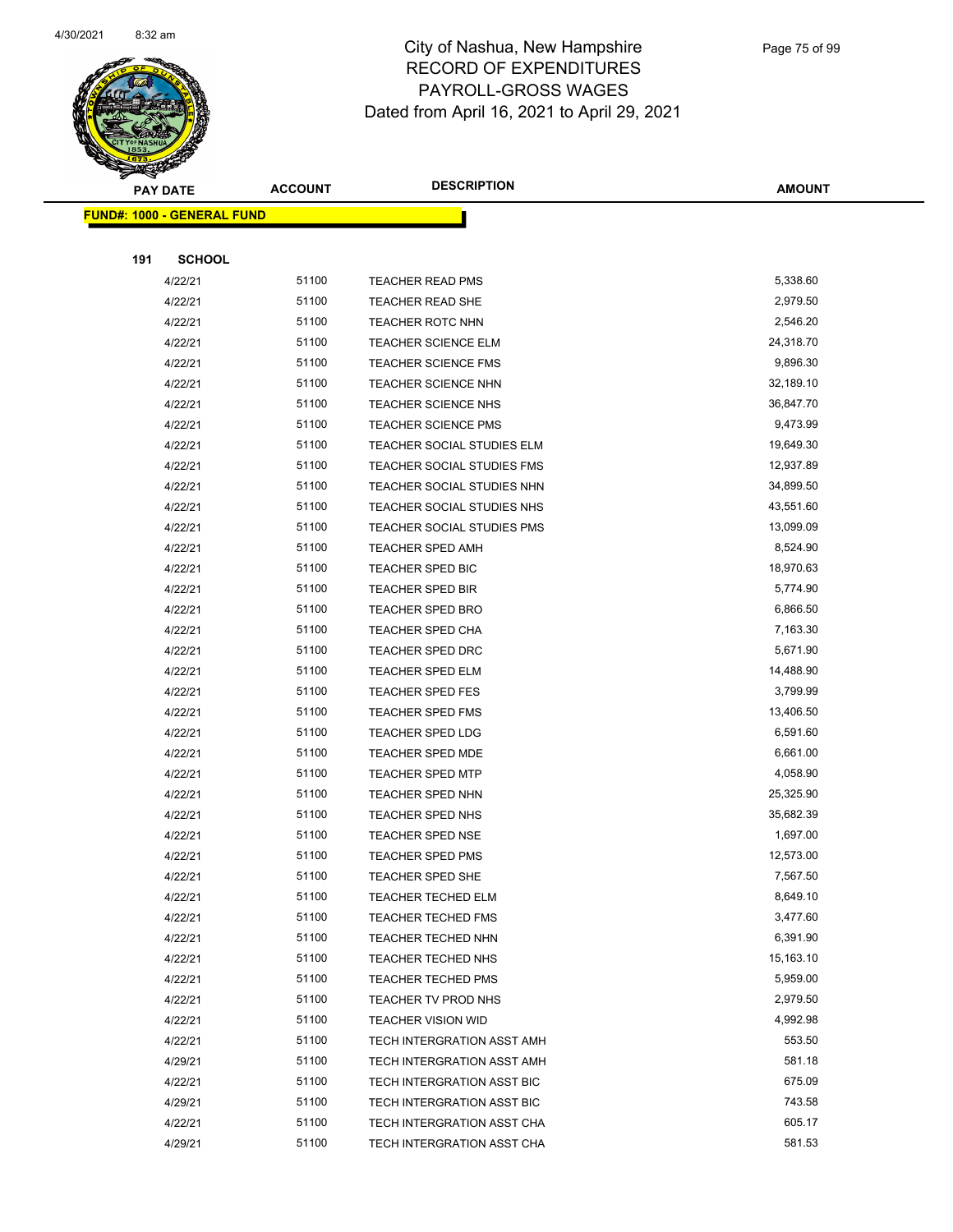

|     | <b>PAY DATE</b>                   | <b>ACCOUNT</b> | <b>DESCRIPTION</b>                             | <b>AMOUNT</b>    |
|-----|-----------------------------------|----------------|------------------------------------------------|------------------|
|     | <b>FUND#: 1000 - GENERAL FUND</b> |                |                                                |                  |
|     |                                   |                |                                                |                  |
| 191 | <b>SCHOOL</b>                     |                |                                                |                  |
|     | 4/22/21                           | 51100          | TECH INTERGRATION ASST FES                     | 717.31           |
|     | 4/29/21                           | 51100          | TECH INTERGRATION ASST FES                     | 728.71           |
|     | 4/22/21                           | 51100          | TECH INTERGRATION ASST LDG                     | 604.32           |
|     | 4/29/21                           | 51100          | TECH INTERGRATION ASST LDG                     | 575.55           |
|     | 4/29/21                           | 51100          | TECH INTERGRATION ASST MDE                     | 1,134.69         |
|     | 4/22/21                           | 51100          | <b>TECH INTERGRATION ASST MTP</b>              | 591.94           |
|     | 4/29/21                           | 51100          | <b>TECH INTERGRATION ASST MTP</b>              | 616.01           |
|     | 4/22/21                           | 51100          | TECH INTERGRATION ASST SHE                     | 668.04           |
|     | 4/29/21                           | 51100          | TECH INTERGRATION ASST SHE                     | 638.12           |
|     | 4/29/21                           | 51200          | ATHLETIC EQUIPMENT MANAGER NHN                 | 50.00            |
|     | 4/22/21                           | 51200          | CLERICAL BOARD OF ED SUP                       | 762.67           |
|     | 4/29/21                           | 51200          | <b>CLERICAL BOARD OF ED SUP</b>                | 822.26           |
|     | 4/29/21                           | 51200          | CLERICAL GUIDANCE NHN                          | 100.00           |
|     | 4/22/21                           | 51200          | <b>CLERICAL GUIDANCE NHS</b>                   | 50.00            |
|     | 4/29/21                           | 51200          | <b>CLERICAL GUIDANCE NHS</b>                   | 100.00           |
|     | 4/22/21                           | 51200          | <b>CROSSING GUARD WPO</b>                      | 2,014.70         |
|     | 4/29/21                           | 51200          | <b>CROSSING GUARD WPO</b>                      | 2,468.26         |
|     | 4/29/21                           | 51200          | <b>CUSTODIAN BRO</b>                           | 79.85            |
|     | 4/29/21                           | 51200          | <b>CUSTODIAN FES</b>                           | 79.85            |
|     | 4/22/21                           | 51200          | <b>CUSTODIAN HEAD BRO</b>                      | 127.76           |
|     | 4/29/21                           | 51200          | <b>CUSTODIAN HEAD BRO</b>                      | 79.85            |
|     | 4/22/21                           | 51200          | <b>CUSTODIAN HEAD MTP</b>                      | 63.88            |
|     | 4/29/21                           | 51200          | <b>CUSTODIAN MTP</b>                           | 79.85            |
|     | 4/29/21                           | 51200          | <b>CUSTODIAN NHS</b>                           | 47.91            |
|     | 4/22/21                           | 51200          | DIRECTOR ADULT ED                              | 2,765.69         |
|     | 4/29/21                           | 51200          | <b>FOOD SERVICE ASST PT CHA</b>                | 51.25            |
|     | 4/22/21                           | 51200          | FOOD SERVICE ASST PT NHS                       | 46.31            |
|     | 4/29/21                           | 51200          | <b>FOOD SERVICE ASST PT NHS</b>                | 46.31            |
|     | 4/22/21                           | 51200          | GUIDANCE COUNSELOR NHS                         | 1,760.60         |
|     | 4/29/21                           | 51200          | HOME SCHOOL CORD TTI                           | 132.93           |
|     | 4/22/21                           | 51200          | <b>INSTRUMENTAL MUSIC</b>                      | 600.00<br>600.00 |
|     | 4/29/21                           | 51200          | <b>INSTRUMENTAL MUSIC</b><br>LUNCH MONITOR AMH | 316.72           |
|     | 4/22/21<br>4/29/21                | 51200<br>51200 | LUNCH MONITOR AMH                              | 485.44           |
|     | 4/22/21                           | 51200          | LUNCH MONITOR BIC                              | 319.68           |
|     | 4/29/21                           | 51200          | LUNCH MONITOR BIC                              | 636.40           |
|     | 4/22/21                           | 51200          | LUNCH MONITOR BIR                              | 355.20           |
|     | 4/29/21                           | 51200          | LUNCH MONITOR BIR                              | 532.80           |
|     | 4/22/21                           | 51200          | LUNCH MONITOR CHA                              | 307.84           |
|     | 4/29/21                           | 51200          | LUNCH MONITOR CHA                              | 553.52           |
|     | 4/22/21                           | 51200          | LUNCH MONITOR DRC                              | 183.52           |
|     | 4/29/21                           | 51200          | LUNCH MONITOR DRC                              | 346.32           |
|     | 4/22/21                           | 51200          | LUNCH MONITOR FES                              | 260.48           |
|     |                                   |                |                                                |                  |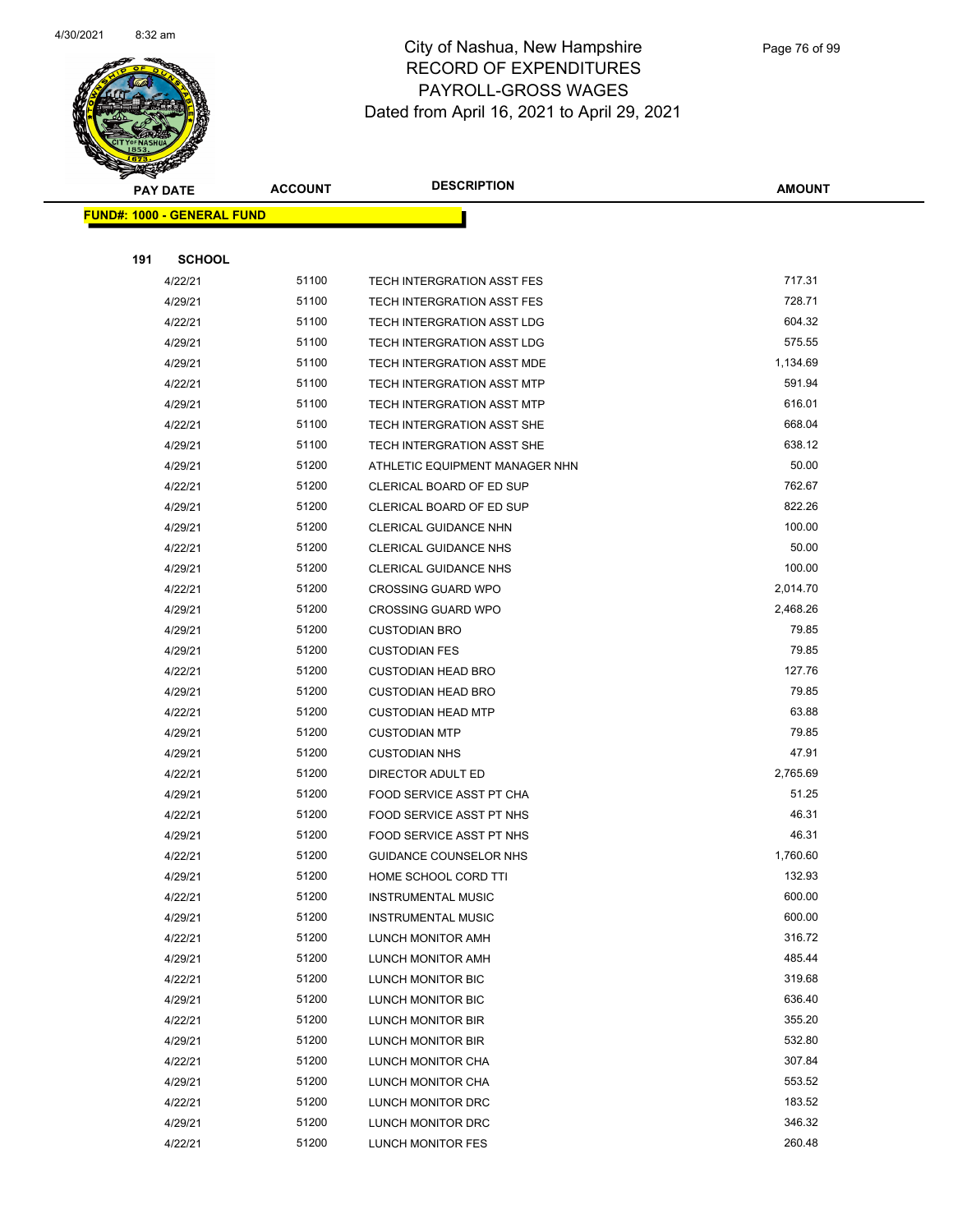

|     | <b>PAY DATE</b>                   | <b>ACCOUNT</b> | <b>DESCRIPTION</b>          | <b>AMOUNT</b> |
|-----|-----------------------------------|----------------|-----------------------------|---------------|
|     | <b>FUND#: 1000 - GENERAL FUND</b> |                |                             |               |
|     |                                   |                |                             |               |
| 191 | <b>SCHOOL</b>                     |                |                             |               |
|     | 4/29/21                           | 51200          | <b>LUNCH MONITOR FES</b>    | 345.70        |
|     | 4/29/21                           | 51200          | LUNCH MONITOR FMS           | 192.40        |
|     | 4/22/21                           | 51200          | LUNCH MONITOR LDG           | 192.40        |
|     | 4/29/21                           | 51200          | <b>LUNCH MONITOR LDG</b>    | 272.32        |
|     | 4/22/21                           | 51200          | LUNCH MONITOR MDE           | 399.60        |
|     | 4/29/21                           | 51200          | LUNCH MONITOR MDE           | 621.60        |
|     | 4/22/21                           | 51200          | <b>LUNCH MONITOR MTP</b>    | 275.28        |
|     | 4/29/21                           | 51200          | LUNCH MONITOR MTP           | 390.72        |
|     | 4/22/21                           | 51200          | LUNCH MONITOR NSE           | 97.68         |
|     | 4/29/21                           | 51200          | LUNCH MONITOR NSE           | 150.96        |
|     | 4/29/21                           | 51200          | LUNCH MONITOR PMS           | 346.32        |
|     | 4/22/21                           | 51200          | LUNCH MONITOR SHE           | 260.48        |
|     | 4/29/21                           | 51200          | LUNCH MONITOR SHE           | 304.88        |
|     | 4/22/21                           | 51200          | PARA PRE SCHOOL BIR         | 391.20        |
|     | 4/29/21                           | 51200          | PARA PRE SCHOOL BIR         | 85.58         |
|     | 4/22/21                           | 51200          | PARA DW SPEC ED BIR         | 1,224.63      |
|     | 4/29/21                           | 51200          | PARA DW SPEC ED BIR         | 1,263.38      |
|     | 4/22/21                           | 51200          | PARA INST AMH               | 892.35        |
|     | 4/29/21                           | 51200          | PARA INST AMH               | 891.16        |
|     | 4/22/21                           | 51200          | PARA INST BIC               | 793.21        |
|     | 4/29/21                           | 51200          | PARA INST BIC               | 545.33        |
|     | 4/22/21                           | 51200          | PARA INST NHN               | 315.04        |
|     | 4/29/21                           | 51200          | PARA INST NHN               | 315.04        |
|     | 4/29/21                           | 51200          | PARA INST PMS               | 80.85         |
|     | 4/22/21                           | 51200          | PARA INST SHE               | 166.20        |
|     | 4/29/21                           | 51200          | PARA INST SHE               | 186.99        |
|     | 4/22/21                           | 51200          | PARA PRE SCH BIC            | 1,714.04      |
|     | 4/29/21                           | 51200          | PARA PRE SCH BIC            | 1,714.04      |
|     | 4/22/21                           | 51200          | PARA PRE SCH BRO            | 1,431.79      |
|     | 4/29/21                           | 51200          | PARA PRE SCH BRO            | 1,451.54      |
|     | 4/22/21                           | 51200          | PARA PRE SCH NSE            | 2,685.15      |
|     | 4/29/21                           | 51200          | PARA PRE SCH NSE            | 2,579.96      |
|     | 4/22/21                           | 51200          | PARA SCI NHS                | 75.00         |
|     | 4/22/21                           | 51200          | PARA TTI LDG                | 80.01         |
|     | 4/29/21                           | 51200          | PARA TTI LDG                | 133.03        |
|     | 4/22/21                           | 51200          | SCHOOL PSYCHOLOGIST WID     | 2,530.90      |
|     | 4/22/21                           | 51200          | SPEECH LANG PATHOLOGIST WID | 6,689.18      |
|     | 4/22/21                           | 51200          | STUDENT ACTIVITY COORD NHS  | 1,120.30      |
|     | 4/22/21                           | 51200          | SUB CLERICAL                | 1,042.00      |
|     | 4/29/21                           | 51200          | SUB CLERICAL                | 1,129.50      |
|     | 4/22/21                           | 51200          | <b>SUB CROSSING GUARD</b>   | 143.74        |
|     | 4/29/21                           | 51200          | <b>SUB CROSSING GUARD</b>   | 166.25        |
|     | 4/22/21                           | 51200          | SUB TEACHER                 | 1,035.00      |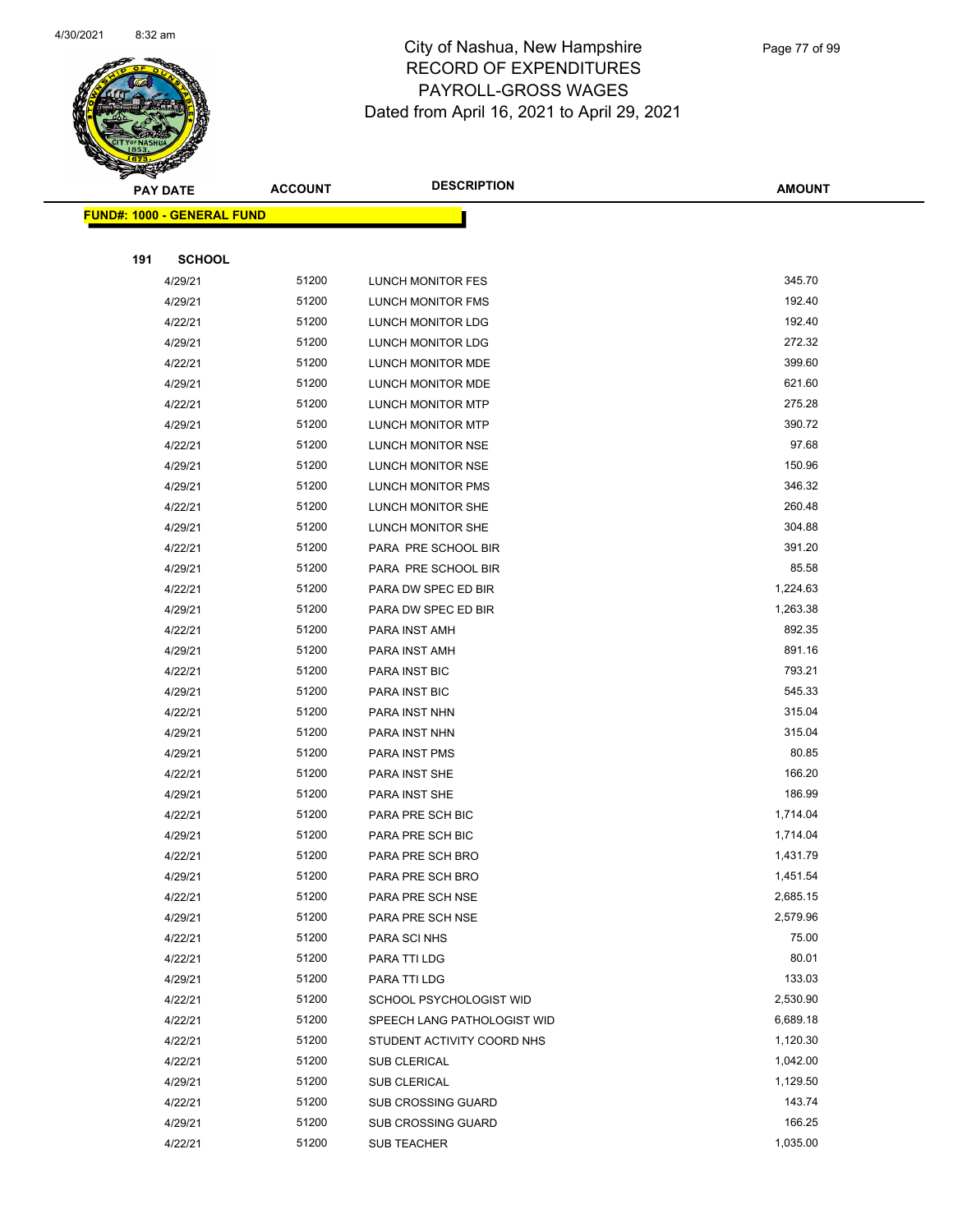

|     | <b>PAY DATE</b>                   | <b>ACCOUNT</b> | <b>DESCRIPTION</b>                                             | <b>AMOUNT</b>  |
|-----|-----------------------------------|----------------|----------------------------------------------------------------|----------------|
|     | <b>FUND#: 1000 - GENERAL FUND</b> |                |                                                                |                |
|     |                                   |                |                                                                |                |
| 191 | <b>SCHOOL</b>                     |                |                                                                |                |
|     | 4/29/21                           | 51200          | SUB TEACHER                                                    | 1,241.00       |
|     | 4/22/21                           | 51200          | <b>TEACHER ART FMS</b>                                         | 2,095.80       |
|     | 4/22/21                           | 51200          | <b>TEACHER ART NHS</b>                                         | 1,022.69       |
|     | 4/22/21                           | 51200          | TEACHER BIO TEC NHN                                            | 579.10         |
|     | 4/22/21                           | 51200          | <b>TEACHER DWSE ELM</b>                                        | 12.50          |
|     | 4/22/21                           | 51200          | <b>TEACHER ENGLISH NHS</b>                                     | 1,241.20       |
|     | 4/22/21                           | 51200          | <b>TEACHER MATH ELM</b>                                        | 50.00          |
|     | 4/22/21                           | 51200          | <b>TEACHER MATH FMS</b>                                        | 100.00         |
|     | 4/22/21                           | 51200          | <b>TEACHER MATH NHS</b>                                        | 200.00         |
|     | 4/22/21                           | 51200          | <b>TEACHER MUSIC AMH</b>                                       | 12.50          |
|     | 4/22/21                           | 51200          | <b>TEACHER MUSIC DRC</b>                                       | 150.00         |
|     | 4/22/21                           | 51200          | <b>TEACHER PE NHS</b>                                          | 840.00         |
|     | 4/22/21                           | 51200          | <b>TEACHER READ ELM</b>                                        | 1,760.60       |
|     | 4/22/21                           | 51200          | TEACHER SPED MDE                                               | 456.25         |
|     | 4/22/21                           | 51200          | <b>TEACHER VISION WID</b>                                      | 842.81         |
|     | 4/22/21                           | 51200          | <b>TICKETSELLER</b>                                            | 163.00         |
|     | 4/22/21                           | 51300          | <b>CLERICAL BUSINESS</b>                                       | 41.03          |
|     | 4/29/21                           | 51300          | <b>CLERICAL BUSINESS</b>                                       | 79.13          |
|     | 4/29/21                           | 51300          | <b>CLERICAL GUIDANCE ELM</b>                                   | 113.46         |
|     | 4/22/21                           | 51300          | CLERICAL HUMAN RESOURCES                                       | 149.53         |
|     | 4/29/21                           | 51300          | CLERICAL HUMAN RESOURCES                                       | 407.18         |
|     | 4/22/21                           | 51300          | <b>CLERICAL PAYROLL SUP</b>                                    | 32.82          |
|     | 4/29/21                           | 51300          | <b>CLERICAL PAYROLL SUP</b>                                    | 24.62          |
|     | 4/22/21                           | 51300          | <b>CLERICAL PLANT OPS</b>                                      | 304.79         |
|     | 4/29/21                           | 51300          | <b>CLERICAL PLANT OPS</b>                                      | 125.05         |
|     | 4/22/21                           | 51300          | CLERICAL PRINCIPAL AMH                                         | 14.92          |
|     | 4/29/21                           | 51300          | <b>CLERICAL PRINCIPAL AMH</b>                                  | 7.46           |
|     | 4/29/21                           | 51300<br>51300 | <b>CLERICAL PRINCIPAL BIC</b><br><b>CLERICAL PRINCIPAL BIR</b> | 40.59<br>16.64 |
|     | 4/29/21<br>4/22/21                | 51300          | <b>CLERICAL PRINCIPAL BRO</b>                                  | 8.32           |
|     | 4/29/21                           | 51300          | <b>CLERICAL PRINCIPAL BRO</b>                                  | 8.32           |
|     | 4/22/21                           | 51300          | CLERICAL PRINCIPAL CHA                                         | 7.82           |
|     | 4/29/21                           | 51300          | CLERICAL PRINCIPAL CHA                                         | 15.64          |
|     | 4/22/21                           | 51300          | <b>CLERICAL PRINCIPAL FES</b>                                  | 47.75          |
|     | 4/29/21                           | 51300          | <b>CLERICAL PRINCIPAL FES</b>                                  | 56.70          |
|     | 4/29/21                           | 51300          | <b>CLERICAL PRINCIPAL FMS</b>                                  | (0.01)         |
|     | 4/29/21                           | 51300          | <b>CLERICAL PRINCIPAL LDG</b>                                  | 7.09           |
|     | 4/22/21                           | 51300          | CLERICAL PRINCIPAL MDE                                         | 16.41          |
|     | 4/29/21                           | 51300          | CLERICAL PRINCIPAL MDE                                         | 8.21           |
|     | 4/22/21                           | 51300          | <b>CLERICAL PRINCIPAL MTP</b>                                  | 14.18          |
|     | 4/29/21                           | 51300          | <b>CLERICAL PRINCIPAL MTP</b>                                  | 7.09           |
|     | 4/29/21                           | 51300          | <b>CLERICAL PRINCIPAL NHS</b>                                  | (0.01)         |
|     | 4/22/21                           | 51300          | <b>CLERICAL PRINCIPAL NSE</b>                                  | 8.32           |
|     |                                   |                |                                                                |                |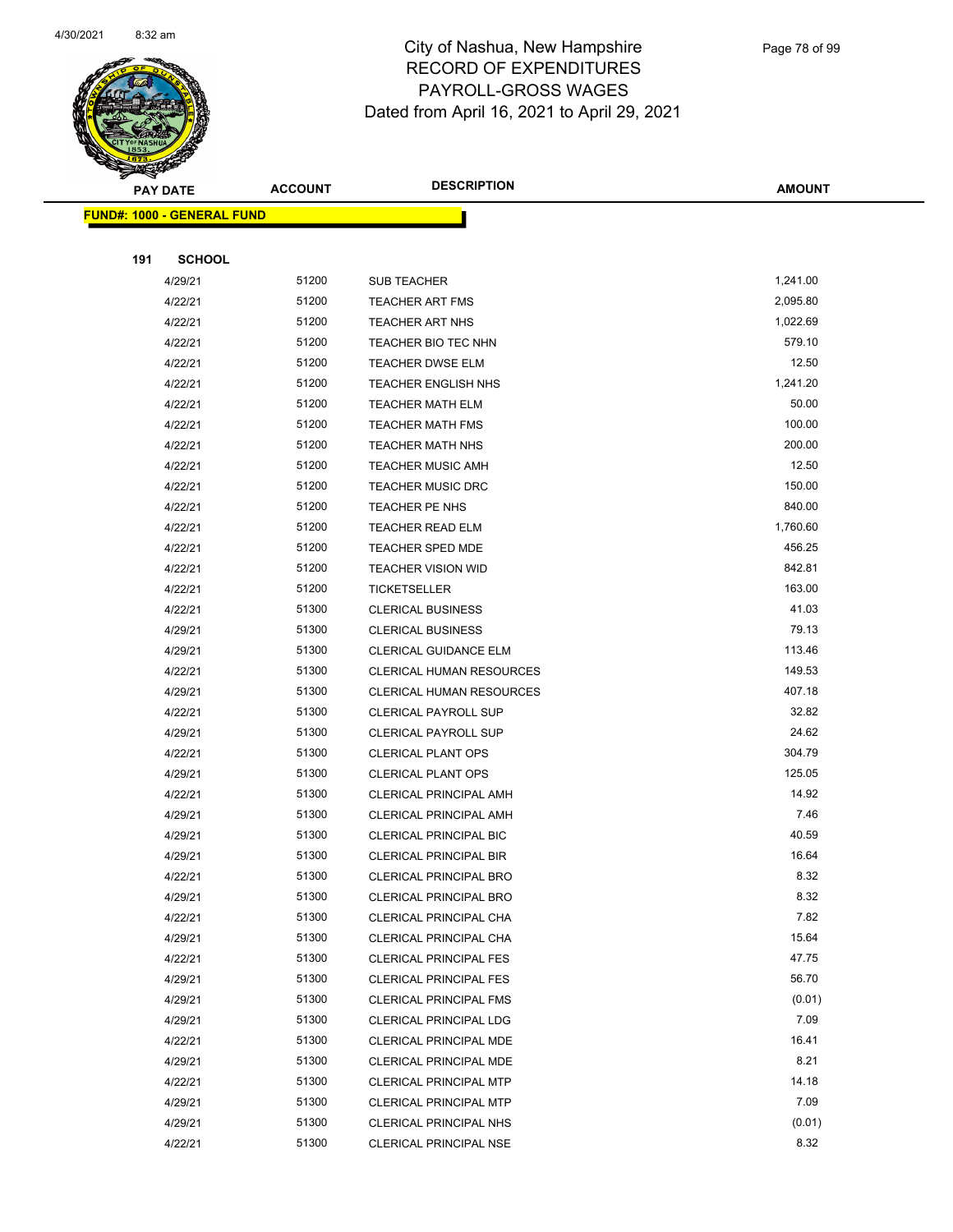

|     | <b>PAY DATE</b>                   | <b>ACCOUNT</b> | <b>DESCRIPTION</b>             | <b>AMOUNT</b> |
|-----|-----------------------------------|----------------|--------------------------------|---------------|
|     | <b>FUND#: 1000 - GENERAL FUND</b> |                |                                |               |
|     |                                   |                |                                |               |
| 191 | <b>SCHOOL</b>                     |                |                                |               |
|     | 4/29/21                           | 51300          | <b>CLERICAL PRINCIPAL NSE</b>  | 39.14         |
|     | 4/29/21                           | 51300          | <b>CLERICAL PRINCIPAL PMS</b>  | 14.92         |
|     | 4/29/21                           | 51300          | <b>CLERICAL PRINCIPAL SHE</b>  | 24.10         |
|     | 4/22/21                           | 51300          | CLERICAL SPECIAL ED SUP        | 21.28         |
|     | 4/22/21                           | 51300          | <b>CUSTODIAN ASST HEAD NHN</b> | 259.56        |
|     | 4/29/21                           | 51300          | <b>CUSTODIAN ASST HEAD NHN</b> | 194.67        |
|     | 4/22/21                           | 51300          | <b>CUSTODIAN ASST HEAD PMS</b> | 128.58        |
|     | 4/29/21                           | 51300          | <b>CUSTODIAN ASST HEAD PMS</b> | 128.59        |
|     | 4/22/21                           | 51300          | <b>CUSTODIAN BIC</b>           | 112.92        |
|     | 4/22/21                           | 51300          | <b>CUSTODIAN BRO</b>           | 119.98        |
|     | 4/22/21                           | 51300          | <b>CUSTODIAN ELM</b>           | 225.84        |
|     | 4/29/21                           | 51300          | <b>CUSTODIAN ELM</b>           | 56.46         |
|     | 4/29/21                           | 51300          | <b>CUSTODIAN FES</b>           | 84.69         |
|     | 4/22/21                           | 51300          | <b>CUSTODIAN FMS</b>           | 578.72        |
|     | 4/29/21                           | 51300          | <b>CUSTODIAN FMS</b>           | 472.86        |
|     | 4/22/21                           | 51300          | <b>CUSTODIAN HEAD DRC</b>      | 257.17        |
|     | 4/22/21                           | 51300          | <b>CUSTODIAN HEAD ELM</b>      | 152.40        |
|     | 4/22/21                           | 51300          | <b>CUSTODIAN HEAD FES</b>      | 192.87        |
|     | 4/22/21                           | 51300          | <b>CUSTODIAN HEAD LDG</b>      | 40.19         |
|     | 4/22/21                           | 51300          | <b>CUSTODIAN HEAD MDE</b>      | 128.58        |
|     | 4/22/21                           | 51300          | <b>CUSTODIAN HEAD NSE</b>      | 154.11        |
|     | 4/22/21                           | 51300          | <b>CUSTODIAN HEAD PMS</b>      | 9.53          |
|     | 4/22/21                           | 51300          | <b>CUSTODIAN MDE</b>           | 56.46         |
|     | 4/22/21                           | 51300          | <b>CUSTODIAN NHN</b>           | 114.12        |
|     | 4/29/21                           | 51300          | <b>CUSTODIAN NHN</b>           | 667.01        |
|     | 4/22/21                           | 51300          | <b>CUSTODIAN NHS</b>           | 509.34        |
|     | 4/29/21                           | 51300          | <b>CUSTODIAN NHS</b>           | 225.84        |
|     | 4/29/21                           | 51300          | <b>CUSTODIAN PMS</b>           | 247.03        |
|     | 4/29/21                           | 51300          | MAINTENANCE GRDS FORMEN WPO    | 79.24         |
|     | 4/29/21                           | 51300          | MAINTENANCE HVAC WPO           | 10.23         |
|     | 4/22/21                           | 51300          | MAINTENANCE MESSENGER WPO      | 47.63         |
|     | 4/22/21                           | 51300          | PARA DW SPEC ELM               | 12.96         |
|     | 4/29/21                           | 51300          | <b>SECURITY MONITOR NHS</b>    | 127.05        |
|     | 4/22/21                           | 51400          | <b>CUSTODIAN TEMP</b>          | 715.20        |
|     | 4/29/21                           | 51400          | <b>CUSTODIAN TEMP</b>          | 715.20        |
|     | 4/22/21                           | 51412          | <b>7PAR CTE NHN</b>            | 92.00         |
|     | 4/22/21                           | 51412          | GUIDANCE COUNSELOR NHS         | 335.50        |
|     | 4/29/21                           | 51412          | LUNCH MONITOR ELM              | 65.12         |
|     | 4/22/21                           | 51412          | PARA ALT FMS                   | 43.00         |
|     | 4/29/21                           | 51412          | PARA ALT PMS                   | 154.00        |
|     | 4/22/21                           | 51412          | PARA DW SPEC ED AMH            | 152.00        |
|     | 4/29/21                           | 51412          | PARA DW SPEC ED AMH            | 190.00        |
|     | 4/22/21                           | 51412          | PARA DW SPEC ED BRO            | 66.00         |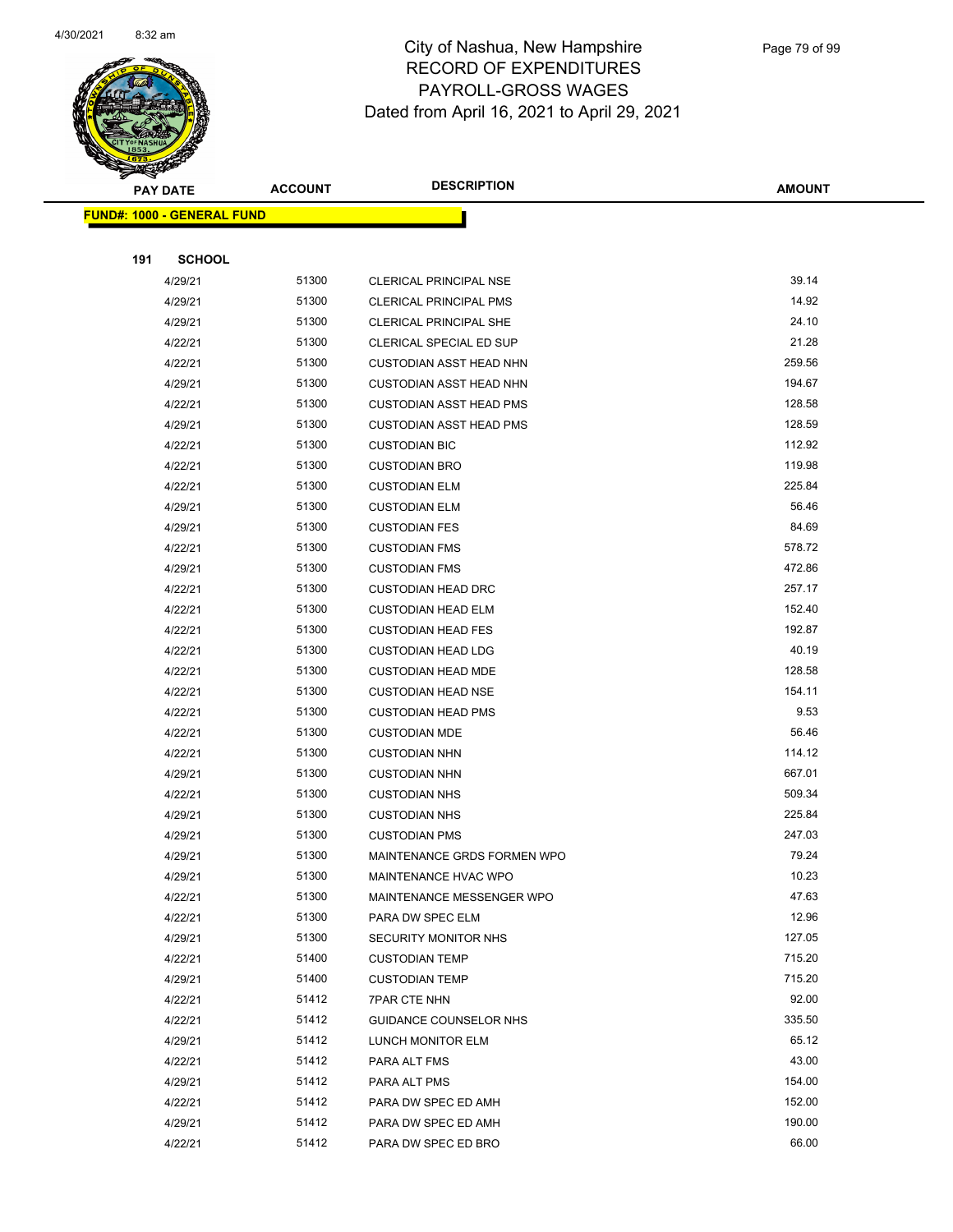

|     | <b>PAY DATE</b>                    | <b>ACCOUNT</b> | <b>DESCRIPTION</b>  | <b>AMOUNT</b> |  |
|-----|------------------------------------|----------------|---------------------|---------------|--|
|     | <u> FUND#: 1000 - GENERAL FUND</u> |                |                     |               |  |
|     |                                    |                |                     |               |  |
| 191 | <b>SCHOOL</b>                      |                |                     |               |  |
|     | 4/29/21                            | 51412          | PARA DW SPEC ED BRO | 38.00         |  |
|     | 4/22/21                            | 51412          | PARA DW SPEC ED FMS | 1,750.00      |  |
|     | 4/29/21                            | 51412          | PARA DW SPEC ED FMS | 1,155.00      |  |
|     | 4/22/21                            | 51412          | PARA DW SPEC ED MDE | 875.00        |  |
|     | 4/29/21                            | 51412          | PARA DW SPEC ED MDE | 875.00        |  |
|     | 4/22/21                            | 51412          | PARA DW SPEC ED MTP | 10.00         |  |
|     | 4/29/21                            | 51412          | PARA DW SPEC ED MTP | 21.00         |  |
|     | 4/22/21                            | 51412          | PARA DW SPEC ED SHE | 38.00         |  |
|     | 4/22/21                            | 51412          | PARA DW SPEC ELM    | 190.00        |  |
|     | 4/29/21                            | 51412          | PARA DW SPEC ELM    | 655.00        |  |
|     | 4/29/21                            | 51412          | PARA INST AMH       | 77.00         |  |
|     | 4/29/21                            | 51412          | PARA INST BIC       | 24.00         |  |
|     | 4/22/21                            | 51412          | PARA INST BIR       | 26.00         |  |
|     | 4/29/21                            | 51412          | PARA INST BRO       | 37.00         |  |
|     | 4/29/21                            | 51412          | PARA INST CHA       | 106.00        |  |
|     | 4/22/21                            | 51412          | PARA INST DRC       | 11.00         |  |
|     | 4/29/21                            | 51412          | PARA INST DRC       | 35.00         |  |
|     | 4/22/21                            | 51412          | PARA INST ELM       | 900.00        |  |
|     | 4/29/21                            | 51412          | PARA INST ELM       | 301.00        |  |
|     | 4/22/21                            | 51412          | PARA INST FES       | 38.00         |  |
|     | 4/29/21                            | 51412          | PARA INST FES       | 28.00         |  |
|     | 4/22/21                            | 51412          | PARA INST FMS       | 50.00         |  |
|     | 4/29/21                            | 51412          | PARA INST FMS       | 138.00        |  |
|     | 4/22/21                            | 51412          | PARA INST MDE       | 11.00         |  |
|     | 4/29/21                            | 51412          | PARA INST MDE       | 57.00         |  |
|     | 4/29/21                            | 51412          | PARA INST MTP       | 55.00         |  |
|     | 4/22/21                            | 51412          | PARA INST NHN       | 58.00         |  |
|     | 4/29/21                            | 51412          | PARA INST NHN       | 58.00         |  |
|     | 4/29/21                            | 51412          | PARA INST SHE       | 162.80        |  |
|     | 4/29/21                            | 51412          | PARA KIND AMH       | 18.00         |  |
|     | 4/22/21                            | 51412          | PARA KIND BIR       | 114.00        |  |
|     | 4/29/21                            | 51412          | PARA KIND BIR       | 152.00        |  |
|     | 4/29/21                            | 51412          | PARA KIND BRO       | 15.00         |  |
|     | 4/22/21                            | 51412          | PARA KIND FES       | 76.00         |  |
|     | 4/29/21                            | 51412          | PARA KIND FES       | 152.00        |  |
|     | 4/22/21                            | 51412          | PARA PRE SCH BRO    | 17.00         |  |
|     | 4/29/21                            | 51412          | PARA PRE SCH NSE    | 35.60         |  |
|     | 4/22/21                            | 51412          | PARA TTI AMH        | 38.00         |  |
|     | 4/29/21                            | 51412          | PARA TTI AMH        | 7.00          |  |
|     | 4/29/21                            | 51412          | PARA TTI LDG        | 52.00         |  |
|     | 4/22/21                            | 51412          | PARA TTI MTP        | 907.00        |  |
|     | 4/29/21                            | 51412          | PARA TTI MTP        | 1,057.00      |  |
|     | 4/22/21                            | 51412          | PARA VOC NHS        | 128.00        |  |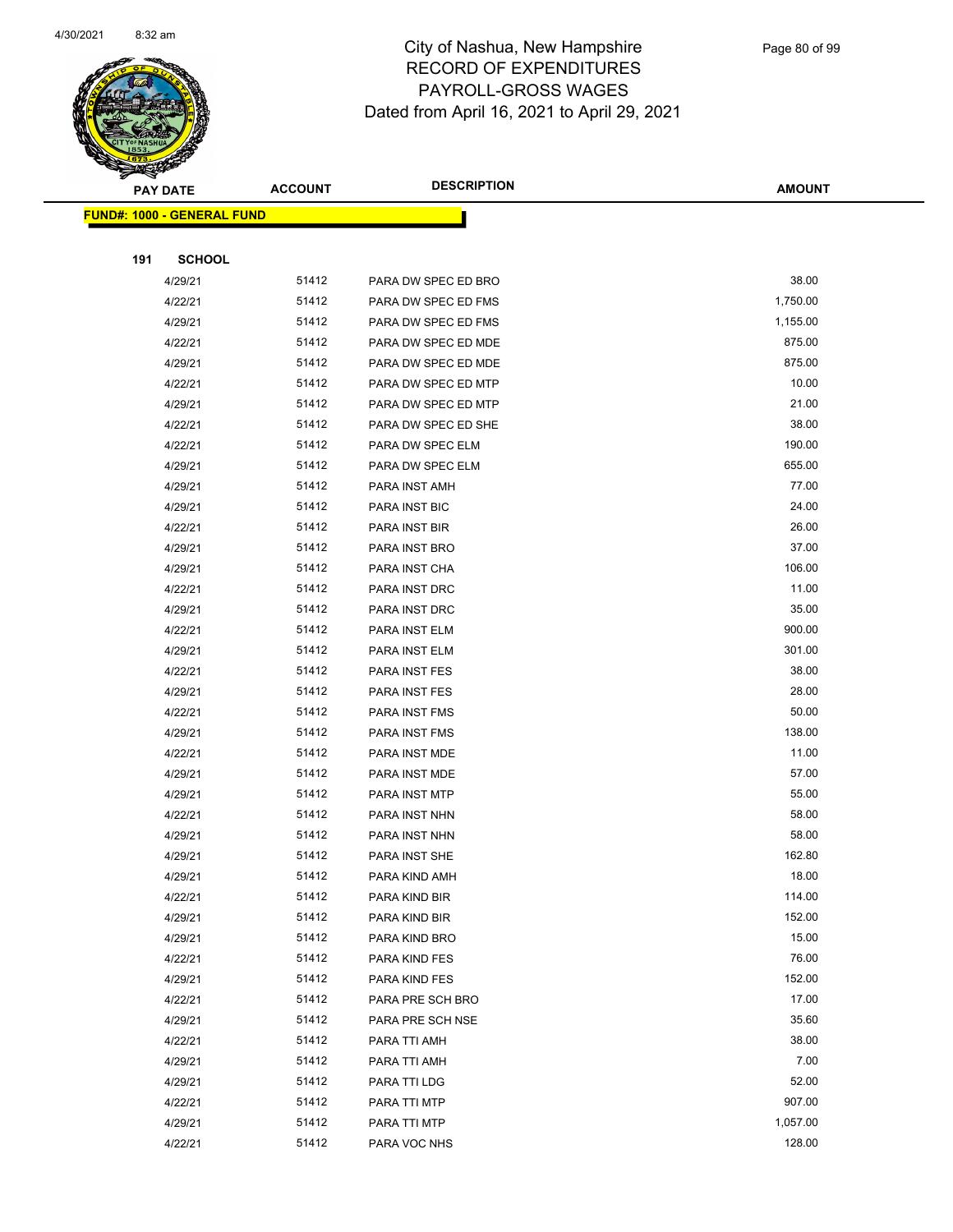

|     | <b>PAY DATE</b>                   | <b>ACCOUNT</b> | <b>DESCRIPTION</b>            | <b>AMOUNT</b> |
|-----|-----------------------------------|----------------|-------------------------------|---------------|
|     | <b>FUND#: 1000 - GENERAL FUND</b> |                |                               |               |
|     |                                   |                |                               |               |
| 191 | <b>SCHOOL</b>                     |                |                               |               |
|     | 4/22/21                           | 51412          | STUDENT ACTIVITY COORD NHS    | 1,339.60      |
|     | 4/22/21                           | 51412          | <b>SUB CLERICAL</b>           | 611.00        |
|     | 4/29/21                           | 51412          | <b>SUB CLERICAL</b>           | 503.75        |
|     | 4/22/21                           | 51412          | <b>SUB LUNCH MONITOR</b>      | 455.84        |
|     | 4/29/21                           | 51412          | <b>SUB LUNCH MONITOR</b>      | 479.52        |
|     | 4/22/21                           | 51412          | SUB PARA PROFESSIONAL         | 1,065.20      |
|     | 4/29/21                           | 51412          | <b>SUB PARA PROFESSIONAL</b>  | 967.48        |
|     | 4/22/21                           | 51412          | SUB TEACHER                   | 10,509.88     |
|     | 4/29/21                           | 51412          | SUB TEACHER                   | 13,517.00     |
|     | 4/22/21                           | 51412          | SUB TEACHER LONG TERM         | 10,146.76     |
|     | 4/29/21                           | 51412          | SUB TEACHER LONG TERM         | 11,136.76     |
|     | 4/22/21                           | 51412          | SUMMER SCHOOL PARA EYP        | 115.00        |
|     | 4/29/21                           | 51412          | SUMMER SCHOOL PARA EYP        | 115.00        |
|     | 4/22/21                           | 51412          | TEACHER ELECTRICAL NHS        | 888.75        |
|     | 4/22/21                           | 51412          | TEACHER ELL NHS               | 919.44        |
|     | 4/22/21                           | 51412          | TEACHER HEALTH NHN            | 316.65        |
|     | 4/22/21                           | 51412          | TEACHER HEALTH NHS            | 395.00        |
|     | 4/22/21                           | 51412          | TEACHER HVAC NHS              | 867.00        |
|     | 4/29/21                           | 51412          | <b>TEACHER MUSIC NSE</b>      | 266.64        |
|     | 4/22/21                           | 51412          | <b>TEACHER PE NHN</b>         | 1,020.00      |
|     | 4/22/21                           | 51412          | TEACHER PE NHS                | 388.56        |
|     | 4/22/21                           | 51412          | TEACHER SPED NHS              | 229.25        |
|     | 4/22/21                           | 51412          | <b>TEACHER TECHED ELM</b>     | 1,085.10      |
|     | 4/22/21                           | 51412          | TEACHER TECHED NHN            | 3,405.00      |
|     | 4/29/21                           | 51412          | TITLE ONE PARA FES            | 204.00        |
|     | 4/22/21                           | 51650          | HOME SCHOOL CORD TTI          | 168.75        |
|     | 4/29/21                           | 51650          | HOME SCHOOL CORD TTI          | 25.00         |
|     | 4/22/21                           | 51650          | <b>INTERPRETER</b>            | 506.25        |
|     | 4/22/21                           | 51650          | LUNCH MONITOR NHN             | 175.00        |
|     | 4/29/21                           | 51650          | LUNCH MONITOR NHN             | 212.50        |
|     | 4/22/21                           | 51650          | PARA DW SPEC ED NHN           | 80.45         |
|     | 4/29/21                           | 51650          | PARA DW SPEC ED NHN           | 139.30        |
|     | 4/22/21                           | 51650          | PARA ELL ELM                  | 87.50         |
|     | 4/29/21                           | 51650          | SIGN LANGUAGE INTERPRETER     | 75.66         |
|     | 4/22/21                           | 51650          | <b>SUB TEACHER</b>            | 575.00        |
|     | 4/29/21                           | 51650          | <b>SUB TEACHER</b>            | 920.00        |
|     | 4/22/21                           | 51650          | <b>TEACHER ELL LDG</b>        | 137.50        |
|     | 4/22/21                           | 51700          | <b>GUIDANCE COUNSELOR BIR</b> | 69.23         |
|     | 4/22/21                           | 51700          | <b>GUIDANCE COUNSELOR ELM</b> | 69.23         |
|     | 4/22/21                           | 51700          | <b>LIBRARIAN NHS</b>          | 81.82         |
|     | 4/22/21                           | 51700          | <b>NURSE ELM</b>              | 81.82         |
|     | 4/22/21                           | 51700          | SCHOOL PSYCHOLOGIST WID       | 69.23         |
|     | 4/22/21                           | 51700          | SPEECH LANG PATHOLOGIST WID   | 69.23         |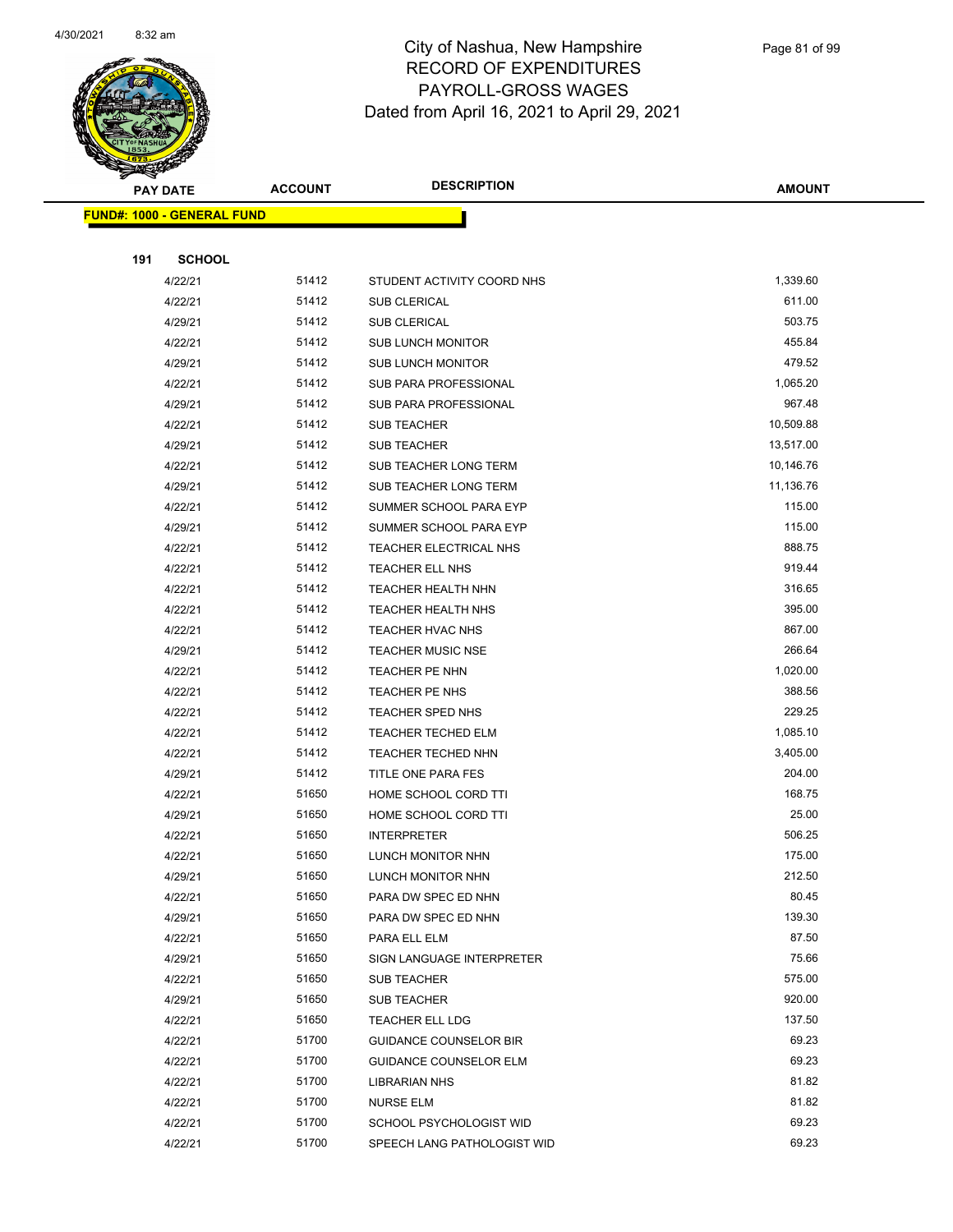

|     | <b>PAY DATE</b>                   | <b>ACCOUNT</b> | <b>DESCRIPTION</b>              | <b>AMOUNT</b>  |
|-----|-----------------------------------|----------------|---------------------------------|----------------|
|     | <b>FUND#: 1000 - GENERAL FUND</b> |                |                                 |                |
|     |                                   |                |                                 |                |
| 191 | <b>SCHOOL</b>                     |                |                                 |                |
|     | 4/22/21                           | 51700          | <b>TEACHER ART CHA</b>          | 34.62          |
|     | 4/22/21                           | 51700          | <b>TEACHER ART NHS</b>          | 34.62          |
|     | 4/22/21                           | 51700          | <b>TEACHER BUSINESS NHS</b>     | 69.23          |
|     | 4/22/21                           | 51700          | <b>TEACHER DWSE ELM</b>         | 69.23          |
|     | 4/22/21                           | 51700          | <b>TEACHER ENGLISH NHN</b>      | 69.23          |
|     | 4/22/21                           | 51700          | <b>TEACHER ENGLISH NHS</b>      | 69.23          |
|     | 4/22/21                           | 51700          | <b>TEACHER FOREIGN LANG NHN</b> | 69.23          |
|     | 4/22/21                           | 51700          | TEACHER FOREIGN LANG NHS        | 69.23          |
|     | 4/22/21                           | 51700          | <b>TEACHER GR6 ELM</b>          | 69.23          |
|     | 4/22/21                           | 51700          | <b>TEACHER GR6 FMS</b>          | 69.23          |
|     | 4/22/21                           | 51700          | <b>TEACHER GR6 PMS</b>          | 69.23          |
|     | 4/22/21                           | 51700          | <b>TEACHER MATH ELM</b>         | 81.82          |
|     | 4/22/21                           | 51700          | <b>TEACHER MATH FMS</b>         | 69.23          |
|     | 4/22/21                           | 51700          | <b>TEACHER MATH NHN</b>         | 69.23          |
|     | 4/22/21                           | 51700          | <b>TEACHER MATH NHS</b>         | 69.23          |
|     | 4/22/21                           | 51700          | <b>TEACHER MATH PMS</b>         | 69.23          |
|     | 4/22/21                           | 51700          | <b>TEACHER MUSIC FMS</b>        | 69.23          |
|     | 4/22/21                           | 51700          | TEACHER PE MDE                  | 34.62          |
|     | 4/22/21                           | 51700          | TEACHER PE NHN                  | 34.62          |
|     | 4/22/21                           | 51700          | <b>TEACHER READ ELM</b>         | 34.62          |
|     | 4/22/21                           | 51700          | <b>TEACHER READ FMS</b>         | 34.62          |
|     | 4/22/21                           | 51700          | <b>TEACHER SCIENCE ELM</b>      | 69.23          |
|     | 4/22/21                           | 51700          | <b>TEACHER SCIENCE FMS</b>      | 69.23          |
|     | 4/22/21                           | 51700          | <b>TEACHER SCIENCE NHN</b>      | 69.23          |
|     | 4/22/21                           | 51700          | <b>TEACHER SCIENCE NHS</b>      | 69.23          |
|     | 4/22/21                           | 51700          | <b>TEACHER SCIENCE PMS</b>      | 69.23          |
|     | 4/22/21                           | 51700          | TEACHER SOCIAL STUDIES ELM      | 69.23          |
|     | 4/22/21                           | 51700          | TEACHER SOCIAL STUDIES FMS      | 69.23          |
|     | 4/22/21                           | 51700          | TEACHER SOCIAL STUDIES NHN      | 69.23          |
|     | 4/22/21                           | 51700          | TEACHER SOCIAL STUDIES NHS      | 69.23          |
|     | 4/22/21                           | 51700          | TEACHER SOCIAL STUDIES PMS      | 69.23          |
|     | 4/22/21                           | 51700          | <b>TEACHER SPED NHN</b>         | 69.23          |
|     | 4/22/21                           | 51700          | TEACHER SPED NHS                | 69.23          |
|     | 4/22/21                           | 51700          | TEACHER TECHED NHN              | 69.23          |
|     | 4/22/21                           | 51750          | <b>CLERICAL BUSINESS</b>        | 14,170.52      |
|     | 4/22/21                           | 51750          | <b>CUSTODIAN PMS</b>            | 276.28         |
|     | 4/22/21                           | 51750          | DIRECTOR HUMAN RESOURCES        | 37,665.59      |
|     | 4/22/21                           | 55118          | TELEPHONE-CELLULAR              | 2,280.00       |
|     | TOTAL 191 - SCHOOL                |                |                                 | \$3,490,397.83 |

 $\mathbb{Z}^2$  ,  $\mathbb{Z}^2$  ,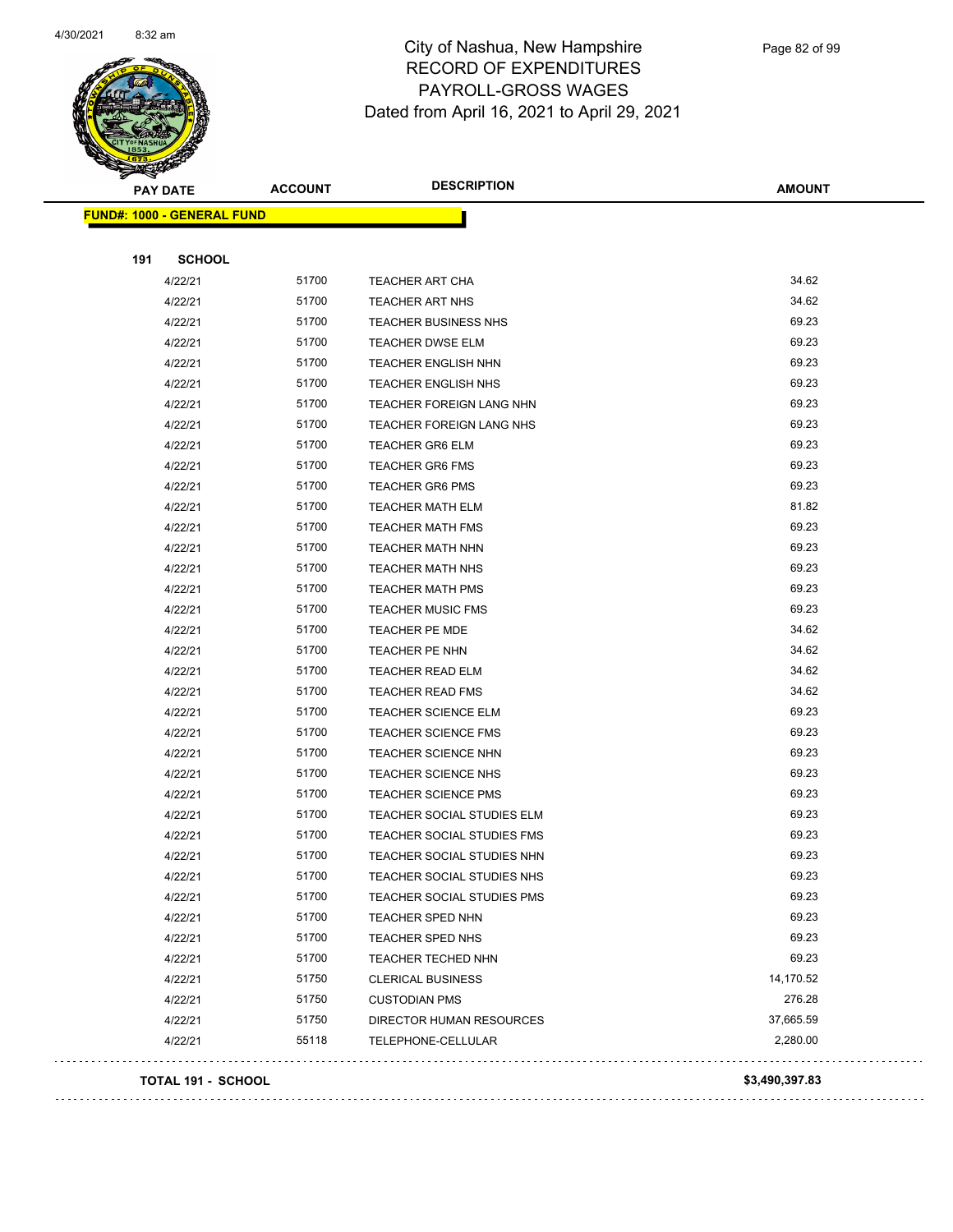4/30/2021 8:32 am City of Nashua, New Hampshire Page 83 of 99RECORD OF EXPENDITURES PAYROLL-GROSS WAGES Dated from April 16, 2021 to April 29, 2021 **PAY DATE ACCOUNT DESCRIPTION AMOUNT TOTAL FUND 1000 - GENERAL FUND \$5,943,825.19 FUND#: 1010 - GF-PRIOR YEAR ENC & ESCROWS 156 EMERGENCY MANAGEMENT** 4/22/21 51200 EMERGENCY MANAGEMENT COORDINAT 446.54 **TOTAL 156 - EMERGENCY MANAGEMENT \$446.54 181 COMMUNITY DEVELOPMENT** 4/29/21 55118 TELEPHONE-CELLULAR 618.00 **TOTAL 181 - COMMUNITY DEVELOPMENT \$618.00 TOTAL FUND 1010 - GF-PRIOR YEAR ENC & ESCROWS \$1,064.54** 

#### **FUND#: 2100 - FOOD SERVICES FUND**

| 4/22/21 | 51100 | <b>CLERICAL FOOD SERVICE NHS</b>     | 820.50   |
|---------|-------|--------------------------------------|----------|
| 4/29/21 | 51100 | CLERICAL FOOD SERVICE NHS            | 820.50   |
| 4/22/21 | 51100 | DELIVERY DRIVER FOOD SERVICE         | 752.30   |
| 4/29/21 | 51100 | DELIVERY DRIVER FOOD SERVICE         | 771.59   |
| 4/22/21 | 51100 | DIRECTOR FOOD SERVICE                | 3,001.10 |
| 4/22/21 | 51100 | <b>FOOD SERVICE BUSINESS MANAGER</b> | 2,309.30 |
| 4/22/21 | 51100 | <b>FOOD SERVICE COOK AMH</b>         | 531.30   |
| 4/29/21 | 51100 | <b>FOOD SERVICE COOK AMH</b>         | 531.30   |
| 4/22/21 | 51100 | <b>FOOD SERVICE COOK BIC</b>         | 543.55   |
| 4/29/21 | 51100 | <b>FOOD SERVICE COOK BIC</b>         | 543.55   |
| 4/22/21 | 51100 | <b>FOOD SERVICE COOK BRO</b>         | 543.55   |
| 4/29/21 | 51100 | <b>FOOD SERVICE COOK BRO</b>         | 543.55   |
| 4/22/21 | 51100 | <b>FOOD SERVICE COOK CHA</b>         | 548.80   |
| 4/29/21 | 51100 | <b>FOOD SERVICE COOK CHA</b>         | 548.80   |
| 4/22/21 | 51100 | <b>FOOD SERVICE COOK DRC</b>         | 479.86   |
| 4/29/21 | 51100 | <b>FOOD SERVICE COOK DRC</b>         | 479.85   |
| 4/22/21 | 51100 | <b>FOOD SERVICE COOK ELM</b>         | 1,051.75 |
| 4/29/21 | 51100 | <b>FOOD SERVICE COOK ELM</b>         | 1,051.75 |
| 4/22/21 | 51100 | <b>FOOD SERVICE COOK FES</b>         | 548.80   |
| 4/29/21 | 51100 | FOOD SERVICE COOK FES                | 548.80   |
| 4/22/21 | 51100 | <b>FOOD SERVICE COOK FMS</b>         | 538.97   |
| 4/29/21 | 51100 | <b>FOOD SERVICE COOK FMS</b>         | 542.85   |
| 4/22/21 | 51100 | <b>FOOD SERVICE COOK LDG</b>         | 526.07   |
| 4/29/21 | 51100 | <b>FOOD SERVICE COOK LDG</b>         | 526.05   |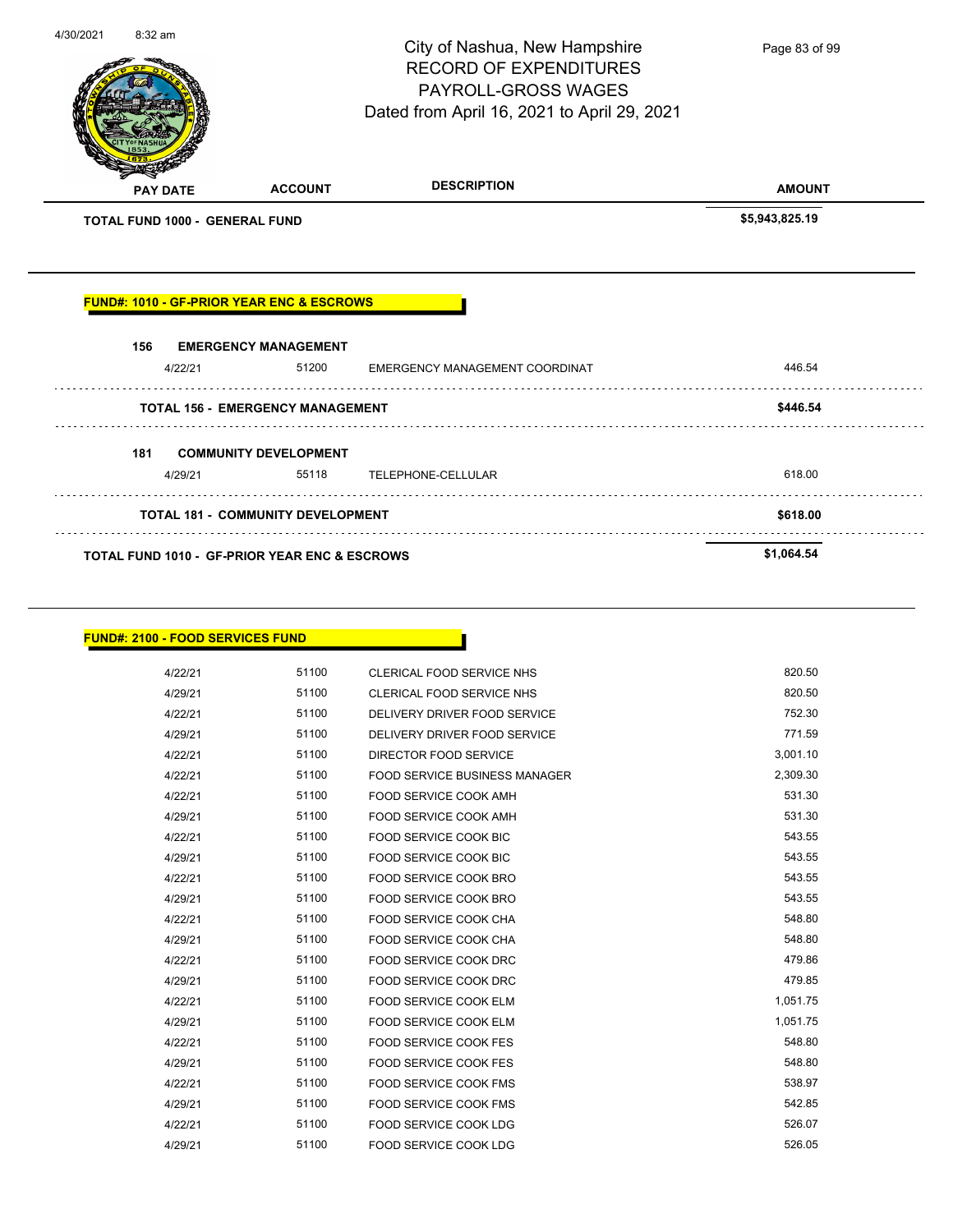

| <b>PAY DATE</b>                         | <b>ACCOUNT</b> | <b>DESCRIPTION</b>              | <b>AMOUNT</b> |
|-----------------------------------------|----------------|---------------------------------|---------------|
| <b>FUND#: 2100 - FOOD SERVICES FUND</b> |                |                                 |               |
|                                         |                |                                 |               |
| 4/22/21                                 | 51100          | FOOD SERVICE COOK MDE           | 531.30        |
| 4/29/21                                 | 51100          | FOOD SERVICE COOK MDE           | 531.30        |
| 4/22/21                                 | 51100          | FOOD SERVICE COOK NHN           | 1,144.70      |
| 4/29/21                                 | 51100          | FOOD SERVICE COOK NHN           | 1,170.25      |
| 4/22/21                                 | 51100          | FOOD SERVICE COOK NHS           | 1,146.26      |
| 4/29/21                                 | 51100          | FOOD SERVICE COOK NHS           | 1,146.25      |
| 4/22/21                                 | 51100          | <b>FOOD SERVICE COOK NSE</b>    | 543.55        |
| 4/29/21                                 | 51100          | FOOD SERVICE COOK NSE           | 539.67        |
| 4/22/21                                 | 51100          | FOOD SERVICE COOK PMS           | 577.89        |
| 4/29/21                                 | 51100          | FOOD SERVICE COOK PMS           | 582.05        |
| 4/22/21                                 | 51100          | FOOD SERVICE COOK SHE           | 531.30        |
| 4/29/21                                 | 51100          | FOOD SERVICE COOK SHE           | 531.30        |
| 4/22/21                                 | 51100          | FOOD SERVICE SITE CORD          | 12,373.80     |
| 4/22/21                                 | 51100          | <b>FOOD SERVICECOOK MTP</b>     | 526.05        |
| 4/29/21                                 | 51100          | <b>FOOD SERVICECOOK MTP</b>     | 526.05        |
| 4/22/21                                 | 51200          | FOOD SERVICE ASST PT AMH        | 716.35        |
| 4/29/21                                 | 51200          | FOOD SERVICE ASST PT AMH        | 784.70        |
| 4/22/21                                 | 51200          | FOOD SERVICE ASST PT BIC        | 229.80        |
| 4/29/21                                 | 51200          | FOOD SERVICE ASST PT BIC        | 361.10        |
| 4/22/21                                 | 51200          | FOOD SERVICE ASST PT BIR        | 451.50        |
| 4/29/21                                 | 51200          | FOOD SERVICE ASST PT BIR        | 623.35        |
| 4/22/21                                 | 51200          | FOOD SERVICE ASST PT BRO        | 371.28        |
| 4/29/21                                 | 51200          | FOOD SERVICE ASST PT BRO        | 364.65        |
| 4/22/21                                 | 51200          | FOOD SERVICE ASST PT CHA        | 545.50        |
| 4/29/21                                 | 51200          | FOOD SERVICE ASST PT CHA        | 676.65        |
| 4/22/21                                 | 51200          | FOOD SERVICE ASST PT DRC        | 261.45        |
| 4/29/21                                 | 51200          | FOOD SERVICE ASST PT DRC        | 393.75        |
| 4/22/21                                 | 51200          | FOOD SERVICE ASST PT ELM        | 1,029.81      |
| 4/29/21                                 | 51200          | FOOD SERVICE ASST PT ELM        | 993.90        |
| 4/22/21                                 | 51200          | <b>FOOD SERVICE ASST PT FES</b> | 425.25        |
| 4/29/21                                 | 51200          | FOOD SERVICE ASST PT FES        | 428.40        |
| 4/22/21                                 | 51200          | FOOD SERVICE ASST PT FMS        | 854.54        |
| 4/29/21                                 | 51200          | <b>FOOD SERVICE ASST PT FMS</b> | 989.19        |
| 4/22/21                                 | 51200          | <b>FOOD SERVICE ASST PT LDG</b> | 361.10        |
| 4/29/21                                 | 51200          | FOOD SERVICE ASST PT LDG        | 393.90        |
| 4/22/21                                 | 51200          | FOOD SERVICE ASST PT MDE        | 353.10        |
| 4/29/21                                 | 51200          | <b>FOOD SERVICE ASST PT MDE</b> | 353.10        |
| 4/22/21                                 | 51200          | FOOD SERVICE ASST PT MTP        | 598.50        |
| 4/29/21                                 | 51200          | <b>FOOD SERVICE ASST PT MTP</b> | 598.50        |
| 4/22/21                                 | 51200          | FOOD SERVICE ASST PT NHN        | 2,339.68      |
| 4/29/21                                 | 51200          | FOOD SERVICE ASST PT NHN        | 2,461.63      |
| 4/22/21                                 | 51200          | FOOD SERVICE ASST PT NHS        | 2,532.34      |
| 4/29/21                                 | 51200          | FOOD SERVICE ASST PT NHS        | 2,809.41      |
| 4/22/21                                 | 51200          | FOOD SERVICE ASST PT NSE        | 334.82        |
|                                         |                |                                 |               |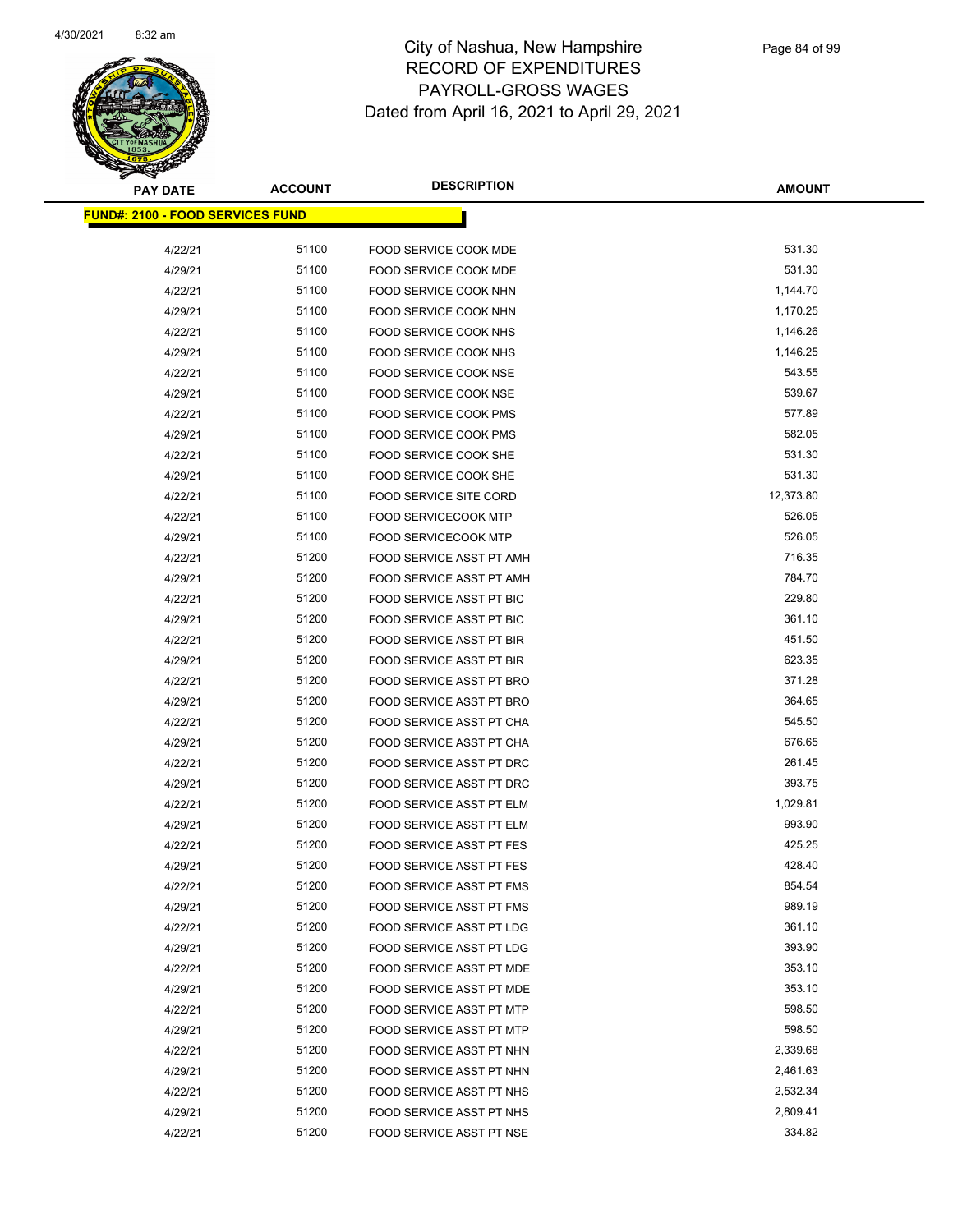

|                                                                                                                                        | <b>ACCOUNT</b> | <b>DESCRIPTION</b>          | <b>AMOUNT</b>        |
|----------------------------------------------------------------------------------------------------------------------------------------|----------------|-----------------------------|----------------------|
| <b>FUND#: 2100 - FOOD SERVICES FUND</b>                                                                                                |                |                             |                      |
| 4/29/21                                                                                                                                | 51200          | FOOD SERVICE ASST PT NSE    | 361.34               |
| 4/22/21                                                                                                                                | 51200          | FOOD SERVICE ASST PT PMS    | 1,932.90             |
| 4/29/21                                                                                                                                | 51200          | FOOD SERVICE ASST PT PMS    | 2,031.30             |
| 4/22/21                                                                                                                                | 51200          | FOOD SERVICE ASST PT SHE    | 308.58               |
| 4/29/21                                                                                                                                | 51200          | FOOD SERVICE ASST PT SHE    | 295.45               |
| 4/29/21                                                                                                                                | 51300          | CLERICAL FOOD SERVICE NHS   | 8.21                 |
| 4/29/21                                                                                                                                | 51300          | FOOD SERVICE COOK FMS       | 29.10                |
| 4/29/21                                                                                                                                | 51300          | FOOD SERVICE COOK LDG       | 5.64                 |
| 4/29/21                                                                                                                                | 51300          | FOOD SERVICE COOK MDE       | 5.70                 |
| 4/22/21                                                                                                                                | 51300          | FOOD SERVICE COOK NHN       | 13.16                |
| 4/29/21                                                                                                                                | 51300          | FOOD SERVICE COOK NHN       | 25.74                |
| 4/22/21                                                                                                                                | 51300          | FOOD SERVICE COOK NHS       | 24.56                |
| 4/22/21                                                                                                                                | 51300          | FOOD SERVICE COOK PMS       | 6.24                 |
| 4/29/21                                                                                                                                | 51300          | FOOD SERVICE COOK PMS       | 6.24                 |
| 4/29/21                                                                                                                                | 51300          | FOOD SERVICE COOK SHE       | 5.70                 |
| 4/29/21                                                                                                                                | 51300          | <b>FOOD SERVICECOOK MTP</b> | 11.28                |
|                                                                                                                                        |                |                             |                      |
| 4/22/21                                                                                                                                | 55118          | TELEPHONE-CELLULAR          | 80.00<br>\$70,294.55 |
|                                                                                                                                        |                |                             |                      |
|                                                                                                                                        |                |                             |                      |
| 4/22/21                                                                                                                                | 51100          | CLERICAL ADULT ED NHN       | 760.33               |
| 4/29/21                                                                                                                                | 51100          | CLERICAL ADULT ED NHN       | 811.31               |
| <b>TOTAL FUND 2100 - FOOD SERVICES FUND</b><br><b>FUND#: 2207 - ADULT ED/CONTINUING ED</b><br>TOTAL FUND 2207 - ADULT ED/CONTINUING ED |                |                             | \$1,571.64           |
| <b>FUND#: 2252 - DAY CARE</b>                                                                                                          |                |                             |                      |
| 4/22/21                                                                                                                                | 51100          | PANTHER PRESCHOOL DIRECTOR  | 1,151.60             |

| <b>FUND#: 2257 - SPECIAL ED LOCAL</b> |       |                     |  |  |  |
|---------------------------------------|-------|---------------------|--|--|--|
| 4/22/21                               | 51100 | PARA DW SPEC ED NHS |  |  |  |
| 4/29/21                               | 51100 | PARA DW SPEC ED NHS |  |  |  |
| 4/22/21                               | 51100 | PARA DW SPEC ED WID |  |  |  |
| 4/29/21                               | 51100 | PARA DW SPEC ED WID |  |  |  |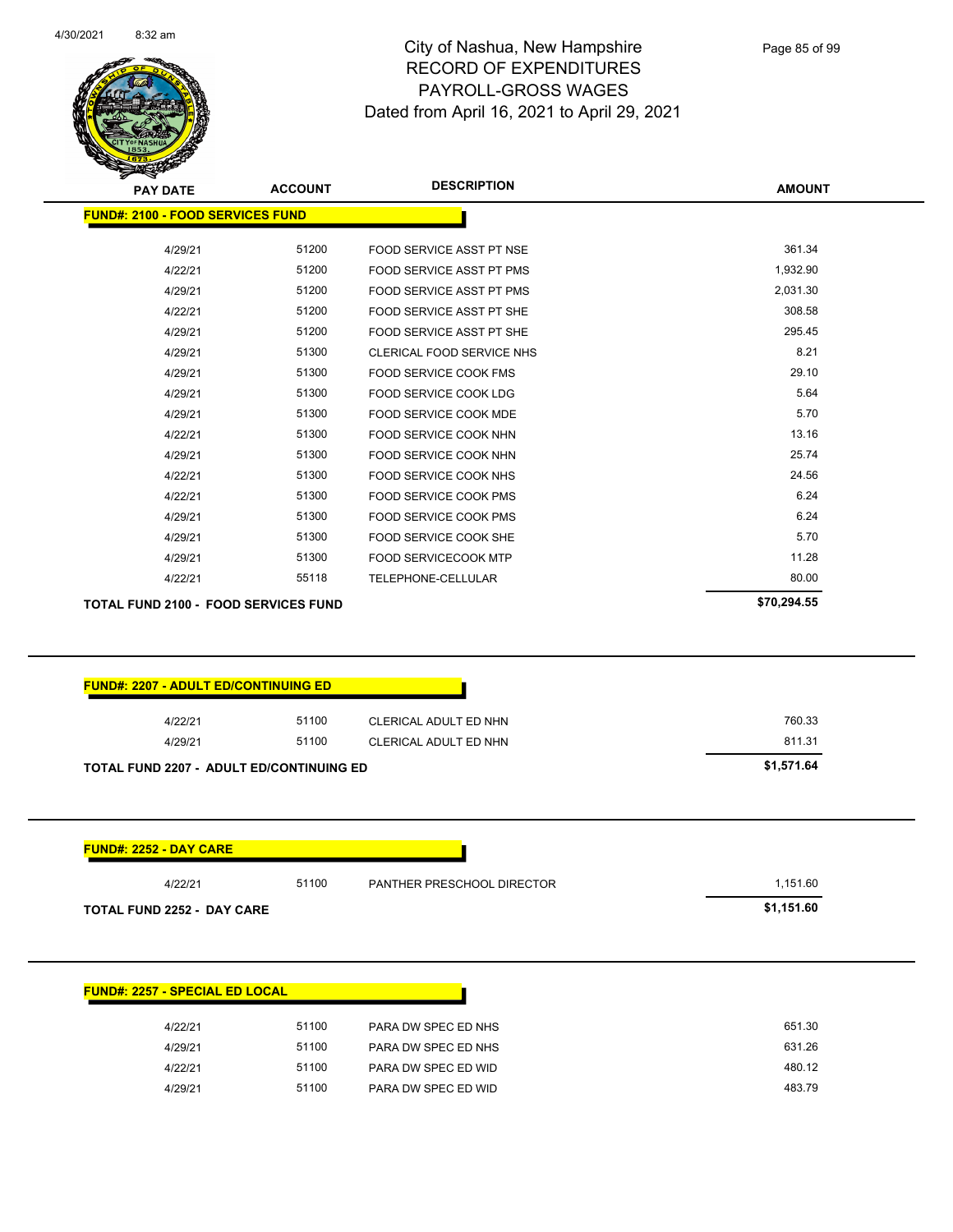| 4/30/2021 | 8:32 am                            |                                                        | City of Nashua, New Hampshire<br><b>RECORD OF EXPENDITURES</b><br><b>PAYROLL-GROSS WAGES</b><br>Dated from April 16, 2021 to April 29, 2021 | Page 86 of 99 |
|-----------|------------------------------------|--------------------------------------------------------|---------------------------------------------------------------------------------------------------------------------------------------------|---------------|
|           | <b>PAY DATE</b>                    | <b>ACCOUNT</b>                                         | <b>DESCRIPTION</b>                                                                                                                          | <b>AMOUNT</b> |
|           | TOTAL FUND 2257 - SPECIAL ED LOCAL |                                                        |                                                                                                                                             | \$2,246.47    |
|           |                                    | <b>FUND#: 2503 - PARKS &amp; REC PROGRAMS FUND</b>     |                                                                                                                                             |               |
|           | 4/22/21                            | 51100                                                  | PROGRAM COORDINATOR                                                                                                                         | 398.75        |
|           | 4/29/21                            | 51100                                                  | PROGRAM COORDINATOR                                                                                                                         | 398.77        |
|           |                                    | <b>TOTAL FUND 2503 - PARKS &amp; REC PROGRAMS FUND</b> |                                                                                                                                             | \$797.52      |
|           |                                    | <b>FUND#: 2505 - PEG ACCESS CHANNELS FUND</b>          |                                                                                                                                             |               |
|           | 4/22/21                            | 51100                                                  | ECHANNEL ACCESS ADMINISTRATOR                                                                                                               | 1,206.50      |
|           | 4/29/21                            | 51100                                                  | ECHANNEL ACCESS ADMINISTRATOR                                                                                                               | 1,206.50      |
|           | 4/22/21                            | 51100                                                  | PEG PROGRAM MANAGER                                                                                                                         | 1,307.06      |
|           | 4/29/21                            | 51100                                                  | PEG PROGRAM MANAGER                                                                                                                         | 1,307.06      |
|           | 4/22/21                            | 51200                                                  | <b>VIDEOGRAPHER</b>                                                                                                                         | 1,042.50      |
|           | 4/29/21                            | 51200                                                  | <b>VIDEOGRAPHER</b>                                                                                                                         | 975.00        |
|           | 4/22/21                            | 53432                                                  | <b>TRANSCRIPTION SERVICES</b>                                                                                                               | 74.90         |
|           | 4/29/21                            | 55118                                                  | TELEPHONE-CELLULAR                                                                                                                          | 100.00        |
|           |                                    | <b>TOTAL FUND 2505 - PEG ACCESS CHANNELS FUND</b>      |                                                                                                                                             | \$7,219.52    |
|           |                                    | <b>FUND#: 2506 - HUNT BLDG FACILITY RENTAL FUND</b>    |                                                                                                                                             |               |
|           | 4/29/21                            | 55118                                                  | TELEPHONE-CELLULAR                                                                                                                          | 17.00         |
|           |                                    | TOTAL FUND 2506 - HUNT BLDG FACILITY RENTAL FUND       |                                                                                                                                             | \$17.00       |
|           |                                    |                                                        |                                                                                                                                             |               |
|           |                                    | <b>FUND#: 3035 - FEMA DISASTER ASSIST GRANTS</b>       |                                                                                                                                             |               |
|           | 3/31/21                            | 51300                                                  | ASST SUPERINTENDENT PREVENTION                                                                                                              | (6,357.50)    |
|           | 3/31/21                            | 51300                                                  | <b>CAPTAIN</b>                                                                                                                              | (8, 177.58)   |
|           | 4/22/21                            | 51300                                                  | <b>CAPTAIN</b>                                                                                                                              | 273.59        |
|           | 3/31/21                            | 51300                                                  | FIRE LIEUTENANT                                                                                                                             | (17, 442.97)  |
|           | 4/22/21                            | 51300                                                  | FIRE LIEUTENANT                                                                                                                             | (1,517.20)    |
|           | 4/29/21                            | 51300                                                  | FIRE LIEUTENANT                                                                                                                             | 239.88        |
|           | 3/31/21                            | 51300                                                  | FIRE TRAINING OFFICER                                                                                                                       | (1,041.42)    |
|           | 3/31/21                            | 51300                                                  | FIREFIGHTERS ALL RANKS                                                                                                                      | (41, 774.48)  |
|           | 4/22/21                            | 51300                                                  | FIREFIGHTERS ALL RANKS                                                                                                                      | (1,062.32)    |
|           | 4/29/21                            | 51300                                                  | FIREFIGHTERS ALL RANKS                                                                                                                      | 193.26        |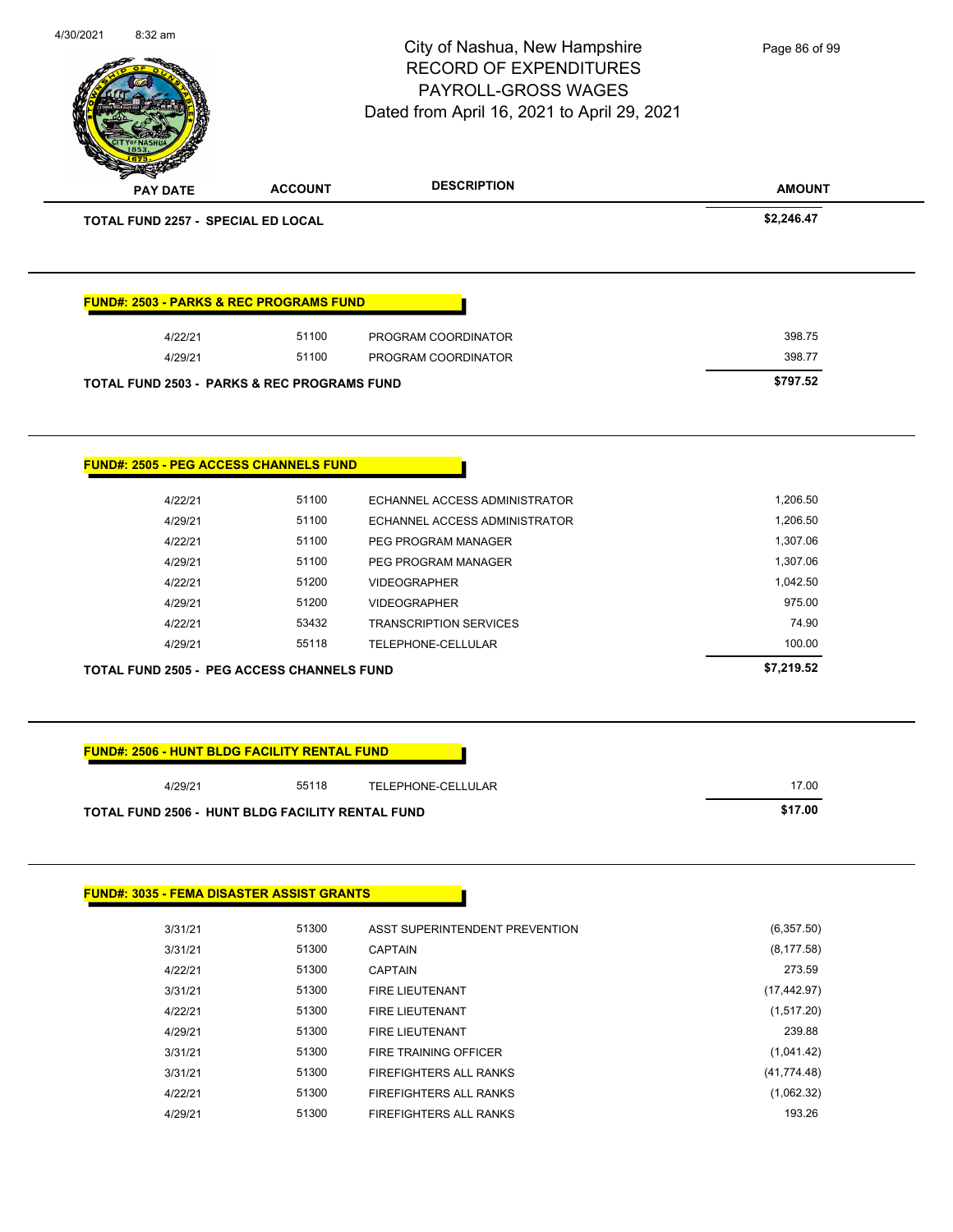

| <b>PAY DATE</b>                                      | <b>ACCOUNT</b> | <b>DESCRIPTION</b>                  | <b>AMOUNT</b> |
|------------------------------------------------------|----------------|-------------------------------------|---------------|
| <b>TOTAL FUND 3035 - FEMA DISASTER ASSIST GRANTS</b> | (\$76,666.74)  |                                     |               |
|                                                      |                |                                     |               |
|                                                      |                |                                     |               |
| <b>FUND#: 3050 - POLICE GRANTS FUND</b>              |                |                                     |               |
| 4/22/21                                              | 51100          | DOMESTIC VIOLENCE ADVOCATE          | 1,019.25      |
| 4/29/21                                              | 51100          | DOMESTIC VIOLENCE ADVOCATE          | 1,019.25      |
| 4/22/21                                              | 51100          | PATROLMAN ALL RANKS                 | 1,477.00      |
| 4/29/21                                              | 51100          | PATROLMAN ALL RANKS                 | 1,477.00      |
| 4/22/21                                              | 51300          | 1ST YR OFFICERS CERTIFIED SPEC      | 715.44        |
| 4/22/21                                              | 51300          | 1st YR SPECIAL OFFICER CERTIFIED II | 2,325.17      |
| 4/22/21                                              | 51300          | LIEUTENANT                          | 241.89        |
| 4/22/21                                              | 51300          | PATROLMAN ALL RANKS                 | 40,886.27     |
| 4/29/21                                              | 51300          | PATROLMAN ALL RANKS                 | 5,577.92      |
| 4/22/21                                              | 51300          | <b>SERGEANT</b>                     | 1,013.54      |
| 4/29/21                                              | 51300          | <b>SERGEANT</b>                     | 935.12        |
|                                                      |                |                                     |               |

**TOTAL FUND 3050 - POLICE GRANTS FUND \$56,687.85** 

| <u> FUND#: 3060 - FIRE GRANTS FUND</u> |       |                                |           |
|----------------------------------------|-------|--------------------------------|-----------|
| 4/22/21                                | 51100 | <b>CAPTAIN</b>                 | 838.85    |
| 4/22/21                                | 51100 | <b>FIRE LIEUTENANT</b>         | 296.00    |
| 4/22/21                                | 51100 | <b>FIREFIGHTERS ALL RANKS</b>  | 251.68    |
| 3/31/21                                | 51300 | ASST SUPERINTENDENT PREVENTION | 9,664.37  |
| 4/22/21                                | 51300 | ASST SUPERINTENDENT PREVENTION | 4,376.81  |
| 4/29/21                                | 51300 | ASST SUPERINTENDENT PREVENTION | 1,760.55  |
| 3/31/21                                | 51300 | <b>CAPTAIN</b>                 | 11,148.75 |
| 4/22/21                                | 51300 | <b>CAPTAIN</b>                 | 10,055.26 |
| 4/29/21                                | 51300 | <b>CAPTAIN</b>                 | 1,778.34  |
| 3/31/21                                | 51300 | <b>FIRE LIEUTENANT</b>         | 31,722.28 |
| 4/22/21                                | 51300 | <b>FIRE LIEUTENANT</b>         | 21,186.41 |
| 4/29/21                                | 51300 | <b>FIRE LIEUTENANT</b>         | 6,049.74  |
| 3/31/21                                | 51300 | <b>FIRE TRAINING OFFICER</b>   | 1,041.42  |
| 4/29/21                                | 51300 | <b>FIRE TRAINING OFFICER</b>   | 844.86    |
| 3/31/21                                | 51300 | <b>FIREFIGHTERS ALL RANKS</b>  | 68,851.12 |
|                                        | 51300 |                                | 36,290.57 |
| 4/22/21                                | 51300 | <b>FIREFIGHTERS ALL RANKS</b>  | 7,525.24  |
| 4/29/21                                |       | <b>FIREFIGHTERS ALL RANKS</b>  |           |
| 4/22/21                                | 51300 | SUPERINTENDENT FIRE FLEET      | 507.41    |
| 4/22/21                                | 51309 | <b>CAPTAIN</b>                 | 798.93    |
| 4/22/21                                | 51309 | <b>FIRE LIEUTENANT</b>         | 1,403.10  |
| 4/22/21                                | 51309 | <b>FIREFIGHTERS ALL RANKS</b>  | 1,583.80  |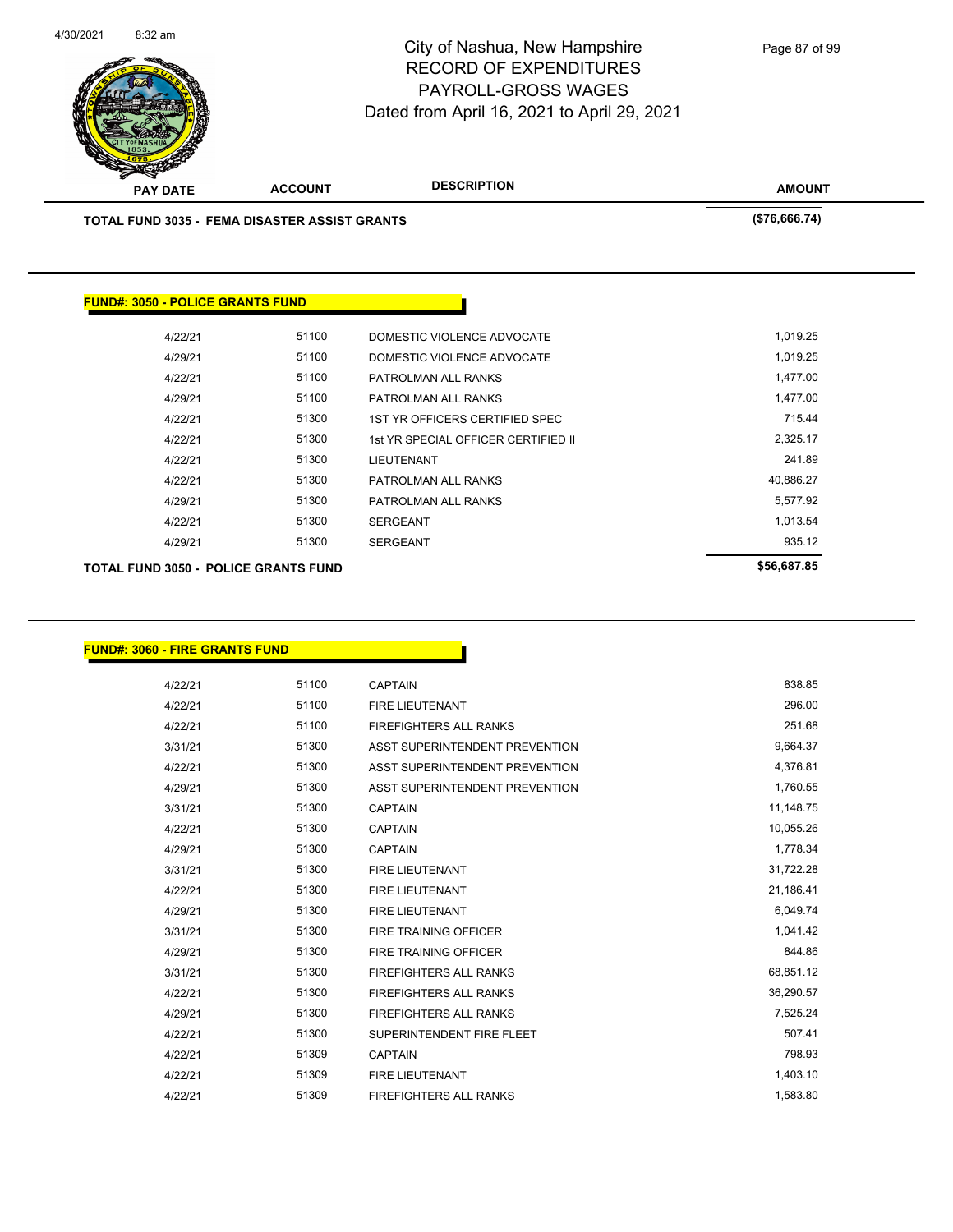

| <b>PAY DATE</b>                                     | <b>ACCOUNT</b>                                          | <b>DESCRIPTION</b>                              | <b>AMOUNT</b> |
|-----------------------------------------------------|---------------------------------------------------------|-------------------------------------------------|---------------|
| <b>TOTAL FUND 3060 - FIRE GRANTS FUND</b>           |                                                         |                                                 | \$217,975.49  |
|                                                     |                                                         |                                                 |               |
| <b>FUND#: 3068 - COMMUNITY SERVICES GRANTS FUND</b> |                                                         |                                                 |               |
| 4/22/21                                             | 51100                                                   | BILINGUAL BICULTURAL COMMUNITY HEALTH WORKER    | 3,294.65      |
| 4/29/21                                             | 51100                                                   | BILINGUAL BICULTURAL COMMUNITY HEALTH WORKER    | 3,057.10      |
| 4/22/21                                             | 51100                                                   | BILINGUAL COMM HEALTH WORKER                    | 82.65         |
| 4/29/21                                             | 51100                                                   | BILINGUAL COMM HEALTH WORKER                    | 82.65         |
| 4/22/21                                             | 51100                                                   | COMMUNITY SERVICES PROGRAM ADMINISTRATIVE ASSIS | 840.20        |
| 4/29/21                                             | 51100                                                   | COMMUNITY SERVICES PROGRAM ADMINISTRATIVE ASSIS | 840.20        |
| 4/22/21                                             | 51100                                                   | <b>EPIDEMIOLOGIST</b>                           | 164.00        |
| 4/29/21                                             | 51100                                                   | <b>EPIDEMIOLOGIST</b>                           | 164.00        |
| 4/22/21                                             | 51100                                                   | PROGRAM ASSISTANT COMMUNITY HEALTH              | 118.51        |
| 4/29/21                                             | 51100                                                   | PROGRAM ASSISTANT COMMUNITY HEALTH              | 118.50        |
| 4/22/21                                             | 51100                                                   | PUB HEALTH NET SVS COORD                        | 1,418.95      |
| 4/29/21                                             | 51100                                                   | PUB HEALTH NET SVS COORD                        | 1,418.95      |
| 4/22/21                                             | 51100                                                   | PUB HEALTH PREPAREDNESS COORD                   | 1,145.75      |
| 4/29/21                                             | 51100                                                   | PUB HEALTH PREPAREDNESS COORD                   | 1,145.75      |
| 4/22/21                                             | 51100                                                   | PUBLIC HEALTH STRATEGIST                        | 1,208.35      |
| 4/29/21                                             | 51100                                                   | PUBLIC HEALTH STRATEGIST                        | 1,208.35      |
| 4/22/21                                             | 51100                                                   | SMP PROGRAM COORDINATOR                         | 1,091.80      |
| 4/29/21                                             | 51100                                                   | SMP PROGRAM COORDINATOR                         | 1,091.80      |
| 4/22/21                                             | 51300                                                   | BILINGUAL BICULTURAL COMMUNITY HEALTH WORKER    | 61.97         |
| 4/29/21                                             | 51300                                                   | BILINGUAL BICULTURAL COMMUNITY HEALTH WORKER    | 1,037.94      |
| 4/22/21                                             | 51300                                                   | ENVIRONMENTAL TECH OFFICE MGR                   | 124.42        |
| 4/22/21                                             | 51412                                                   | COM SVS COVID-19 VACCINE RESPONSE SUPPORT       | 100.54        |
| 4/29/21                                             | 51412                                                   | COM SVS COVID-19 VACCINE RESPONSE SUPPORT       | 289.07        |
| 4/22/21                                             | 51412                                                   | COMMUNITY SERVICES ELC COVID-19 RESPONSE SUPPOF | 855.96        |
| 4/29/21                                             | 51412                                                   | COMMUNITY SERVICES ELC COVID-19 RESPONSE SUPPOF | 244.56        |
| 4/22/21                                             | 51412                                                   | <b>NURSE PER DIEM</b>                           | 901.83        |
| 4/29/21                                             | 51412                                                   | <b>NURSE PER DIEM</b>                           | 1,658.44      |
| 4/22/21                                             | 51412                                                   | NURSE PER DIEM (PRACTIONER)                     | 919.14        |
| 4/29/21                                             | 51412                                                   | NURSE PER DIEM (PRACTIONER)                     | 208.90        |
| 4/29/21                                             | 55118                                                   | TELEPHONE-CELLULAR                              | 100.00        |
|                                                     | <b>TOTAL FUND 3068 - COMMUNITY SERVICES GRANTS FUND</b> |                                                 | \$24,994.93   |

### **FUND#: 3070 - COMMUNITY HEALTH GRANTS FUND**

| 4/22/21 | 51100 | BILINGUAL COMM HEALTH WORKER       | 743.60 |
|---------|-------|------------------------------------|--------|
| 4/29/21 | 51100 | BILINGUAL COMM HEALTH WORKER       | 743.60 |
| 4/22/21 | 51100 | PROGRAM ASSISTANT COMMUNITY HEALTH | 829.79 |
| 4/29/21 | 51100 | PROGRAM ASSISTANT COMMUNITY HEALTH | 829.80 |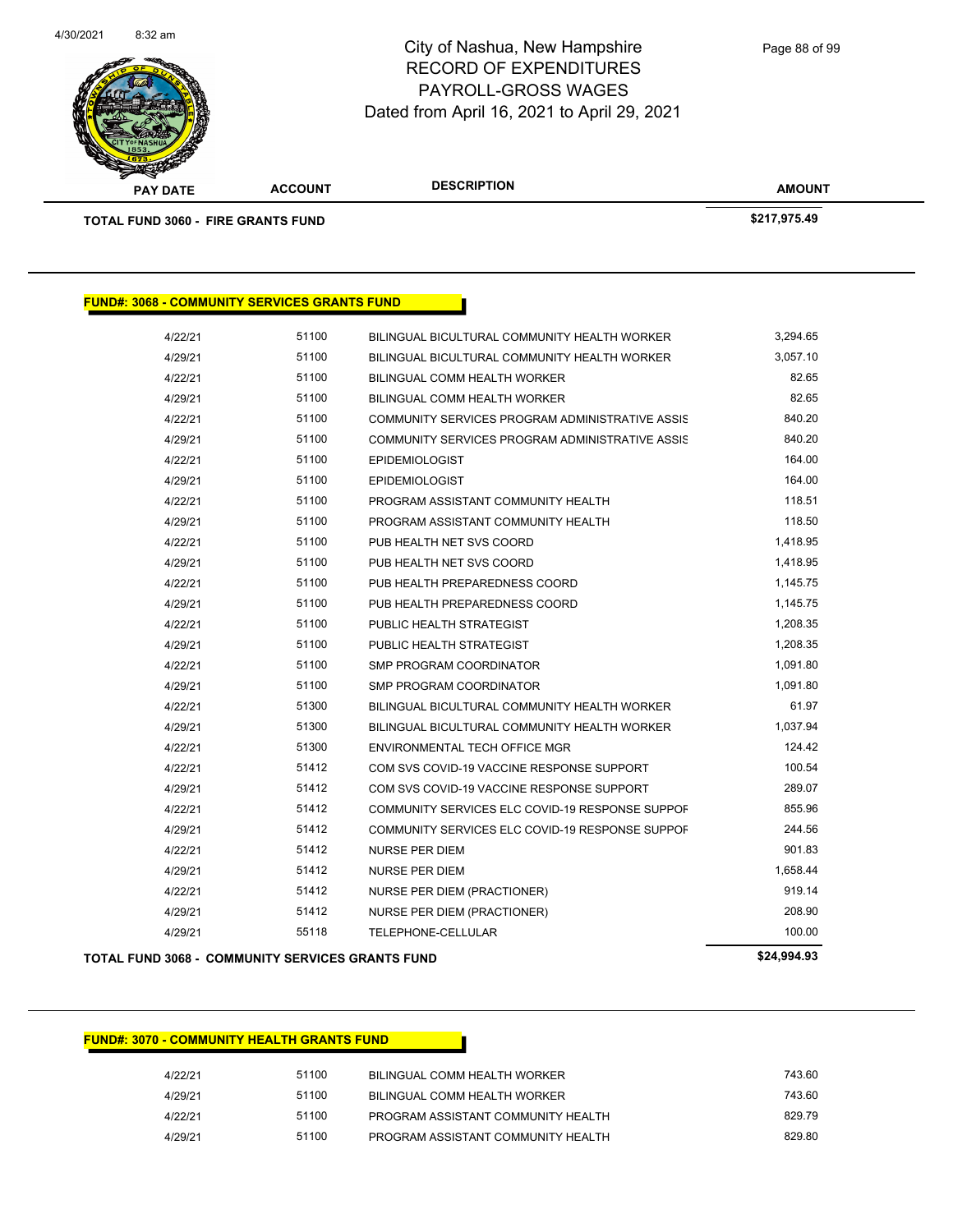

| $\boldsymbol{z}$<br>--<br><b>PAY DATE</b>             | <b>ACCOUNT</b> | <b>DESCRIPTION</b>          | <b>AMOUNT</b> |
|-------------------------------------------------------|----------------|-----------------------------|---------------|
| <b>FUND#: 3070 - COMMUNITY HEALTH GRANTS FUND</b>     |                |                             |               |
| 4/22/21                                               | 51100          | PUB HEALTH NURSE            | 1,239.35      |
| 4/29/21                                               | 51100          | PUB HEALTH NURSE            | 1,239.35      |
| 4/22/21                                               | 51412          | NURSE PER DIEM (PRACTIONER) | 104.45        |
| 4/29/21                                               | 51412          | NURSE PER DIEM (PRACTIONER) | 104.45        |
| <b>TOTAL FUND 3070 - COMMUNITY HEALTH GRANTS FUND</b> |                |                             | \$5,834.39    |

### **FUND#: 3090 - URBAN PROGRAM GRANTS FUND**

| 4/22/21 | 51100 | CODE ENFORCEMENT OFFICER II    | 498.95   |
|---------|-------|--------------------------------|----------|
| 4/29/21 | 51100 | CODE ENFORCEMENT OFFICER II    | 498.95   |
| 4/22/21 | 51100 | <b>GRANT MGMT SPECIALIST</b>   | 1,125.70 |
| 4/29/21 | 51100 | <b>GRANT MGMT SPECIALIST</b>   | 1,125.70 |
| 4/22/21 | 51100 | <b>MANAGER URBAN PROGRAMS</b>  | 1,709.25 |
| 4/29/21 | 51100 | <b>MANAGER URBAN PROGRAMS</b>  | 1.709.25 |
| 4/22/21 | 51100 | PROGRAM COORDINATOR LP&HH      | 1,308.00 |
| 4/29/21 | 51100 | PROGRAM COORDINATOR LP&HH      | 1,308.00 |
| 4/22/21 | 51100 | PROJECT ADMINISTRATOR          | 1,360.80 |
| 4/29/21 | 51100 | PROJECT ADMINISTRATOR          | 1,360.80 |
| 4/22/21 | 51100 | PROJECT ADMINISTRATOR LP&HH    | 1.282.35 |
| 4/29/21 | 51100 | PROJECT ADMINISTRATOR LP&HH    | 1,282.35 |
| 4/22/21 | 51100 | PROJECT SPECIALIST URBAN PROGR | 1.220.26 |
| 4/29/21 | 51100 | PROJECT SPECIALIST URBAN PROGR | 1,220.26 |
| 4/29/21 | 55118 | TELEPHONE-CELLULAR             | 225.50   |
|         |       |                                |          |

**TOTAL FUND 3090 - URBAN PROGRAM GRANTS FUND \$17,236.12** 

### **FUND#: 3120 - TRANSIT GRANTS FUND**

| 4/22/21 | 51100 | <b>COMMUNICATION SPEC</b>            | 1.147.95 |
|---------|-------|--------------------------------------|----------|
| 4/29/21 | 51100 | COMMUNICATION SPEC                   | 1.147.96 |
| 4/22/21 | 51100 | TRANSIT ADMINISTRATOR                | 1.809.79 |
| 4/29/21 | 51100 | TRANSIT ADMINISTRATOR                | 1,809.80 |
| 4/22/21 | 51100 | TRANSIT FINANCE COORDINATOR          | 1,334.15 |
| 4/29/21 | 51100 | TRANSIT FINANCE COORDINATOR          | 1,334.15 |
| 4/22/21 | 51100 | TRANSIT FLEET FACILITIES SUPV        | 1,125.70 |
| 4/29/21 | 51100 | <b>TRANSIT FLEET FACILITIES SUPV</b> | 1,125.70 |
| 4/22/21 | 51100 | TRANSIT MECHANICS                    | 2.066.95 |
| 4/29/21 | 51100 | <b>TRANSIT MECHANICS</b>             | 2.062.08 |
| 4/22/21 | 51100 | <b>TRANSIT MOBILITY MANAGER</b>      | 1,032.75 |
| 4/29/21 | 51100 | TRANSIT MOBILITY MANAGER             | 1,032.75 |
| 4/22/21 | 51100 | TRANSIT OPERATIONS COORDINATOR       | 1.082.50 |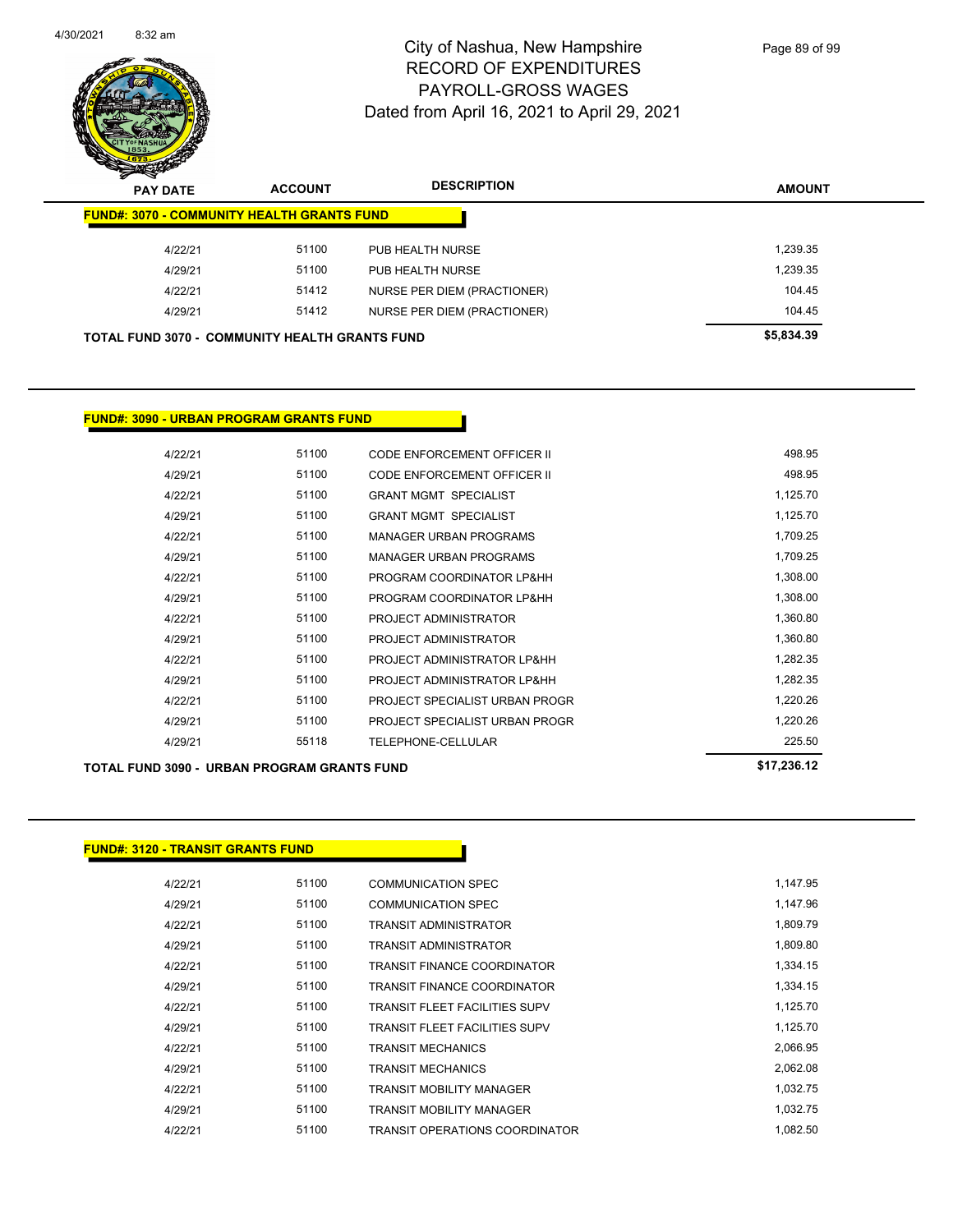

| <b>PAY DATE</b>                              | <b>ACCOUNT</b> | <b>DESCRIPTION</b>                    | <b>AMOUNT</b> |
|----------------------------------------------|----------------|---------------------------------------|---------------|
| <b>FUND#: 3120 - TRANSIT GRANTS FUND</b>     |                |                                       |               |
|                                              |                |                                       |               |
| 4/29/21                                      | 51100          | <b>TRANSIT OPERATIONS COORDINATOR</b> | 1,082.50      |
| 4/22/21                                      | 51100          | <b>TRANSIT UTILITY SERVICE WORKER</b> | 1,503.10      |
| 4/29/21                                      | 51100          | <b>TRANSIT UTILITY SERVICE WORKER</b> | 1,503.10      |
| 4/22/21                                      | 51300          | <b>COMMUNICATION SPEC</b>             | 10.76         |
| 4/29/21                                      | 51300          | <b>COMMUNICATION SPEC</b>             | 118.38        |
| 4/22/21                                      | 51300          | <b>TRANSIT MECHANICS</b>              | 265.32        |
| 4/29/21                                      | 51300          | <b>TRANSIT MECHANICS</b>              | 328.23        |
| 4/22/21                                      | 51300          | <b>TRANSIT UTILITY SERVICE WORKER</b> | 114.00        |
| 4/29/21                                      | 51300          | <b>TRANSIT UTILITY SERVICE WORKER</b> | 92.62         |
| 4/29/21                                      | 55118          | <b>TELEPHONE-CELLULAR</b>             | 67.00         |
| <b>TOTAL FUND 3120 - TRANSIT GRANTS FUND</b> |                |                                       | \$23,197.24   |

### **FUND#: 3800 - SCHOOL GRANTS FUND**

| 4/22/21 | 51100 | 21 CENTURY ELEM MFAM RES COORD | 8,303.90  |
|---------|-------|--------------------------------|-----------|
| 4/22/21 | 51100 | ASSISTANT PRINCIPAL AMH        | 1,605.80  |
| 4/22/21 | 51100 | <b>ASSISTANT PRINCIPAL BIR</b> | 1,533.70  |
| 4/22/21 | 51100 | ASSISTANT PRINCIPAL DR CRSP    | 1,437.50  |
| 4/22/21 | 51100 | <b>ASSISTANT PRINCIPAL MTP</b> | 1,461.60  |
| 4/22/21 | 51100 | ASSISTANT PRINCIPAL SHE        | 1,485.60  |
| 4/22/21 | 51100 | <b>CLERICAL 21 CENTURY</b>     | 836.92    |
| 4/29/21 | 51100 | CLERICAL 21 CENTURY            | 935.37    |
| 4/22/21 | 51100 | <b>DIRECTOR TITLE 1</b>        | 3,379.30  |
| 4/22/21 | 51100 | <b>HOMELESS LIASION</b>        | 1,482.55  |
| 4/29/21 | 51100 | <b>HOMELESS LIASION</b>        | 1,482.55  |
| 4/22/21 | 51100 | <b>OFFICE MANAGER TITLE 1</b>  | 1,607.60  |
| 4/22/21 | 51100 | PARA INST LDG                  | 578.11    |
| 4/29/21 | 51100 | PARA INST LDG                  | 578.10    |
| 4/22/21 | 51100 | PARA INST SHE                  | 476.84    |
| 4/29/21 | 51100 | PARA INST SHE                  | 473.20    |
| 4/22/21 | 51100 | PARA TTI AMH                   | 862.60    |
| 4/29/21 | 51100 | PARA TTI AMH                   | 877.39    |
| 4/22/21 | 51100 | PARA TTI LDG                   | 3,001.50  |
| 4/29/21 | 51100 | PARA TTI LDG                   | 3,011.77  |
| 4/22/21 | 51100 | PARA TTI MTP                   | 2,162.63  |
| 4/29/21 | 51100 | PARA TTI MTP                   | 1,745.70  |
| 4/22/21 | 51100 | PARA TTI NURSERY               | 339.33    |
| 4/29/21 | 51100 | PARA TTI NURSERY               | 339.33    |
| 4/22/21 | 51100 | PEER COACH                     | 15,969.77 |
| 4/22/21 | 51100 | SIGN LANGUAGE INTERPRETER      | 1,189.00  |
| 4/29/21 | 51100 | SIGN LANGUAGE INTERPRETER      | 1,189.00  |
| 4/22/21 | 51100 | <b>SOCIAL WORKER</b>           | 9,554.60  |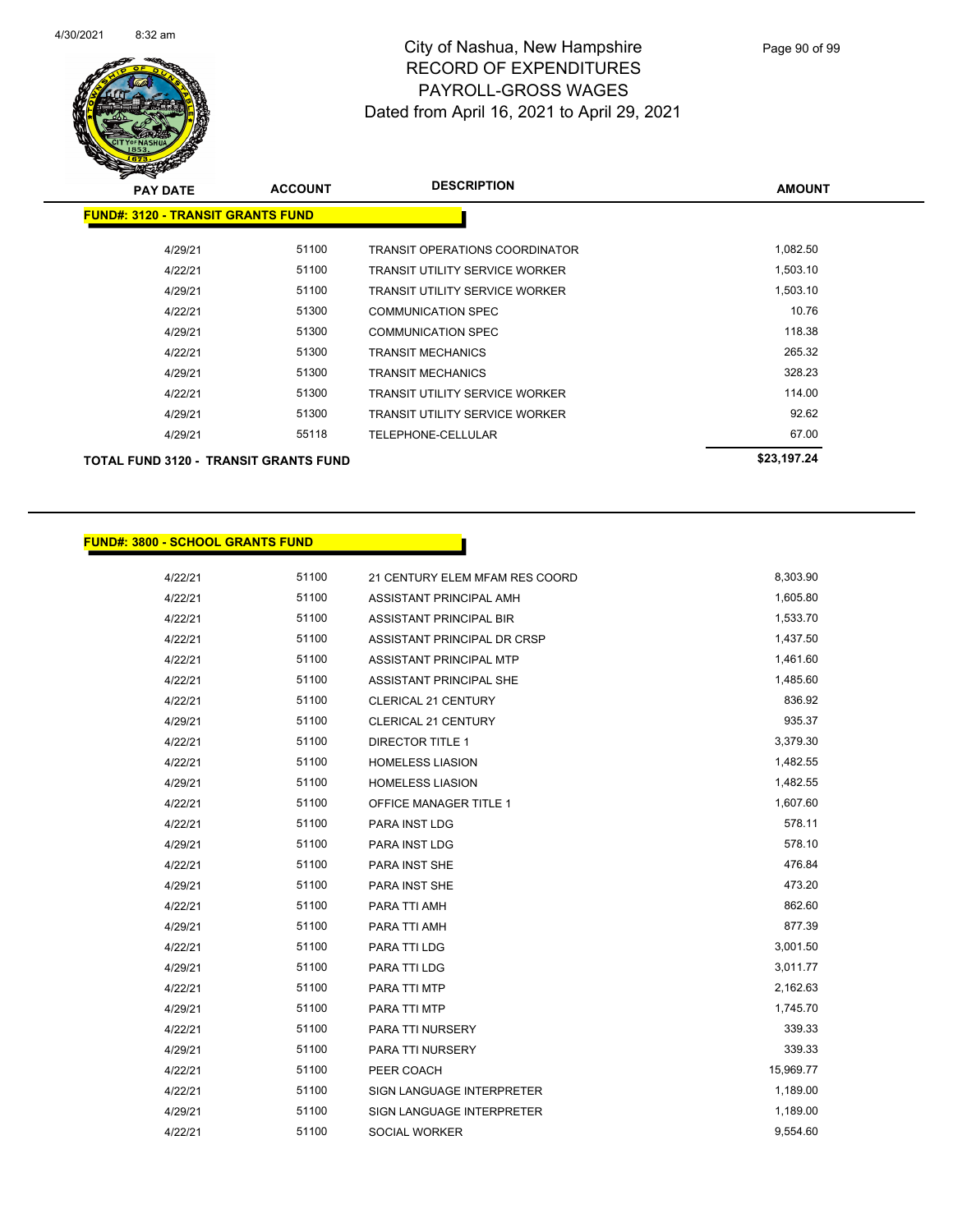

| <b>PAY DATE</b>                         | <b>ACCOUNT</b> | <b>DESCRIPTION</b>           | <b>AMOUNT</b> |
|-----------------------------------------|----------------|------------------------------|---------------|
| <b>FUND#: 3800 - SCHOOL GRANTS FUND</b> |                |                              |               |
| 4/22/21                                 | 51100          | TEACHER BEHAVIOR SPEC WID    | 2,979.50      |
| 4/22/21                                 | 51100          | <b>TEACHER DWSE BRO</b>      | 1,888.80      |
| 4/22/21                                 | 51100          | TEACHER DWSE CHA             | 3,932.50      |
| 4/22/21                                 | 51100          | TEACHER DWSE ELM             | 1,971.59      |
| 4/22/21                                 | 51100          | TEACHER DWSE MDE             | 2,022.10      |
| 4/22/21                                 | 51100          | <b>TEACHER DWSE NHS</b>      | 5,110.40      |
| 4/22/21                                 | 51100          | TEACHER ELL LDG              | 3,586.70      |
| 4/22/21                                 | 51100          | TEACHER PRESCHOOL NHS        | 2,283.60      |
| 4/22/21                                 | 51100          | <b>TEACHER SPED AMH</b>      | 1,744.90      |
| 4/22/21                                 | 51100          | TEACHER SPED BIC             | 2,168.60      |
| 4/22/21                                 | 51100          | <b>TEACHER SPED BRO</b>      | 1,792.60      |
| 4/22/21                                 | 51100          | <b>TEACHER SPED DRC</b>      | 1,899.90      |
| 4/22/21                                 | 51100          | TEACHER SPED ELM             | 3,622.90      |
| 4/22/21                                 | 51100          | TEACHER SPED FES             | 3,420.20      |
| 4/22/21                                 | 51100          | TEACHER SPED LDG             | 1,605.20      |
| 4/22/21                                 | 51100          | <b>TEACHER SPED MDE</b>      | 2,168.60      |
| 4/22/21                                 | 51100          | <b>TEACHER SPED NHN</b>      | 9,767.30      |
| 4/22/21                                 | 51100          | TEACHER SPED NHS             | 6,601.00      |
| 4/22/21                                 | 51100          | TEACHER SPED NSE             | 6,624.70      |
| 4/22/21                                 | 51100          | TEACHER SPED PMS             | 3,662.19      |
| 4/22/21                                 | 51100          | <b>TEACHER TTI LDG</b>       | 1,712.60      |
| 4/22/21                                 | 51100          | TITLE ONE PARA FES           | 2,045.07      |
| 4/29/21                                 | 51100          | TITLE ONE PARA FES           | 1,660.00      |
| 4/29/21                                 | 51200          | 21 CENTURY PROGRAM ASSISTANT | 726.30        |
| 4/22/21                                 | 51200          | ELL OUTREACH WORKER HOURLY   | 1,281.25      |
| 4/29/21                                 | 51200          | ELL OUTREACH WORKER HOURLY   | 1,125.00      |
| 4/22/21                                 | 51200          | GUIDANCE COUNSELOR AMH       | 26.25         |
| 4/22/21                                 | 51200          | HOME SCHOOL CORD TTI         | 4,993.64      |
| 4/29/21                                 | 51200          | HOME SCHOOL CORD TTI         | 5,084.00      |
| 4/22/21                                 | 51200          | SUMMER SCHOOL PARA EYP       | 547.50        |
| 4/29/21                                 | 51200          | SUMMER SCHOOL PARA EYP       | 540.00        |
| 4/22/21                                 | 51200          | TEACHER ENGLISH NHN          | 412.50        |
| 4/22/21                                 | 51200          | TEACHER SOCIAL STUDIES NHN   | 250.00        |
| 4/22/21                                 | 51200          | <b>TEACHER TTI AMH</b>       | 8,889.80      |
| 4/22/21                                 | 51200          | TEACHER TTI BIR              | 2,457.28      |
| 4/22/21                                 | 51200          | <b>TEACHER TTI FES</b>       | 1,452.32      |
| 4/22/21                                 | 51200          | <b>TEACHER TTI LDG</b>       | 8,914.70      |
| 4/22/21                                 | 51200          | <b>TEACHER TTI MTP</b>       | 8,429.10      |
| 4/22/21                                 | 51200          | TEACHER TTI NURSERY          | 6,340.30      |
| 4/22/21                                 | 51200          | TEACHER TTI SHE              | 2,383.59      |
| 4/22/21                                 | 51200          | <b>TEACHER TTIDRC</b>        | 4,902.90      |
| 4/22/21                                 | 51200          | TITLE ONE TUTOR              | 300.00        |
| 4/29/21                                 | 51200          | TITLE ONE TUTOR              | 162.50        |
| 4/22/21                                 | 51650          | ADULT ED DIPOLMA TEACHER     | 200.00        |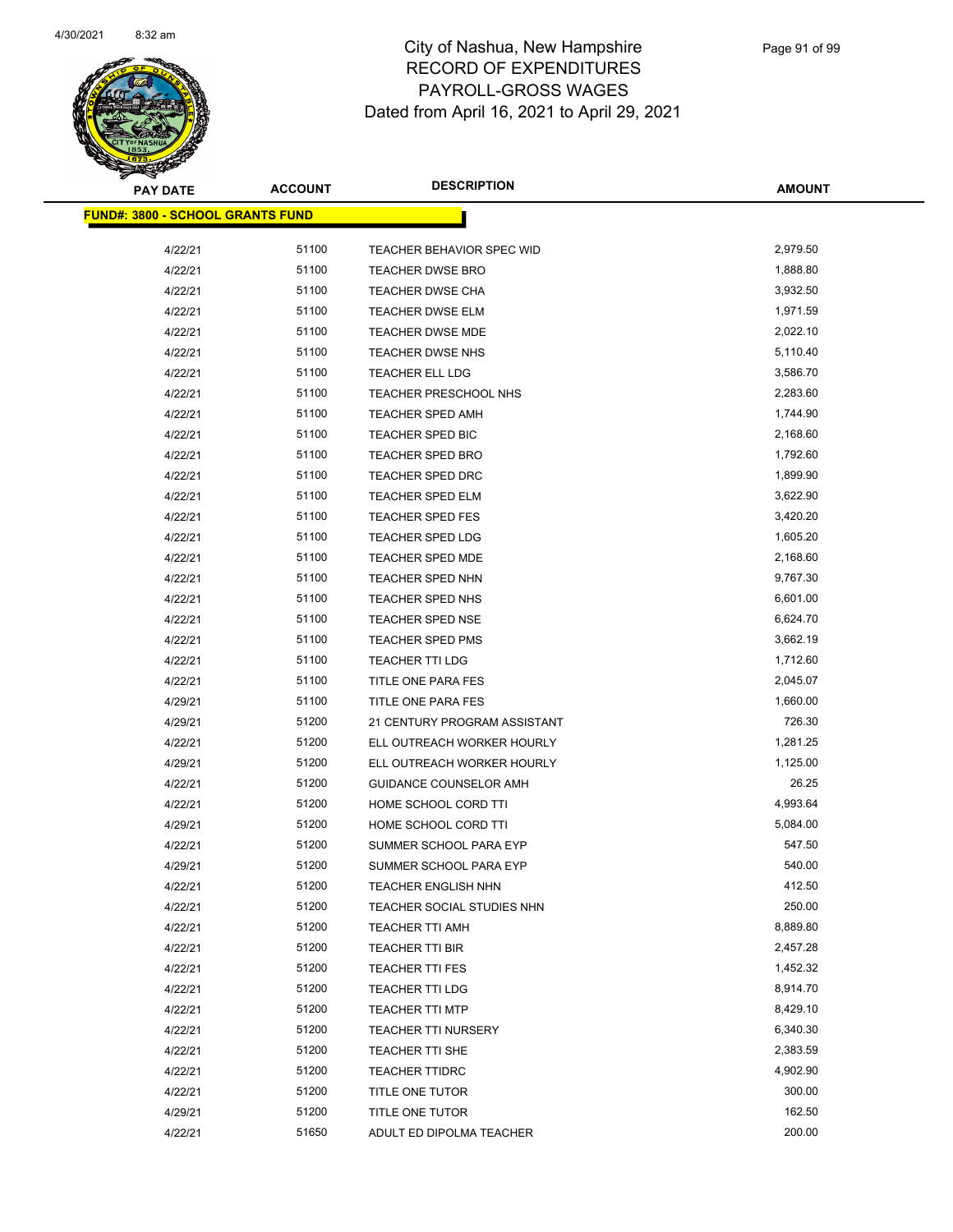

| <b>PAY DATE</b>                             | <b>ACCOUNT</b> | <b>DESCRIPTION</b>             | <b>AMOUNT</b> |
|---------------------------------------------|----------------|--------------------------------|---------------|
| <b>FUND#: 3800 - SCHOOL GRANTS FUND</b>     |                |                                |               |
|                                             |                | ADULT ED DIPOLMA TEACHER       | 300.00        |
| 4/29/21                                     | 51650<br>51650 |                                | 100.00        |
| 4/22/21                                     |                | ADULT ED INSTRUCTOR            |               |
| 4/22/21                                     | 51650          | ASSISTANT PRINCIPAL NHS        | 200.00        |
| 4/22/21                                     | 51650          | <b>GUIDANCE COUNSELOR NHS</b>  | 675.00        |
| 4/22/21                                     | 51650          | <b>INTERPRETER</b>             | 762.50        |
| 4/29/21                                     | 51650          | <b>INTERPRETER</b>             | 100.00        |
| 4/29/21                                     | 51650          | LUNCH MONITOR NHN              | 153.50        |
| 4/22/21                                     | 51650          | SPEECH LANG PATHOLOGIST WID    | 495.36        |
| 4/22/21                                     | 51650          | <b>TEACHER ART NHN</b>         | 500.00        |
| 4/22/21                                     | 51650          | TEACHER BUSINESS NHS           | 400.00        |
| 4/22/21                                     | 51650          | TEACHER COMPUTER NHN           | 200.00        |
| 4/22/21                                     | 51650          | <b>TEACHER COSMETOLOGY NHN</b> | 200.00        |
| 4/22/21                                     | 51650          | TEACHER CULINARY NHN           | 300.00        |
| 4/22/21                                     | 51650          | TEACHER ECE NHS                | 800.00        |
| 4/22/21                                     | 51650          | TEACHER ELL NHS                | 1,125.00      |
| 4/22/21                                     | 51650          | TEACHER ENGLISH NHS            | 1,100.00      |
| 4/22/21                                     | 51650          | <b>TEACHER GR5 BIC</b>         | 75.00         |
| 4/22/21                                     | 51650          | <b>TEACHER MATH NHN</b>        | 500.00        |
| 4/22/21                                     | 51650          | <b>TEACHER MATH NHS</b>        | 1,825.00      |
| 4/22/21                                     | 51650          | <b>TEACHER SCIENCE ELM</b>     | 500.00        |
| 4/22/21                                     | 51650          | <b>TEACHER SCIENCE NHN</b>     | 700.00        |
| 4/22/21                                     | 51650          | TEACHER SOCIAL STUDIES NHN     | 500.00        |
| 4/22/21                                     | 51650          | TEACHER SOCIAL STUDIES NHS     | 1,900.00      |
| 4/22/21                                     | 51650          | TEACHER SPED NHN               | 500.00        |
| 4/22/21                                     | 51650          | TEACHER SPED NHS               | 2,200.00      |
| 4/22/21                                     | 51650          | <b>TEACHER SPED PMS</b>        | 175.00        |
| 4/22/21                                     | 51650          | <b>TEACHER TTI LDG</b>         | 250.00        |
| 4/22/21                                     | 51650          | TEACHER TV PROD NHS            | 625.00        |
| <b>TOTAL FUND 3800 - SCHOOL GRANTS FUND</b> |                |                                | \$218,752.50  |

| <u> FUND#: 3810 - FOOD SERVICE GRANTS FUND</u> |  |
|------------------------------------------------|--|
|------------------------------------------------|--|

| 4/22/21 | 51650 | FOOD SERVICE ASST PT AMH | 106.58 |
|---------|-------|--------------------------|--------|
|         |       |                          |        |
| 4/29/21 | 51650 | FOOD SERVICE ASST PT AMH | 102.23 |
| 4/22/21 | 51650 | FOOD SERVICE ASST PT BIR | 25.20  |
| 4/29/21 | 51650 | FOOD SERVICE ASST PT BIR | 63.00  |
| 4/22/21 | 51650 | FOOD SERVICE ASST PT BRO | 26.52  |
| 4/29/21 | 51650 | FOOD SERVICE ASST PT BRO | 53.04  |
| 4/22/21 | 51650 | FOOD SERVICE ASST PT LDG | 32.83  |
| 4/29/21 | 51650 | FOOD SERVICE ASST PT LDG | 26.26  |
| 4/22/21 | 51650 | FOOD SERVICE ASST PT MTP | 94.50  |
| 4/29/21 | 51650 | FOOD SERVICE ASST PT MTP | 126.00 |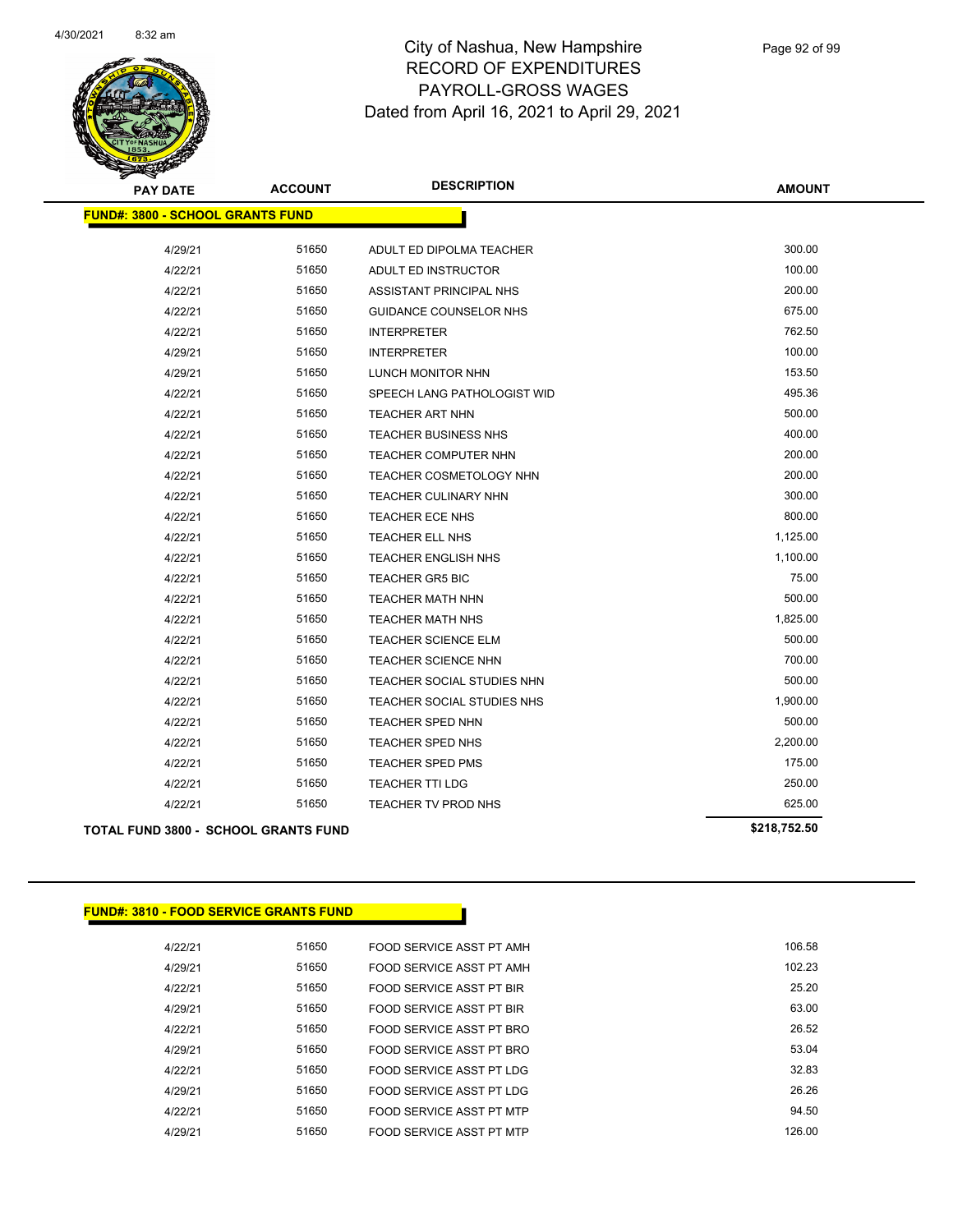|  | 4/30/2021 | $8:32$ am |
|--|-----------|-----------|
|--|-----------|-----------|



**AMOUNT PAY DATE ACCOUNT DESCRIPTION FUND#: 3810 - FOOD SERVICE GRANTS FUND** 4/22/21 51650 FOOD SERVICE ASST PT NHN 66.30 4/29/21 51650 FOOD SERVICE ASST PT NHN 66.30 4/22/21 51650 FOOD SERVICE ASST PT NHS 65.65

| TLL/L                                             | <u></u> | <u>I OOD OLI WIGLAGO I I TIMIG</u> | vv.vv      |
|---------------------------------------------------|---------|------------------------------------|------------|
| 4/29/21                                           | 51650   | FOOD SERVICE ASST PT NHS           | 65.65      |
| 4/22/21                                           | 51650   | FOOD SERVICE ASST PT SHE           | 52.52      |
| 4/29/21                                           | 51650   | FOOD SERVICE ASST PT SHE           | 65.65      |
| <b>TOTAL FUND 3810 - FOOD SERVICE GRANTS FUND</b> |         |                                    | \$1,038.23 |
|                                                   |         |                                    |            |
|                                                   |         |                                    |            |
|                                                   |         |                                    |            |
| <b>FUND#: 4010 - MOTOR VEHICLE ADMIN FUND</b>     |         |                                    |            |
| 4/22/21                                           | 51100   | <b>MVR CLERK I</b>                 | 305.15     |
| 4/29/21                                           | 51100   | <b>MVR CLERK I</b>                 | 305.15     |
| 4/29/21                                           | 51300   | MVR CLERK L                        | 2.85       |

| <b>TOTAL FUND 4010 - MOTOR VEHICLE ADMIN FUND</b> |       |                    | \$613.15 |
|---------------------------------------------------|-------|--------------------|----------|
| 4/29/21                                           | 51300 | <b>MVR CLERK I</b> | 2.85     |
| 4/29/21                                           | 51100 | <b>MVR CLERK I</b> | 305.15   |

| FUND#: 4030 - POLICE SPECIAL DETAILS FUND_ |       |                                     |          |  |  |
|--------------------------------------------|-------|-------------------------------------|----------|--|--|
| 4/22/21                                    | 51710 | 1ST YR OFFICERS CERTIFIED SPEC      | 313.95   |  |  |
| 4/22/21                                    | 51710 | 1st YR SPECIAL OFFICER CERTIFIED II | 872.69   |  |  |
| 4/22/21                                    | 51710 | PATROLMAN ALL RANKS                 | 3.342.69 |  |  |
| 4/29/21                                    | 51710 | PATROLMAN ALL RANKS                 | 8,930.99 |  |  |
| 4/22/21                                    | 51712 | PATROLMAN ALL RANKS                 | 1,026.70 |  |  |
| 4/29/21                                    | 51712 | PATROLMAN ALL RANKS                 | 1,002.25 |  |  |
| 4/22/21                                    | 51712 | <b>SERGEANT</b>                     | 1,564.49 |  |  |
| A190121                                    | 51712 | SERGEANT                            | 182694   |  |  |

| 4/29/21                                              | 51712 | <b>SERGEANT</b> | 1.826.94    |
|------------------------------------------------------|-------|-----------------|-------------|
| <b>TOTAL FUND 4030 - POLICE SPECIAL DETAILS FUND</b> |       |                 | \$18,880.70 |

| 4/22/21 | 51300 | 1ST YR OFFICERS CERTIFIED SPEC      | (387.53)     |
|---------|-------|-------------------------------------|--------------|
| 4/22/21 | 51300 | 1st YR SPECIAL OFFICER CERTIFIED II | (775.06)     |
| 4/22/21 | 51300 | LIEUTENANT                          | (84.04)      |
| 4/22/21 | 51300 | PATROLMAN ALL RANKS                 | (13, 408.94) |
| 4/29/21 | 51300 | PATROLMAN ALL RANKS                 | 2,366.59     |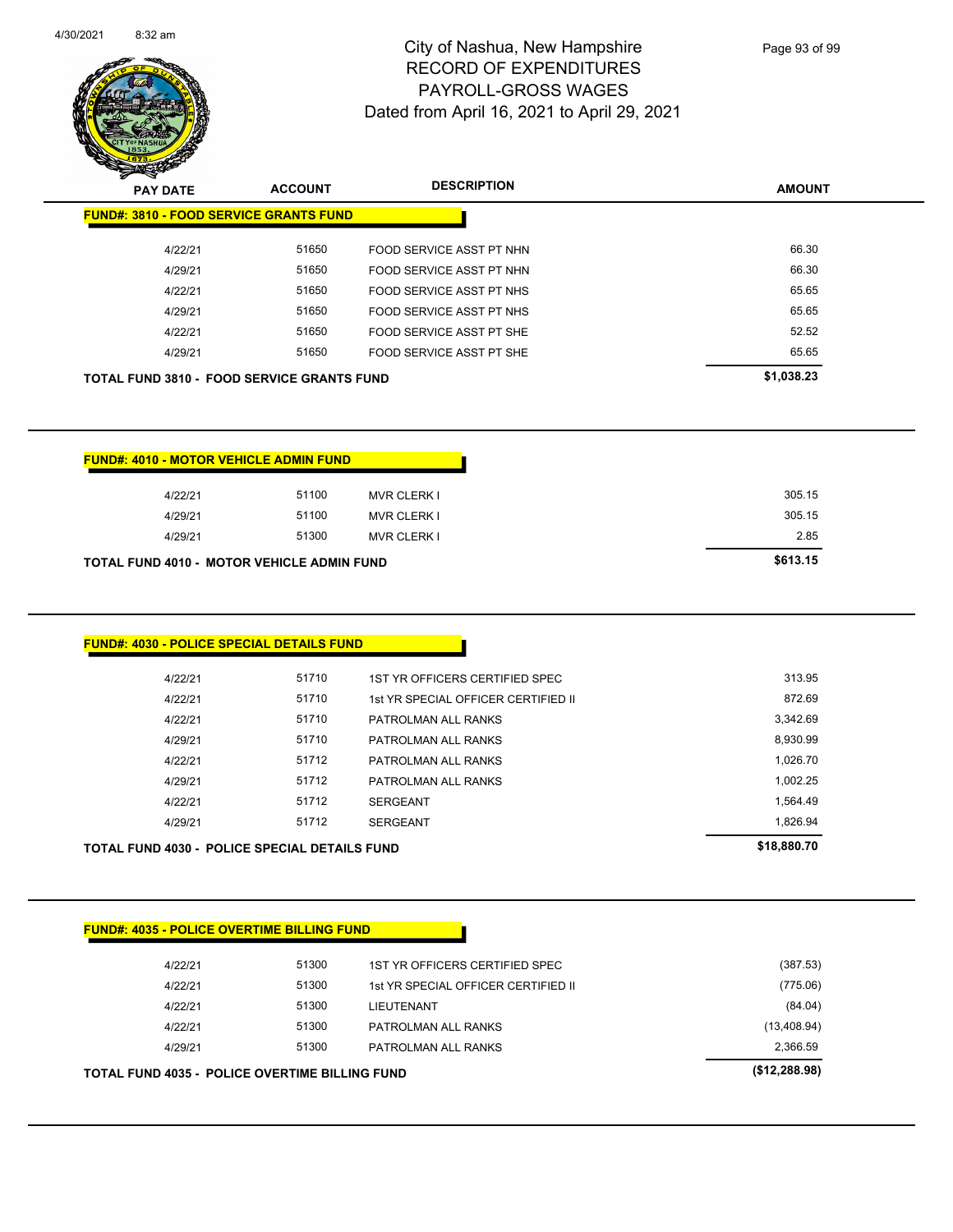|                                                          |                | City of Nashua, New Hampshire<br><b>RECORD OF EXPENDITURES</b><br><b>PAYROLL-GROSS WAGES</b><br>Dated from April 16, 2021 to April 29, 2021 | Page 94 of 99 |
|----------------------------------------------------------|----------------|---------------------------------------------------------------------------------------------------------------------------------------------|---------------|
| <b>PAY DATE</b>                                          | <b>ACCOUNT</b> | <b>DESCRIPTION</b>                                                                                                                          | <b>AMOUNT</b> |
| <b>FUND#: 4053 - FIRE REGIONAL HAZMAT FUND</b>           |                |                                                                                                                                             |               |
| 3/31/21                                                  | 51300          | <b>CAPTAIN</b>                                                                                                                              | (370.02)      |
| <b>TOTAL FUND 4053 - FIRE REGIONAL HAZMAT FUND</b>       |                |                                                                                                                                             | (\$370.02)    |
| <b>FUND#: 4601 - EDA CARES ACT RLF</b>                   |                |                                                                                                                                             |               |
| 4/22/21                                                  | 51100          | DWNTWN SPCLST & OED PGRM COOR                                                                                                               | 209.15        |
| 4/29/21                                                  | 51100          | DWNTWN SPCLST & OED PGRM COOR                                                                                                               | 209.15        |
| 4/29/21                                                  | 55118          | TELEPHONE-CELLULAR                                                                                                                          | 7.50          |
| <b>TOTAL FUND 4601 - EDA CARES ACT RLF</b>               |                |                                                                                                                                             | \$425.80      |
| <b>FUND#: 4610 - ECON DEV-BROWNFIELDS RLF</b><br>4/22/21 | 51100          | DWNTWN SPCLST & OED PGRM COOR                                                                                                               | 209.10        |
|                                                          |                |                                                                                                                                             |               |
| 4/29/21                                                  | 51100          | DWNTWN SPCLST & OED PGRM COOR                                                                                                               | 209.10        |
| 4/29/21                                                  | 55118          | TELEPHONE-CELLULAR                                                                                                                          | 7.50          |
|                                                          |                |                                                                                                                                             |               |
| FUND#: 6000 - SOLID WASTE FUND                           |                |                                                                                                                                             |               |
| 4/22/21                                                  | 51100          | ADMINISTRATIVE ASSISTANT II                                                                                                                 | 1,670.30      |
| 4/29/21                                                  | 51100          | ADMINISTRATIVE ASSISTANT II                                                                                                                 | 1,864.52      |
| 4/22/21                                                  | 51100          | ASSISTANT DIRECTOR OF PUBLIC WORKS                                                                                                          | 225.20        |
| 4/29/21                                                  | 51100          | ASSISTANT DIRECTOR OF PUBLIC WORKS                                                                                                          | 225.20        |
| 4/22/21                                                  | 51100          | AUTOMATED TRASH COLLECTION OPR                                                                                                              | 5,198.00      |
| 4/29/21                                                  | 51100          | AUTOMATED TRASH COLLECTION OPR                                                                                                              | 52,814.04     |
| 4/22/21                                                  | 51100          | <b>CITY ENGINEER</b>                                                                                                                        | 371.20        |
| 4/29/21                                                  | 51100          | <b>CITY ENGINEER</b>                                                                                                                        | 371.20        |
| 4/22/21                                                  | 51100          | <b>COLLECTION EQUIP OPR</b>                                                                                                                 | 8,848.80      |
| 4/29/21                                                  | 51100          | <b>COLLECTION EQUIP OPR</b>                                                                                                                 | 75,178.15     |
| 4/22/21                                                  | 51100          | COLLECTION EQUIP OPR LANDFILL                                                                                                               | 2,060.01      |
| 4/29/21                                                  | 51100          | COLLECTION EQUIP OPR LANDFILL                                                                                                               | 19,699.85     |
| 4/22/21                                                  | 51100          | DEPUTY CITY ENGINEER                                                                                                                        | 90.50         |
| 4/29/21                                                  | 51100          | DEPUTY CITY ENGINEER                                                                                                                        | 90.50         |
| 4/22/21                                                  | 51100          | DIRECTOR PUBLIC WORKS                                                                                                                       | 281.53        |
| 4/29/21                                                  | 51100          | DIRECTOR PUBLIC WORKS                                                                                                                       | 281.55        |
| 4/22/21                                                  | 51100          | DPW BILLING ACCOUNTANT                                                                                                                      | 520.00        |
| 4/29/21                                                  | 51100          | DPW BILLING ACCOUNTANT                                                                                                                      | 520.00        |

4/29/21 51100 DPW COLLECTIONS SPEC III 696.23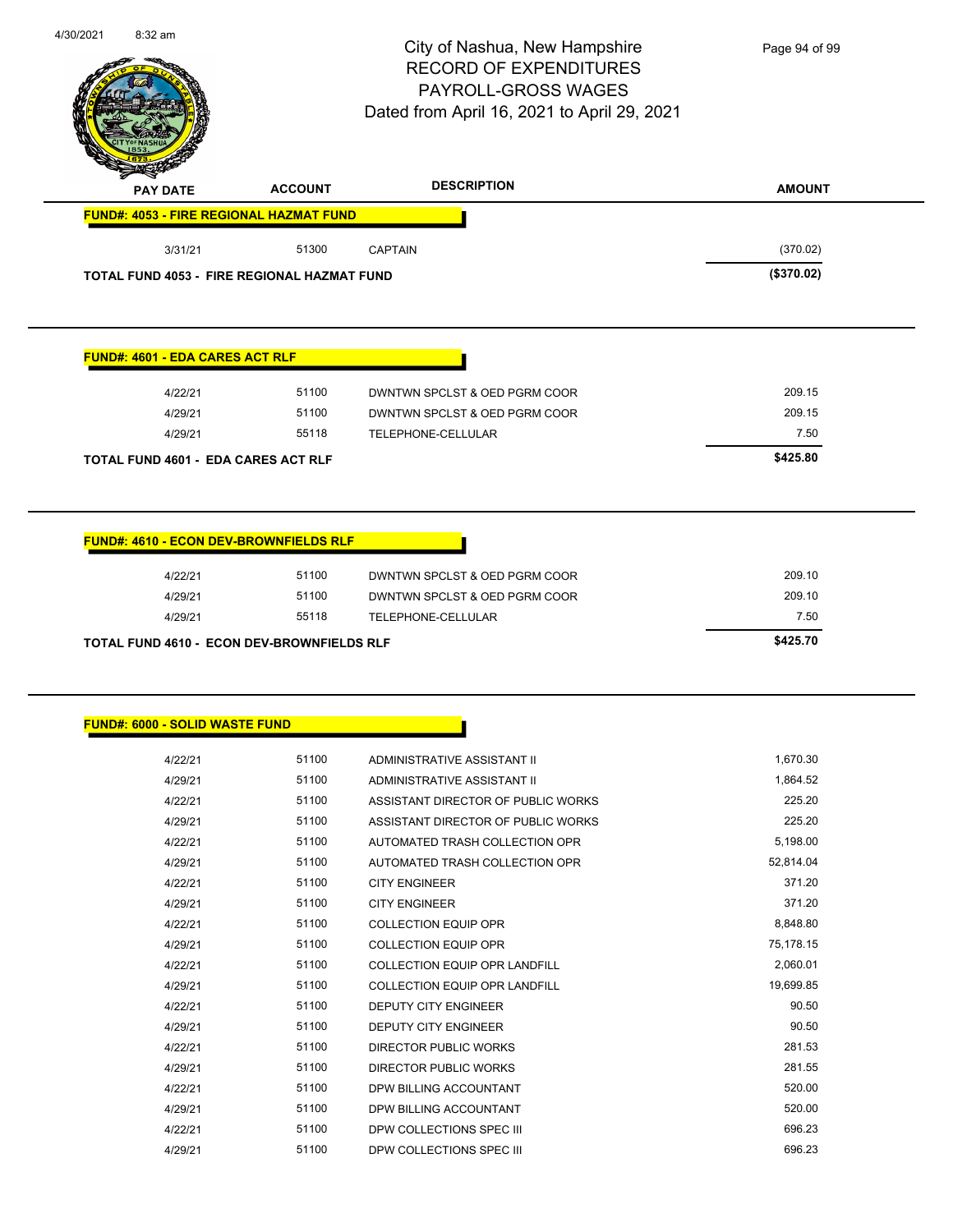

| <b>PAY DATE</b>                        | <b>ACCOUNT</b> | <b>DESCRIPTION</b>                                     | <b>AMOUNT</b>    |
|----------------------------------------|----------------|--------------------------------------------------------|------------------|
| <u> FUND#: 6000 - SOLID WASTE FUND</u> |                |                                                        |                  |
|                                        | 51100          |                                                        | 136.29           |
| 4/22/21<br>4/29/21                     | 51100          | DPW CONTRACT ADMINISTRATOR                             | 126.80           |
|                                        | 51100          | DPW CONTRACT ADMINISTRATOR                             | 1,608.70         |
| 4/22/21                                | 51100          | <b>ENVIRONMENTAL ENGINEER</b>                          | 1,608.70         |
| 4/29/21                                |                | <b>ENVIRONMENTAL ENGINEER</b>                          |                  |
| 4/22/21                                | 51100          | <b>EQUIPMENT OPR LANDFILL</b>                          | 4,190.40         |
| 4/29/21                                | 51100          | <b>EQUIPMENT OPR LANDFILL</b>                          | 47,540.09        |
| 4/22/21                                | 51100<br>51100 | <b>EXECUTIVE ASSISTANT</b>                             | 177.05<br>177.05 |
| 4/29/21                                | 51100          | <b>EXECUTIVE ASSISTANT</b>                             | 452.45           |
| 4/22/21                                | 51100          | FINANCE AND ADMIN MANAGER                              | 452.45           |
| 4/29/21                                | 51100          | FINANCE AND ADMIN MANAGER                              | 358.95           |
| 4/22/21<br>4/29/21                     | 51100          | FLEET MANAGER STREET DEPT<br>FLEET MANAGER STREET DEPT | 358.95           |
|                                        | 51100          |                                                        | 1,795.95         |
| 4/22/21                                | 51100          | LICENSED SCALE OPERATOR<br>LICENSED SCALE OPERATOR     | 1,795.94         |
| 4/29/21                                | 51100          | PUBLIC RELATIONS ADMINISTRATOR                         | 181.00           |
| 4/22/21<br>4/29/21                     | 51100          | PUBLIC RELATIONS ADMINISTRATOR                         | 181.00           |
| 4/22/21                                | 51100          | RECYCLING COORDINATOR                                  | 1,242.86         |
| 4/29/21                                | 51100          | RECYCLING COORDINATOR                                  | 1,242.86         |
| 4/22/21                                | 51100          | <b>SENIOR STAFF ENGINEER</b>                           | 160.85           |
| 4/29/21                                | 51100          | SENIOR STAFF ENGINEER                                  | 160.85           |
| 4/22/21                                | 51100          | SOLID WASTE FOREMAN                                    | 2,702.19         |
| 4/29/21                                | 51100          | <b>SOLID WASTE FOREMAN</b>                             | 2,364.42         |
| 4/22/21                                | 51100          | SOLID WASTE TECHNICIAN                                 | 1,206.50         |
| 4/29/21                                | 51100          | SOLID WASTE TECHNICIAN                                 | 1,206.50         |
| 4/22/21                                | 51100          | SR MGR ACCT FIN REPORTING                              | 201.05           |
| 4/29/21                                | 51100          | SR MGR ACCT FIN REPORTING                              | 201.05           |
| 4/22/21                                | 51100          | SUPERINTENDENT OF SOLID WASTE                          | 2,010.85         |
| 4/29/21                                | 51100          | SUPERINTENDENT OF SOLID WASTE                          | 2,010.85         |
| 4/22/21                                | 51100          | TRUCK DRIVER STREET REPAIR                             | 221.22           |
| 4/29/21                                | 51300          | ADMINISTRATIVE ASSISTANT II                            | 14.54            |
| 4/22/21                                | 51300          | AUTOMATED TRASH COLLECTION OPR                         | 605.78           |
| 4/29/21                                | 51300          | AUTOMATED TRASH COLLECTION OPR                         | 337.78           |
| 4/22/21                                | 51300          | <b>COLLECTION EQUIP OPR</b>                            | 1,572.71         |
| 4/29/21                                | 51300          | <b>COLLECTION EQUIP OPR</b>                            | 1,232.39         |
| 4/22/21                                | 51300          | COLLECTION EQUIP OPR LANDFILL                          | 217.23           |
| 4/29/21                                | 51300          | <b>COLLECTION EQUIP OPR LANDFILL</b>                   | 453.30           |
| 4/22/21                                | 51300          | DPW COLLECTIONS SPEC III                               | 71.40            |
| 4/29/21                                | 51300          | DPW COLLECTIONS SPEC III                               | 59.50            |
| 4/29/21                                | 51300          | EQUIP OPR STREET REPAIR                                | 197.55           |
| 4/22/21                                | 51300          | <b>EQUIPMENT OPR LANDFILL</b>                          | 1,105.43         |
| 4/29/21                                | 51300          | <b>EQUIPMENT OPR LANDFILL</b>                          | 1,034.53         |
| 4/22/21                                | 51300          | LICENSED SCALE OPERATOR                                | 404.27           |
| 4/29/21                                | 51300          | LICENSED SCALE OPERATOR                                | 237.38           |
| 4/22/21                                | 51300          | <b>SIGN MAINTENANCE</b>                                | 187.73           |
|                                        |                |                                                        |                  |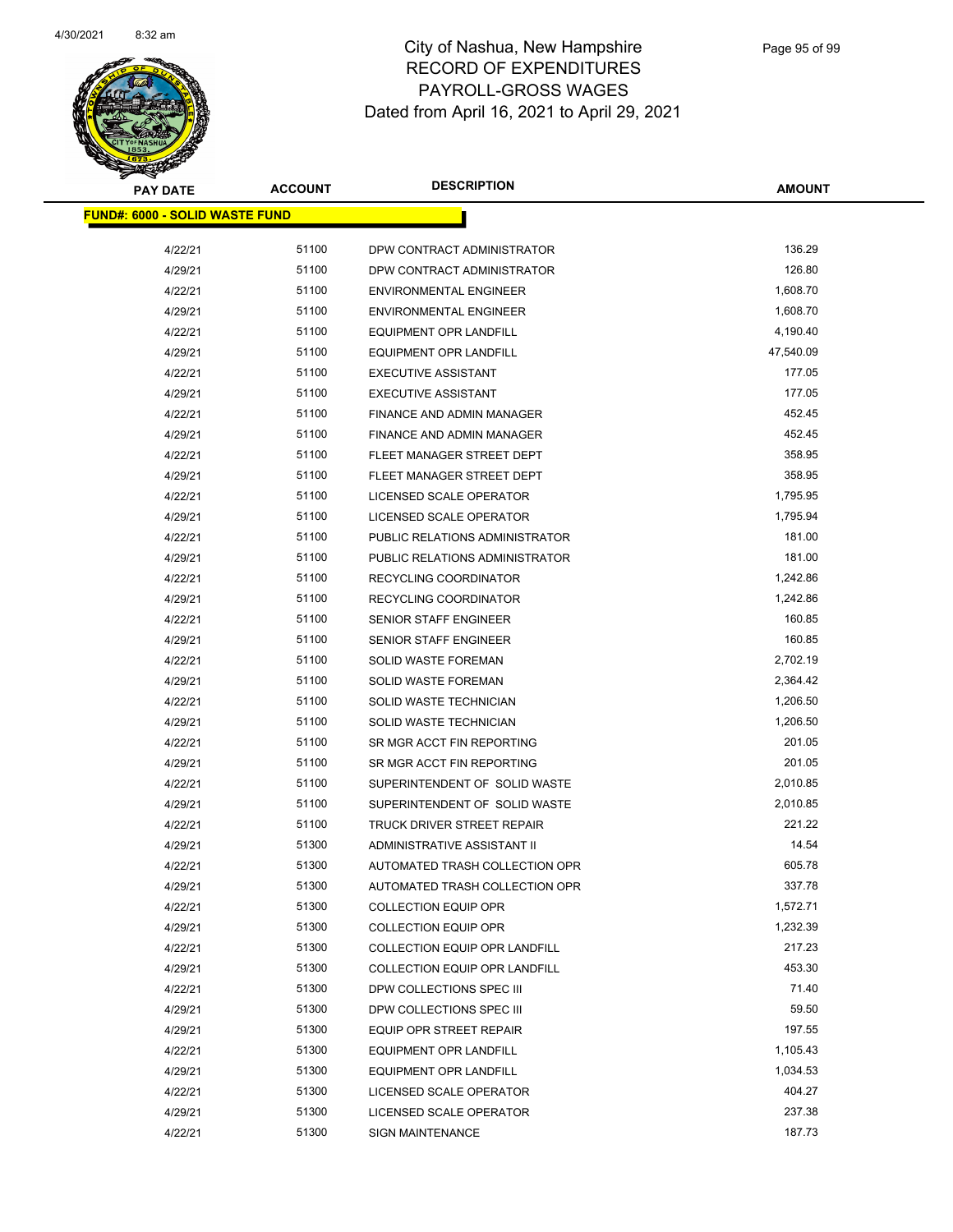

| <b>PAY DATE</b>                       | <b>ACCOUNT</b> | <b>DESCRIPTION</b>                 | <b>AMOUNT</b> |
|---------------------------------------|----------------|------------------------------------|---------------|
| <b>FUND#: 6000 - SOLID WASTE FUND</b> |                |                                    |               |
| 4/29/21                               | 51300          | <b>SIGN MAINTENANCE</b>            | 187.73        |
| 4/22/21                               | 51300          | SOLID WASTE FOREMAN                | 759.98        |
| 4/29/21                               | 51300          | <b>SOLID WASTE FOREMAN</b>         | 151.99        |
| 4/22/21                               | 51300          | TEMPORARY RUBBISH COLLECTOR        | 127.50        |
| 4/22/21                               | 51300          | TRUCK DRIVER STREET REPAIR         | 460.88        |
| 4/29/21                               | 51300          | <b>TRUCK DRIVER STREET REPAIR</b>  | 184.35        |
| 4/22/21                               | 51400          | TEMPORARY RUBBISH COLLECTOR        | 3,268.25      |
| 4/29/21                               | 51400          | <b>TEMPORARY RUBBISH COLLECTOR</b> | 2,979.25      |
| 4/22/21                               | 51600          | <b>COLLECTION EQUIP OPR</b>        | 400.00        |
| 4/29/21                               | 55118          | TELEPHONE-CELLULAR                 | 135.50        |
| TOTAL FUND 6000 - SOLID WASTE FUND    |                |                                    | \$264,163.78  |

#### **FUND#: 6200 - WASTEWATER FUND**

| 4/22/21 | 51100 | ADMINISTRATIVE ASSISTANT II                            | 775.41    |
|---------|-------|--------------------------------------------------------|-----------|
| 4/29/21 | 51100 | ADMINISTRATIVE ASSISTANT II                            | 775.41    |
| 4/22/21 | 51100 | <b>ANALYTICAL CHEMIST</b>                              | 863.25    |
| 4/29/21 | 51100 | ANALYTICAL CHEMIST                                     | 863.25    |
| 4/22/21 | 51100 | ASSISTANT DIRECTOR OF PUBLIC WORKS                     | 225.25    |
| 4/29/21 | 51100 | ASSISTANT DIRECTOR OF PUBLIC WORKS                     | 225.25    |
| 4/22/21 | 51100 | <b>CITY ENGINEER</b>                                   | 866.20    |
| 4/29/21 | 51100 | <b>CITY ENGINEER</b>                                   | 866.20    |
| 4/22/21 | 51100 | COLLECTION SYSTEMS OPERATOR                            | 3,134.08  |
| 4/29/21 | 51100 | <b>COLLECTION SYSTEMS OPERATOR</b>                     | 20,780.88 |
| 4/22/21 | 51100 | <b>COLLECTION SYSTEMS TECHNICIAN</b>                   | 2,232.00  |
| 4/29/21 | 51100 | <b>COLLECTION SYSTEMS TECHNICIAN</b>                   | 16,469.77 |
| 4/22/21 | 51100 | <b>COLLECTIONS SPEC II</b>                             | 839.35    |
| 4/29/21 | 51100 | <b>COLLECTIONS SPEC II</b>                             | 839.35    |
| 4/22/21 | 51100 | <b>DEPUTY CITY ENGINEER</b>                            | 904.90    |
| 4/29/21 | 51100 | <b>DEPUTY CITY ENGINEER</b>                            | 904.90    |
| 4/22/21 | 51100 | <b>DIRECTOR PUBLIC WORKS</b>                           | 563.02    |
| 4/29/21 | 51100 | <b>DIRECTOR PUBLIC WORKS</b>                           | 563.00    |
| 4/22/21 | 51100 | DPW BILLING ACCOUNTANT                                 | 520.00    |
| 4/29/21 | 51100 | DPW BILLING ACCOUNTANT                                 | 520.00    |
| 4/22/21 | 51100 | DPW COLLECTIONS SPEC III                               | 696.26    |
| 4/29/21 | 51100 | DPW COLLECTIONS SPEC III                               | 696.26    |
| 4/22/21 | 51100 | DPW CONTRACT ADMINISTRATOR                             | 817.66    |
| 4/29/21 | 51100 | DPW CONTRACT ADMINISTRATOR                             | 760.60    |
| 4/22/21 | 51100 | ELECTRICAL DIAGNOSTIC TECH I                           | 2,800.00  |
| 4/29/21 | 51100 | ELECTRICAL DIAGNOSTIC TECH I                           | 12,036.06 |
| 4/22/21 | 51100 | ENVIRONMENTAL PERMIT & PROGRAMS COORDINATOR            | 1,388.00  |
| 4/29/21 | 51100 | <b>ENVIRONMENTAL PERMIT &amp; PROGRAMS COORDINATOR</b> | 1,388.00  |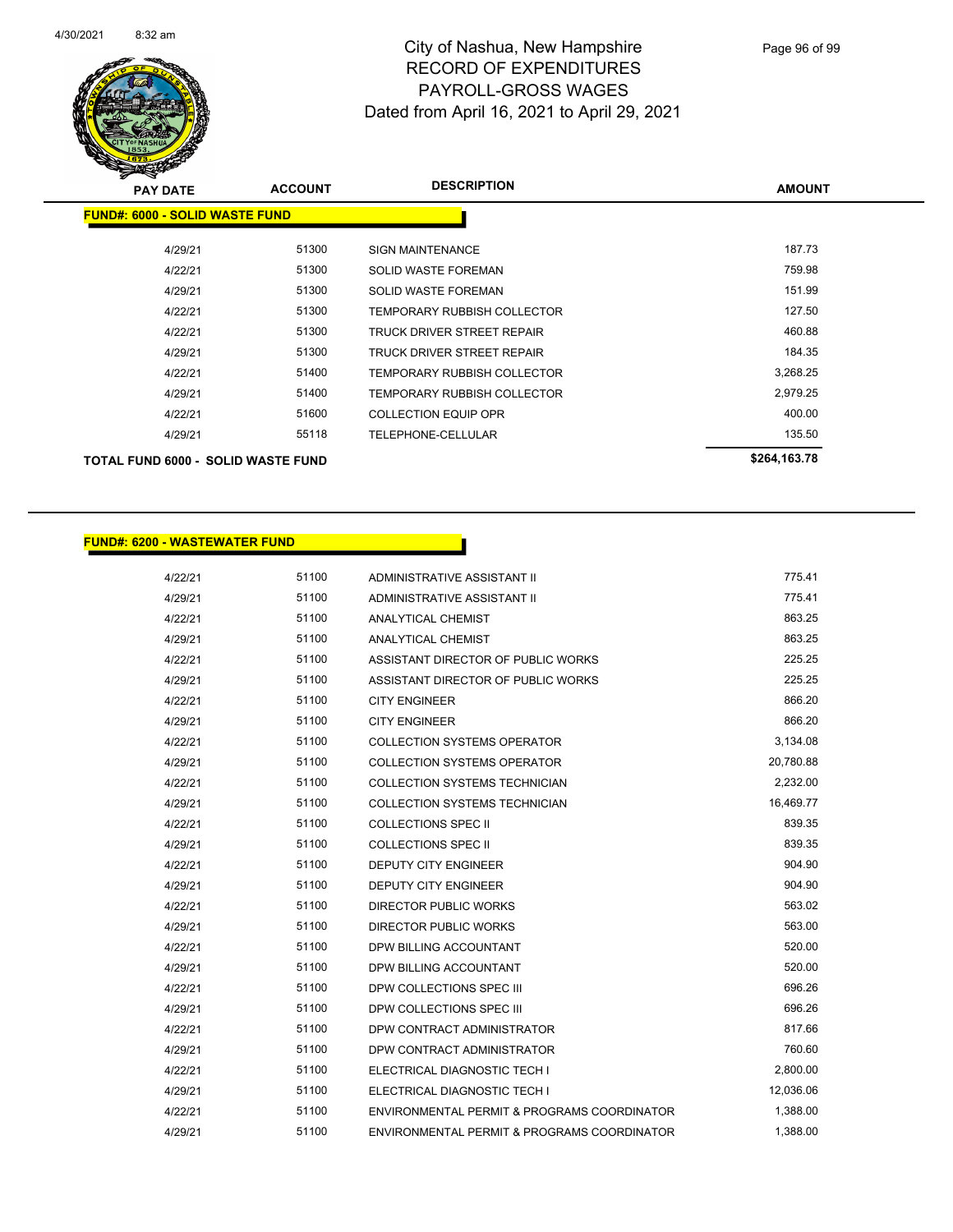

| <b>PAY DATE</b>                       | <b>ACCOUNT</b> | <b>DESCRIPTION</b>             | <b>AMOUNT</b> |
|---------------------------------------|----------------|--------------------------------|---------------|
| <u> FUND#: 6200 - WASTEWATER FUND</u> |                |                                |               |
|                                       |                |                                |               |
| 4/22/21                               | 51100          | <b>EXECUTIVE ASSISTANT</b>     | 177.05        |
| 4/29/21                               | 51100          | <b>EXECUTIVE ASSISTANT</b>     | 177.05        |
| 4/22/21                               | 51100          | FINANCE AND ADMIN MANAGER      | 452.45        |
| 4/29/21                               | 51100          | FINANCE AND ADMIN MANAGER      | 452.45        |
| 4/22/21                               | 51100          | FLEET MANAGER STREET DEPT      | 119.65        |
| 4/29/21                               | 51100          | FLEET MANAGER STREET DEPT      | 119.65        |
| 4/22/21                               | 51100          | <b>GIS SPECIALIST</b>          | 762.65        |
| 4/29/21                               | 51100          | <b>GIS SPECIALIST</b>          | 762.65        |
| 4/22/21                               | 51100          | <b>MECHANIC WWTP 1ST CLASS</b> | 4,579.21      |
| 4/29/21                               | 51100          | <b>MECHANIC WWTP 1ST CLASS</b> | 37,950.44     |
| 4/22/21                               | 51100          | OPERATOR II WWTP 1st           | 4,557.20      |
| 4/29/21                               | 51100          | OPERATOR II WWTP 1st           | 39,962.91     |
| 4/22/21                               | 51100          | OPERATOR II WWTP 2nd           | 2,304.80      |
| 4/29/21                               | 51100          | OPERATOR II WWTP 2nd           | 10,636.43     |
| 4/22/21                               | 51100          | OPERATOR II WWTP 3rd           | 2,312.80      |
| 4/29/21                               | 51100          | OPERATOR II WWTP 3rd           | 25,362.80     |
| 4/22/21                               | 51100          | OPERATOR III WWTP 1st          | 2,404.01      |
| 4/29/21                               | 51100          | OPERATOR III WWTP 1st          | 25,963.05     |
| 4/22/21                               | 51100          | PLANT OPERATIONS SUPERVISOR    | 1,554.70      |
| 4/29/21                               | 51100          | PLANT OPERATIONS SUPERVISOR    | 1,554.70      |
| 4/22/21                               | 51100          | PROCESS CHEMIST                | 1,022.55      |
| 4/29/21                               | 51100          | PROCESS CHEMIST                | 1,022.55      |
| 4/22/21                               | 51100          | PUBLIC RELATIONS ADMINISTRATOR | 241.26        |
| 4/29/21                               | 51100          | PUBLIC RELATIONS ADMINISTRATOR | 241.25        |
| 4/22/21                               | 51100          | SENIOR STAFF ENGINEER          | 2,521.95      |
| 4/29/21                               | 51100          | SENIOR STAFF ENGINEER          | 2,521.95      |
| 4/22/21                               | 51100          | SR MGR ACCT FIN REPORTING      | 402.20        |
| 4/29/21                               | 51100          | SR MGR ACCT FIN REPORTING      | 402.20        |
| 4/22/21                               | 51100          | <b>STAFF ENGINEER</b>          | 1,190.90      |
| 4/29/21                               | 51100          | <b>STAFF ENGINEER</b>          | 1,190.90      |
| 4/22/21                               | 51100          | SUPERINTENDENT OF WASTEWATER   | 2,115.96      |
| 4/29/21                               | 51100          | SUPERINTENDENT OF WASTEWATER   | 2,115.95      |
| 4/22/21                               | 51100          | <b>SUPV LABORATORY</b>         | 1,262.35      |
| 4/29/21                               | 51100          | <b>SUPV LABORATORY</b>         | 1,262.35      |
| 4/22/21                               | 51100          | TRUCK DRIVER STREET REPAIR     | 973.20        |
| 4/29/21                               | 51100          | TRUCK DRIVER STREET REPAIR     | 10,007.84     |
| 4/22/21                               | 51100          | <b>WASTEWATER ASSISTANT</b>    | 1,902.40      |
| 4/29/21                               | 51100          | WASTEWATER ASSISTANT           | 3,912.02      |
| 4/22/21                               | 51100          | WASTEWATER ASSISTANT 2ND SHIFT | 963.20        |
| 4/29/21                               | 51100          | WASTEWATER ASSISTANT 2ND SHIFT | 5,524.56      |
| 4/22/21                               | 51100          | <b>WASTEWATER FOREMAN</b>      | 2,657.17      |
| 4/29/21                               | 51100          | <b>WASTEWATER FOREMAN</b>      | 2,702.20      |
| 4/22/21                               | 51100          | WASTEWATER PROJECT ENGINEER    | 1,608.69      |
| 4/29/21                               | 51100          | WASTEWATER PROJECT ENGINEER    | 1,608.70      |
|                                       |                |                                |               |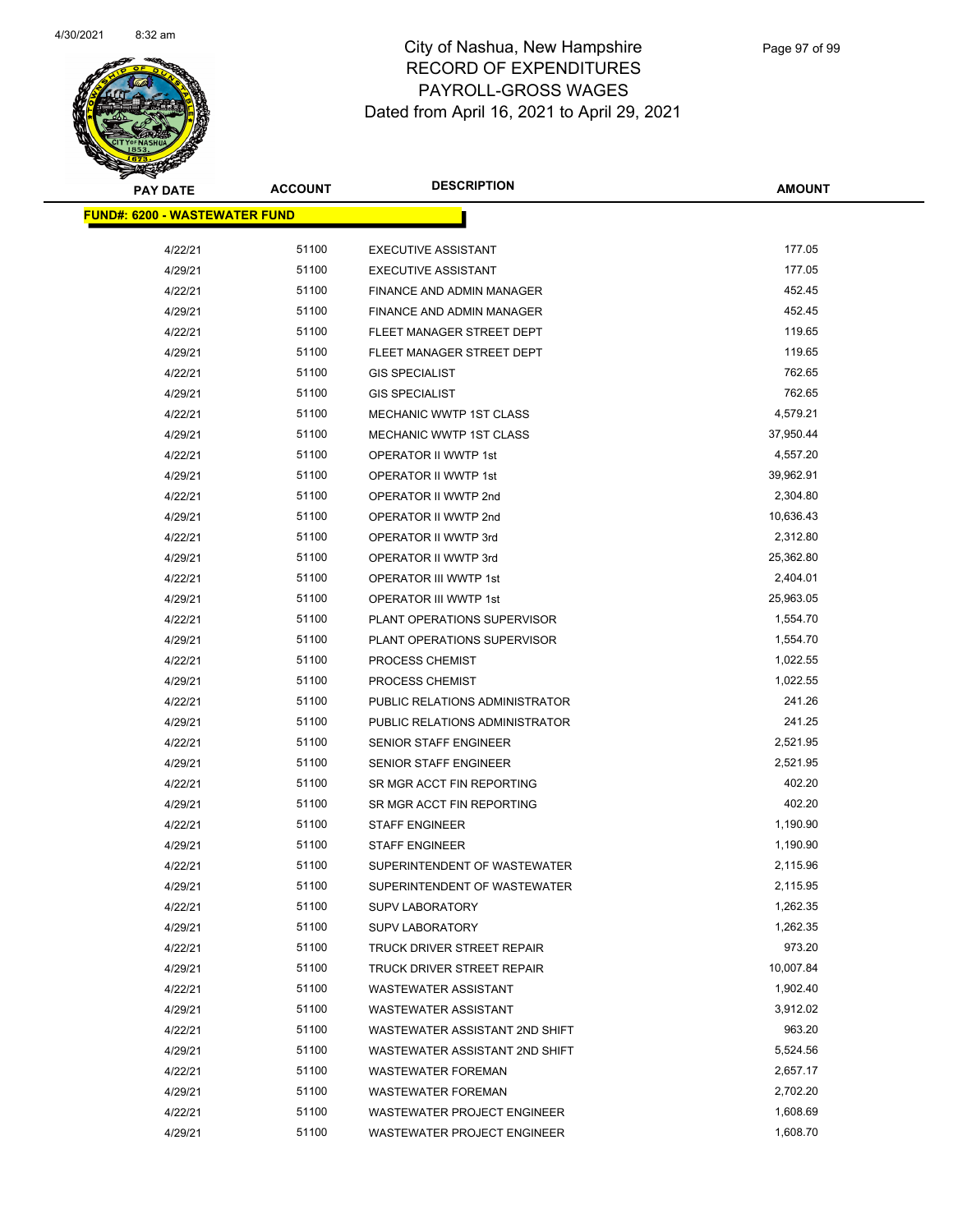

| <b>PAY DATE</b>                          | <b>ACCOUNT</b> | <b>DESCRIPTION</b>                 | <b>AMOUNT</b> |
|------------------------------------------|----------------|------------------------------------|---------------|
| <b>FUND#: 6200 - WASTEWATER FUND</b>     |                |                                    |               |
| 4/22/21                                  | 51300          | <b>COLLECTION EQUIP OPR</b>        | 110.61        |
| 4/29/21                                  | 51300          | <b>COLLECTION SYSTEMS OPERATOR</b> | 117.81        |
| 4/22/21                                  | 51300          | DPW COLLECTIONS SPEC III           | 71.40         |
| 4/29/21                                  | 51300          | DPW COLLECTIONS SPEC III           | 59.51         |
| 4/29/21                                  | 51300          | ELECTRICAL DIAGNOSTIC TECH I       | 158.36        |
| 4/22/21                                  | 51300          | <b>MECHANIC WWTP 1ST CLASS</b>     | 258.44        |
| 4/29/21                                  | 51300          | <b>MECHANIC WWTP 1ST CLASS</b>     | 517.73        |
| 4/22/21                                  | 51300          | <b>OPERATOR II WWTP 1st</b>        | 693.72        |
| 4/29/21                                  | 51300          | <b>OPERATOR II WWTP 1st</b>        | 346.92        |
| 4/29/21                                  | 51300          | OPERATOR II WWTP 2nd               | 349.21        |
| 4/22/21                                  | 51300          | OPERATOR II WWTP 3rd               | 1,045.32      |
| 4/29/21                                  | 51300          | OPERATOR II WWTP 3rd               | 1,449.09      |
| 4/22/21                                  | 51300          | <b>OPERATOR III WWTP 1st</b>       | 749.33        |
| 4/29/21                                  | 51300          | <b>OPERATOR III WWTP 1st</b>       | 1,487.05      |
| 4/22/21                                  | 51300          | <b>SOLID WASTE FOREMAN</b>         | 152.00        |
| 4/22/21                                  | 51300          | <b>WASTEWATER ASSISTANT</b>        | 107.01        |
| 4/22/21                                  | 51300          | <b>WASTEWATER FOREMAN</b>          | 671.31        |
| 4/29/21                                  | 51300          | <b>WASTEWATER FOREMAN</b>          | 531.97        |
| 4/29/21                                  | 55118          | TELEPHONE-CELLULAR                 | 325.05        |
| <b>TOTAL FUND 6200 - WASTEWATER FUND</b> |                |                                    | \$295,057.10  |

| <b>FUND#: 6500 - PROPERTY &amp; CASUALTY FUND</b> |
|---------------------------------------------------|
|---------------------------------------------------|

| <b>TOTAL FUND 6500 - PROPERTY &amp; CASUALTY FUND</b> | \$39,137.30 |                                    |           |
|-------------------------------------------------------|-------------|------------------------------------|-----------|
| 4/29/21                                               | 59290       | LONG TERM DISABILITY CLAIMS        | 1,384.62  |
| 4/22/21                                               | 59290       | LONG TERM DISABILITY CLAIMS        | 1,384.62  |
| 4/29/21                                               | 59207       | <b>WORKERS COMPENSATION CLAIMS</b> | 10,258.89 |
| 4/22/21                                               | 59207       | <b>WORKERS COMPENSATION CLAIMS</b> | 10,518.37 |
| 4/29/21                                               | 55118       | <b>TELEPHONE-CELLULAR</b>          | 100.00    |
| 4/29/21                                               | 51100       | <b>RISK MANAGER</b>                | 2,010.85  |
| 4/22/21                                               | 51100       | <b>RISK MANAGER</b>                | 2,010.85  |
| 4/29/21                                               | 51100       | PROPERTY AND CASUALTY ADJUSTER     | 1,307.05  |
| 4/22/21                                               | 51100       | PROPERTY AND CASUALTY ADJUSTER     | 1,307.05  |
| 4/29/21                                               | 51100       | <b>PROGRAM SUPV</b>                | 1,508.15  |
| 4/22/21                                               | 51100       | <b>PROGRAM SUPV</b>                | 1,508.15  |
| 4/29/21                                               | 51100       | <b>LOSS &amp; ADA SPECIALIST</b>   | 1,400.05  |
| 4/22/21                                               | 51100       | <b>LOSS &amp; ADA SPECIALIST</b>   | 1,400.05  |
| 4/29/21                                               | 51100       | <b>DEPUTY RISK MANAGER</b>         | 1,519.30  |
| 4/22/21                                               | 51100       | <b>DEPUTY RISK MANAGER</b>         | 1,519.30  |
|                                                       |             |                                    |           |